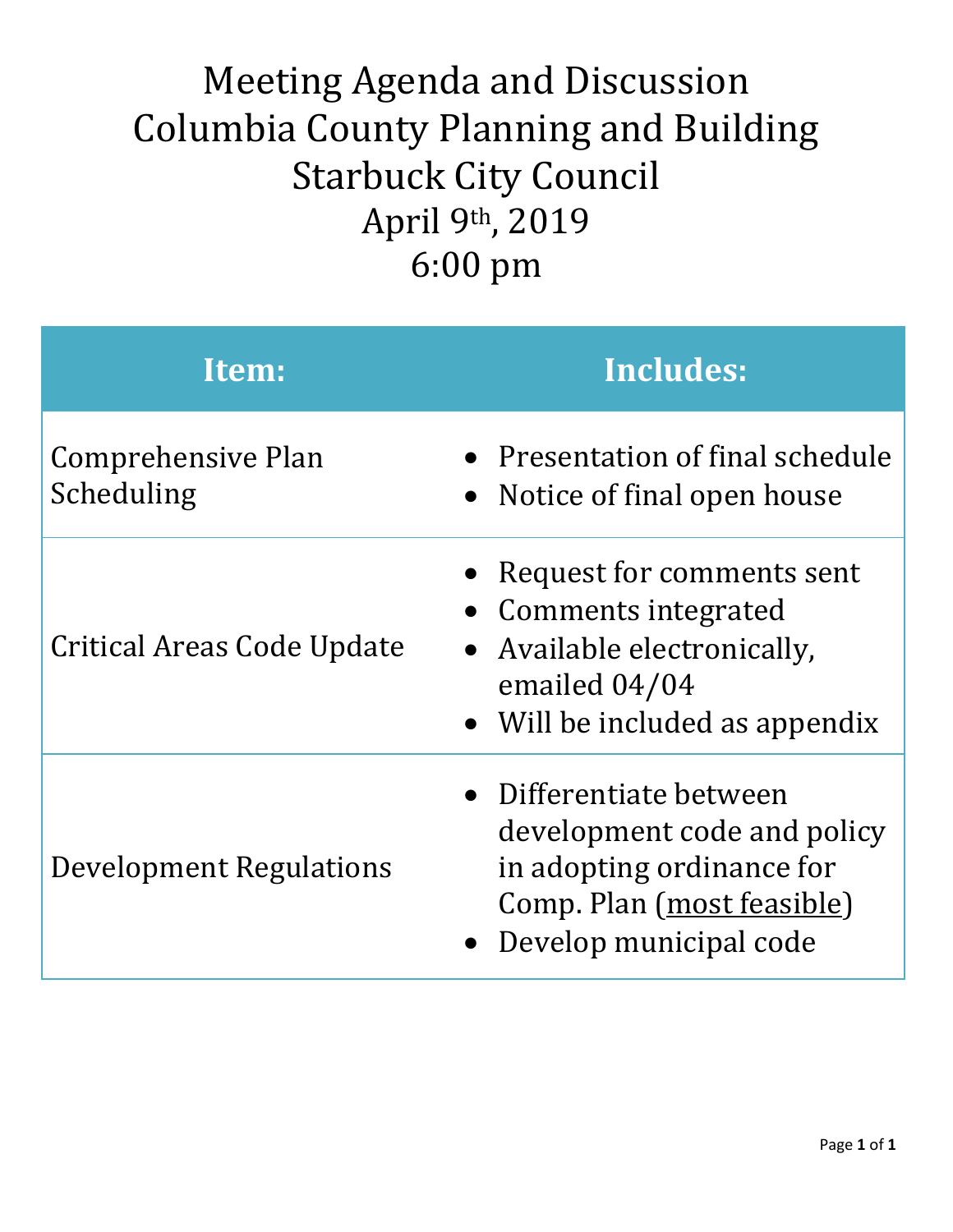# JOIN US! C O M P R E H E N S I V E P L A N STARBUCK WRAP-UP OPEN HOUSE

# @ STARBUCK TOWN HALL

**Starbuck** 

TUES.

MAY, 14

Please join Planning staff and Town Council as we review and discuss the

6 PM PM PM

## changes that will be submitted to the State for review and adoption.

### For more information, please contact the planning dept. 509-382-4676 or Meagan\_bailey@co.columbia.wa.us

Check out our website: columbiaco.com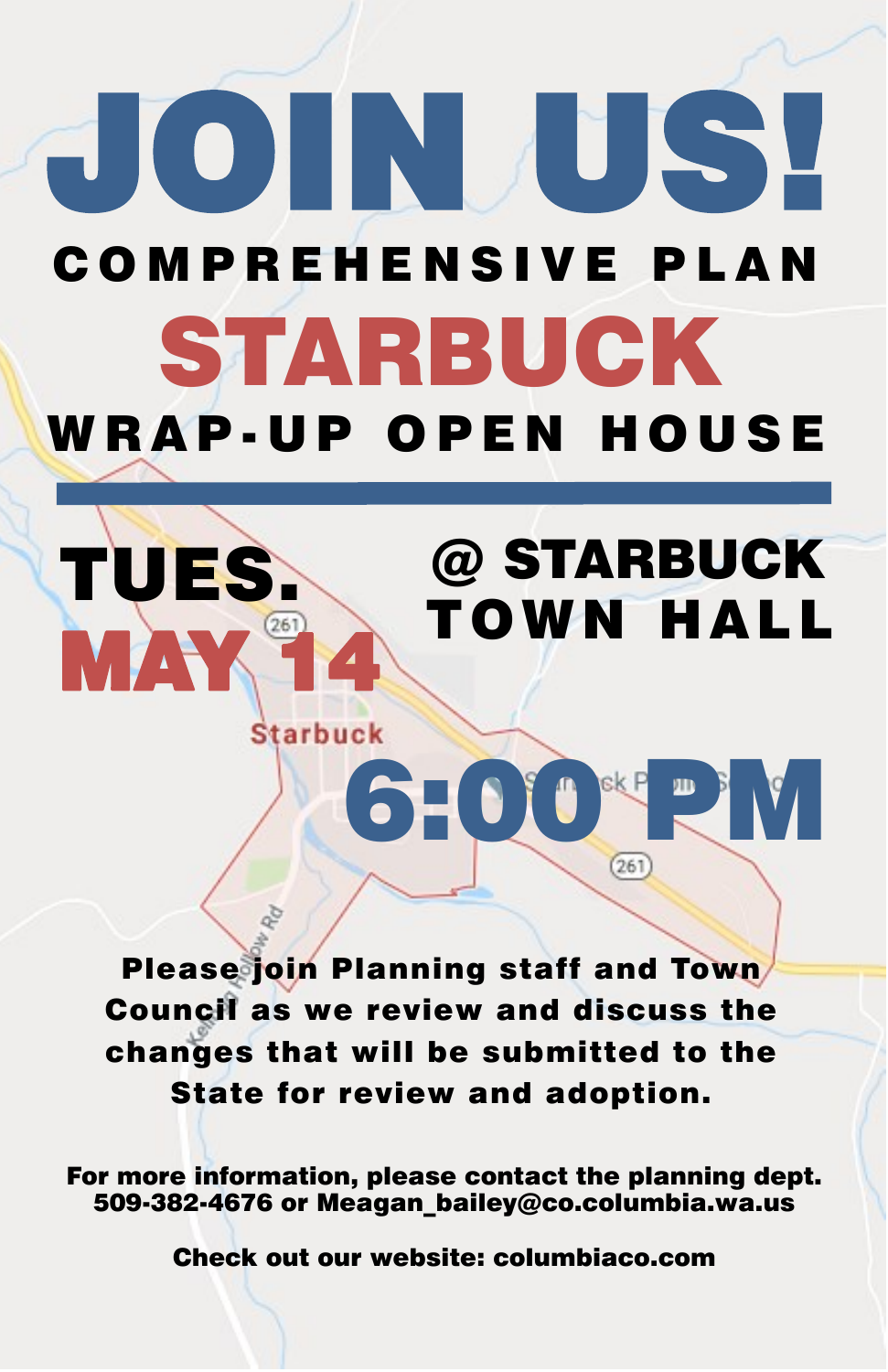#### **Comprehensive Plan Work Schedule – 2020 Update**

#### **DONE: Countywide Planning Policies**

| Jurisdiction:                       | <b>Columbia County</b> | <b>Dayton</b>    | <b>Starbuck</b> |
|-------------------------------------|------------------------|------------------|-----------------|
| <b>Introduction date:</b>           | 12/10/2018             | 12/18/2018       | 12/11/2018      |
| <b>Cont'd Review</b>                | 1/14/2019              | 1/15/2019        | 1/8/2019        |
| <b>Hearing Date (if applicable)</b> | 1/28/2019 (PC)         | 1/15/2019 (PC)   | 2/12/2019       |
| <b>Resolution of Support</b>        | $2/4/2019$ (BOCC)      | $2/13/2019$ (CC) | 2/12/2019       |

#### **DONE: New Docketing Procedures**

| Jurisdiction:                       | <b>Columbia County</b>       | <b>Dayton</b>            | <b>Starbuck</b>          |
|-------------------------------------|------------------------------|--------------------------|--------------------------|
| <b>Introduction date:</b>           | 12/10/2018                   | 12/18/2018               | 12/11/2018               |
| <b>Cont'd Review</b>                | 1/14/2019                    | 1/15/2019                | 1/8/2019                 |
| <b>Hearing Date (if applicable)</b> | $\qquad \qquad \blacksquare$ | $\overline{\phantom{0}}$ | $\overline{\phantom{0}}$ |
| <b>FOF of Support</b>               | $1/14/2019$ (PC)             | 1/15/2019 (PC)           | 1/8/2019                 |

#### **DONE: Accessory Dwelling Unit (Columbia County)**

| <b>Jurisdiction:</b>                | <b>Columbia County</b> |
|-------------------------------------|------------------------|
| <b>Introduction date:</b>           | 12/10/2018             |
| <b>Cont'd Review</b>                | 1/14/2019              |
| <b>Hearing Date (if applicable)</b> |                        |
| <b>FOF of Support</b>               | 1/28/2019 (PC)         |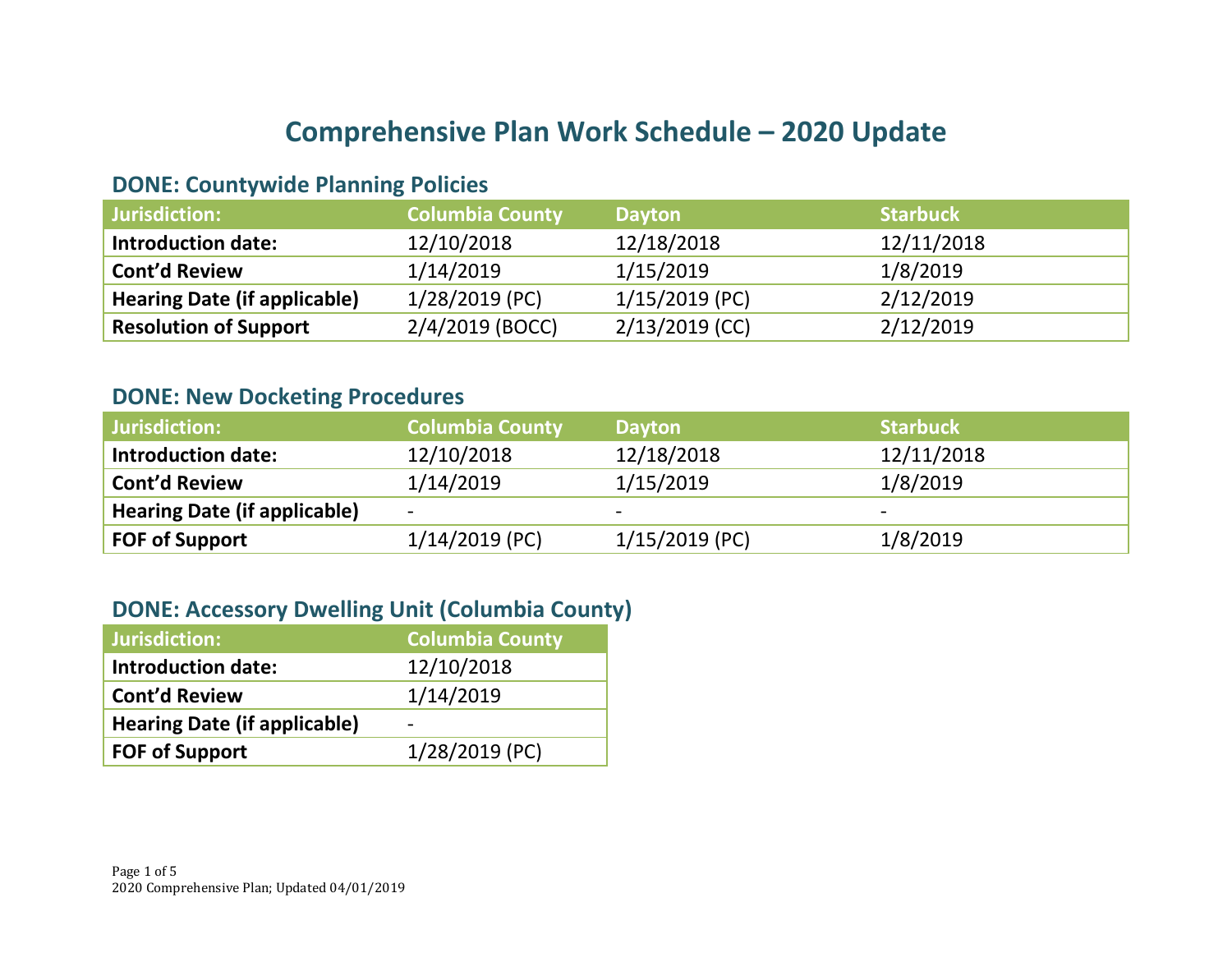#### **Water Resources Language Integration (Columbia County)**

| Jurisdiction:                       | <b>Columbia County</b> |
|-------------------------------------|------------------------|
| <b>Introduction date:</b>           | 1/14/2019              |
| <b>Cont'd Review</b>                | 3/11/2019              |
| <b>Hearing Date (if applicable)</b> |                        |
| <b>FOF of Support</b>               | $3/11/2019$ (PC)       |

#### **Critical Areas Update (Columbia County and Starbuck)**

| Jurisdiction:                       | <b>Columbia County</b> | <b>Starbuck</b> |
|-------------------------------------|------------------------|-----------------|
| <b>Introduction date:</b>           | 1/14/2019              | 1/8/2019        |
| <b>Cont'd Review</b>                | 4/08/2019              | 4/09/2019       |
| <b>Hearing Date (if applicable)</b> | -                      | -               |
| <b>FOF of Support</b>               | 4/22/2019 (PC)         | -               |

#### **Navy/Airspace Language Integration (Columbia County)**

| Jurisdiction:                       | <b>Columbia County</b> |
|-------------------------------------|------------------------|
| <b>Introduction date:</b>           | 3/25/2019              |
| <b>Cont'd Review</b>                | 4/8/2019               |
| <b>Hearing Date (if applicable)</b> |                        |
| <b>FOF of Support</b>               | 4/8/2019 (PC)          |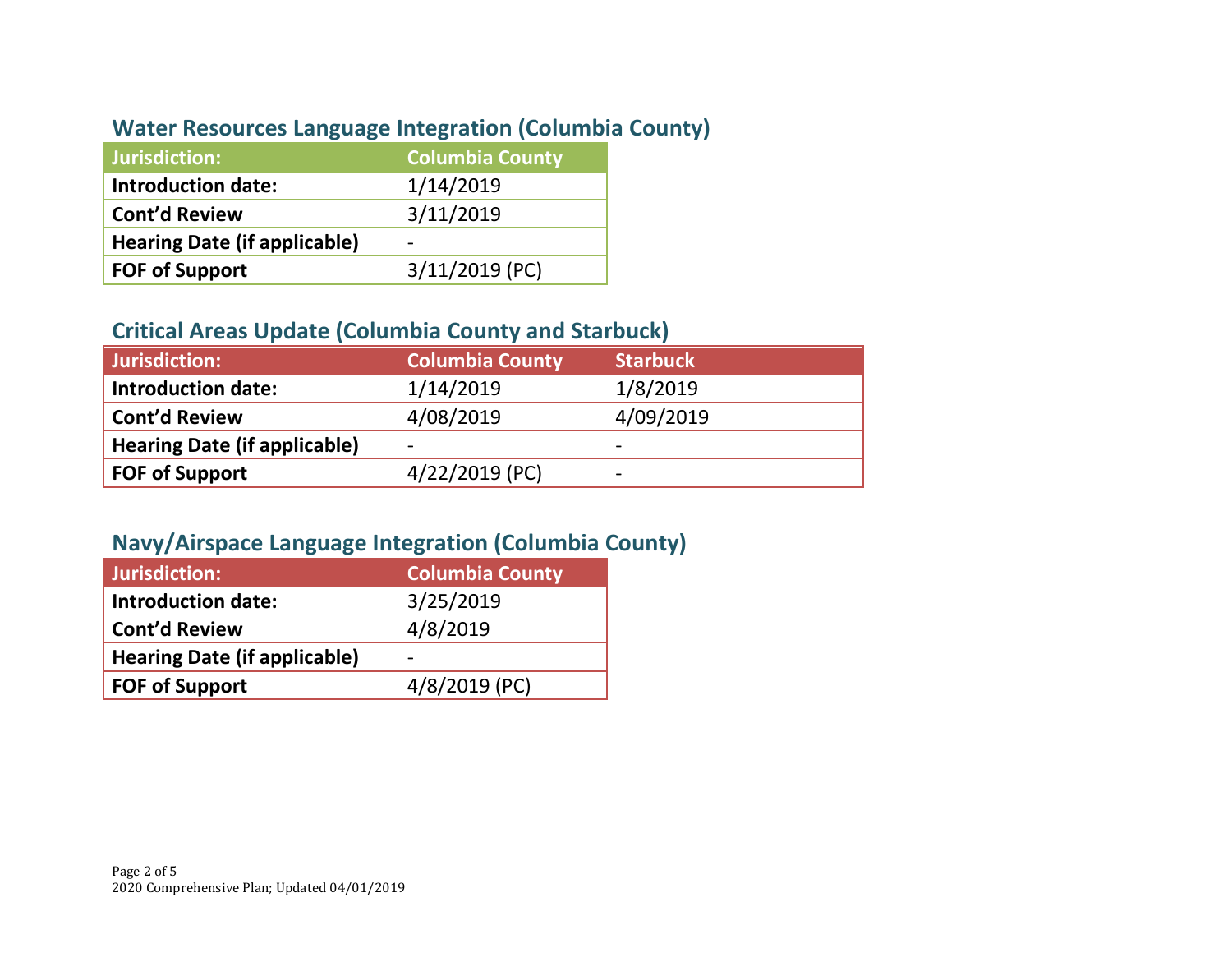#### **Development Code – "Pull Out" (Starbuck)**

| Jurisdiction:                       | <b>Starbuck</b> |
|-------------------------------------|-----------------|
| <b>Introduction date:</b>           | 4/9/2019        |
| <b>Cont'd Review</b>                | 4/9/2019        |
| <b>Hearing Date (if applicable)</b> | -               |
| <b>FOF of Support</b>               | 4/9/2019 (PC)   |

#### **Docket List Items (Columbia County)**

| <b>Jurisdiction:</b>            | <b>Columbia County</b>                                           |
|---------------------------------|------------------------------------------------------------------|
| <b>Docket 1: UGA Swap</b>       | Intro: 4/08/2019                                                 |
|                                 | FOF: 4/08/2019                                                   |
| <b>Docket 2: BMRT Plan</b>      | Language addition into parks and recreation element; review      |
|                                 | 2/11/2019                                                        |
| <b>Docket 3: CWPP</b>           | See above schedule; resolution 2/4/2019                          |
| <b>Docket 4: Docketing</b>      | See above schedule; FOF 1/14/2019                                |
| <b>Docket 5: Water</b>          | See above schedule; FOF 3/11/2019                                |
| <b>Resources/Hirst Decision</b> |                                                                  |
| <b>Docket 6: Law Building</b>   | <b>Language addition into Capital Facilities Element; review</b> |
|                                 | 1/14/2019                                                        |
| <b>Docket 7: PUD/Cluster</b>    | Development code revisions; intro 2/25/2019, FOF 4/08/2019       |
| <b>Development</b>              |                                                                  |
| <b>Docket 10: Recycling</b>     | Language addition into Utilities Element; review 1/28/2019       |
| <b>Docket 11: Comprehensive</b> | Land Use and Zoning Map amendments; final due from               |
| <b>Zoning Review</b>            | consultant 3/26/2019; FOF 4/22/2019                              |
| <b>Docket 12: ADU Standards</b> | See above schedule; FOF 1/28/2019                                |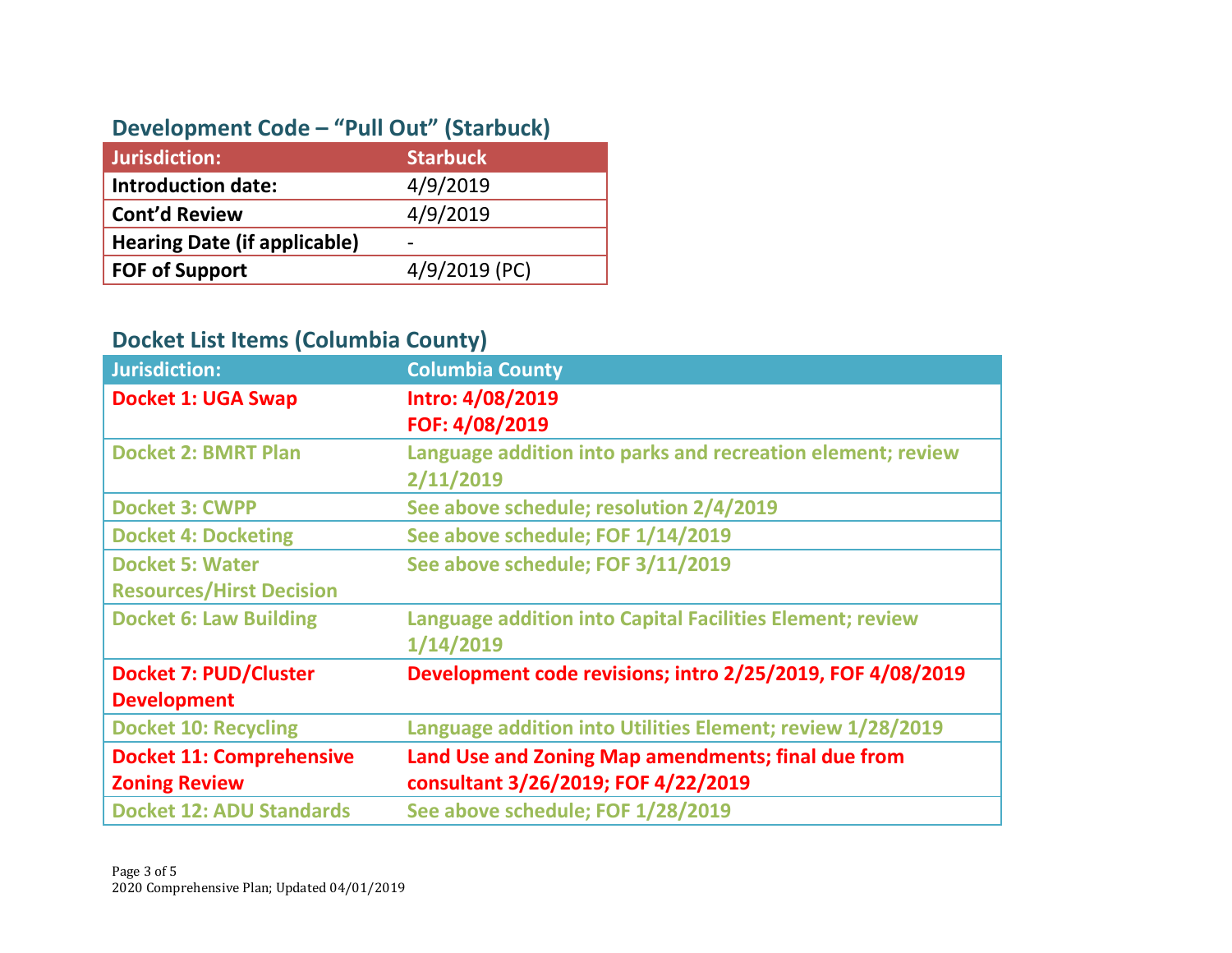#### **DONE: Docket List Items (Dayton)**

| <b>Jurisdiction:</b>                | <b>Dayton</b>                                               |
|-------------------------------------|-------------------------------------------------------------|
| <b>Docket 1: UGA Swap</b>           | <b>City Council Support: 3/13/2019</b>                      |
|                                     | <b>DPC Intro: 3/19/2019</b>                                 |
|                                     | <b>DPC FOF: 3/19/2019</b>                                   |
| <b>Docket 2: BMRT Plan</b>          | Language addition into parks and recreation element; review |
|                                     | 2/19/2019                                                   |
| <b>Docket 3: Retail Development</b> | Language addition into economic development/historic        |
|                                     | elements; review 1/15/2019 & 2/19/2019                      |
| <b>Docket 4: CWPP</b>               | See above schedule; RESE 2/13/2019                          |
| <b>Docket 5: Docketing</b>          | See above schedule; FOF 1/15/2019                           |
| <b>Docket 6: Sports Complex</b>     | Language addition into Capital Facilities Element/Parks and |
| <b>Improvements</b>                 | Recreation Element; 1/15/2019 & 2/19/2019                   |

#### **DONE: Docket List Items (Starbuck)**

| Jurisdiction:              | <b>Columbia County</b>                                                   |
|----------------------------|--------------------------------------------------------------------------|
| Docket 1: BMRT Plan        | Language addition into parks and recreation element; review<br>2/12/2019 |
| <b>Docket 2: CWPP</b>      | See above schedule; FOF 2/12/2019                                        |
| <b>Docket 3: Docketing</b> | See above schedule; FOF 1/8/2019                                         |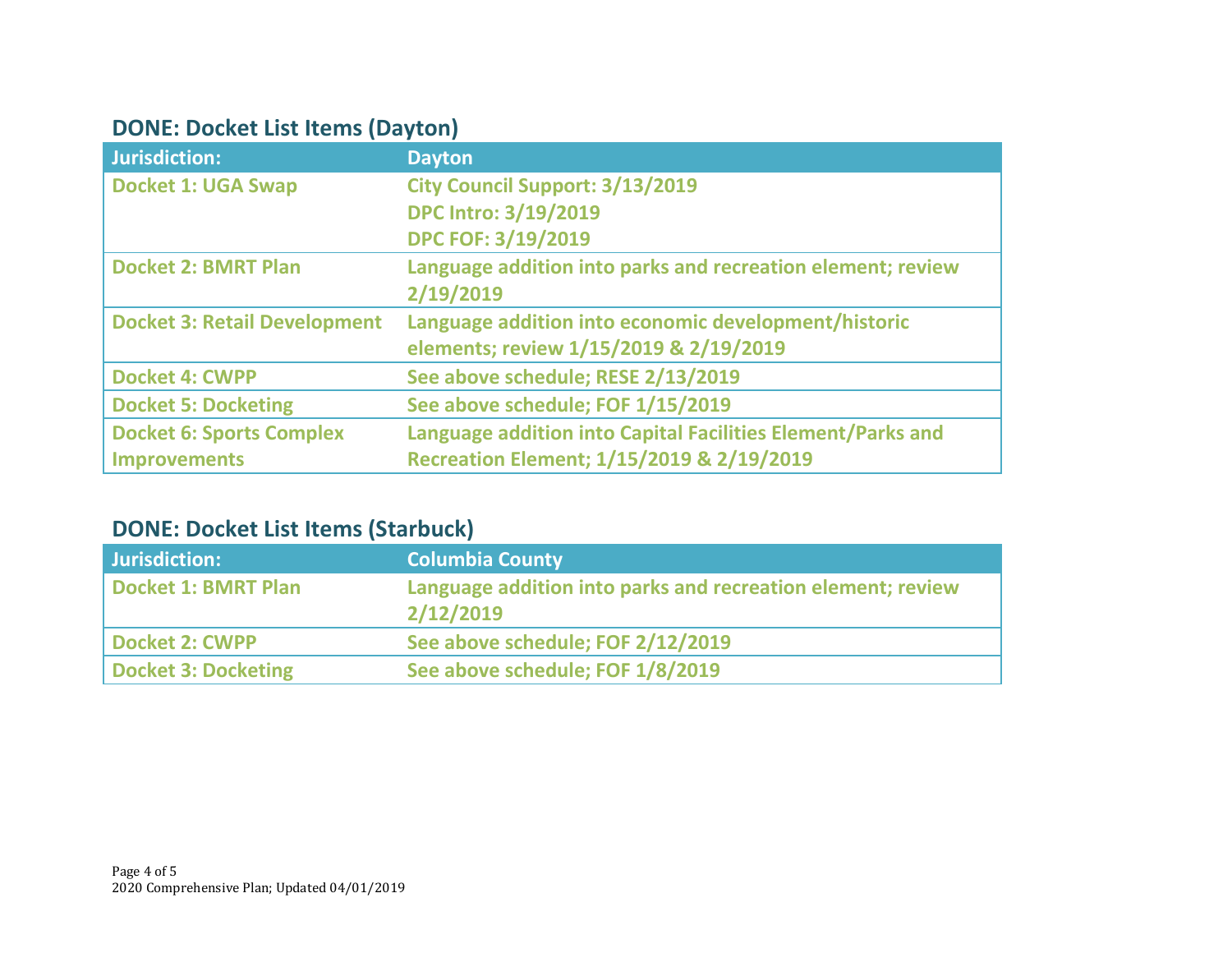#### **Misc. Dates for Submittal**

| Task:                                                                                                                                                              | Date:                                                                                |
|--------------------------------------------------------------------------------------------------------------------------------------------------------------------|--------------------------------------------------------------------------------------|
| <b>Comp. Plans due to Planner</b><br>from Consultant                                                                                                               | 3/29/2019                                                                            |
| <b>Planner complete additional</b><br>staff edits to plans; address<br>questions; due date (will update<br>demographics, housing, economic, etc.<br>at this point) | 4/19/2019                                                                            |
| <b>Photos of missing elements</b><br>due                                                                                                                           | 4/26/2019                                                                            |
| <b>FINAL DRAFT PLAN COMPLETE</b>                                                                                                                                   | 5/03/2019                                                                            |
| <b>Columbia County - FINAL</b><br><b>WORKSHOP</b>                                                                                                                  | 5/13/2019                                                                            |
| <b>Starbuck - FINAL WORKSHOP</b>                                                                                                                                   | 5/14/2019                                                                            |
| Dayton - FINAL WORKSHOP                                                                                                                                            | 5/21/2019                                                                            |
| Submit all three draft plans<br>and applicable development<br>regulations to State                                                                                 | 05/23/2019                                                                           |
| 60 day review over                                                                                                                                                 | 7/22/2019                                                                            |
| <b>Requested/required changes</b><br>incorporated; due date                                                                                                        | 8/16/2019                                                                            |
| <b>Hearings and adoption</b>                                                                                                                                       | Throughout September,<br>October (will coordinate<br>schedule when we get<br>closer) |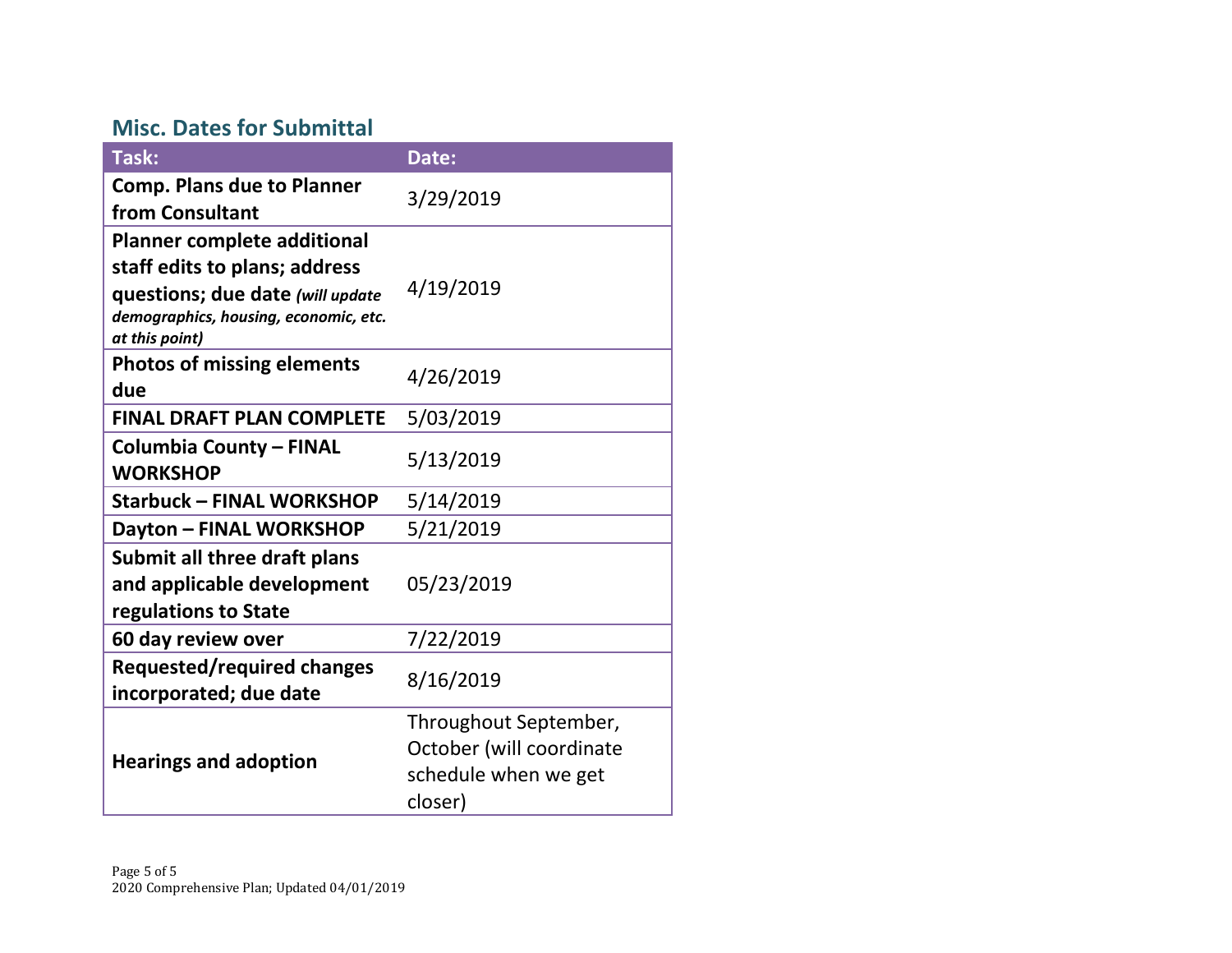|    |           | <b>COLUMBIA COUNTY CRITICAL AREAS CODE</b> |  |
|----|-----------|--------------------------------------------|--|
|    |           | <b>CHAPTER 16.10</b>                       |  |
| 3  |           | <b>TABLE OF CONTENTS</b>                   |  |
|    | 16.10.100 |                                            |  |
| 5  | 16.10.110 |                                            |  |
| 6  | 16.10.120 |                                            |  |
|    | 16.10.130 |                                            |  |
| 8  | 16.10.140 |                                            |  |
| 9  | 16.10.150 |                                            |  |
| 10 | 16.10.160 |                                            |  |
| 11 | 16.10.170 |                                            |  |
| 12 |           |                                            |  |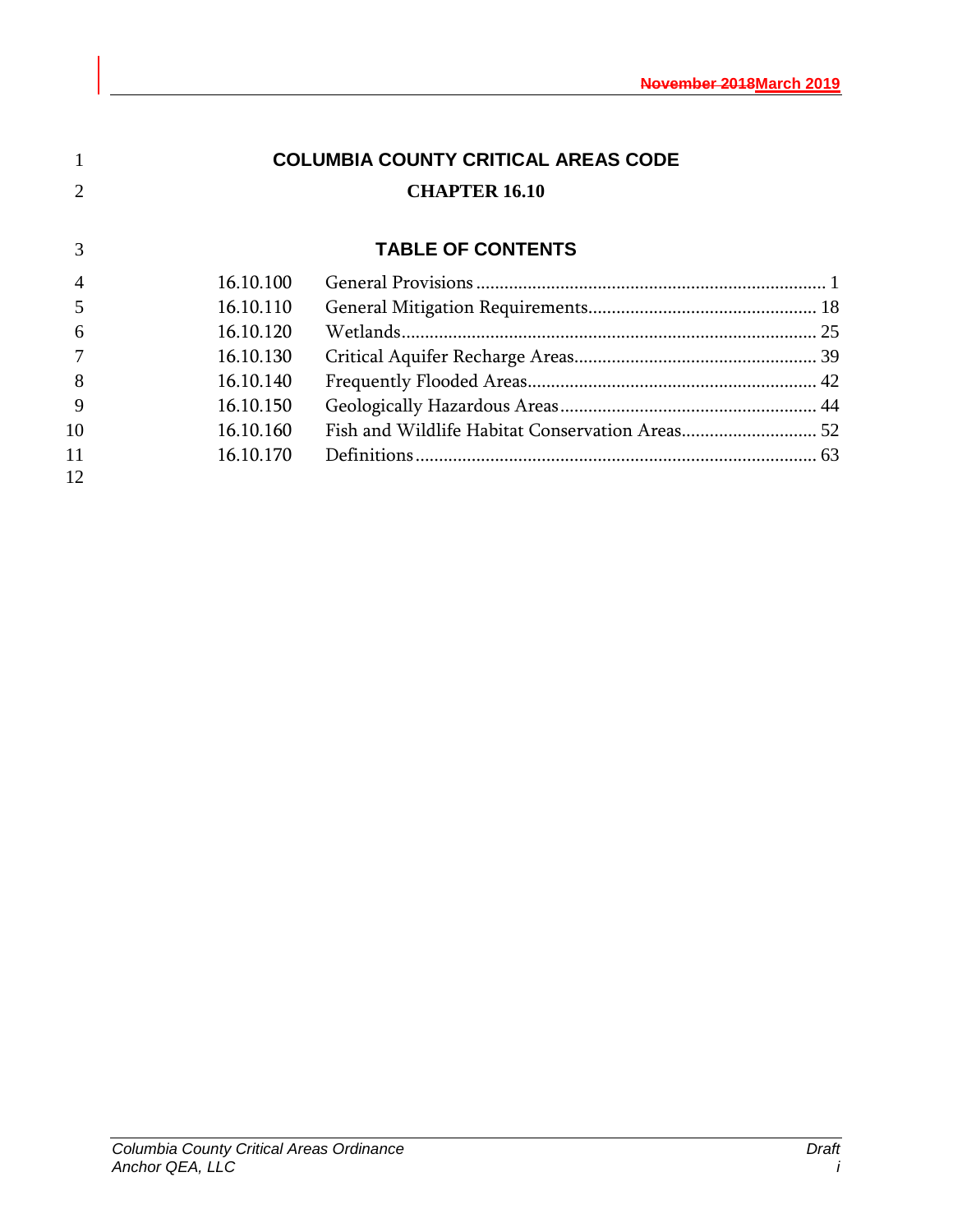<span id="page-8-0"></span>

| $\mathbf{1}$                                             | 16.10.100 |     | <b>General Provisions</b> |                                                                                                                                                                                                                                                                                                                                                                                                                                                                                                                                                                                                                                                                                            |
|----------------------------------------------------------|-----------|-----|---------------------------|--------------------------------------------------------------------------------------------------------------------------------------------------------------------------------------------------------------------------------------------------------------------------------------------------------------------------------------------------------------------------------------------------------------------------------------------------------------------------------------------------------------------------------------------------------------------------------------------------------------------------------------------------------------------------------------------|
| $\overline{2}$                                           |           | (1) |                           | Purpose, Goals, and Applicability                                                                                                                                                                                                                                                                                                                                                                                                                                                                                                                                                                                                                                                          |
| 3                                                        |           | (a) |                           | Purpose. The purpose of this <b>ordinance</b> chapter is to:                                                                                                                                                                                                                                                                                                                                                                                                                                                                                                                                                                                                                               |
| 4<br>5<br>6                                              |           |     | (i)                       | Define, identify, and protect critical areas as required by Chapter<br>36.70A RCW, the GMA of 1990 (Chapter 17, Laws of 1990)<br>through the application of the best available science.                                                                                                                                                                                                                                                                                                                                                                                                                                                                                                    |
| 7<br>8                                                   |           |     | (ii)                      | The County shall regulate uses, activities, and development within,<br>adjacent to, or likely to affect one or more critical areas.                                                                                                                                                                                                                                                                                                                                                                                                                                                                                                                                                        |
| 9                                                        |           | (2) | Applicability.            |                                                                                                                                                                                                                                                                                                                                                                                                                                                                                                                                                                                                                                                                                            |
| 10<br>11<br>12<br>13<br>14<br>15<br>16<br>17<br>18<br>19 |           |     | (i)                       | This <b>ordinance</b> chapter shall apply to land, land uses and<br>development activity, and structures and facilities in the<br>unincorporated areas of Columbia County, whether or not a permit<br>or authorization is required. No action shall be undertaken by any<br>person, firm, partnership, corporation, group, governmental<br>agency, or other entity that owns, leases, or administers land within<br>Columbia County that results in the alteration of a wetland, critical<br>recharge area, fish and wildlife conservation area or geologically<br>hazardous area as defined by this <b>ordinance</b> chapter except in<br>conformance with this <b>ordinance</b> chapter. |
| 20<br>21<br>22<br>23<br>24<br>25                         |           |     | (ii)                      | The County shall not approve any permit or otherwise issue any<br>authorization to alter the condition of any land, water, or<br>vegetation, or to construct or alter any structure or improvement in,<br>over, or on a critical area or associated buffer, without first<br>assuring compliance with the requirements of this<br>ordinancechapter.                                                                                                                                                                                                                                                                                                                                        |
| 26<br>27<br>28<br>29                                     |           |     | (iii)                     | Approval of a permit or development proposal pursuant to the<br>provisions of this <i>ordinance</i> chapter does not discharge the<br>obligation of the applicant to comply with the provisions of this<br>ordinancechapter.                                                                                                                                                                                                                                                                                                                                                                                                                                                               |
| 30<br>31<br>32<br>33<br>34<br>35                         |           |     | (iv)                      | Unless otherwise indicated in this ordinance chapter, the applicant<br>shall be responsible for the initiation, preparation, submission, and<br>expense of all required reports, assessment(s), studies, plans,<br>reconnaissance(s), peer review(s) by qualified consultants, and<br>other work prepared in support of or necessary to review the<br>application.                                                                                                                                                                                                                                                                                                                         |
| 36                                                       |           | (b) | Goals                     |                                                                                                                                                                                                                                                                                                                                                                                                                                                                                                                                                                                                                                                                                            |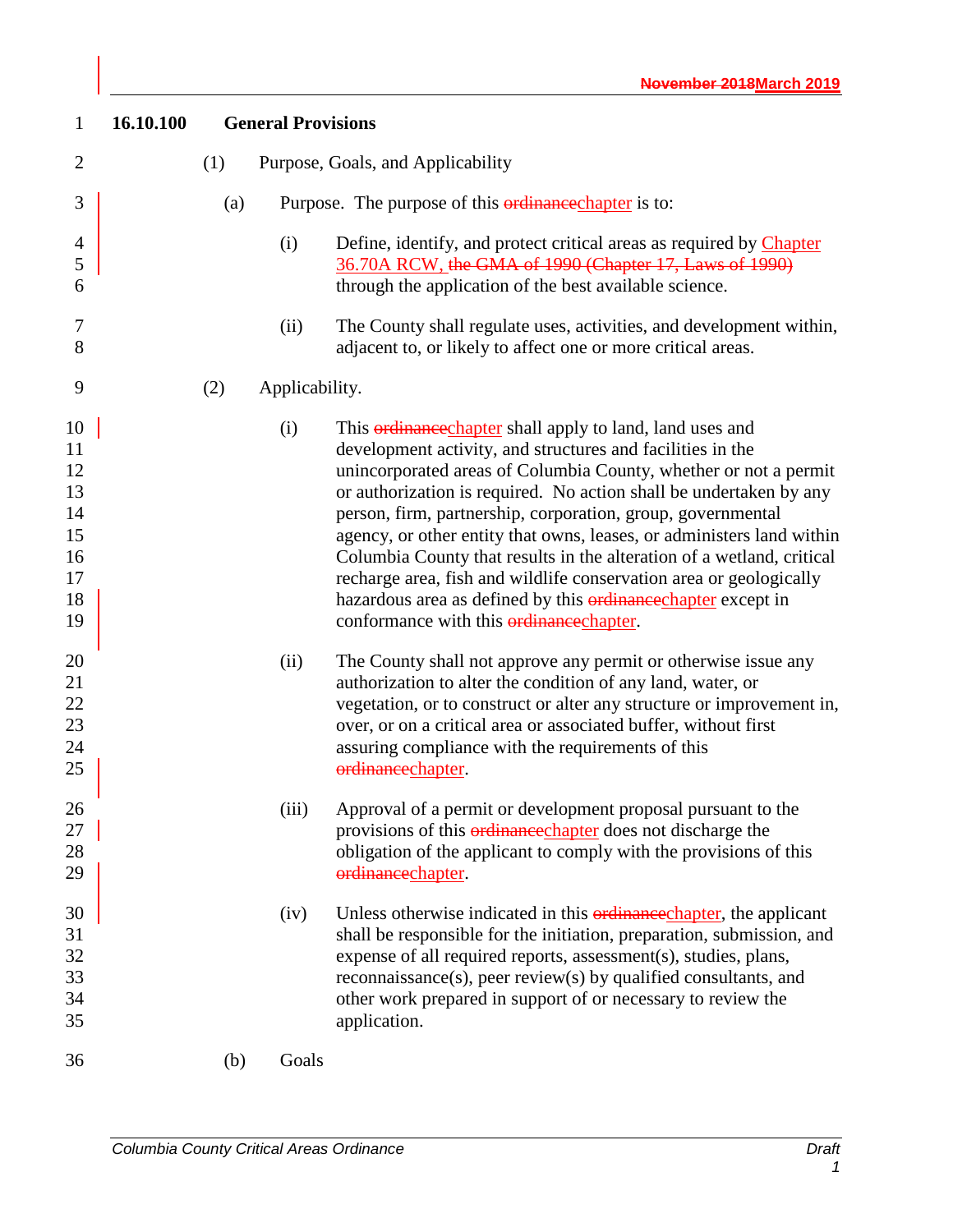| 1<br>$\overline{2}$<br>3                       |     | (i)        | Protect members of the public and public resources and facilities<br>from injury, loss of life, or property damage due to landslides and<br>steep slope failures, erosion, seismic events, or flooding.                                                                                          |
|------------------------------------------------|-----|------------|--------------------------------------------------------------------------------------------------------------------------------------------------------------------------------------------------------------------------------------------------------------------------------------------------|
| $\overline{4}$<br>$\mathfrak s$<br>6<br>7<br>8 |     | (ii)       | Maintain healthy, functioning ecosystems through the protection of<br>unique, fragile, and valuable elements of the environment,<br>including ground and surface waters, wetlands, and fish and<br>wildlife and their habitats, and to conserve the biodiversity of plant<br>and animal species. |
| 9<br>10<br>11                                  |     | (iii)      | Direct activities not dependent on critical areas resources to less<br>ecologically sensitive sites and mitigate impacts to critical areas by<br>regulating alterations in and adjacent to critical areas.                                                                                       |
| 12<br>13<br>14                                 |     | (iv)       | Prevent cumulative adverse environmental impacts to water<br>quality, wetlands, and fish and wildlife habitat and maintain<br>ecological functions.                                                                                                                                              |
| 15                                             | (3) |            | Authority and Interpretation.                                                                                                                                                                                                                                                                    |
| 16                                             | (a) | Authority. |                                                                                                                                                                                                                                                                                                  |
| 17<br>18<br>19<br>20                           |     | (i)        | As provided herein, the County Planning Director or designee<br>and/or the hearing body areis given the authority to interpret and<br>apply, and the responsibility to enforce this <b>ordinance</b> chapter to<br>accomplish the stated purpose.                                                |
| 21<br>$22\,$<br>23<br>24<br>25                 |     | (ii)       | Columbia County may approve, deny, or approve with conditions<br>any permit application for a regulated activity or other land use<br>proposed for development within a critical area and/or associated<br>buffer area in order to comply with the requirements of this<br>ordinancechapter.     |
| 26<br>27                                       | (b) |            | Interpretation. In the interpretation and application of this<br>ordinance chapter, the provisions of this <b>Title</b> chapter shall be:                                                                                                                                                        |
| 28                                             |     | (i)        | Considered to be the minimum requirements necessary;                                                                                                                                                                                                                                             |
| 29                                             |     | (ii)       | Liberally construed to serve the purpose of this <b>Title</b> chapter; and                                                                                                                                                                                                                       |
| 30<br>31                                       |     | (iii)      | Deemed to neither limit nor repeal any other provisions under state<br>statute.                                                                                                                                                                                                                  |
| 32                                             | (4) |            | Relationship to Other Regulations and Permits                                                                                                                                                                                                                                                    |
| 33<br>34                                       | (a) |            | These critical area regulations shall apply as an overlay and in addition to<br>zoning and other regulations adopted by Columbia County.                                                                                                                                                         |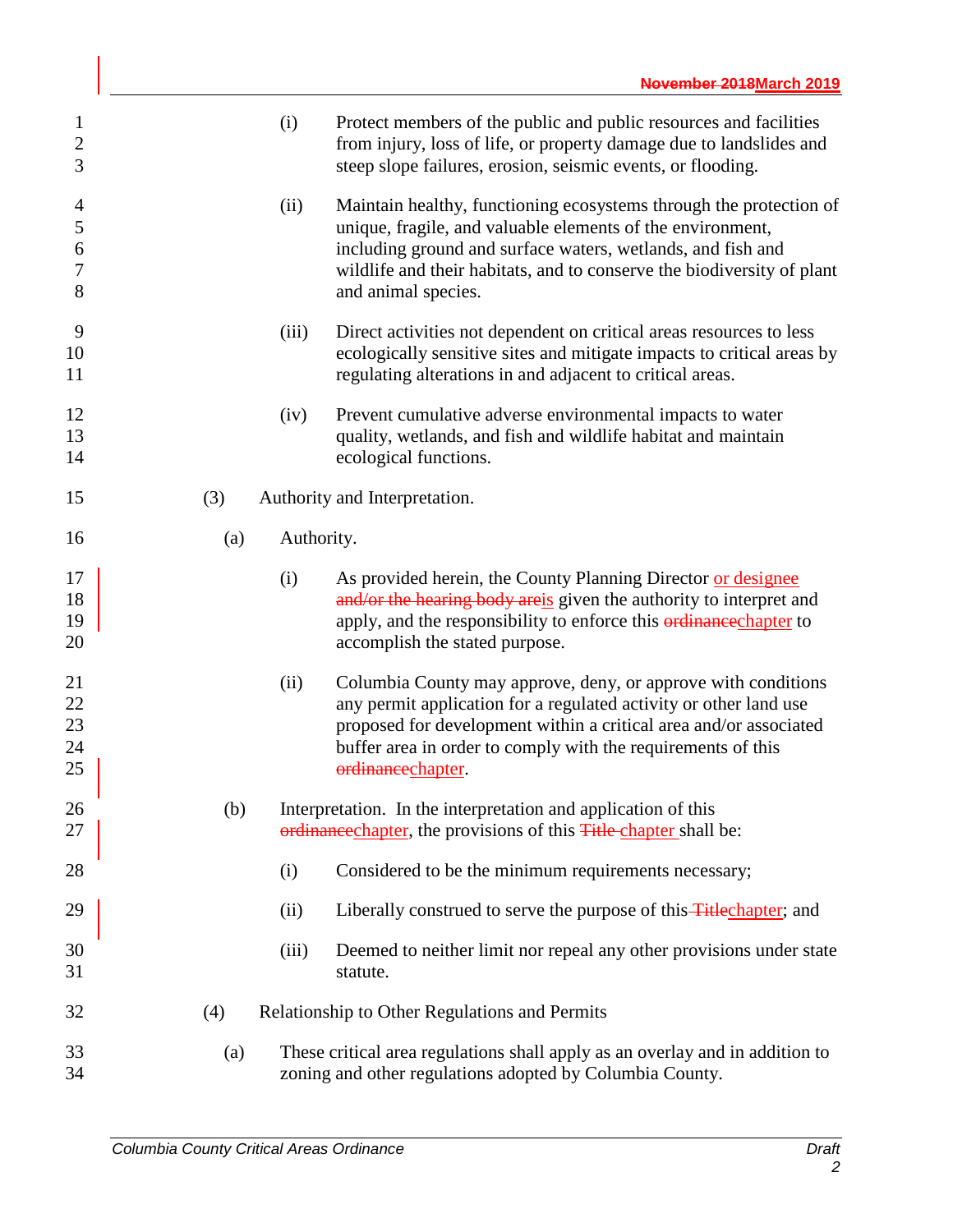| 1<br>$\overline{c}$<br>3<br>$\overline{4}$<br>5                      | (b) | These critical area regulations shall apply concurrently with review<br>conducted under the State Environmental Policy Act (SEPA), as locally<br>adopted. Any conditions required pursuant to this ordinancechapter shall<br>be included in the SEPA review and threshold determination or shall be<br>added as conditions of approval to any permit issued by Columbia County.                                                                                                                                                                                                                                                                                                                                                                                                                                                                                                                                    |
|----------------------------------------------------------------------|-----|--------------------------------------------------------------------------------------------------------------------------------------------------------------------------------------------------------------------------------------------------------------------------------------------------------------------------------------------------------------------------------------------------------------------------------------------------------------------------------------------------------------------------------------------------------------------------------------------------------------------------------------------------------------------------------------------------------------------------------------------------------------------------------------------------------------------------------------------------------------------------------------------------------------------|
| 6<br>7<br>8<br>9<br>10<br>11<br>12<br>13<br>14                       | (c) | This ordinance chapter does not discuss or regulate land use or<br>construction activity in flood plains, one of the five designated critical<br>areas. In order to avoid duplicating regulations in this ordinancechapter,<br><b>dDevelopment</b> of and the protection of flood plains is addressed in <b>Section</b><br>16.10.140 and the Columbia County Flood Damage Prevention Plain<br>OrdinanceChapter 16.20. Please refer to the Columbia County Flood<br>Damage Prevention ordinancechapter, CCC Chapter 16.15 when<br>proposing use of or alteration, additions or modifications to flood<br>hazardous areas.                                                                                                                                                                                                                                                                                           |
| 15<br>16<br>17<br>18<br>19<br>20<br>21<br>22<br>23<br>24<br>25<br>26 | (d) | Other official <i>ordinance</i> chapters, regulations, and plans have a direct<br>impact on the development of land in Columbia County. These include,<br>but are not limited to, the Columbia County Zoning<br>OrdinanceChapter(Title 18), Comprehensive Plan, Shorelines Master<br>Program (Chapter 16.15), Columbia County Road Standards, etc. The title<br>and chapter numbers and types of ordinancechapters variesmay vary from<br>time to time. Whenever provisions of these or other official regulations<br>overlap or conflict with provisions of this Critical Areas<br><b>Ordinance Chapter</b> , the more restrictive provisions, to the extent lawful,<br>shall govern and the critical area regulations will be met as a minimum. It<br>is not intended that this <i>erdinance</i> chapter repeals, abrogates, or impairs<br>any existing regulations, easements, covenants, or deed restrictions. |
| 27<br>28<br>29<br>30<br>31<br>32                                     | (e) | This <b>ordinance</b> chapter does not require any permit in addition to those<br>otherwise required by County federal, state, or county ordinancecodes.<br>Uses and activities in a critical area or buffer for which no permit or<br>approval is required by any other County ordinance applicable regulations<br>remain subject to the performance standards and other requirements of this<br>ordinancechapter.                                                                                                                                                                                                                                                                                                                                                                                                                                                                                                |
| 33<br>34<br>35<br>36<br>37<br>38<br>39<br>40                         | (f) | Compliance with the provisions of this ordinance chapter does not<br>constitute compliance with other federal, state, and local regulations and<br>permit requirements that may be required (for example, Shoreline<br>Substantial Development Permits, Hydraulic Project Approval permits,<br>U.S. Army Corps of Engineers [USACE] Section 404 permits, and<br>National Pollutant Discharge Elimination System permits). The applicant<br>is responsible for complying with these requirements apart from the<br>process established in this ordinance chapter.                                                                                                                                                                                                                                                                                                                                                   |
| 41                                                                   | (5) | Maps.                                                                                                                                                                                                                                                                                                                                                                                                                                                                                                                                                                                                                                                                                                                                                                                                                                                                                                              |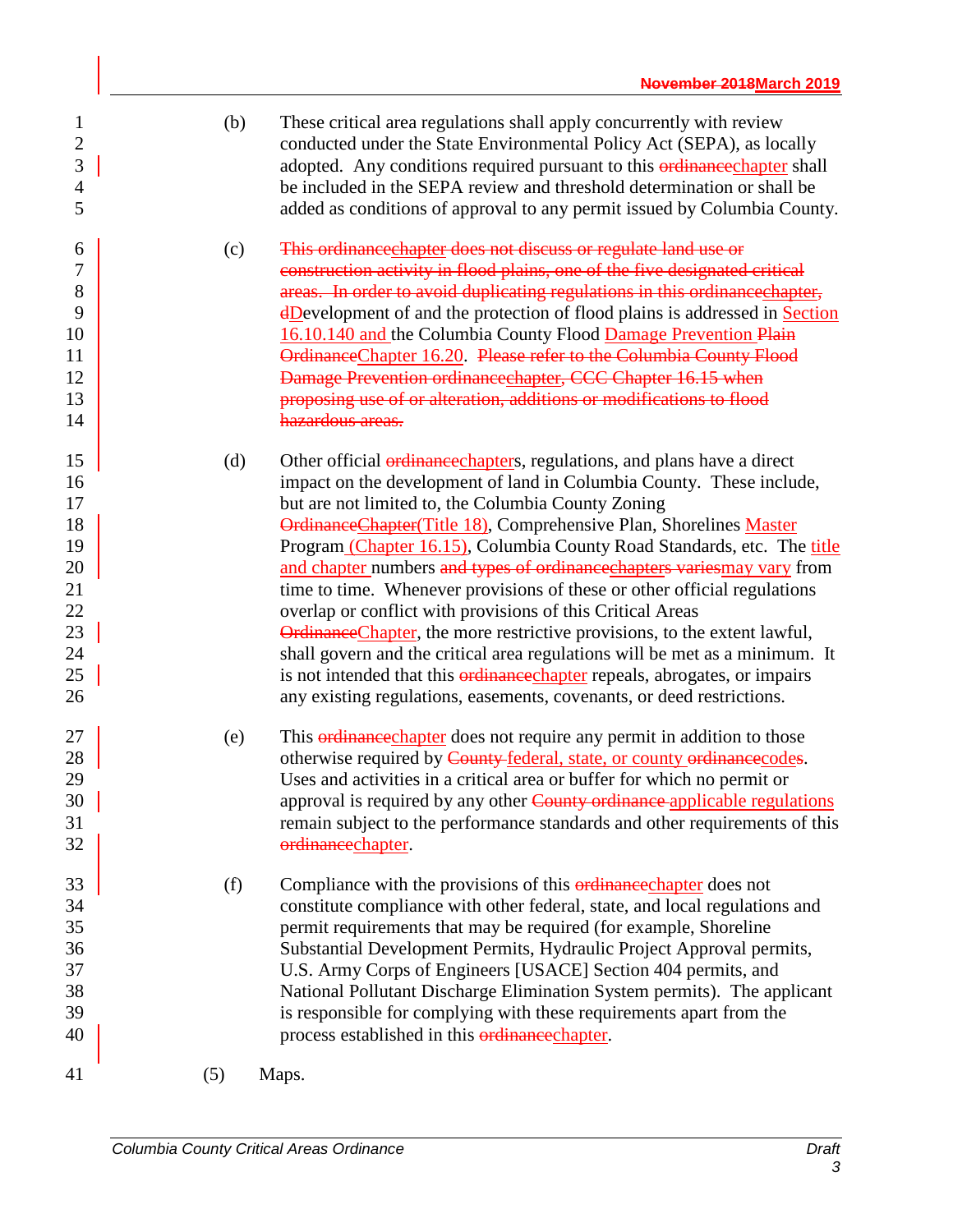| $\mathbf{1}$<br>$\mathbf{2}$<br>$\overline{3}$<br>$\overline{4}$<br>5<br>6<br>$\overline{7}$<br>8<br>9<br>10<br>11 | (a) |         | Columbia County maintains a series of maps illustrating the general<br>location of critical areas to provide information to the public and to aid in<br>the administration of this ordinance chapter. The maps are not regulatory<br>in nature. The critical area maps, along with U.S. Soil Conservation<br>Service maps, and USGS Quad maps, are used to identify the possible<br>extent of critical areas existing within the County. The maps, in<br>conjunction with site visits and other information, will be used as a basis<br>for requiring field investigations such as wetland reports, fish and wildlife<br>management plans, geo-technical studies, drainage plans, etc. In event a<br>conflict between the information shown on the maps and information<br>shown as a result of field investigation, the latter shall prevail. |  |  |  |  |  |
|--------------------------------------------------------------------------------------------------------------------|-----|---------|------------------------------------------------------------------------------------------------------------------------------------------------------------------------------------------------------------------------------------------------------------------------------------------------------------------------------------------------------------------------------------------------------------------------------------------------------------------------------------------------------------------------------------------------------------------------------------------------------------------------------------------------------------------------------------------------------------------------------------------------------------------------------------------------------------------------------------------------|--|--|--|--|--|
| 12<br>13<br>14<br>15<br>16<br>17<br>18                                                                             | (b) |         | Specific information may be provided by the applicant that indicates<br>characteristics of a critical area are not present on the site or that a<br>proposal is not located within nor will it impact a critical area. In addition,<br>there may be critical areas not designated on the map that exhibit<br>characteristics of a critical area. It is the intent of this ordinance chapter to<br>require all areas that meet the characteristics of a critical area to meet the<br>requirements of this ordinance chapter.                                                                                                                                                                                                                                                                                                                    |  |  |  |  |  |
| 19<br>20<br>21<br>22<br>23<br>24<br>25<br>26<br>27                                                                 | (c) | action. | Additions or changes to the maps shall be made when additional<br>information is available and they shall be updated periodically. Omission<br>of a site from the map will not exempt the site from complying with the<br>provisions of this ordinance chapter. When an interpretation is needed as<br>to the existence of a critical area, the County Planning Director shall make<br>such determination according to the criteria and characteristics contained<br>in this <b>ordinance</b> chapter and if uncertain, he/she shall consult with an<br>agency or agencies of expertise and follow their recommended course of                                                                                                                                                                                                                 |  |  |  |  |  |
| 28                                                                                                                 | (6) |         | Jurisdiction - Critical Areas                                                                                                                                                                                                                                                                                                                                                                                                                                                                                                                                                                                                                                                                                                                                                                                                                  |  |  |  |  |  |
| 29<br>30<br>31                                                                                                     | (a) |         | The County shall regulate all uses within, adjacent to, or likely to affect,<br>one or more critical areas, consistent with best available science and the<br>provisions herein.                                                                                                                                                                                                                                                                                                                                                                                                                                                                                                                                                                                                                                                               |  |  |  |  |  |
| 32                                                                                                                 | (b) |         | Critical areas regulated by this ordinance chapter include:                                                                                                                                                                                                                                                                                                                                                                                                                                                                                                                                                                                                                                                                                                                                                                                    |  |  |  |  |  |
| 33                                                                                                                 |     | (i)     | Wetlands                                                                                                                                                                                                                                                                                                                                                                                                                                                                                                                                                                                                                                                                                                                                                                                                                                       |  |  |  |  |  |
| 34                                                                                                                 |     | (ii)    | Critical aquifer recharge areas                                                                                                                                                                                                                                                                                                                                                                                                                                                                                                                                                                                                                                                                                                                                                                                                                |  |  |  |  |  |
| 35                                                                                                                 |     | (iii)   | Frequently flooded areas                                                                                                                                                                                                                                                                                                                                                                                                                                                                                                                                                                                                                                                                                                                                                                                                                       |  |  |  |  |  |
| 36                                                                                                                 |     | (iv)    | Geologically $H_{\text{H}}$ azardous $A_{\text{A}}$ reas as designated                                                                                                                                                                                                                                                                                                                                                                                                                                                                                                                                                                                                                                                                                                                                                                         |  |  |  |  |  |
| 37                                                                                                                 |     | (v)     | Fish and WWildlife HHabitat CConservation AAreas                                                                                                                                                                                                                                                                                                                                                                                                                                                                                                                                                                                                                                                                                                                                                                                               |  |  |  |  |  |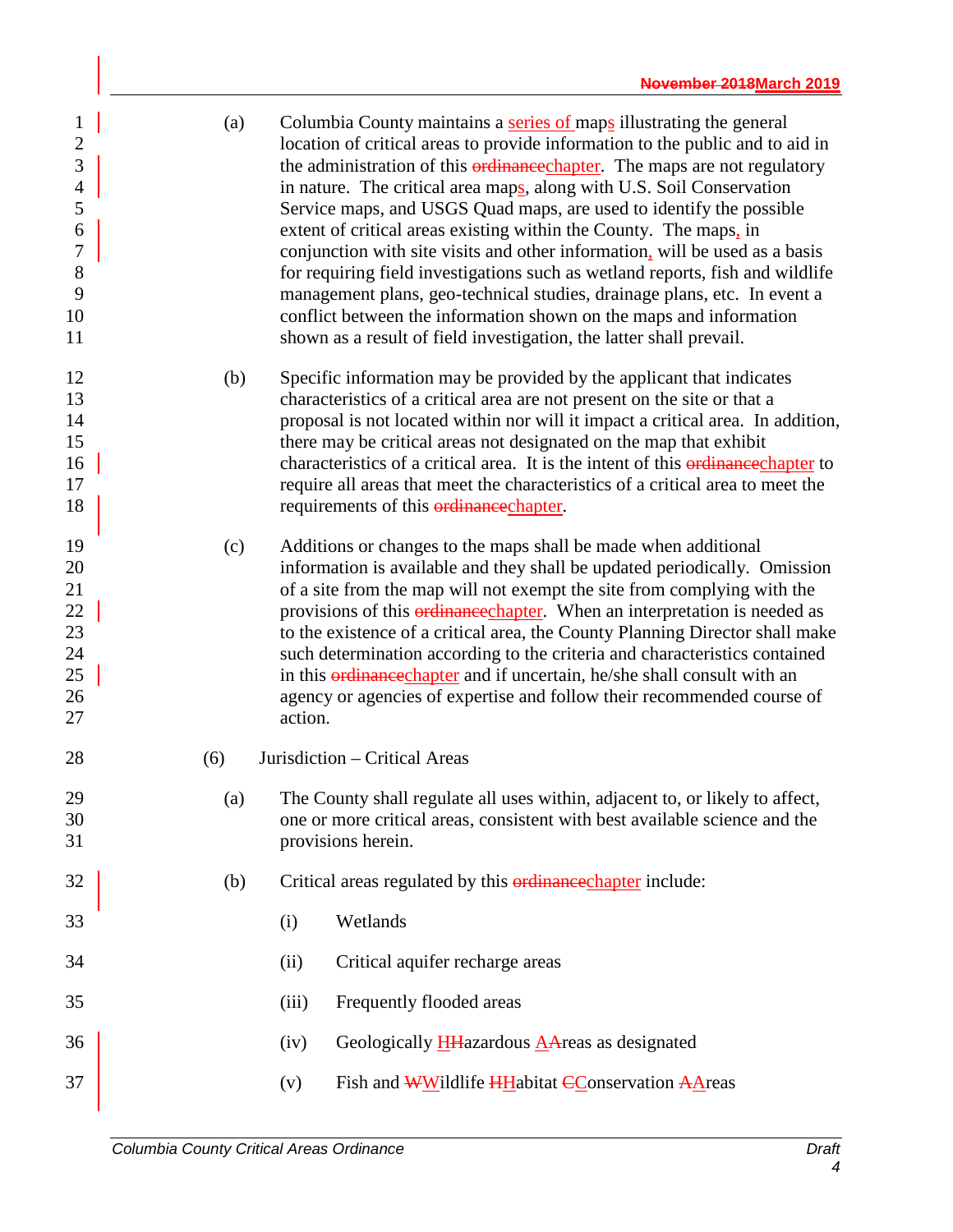| $\mathbf{1}$<br>$\overline{2}$<br>$\overline{3}$<br>$\overline{4}$ | (c) | All areas within unincorporated Columbia County meeting the definition<br>of one or more critical area, regardless of any formal identification, are<br>hereby designated critical areas and are subject to the provisions of this<br>ordinancechapter.                                                                                                                                                                                          |
|--------------------------------------------------------------------|-----|--------------------------------------------------------------------------------------------------------------------------------------------------------------------------------------------------------------------------------------------------------------------------------------------------------------------------------------------------------------------------------------------------------------------------------------------------|
| 5<br>6<br>$\boldsymbol{7}$<br>8<br>9                               | (d) | Protection of Critical Areas: Any action taken pursuant to this<br>ordinance chapter shall result in maintaining or increasing the functions<br>and values of the critical areas associated with the proposed action, as<br>determined by the best available science. All aAs applicable, actions and<br>developments shall be designed and constructed in accordance with                                                                       |
| 10<br>11<br>12<br>13<br>14<br>15                                   |     | Mitigation Sequencing, per Section 19.01 Section 16.10.110 (2), to avoid,<br>minimize, and restore all adverse impacts. Applicants must first<br>demonstrate an inability to avoid or reduce impacts before restoration and<br>compensation of impacts will be allowed. No activity or use shall be<br>allowed that results in functions or values degradation of critical areas<br>without mitigation.                                          |
| 16<br>17<br>18<br>19                                               | (7) | Authorizations Required. Prior to fulfilling the requirements of this section,<br>Columbia County shall not grant any approval or permission of permits to<br>alter the condition of any land, water, or vegetation, or to construct or alter<br>any structure or improvement including, but not limited to, the following:                                                                                                                      |
| 20                                                                 | (a) | <b>Building Permit</b>                                                                                                                                                                                                                                                                                                                                                                                                                           |
| 21                                                                 | (b) | <b>Conditional Use Permit</b>                                                                                                                                                                                                                                                                                                                                                                                                                    |
| 22                                                                 | (c) | <b>Binding Site Plan</b>                                                                                                                                                                                                                                                                                                                                                                                                                         |
| 23                                                                 | (d) | <b>Short Subdivision</b>                                                                                                                                                                                                                                                                                                                                                                                                                         |
| 24                                                                 | (e) | Subdivision                                                                                                                                                                                                                                                                                                                                                                                                                                      |
| 25                                                                 | (f) | <b>Zoning Variance</b>                                                                                                                                                                                                                                                                                                                                                                                                                           |
| 26                                                                 | (g) | Rezone                                                                                                                                                                                                                                                                                                                                                                                                                                           |
| 27<br>28                                                           | (h) | Any other adopted permit or required approval not expressly exempted by<br>this section.                                                                                                                                                                                                                                                                                                                                                         |
| 29                                                                 | (8) | <b>Best Available Science</b>                                                                                                                                                                                                                                                                                                                                                                                                                    |
| 30<br>31<br>32<br>33<br>34<br>35                                   | (a) | Protection for Functions and Values and Anadromous Fish: Critical area<br>reporteritical area reports and decisions to alter critical areas shall rely on<br>the best available science to protect the functions and values of critical<br>areas. Special consideration must be given to conservation or protection<br>measures necessary to preserve or enhance anadromous fish and their<br>habitat, such as salmon, steelhead and bull trout. |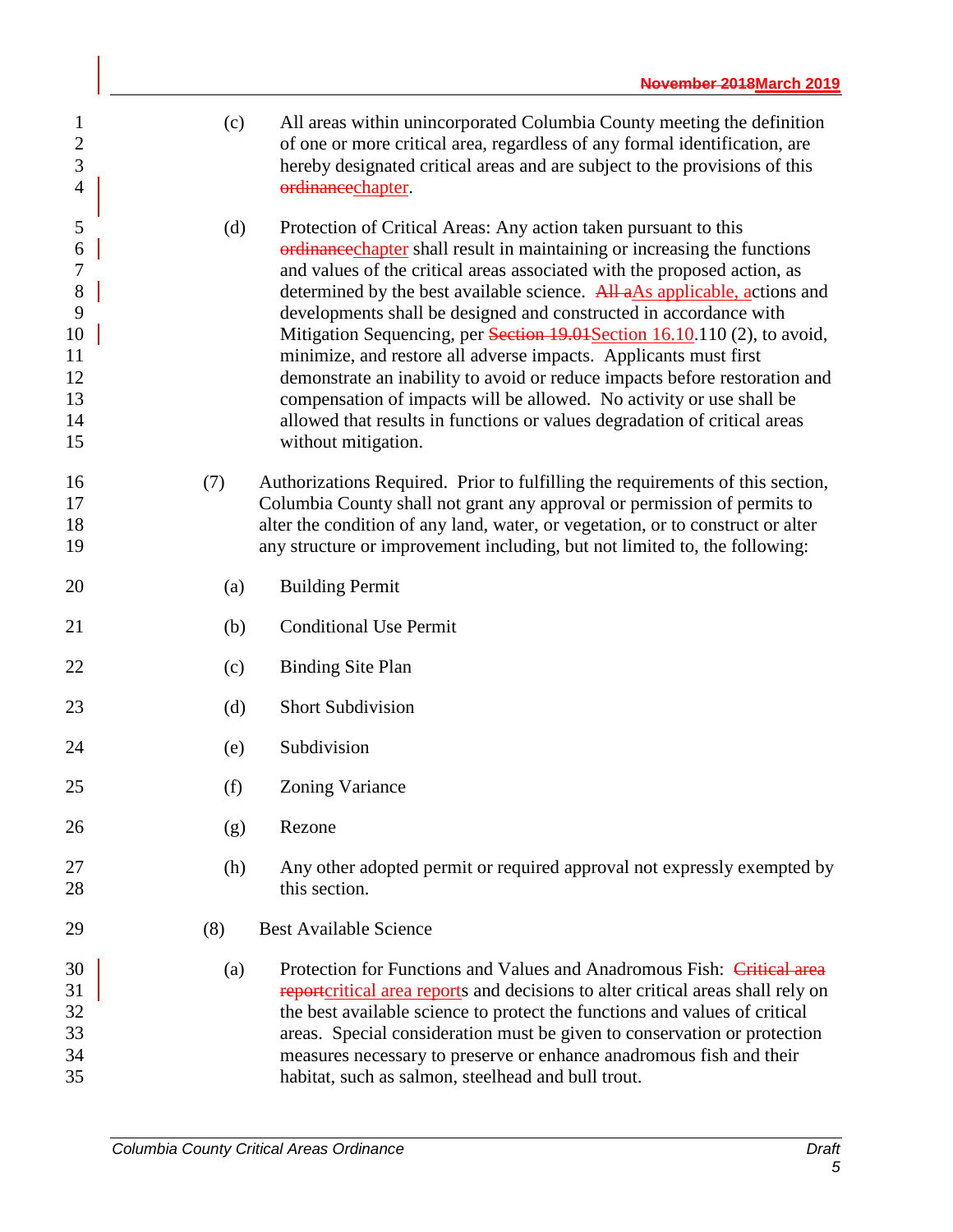| $\mathbf{1}$<br>$\boldsymbol{2}$<br>$\mathfrak{Z}$<br>$\overline{4}$<br>$\mathfrak{S}$<br>6 | (b) |       |     | Best Available Science To Be Used Must Be Consistent With Criteria:<br>The best available science is that scientific information applicable to the<br>critical area prepared by local, state or federal natural resource agencies, a<br>qualified scientific professional or team of qualified scientific<br>professionals, that is consistent with criteria established in WAC 365-195-<br>900 through WAC 365-195-925. |
|---------------------------------------------------------------------------------------------|-----|-------|-----|--------------------------------------------------------------------------------------------------------------------------------------------------------------------------------------------------------------------------------------------------------------------------------------------------------------------------------------------------------------------------------------------------------------------------|
| 7<br>$8\,$<br>9<br>10<br>11                                                                 | (c) |       |     | Absence of Valid Scientific Information: Where there is an absence of<br>valid scientific information or incomplete scientific information relating to<br>a critical area, leading to uncertainty about the risk to critical area function<br>of permitting an alteration of or impact to the critical area, the County<br>Planning Director shall:                                                                      |
| 12<br>13<br>14                                                                              |     | (i)   |     | Take a "precautionary or a no-risk approach," that strictly limits<br>development and land use activities until the uncertainty is<br>sufficiently resolved; and                                                                                                                                                                                                                                                         |
| 15<br>16<br>17<br>18<br>19<br>20                                                            |     | (ii)  |     | Require an effective adaptive management program that relies on<br>scientific methods to evaluate how well regulatory and non-<br>regulatory actions protect the critical area. An adaptive<br>management program is a formal and deliberate scientific approach<br>to taking action and obtaining information in the face of<br>uncertainty. An adaptive management program shall:                                      |
| 21<br>22                                                                                    |     |       | (A) | Address funding for the research component of the adaptive<br>management program;                                                                                                                                                                                                                                                                                                                                        |
| 23<br>24                                                                                    |     |       | (B) | Change course based on the results and interpretation of<br>new information that resolves uncertainties; and                                                                                                                                                                                                                                                                                                             |
| 25<br>26<br>27<br>28                                                                        |     |       | (C) | Commit to the appropriate timeframe and scale necessary<br>to reliably evaluate regulatory and non-regulatory actions<br>affecting protection of critical areas and anadromous<br>fisheries.                                                                                                                                                                                                                             |
| 29                                                                                          | (d) |       |     | Best available science may include the following:                                                                                                                                                                                                                                                                                                                                                                        |
| 30                                                                                          |     | (i)   |     | Critical area maps                                                                                                                                                                                                                                                                                                                                                                                                       |
| 31<br>32<br>33                                                                              |     | (ii)  |     | Maps and reference documents in the Southeast Washington<br>Coalition's Shoreline Master Program (SMP) Inventory,<br>Characterization, and Analysis Report, as applicable                                                                                                                                                                                                                                                |
| 34                                                                                          |     | (iii) |     | U.S. Geological Survey (USGS) topographic quadrangle maps                                                                                                                                                                                                                                                                                                                                                                |
| 35<br>36                                                                                    |     | (iv)  |     | Washington State Department of Natural Resources Geologic<br>Hazard, Mine Hazard Area, and Water Type map                                                                                                                                                                                                                                                                                                                |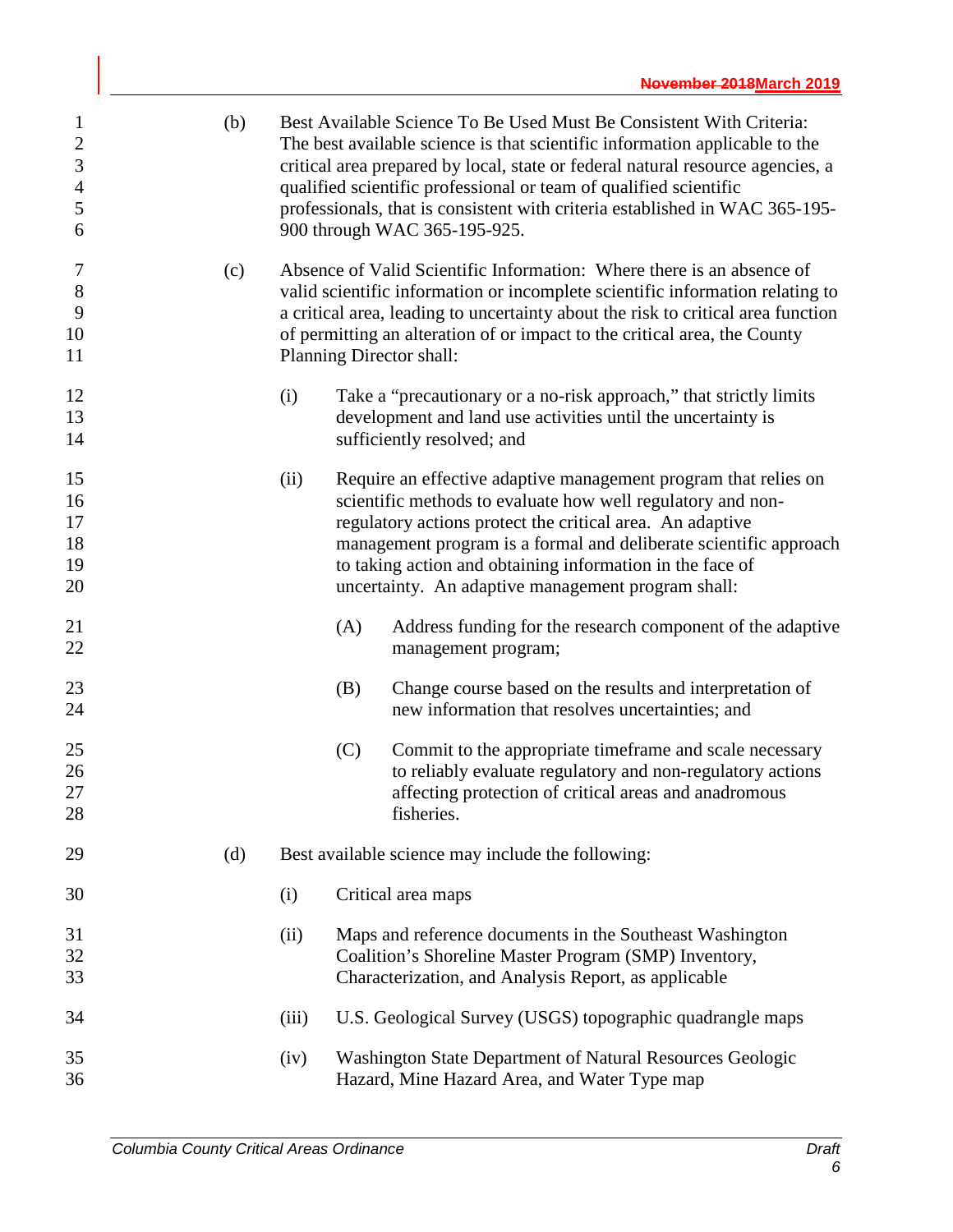| $\mathbf{1}$                                 | (v)            |        | U.S. Bureau of Land Management Mine Hazard Area map                                                                                                                                                                                                                                                                                                                                                                                                                                                                                                                       |
|----------------------------------------------|----------------|--------|---------------------------------------------------------------------------------------------------------------------------------------------------------------------------------------------------------------------------------------------------------------------------------------------------------------------------------------------------------------------------------------------------------------------------------------------------------------------------------------------------------------------------------------------------------------------------|
| $\overline{2}$                               | (vi)           |        | Aerial photographs                                                                                                                                                                                                                                                                                                                                                                                                                                                                                                                                                        |
| 3<br>$\overline{4}$                          |                | (vii)  | Soil Survey of Columbia County, Washington, by the<br>U.S. Department of Agriculture, Soil Conservation Service                                                                                                                                                                                                                                                                                                                                                                                                                                                           |
| 5                                            |                | (viii) | National Wetland Inventory maps                                                                                                                                                                                                                                                                                                                                                                                                                                                                                                                                           |
| 6<br>$\overline{7}$                          | $\frac{d}{dx}$ |        | Washington Department of Fish and Wildlife (WDFW) Priority<br>Habitats and Species maps, and Management Guidelines.                                                                                                                                                                                                                                                                                                                                                                                                                                                       |
| 8<br>9<br>10                                 |                |        | $\frac{f(x)}{x}$ Washington State Department of Health Source Water Assessment<br>Program Mapping Application with applicable information on<br><b>Columbia County</b>                                                                                                                                                                                                                                                                                                                                                                                                    |
| 11                                           | (e)            |        | The Critical Area Maps include all of the following:                                                                                                                                                                                                                                                                                                                                                                                                                                                                                                                      |
| 12<br>13                                     | (i)            |        | Federal Emergency Management Agency (FEMA) 100-year flood<br>map(s)                                                                                                                                                                                                                                                                                                                                                                                                                                                                                                       |
| 14                                           | (ii)           |        | Geologically Hazardous Map(s)                                                                                                                                                                                                                                                                                                                                                                                                                                                                                                                                             |
| 15                                           | (iii)          |        | Critical Aquifer Recharge Map(s)                                                                                                                                                                                                                                                                                                                                                                                                                                                                                                                                          |
| 16                                           | (iv)           |        | Wetland Map(s)                                                                                                                                                                                                                                                                                                                                                                                                                                                                                                                                                            |
| 17                                           | (v)            |        | Other maps as appropriate                                                                                                                                                                                                                                                                                                                                                                                                                                                                                                                                                 |
| 18<br>19<br>20<br>21<br>22<br>23<br>24<br>25 | (f)            |        | Applicability of reference maps: In some cases, the Critical Area Maps<br>identified herein display general locations and approximate boundaries of<br>potential critical areas. Further field determination and analysis may be<br>necessary for specific development proposals to establish exact location,<br>extent, and nature of critical areas. Fish and Wildlife Habitat<br>Conservation Areas are identified using the references, maps, and criteria<br>established in Section 19.01 Section 16.10.160, Fish and Wildlife Habitat<br><b>Conservation Areas.</b> |
| 26                                           | (9)            |        | <b>General Review Process.</b>                                                                                                                                                                                                                                                                                                                                                                                                                                                                                                                                            |
| 27                                           | (a)            |        | The County shall follow the process outlined below:                                                                                                                                                                                                                                                                                                                                                                                                                                                                                                                       |
| 28<br>29                                     | (i)            |        | Verify the information submitted by the applicant for the<br>applicable permit.                                                                                                                                                                                                                                                                                                                                                                                                                                                                                           |
| 30                                           | (ii)           |        | Evaluate the project area and vicinity for critical areas.                                                                                                                                                                                                                                                                                                                                                                                                                                                                                                                |
| 31<br>32                                     | (iii)          |        | Determine whether the proposed project is likely to impact the<br>functions or values of critical areas.                                                                                                                                                                                                                                                                                                                                                                                                                                                                  |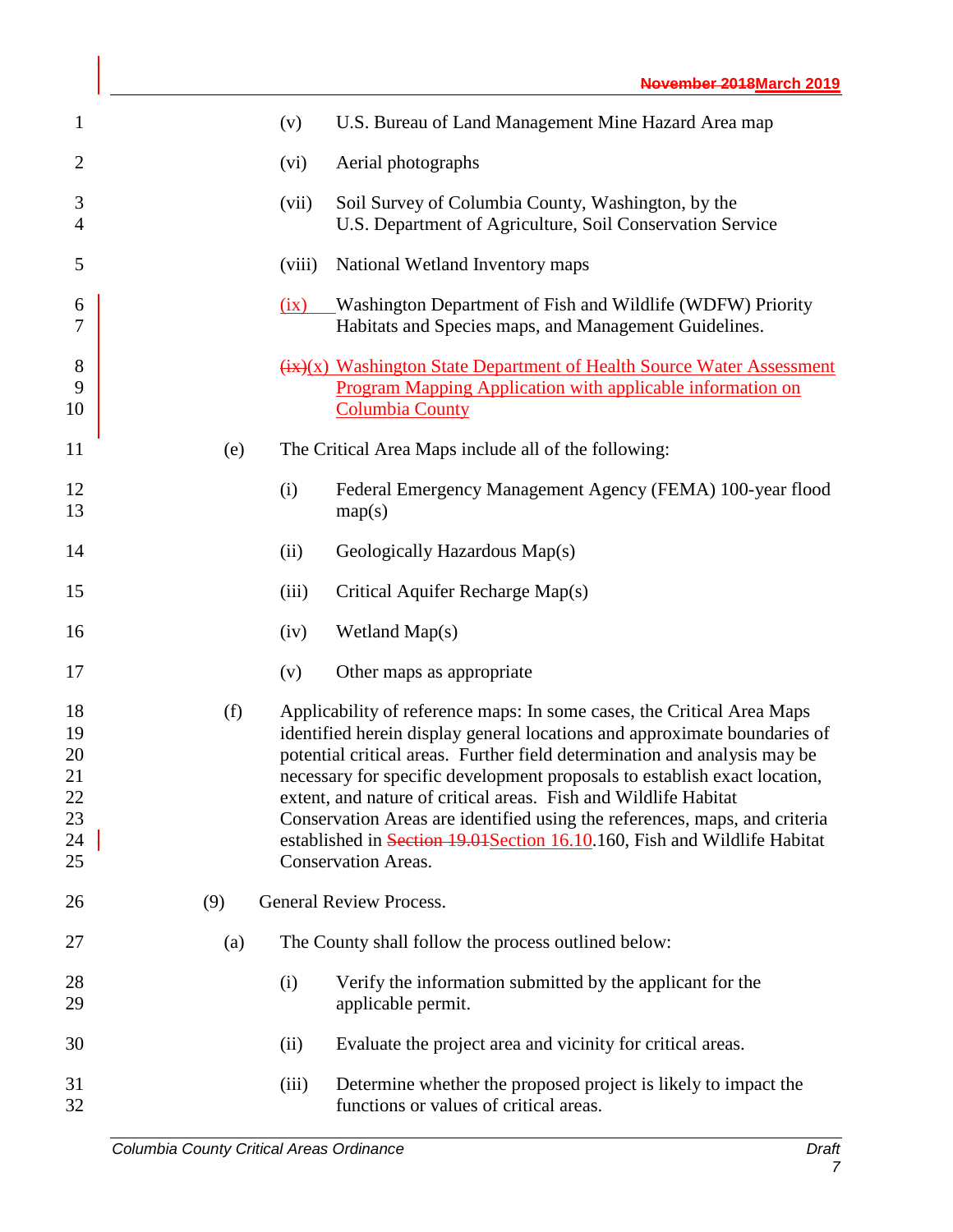| $\mathbf{1}$<br>$\overline{2}$               |     | (iv) |            | Determine if the proposed project adequately addresses the impacts<br>and avoids impacts to the critical area associated with the project.                                                                                                                                                                                                                                                                                                                                                                                                                                                 |
|----------------------------------------------|-----|------|------------|--------------------------------------------------------------------------------------------------------------------------------------------------------------------------------------------------------------------------------------------------------------------------------------------------------------------------------------------------------------------------------------------------------------------------------------------------------------------------------------------------------------------------------------------------------------------------------------------|
| 3<br>$\overline{4}$<br>5<br>6<br>7<br>8<br>9 | (b) |      |            | Minimum Standards. Any As applicable, a proposed activity shall be<br>conditioned as necessary to mitigate impacts to critical areas and<br>conformity to the performance standards required by this section, subject<br>to the Reasonable Use Exception of Section 19.01 Section 16.10.100 (123)<br>above. Any project that cannot adequately mitigate its impacts to critical<br>areas, as applicable, or meet the performance standards required by<br>Section 19.01 Section 16.10.120 through 160 shall be denied.                                                                     |
| 10                                           | (c) |      |            | Critical areas present, but no impact – waiver.                                                                                                                                                                                                                                                                                                                                                                                                                                                                                                                                            |
| 11<br>12<br>13<br>14<br>15<br>16<br>17<br>18 |     | (i)  |            | If the <b>County Planning Director</b> (Director) determines that there<br>are critical areas within or adjacent to the <b>aArea</b> of <b>pProject</b><br>$r$ <b>R</b> eview, but the proposed activity is unlikely to degrade the<br>functions or values of the critical area, the Director may waive the<br>requirement for a report or other applicable information (with<br>written approval or other assistance from a federal, state, or local<br>resource agency). A waiver may be granted if there is substantial<br>evidence that all of the following requirements will be met: |
| 19                                           |     |      | (A)        | There will be no alteration of the critical area or buffer.                                                                                                                                                                                                                                                                                                                                                                                                                                                                                                                                |
| 20<br>21<br>22                               |     |      | (B)        | The development proposal will not impact the critical area<br>in a manner contrary to the purpose, intent, and<br>requirements of this ordinance chapter.                                                                                                                                                                                                                                                                                                                                                                                                                                  |
| 23<br>24<br>25<br>26                         |     |      | (C)        | The proposal is consistent with other applicable regulations<br>and standards. A summary of this analysis and the findings<br>shall be included in any staff report or decision on the<br>underlying permit.                                                                                                                                                                                                                                                                                                                                                                               |
| 27<br>28                                     |     | (ii) |            | In making the determination, the Director will consider best<br>available science, as applicable, and the Critical Area Maps.                                                                                                                                                                                                                                                                                                                                                                                                                                                              |
| 29<br>30<br>31                               | (d) |      |            | Critical Areas Present and Potential Impact Likely. If the Director<br>determines that the proposed project is within, adjacent to, or is likely to<br>impact a critical area, the Director shall:                                                                                                                                                                                                                                                                                                                                                                                         |
| 32<br>33<br>34<br>35<br>36                   |     | (i)  | addressed. | Notify the applicant that a cCritical aArea rReport, State<br>Environmental Policy Act (SEPA) checklist, or other applicable<br>information must be submitted prior to further review of the<br>project and indicate each of the critical area types that should be                                                                                                                                                                                                                                                                                                                        |
| 37<br>38                                     |     | (ii) |            | Require a cCritical a Area rReport or other applicable information<br>from the applicant that has been prepared by a qualified                                                                                                                                                                                                                                                                                                                                                                                                                                                             |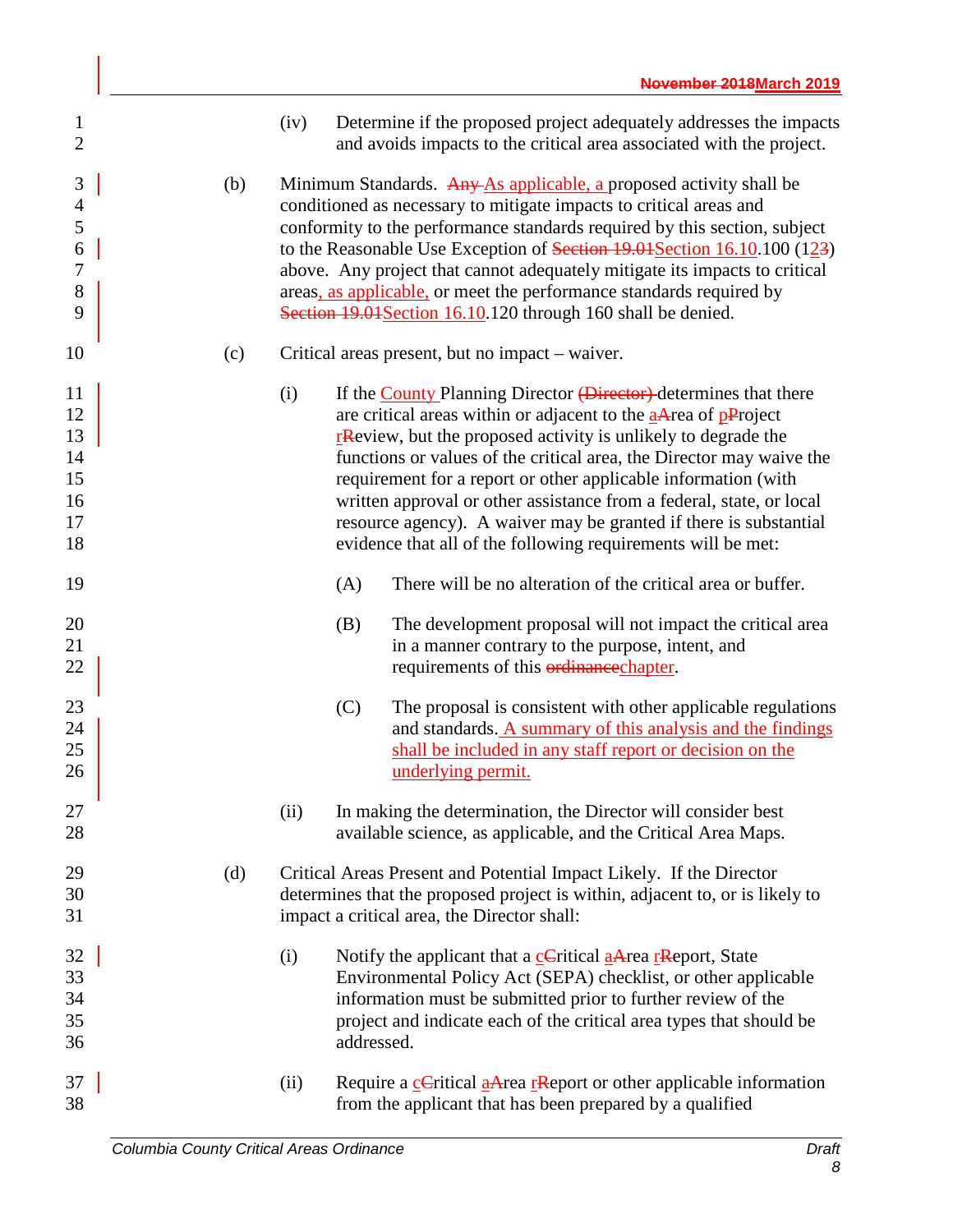| $\mathbf{1}$<br>$\overline{2}$   |      |            | professional. Additional information and requirements may be<br>obtained within each section.                                                                                                                                                                                                                                                                                                                    |
|----------------------------------|------|------------|------------------------------------------------------------------------------------------------------------------------------------------------------------------------------------------------------------------------------------------------------------------------------------------------------------------------------------------------------------------------------------------------------------------|
| 3<br>$\overline{4}$<br>5<br>6    |      | (iii)      | Review and evaluate the Critical Area Report critical area report<br>and other applicable information to determine whether the<br>development proposal conforms to the purpose and performance<br>standards of this ordinance chapter.                                                                                                                                                                           |
| 7<br>8                           |      | (iv)       | Assess potential impacts to the critical area and determine if they<br>are necessary and unavoidable.                                                                                                                                                                                                                                                                                                            |
| 9<br>10<br>11<br>12              |      | (v)        | Determine if any mitigation proposed by the applicant is sufficient<br>to protect the functions and values of the critical area and public<br>health, safety, and welfare concerns consistent with the goals,<br>purposes, objectives, and requirements of this <b>ordinance</b> chapter.                                                                                                                        |
| 13<br>14<br>15<br>16<br>17<br>18 |      | (vi)       | A summary of this analysis and the findings shall be included in<br>any decision on the underlying permit(s). Critical area review<br>findings may result in: no adverse impacts to critical area(s), a list<br>of applicable critical area(s) protection conditions for the<br>underlying permit(s), or denial of permit based upon unavoidable<br>impacts to critical area(s) ecological functions and values. |
| 19                               | (10) |            | Critical Area ReportCritical Area Report RRequirements                                                                                                                                                                                                                                                                                                                                                           |
| 20<br>21<br>22<br>23<br>24       | (a)  |            | Incorporating the best available science. The report shall use scientifically<br>valid methods and studies in the analysis of data and field reconnaissance<br>and reference the source of science used. The report shall evaluate the<br>proposal and all probable impacts to critical areas in accordance with the<br>provisions of this ordinance chapter.                                                    |
| 25<br>26                         | (b)  | following: | Minimum report contents. At a minimum, the report shall contain the                                                                                                                                                                                                                                                                                                                                              |
| 27<br>28<br>29<br>30<br>31       |      | (i)        | Resume of the principal author(s), which disclose(s) their technical<br>training and experience and demonstrates their stature as a<br>qualified professional; the study shall be performed by a<br>professional who is licensed or qualified as an expert in the<br>ceritical resources at issue.                                                                                                               |
| 32<br>33                         |      | (ii)       | Identification and characterization of the <b>cC</b> ritical <b>aArea</b> and<br>associated buffers.                                                                                                                                                                                                                                                                                                             |
| 34<br>35                         |      | (iii)      | Assessment of any potential hazards associated with the proposed<br>development.                                                                                                                                                                                                                                                                                                                                 |
| 36<br>37                         |      | (iv)       | Assessment of the impacts of the development proposal on any<br>cCritical aArea.                                                                                                                                                                                                                                                                                                                                 |
|                                  |      |            |                                                                                                                                                                                                                                                                                                                                                                                                                  |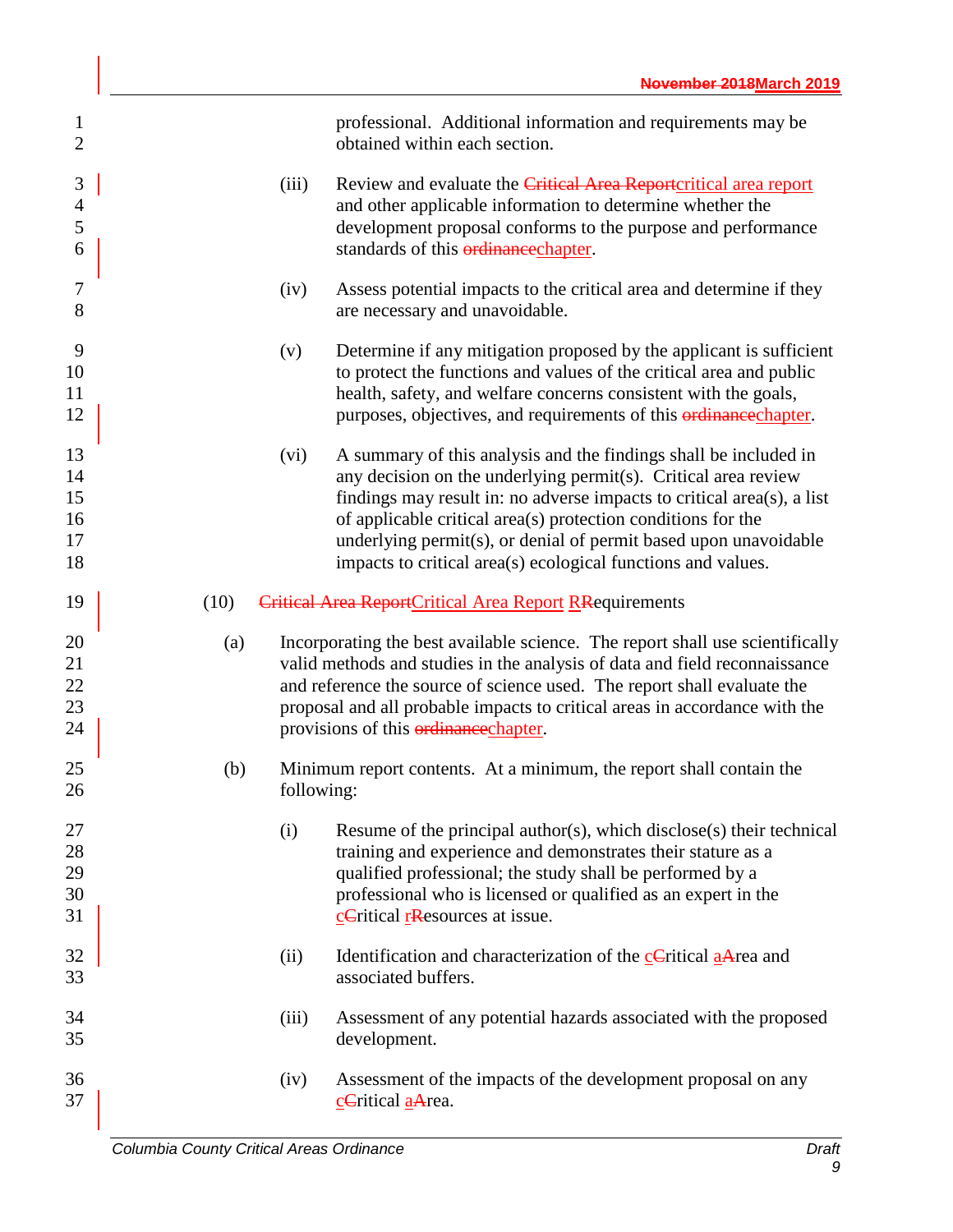| $\mathbf{1}$<br>$\overline{c}$<br>$\overline{3}$<br>$\overline{4}$   |      | (v)   | Mitigation plan, as applicable, which reduces impacts on the<br>$c$ Critical $a$ Area(s) to an insignificant level and specifies<br>maintenance, monitoring, and bonding measures (where necessary)<br>per Section 19.01 Section 16.10.110.                                                                                                                                                                                                                                                                                                                                                                                                                                                                                                                                                                                                                                         |
|----------------------------------------------------------------------|------|-------|-------------------------------------------------------------------------------------------------------------------------------------------------------------------------------------------------------------------------------------------------------------------------------------------------------------------------------------------------------------------------------------------------------------------------------------------------------------------------------------------------------------------------------------------------------------------------------------------------------------------------------------------------------------------------------------------------------------------------------------------------------------------------------------------------------------------------------------------------------------------------------------|
| 5<br>6                                                               |      | (vi)  | Additional information and requirements that may be required<br>within each section of this ordinance chapter                                                                                                                                                                                                                                                                                                                                                                                                                                                                                                                                                                                                                                                                                                                                                                       |
| 7<br>$8\,$<br>9<br>10                                                | (11) |       | Exception – Public Agency and Utility: If the application of this<br>ordinance chapter would prohibit a development proposal by a public agency<br>or public utility, the agency or utility may apply for an exception pursuant to<br>this section as outlined below.                                                                                                                                                                                                                                                                                                                                                                                                                                                                                                                                                                                                               |
| 11<br>12<br>13<br>14<br>15<br>16<br>17<br>18<br>19<br>20<br>21<br>22 | (a)  |       | Exception Request and Review Process: An application for a public<br>agency and utility exception shall be made to the County and shall include<br>a critical area checklist, eritical area reportcritical area report (including<br>mitigation plan, if necessary) and any other related project documents,<br>such as permit applications to other agencies, special studies, and<br>environmental documents prepared pursuant to <b>SEPAthe State</b><br>Environmental Policy Act (Chapter 43.21C RCW). The County<br>Planning Director shall prepare an administrative decision based on<br>review of the submitted information, a site inspection, and the proposal's<br>ability to comply with public agency and utility exception review criteria<br>in Subsection (b) below. The administrative decision shall provide an<br>appeal process available to aggrieved parties. |
| 23<br>24                                                             | (b)  |       | Public Agency and Utility Review Criteria: The criteria for review and<br>approval of public agency and utility exceptions follow:                                                                                                                                                                                                                                                                                                                                                                                                                                                                                                                                                                                                                                                                                                                                                  |
| 25<br>26                                                             |      | (i)   | There is no other practical alternative to the proposed development<br>with less impact on the critical areas;                                                                                                                                                                                                                                                                                                                                                                                                                                                                                                                                                                                                                                                                                                                                                                      |
| 27<br>28                                                             |      | (ii)  | The application of this <b>ordinance</b> chapter would unreasonably<br>restrict the ability to provide utility services to the public; and                                                                                                                                                                                                                                                                                                                                                                                                                                                                                                                                                                                                                                                                                                                                          |
| 29<br>30                                                             |      |       | The proposal meets the Public Agency and Utility Exception<br><b>Review Criteria:</b>                                                                                                                                                                                                                                                                                                                                                                                                                                                                                                                                                                                                                                                                                                                                                                                               |
| 31<br>32                                                             |      | (iii) | The proposal does not pose an unreasonable threat to the public<br>health, safety, or welfare on or off the development proposal site                                                                                                                                                                                                                                                                                                                                                                                                                                                                                                                                                                                                                                                                                                                                               |
| 33<br>34<br>35                                                       |      | (iv)  | The proposal attempts to protect and mitigate impacts to the<br>critical area functions and values consistent with the best available<br>science; and                                                                                                                                                                                                                                                                                                                                                                                                                                                                                                                                                                                                                                                                                                                               |
| 36<br>37                                                             |      |       | $(iii)(v)$ The proposal is consistent with other applicable regulations and<br>standards.-                                                                                                                                                                                                                                                                                                                                                                                                                                                                                                                                                                                                                                                                                                                                                                                          |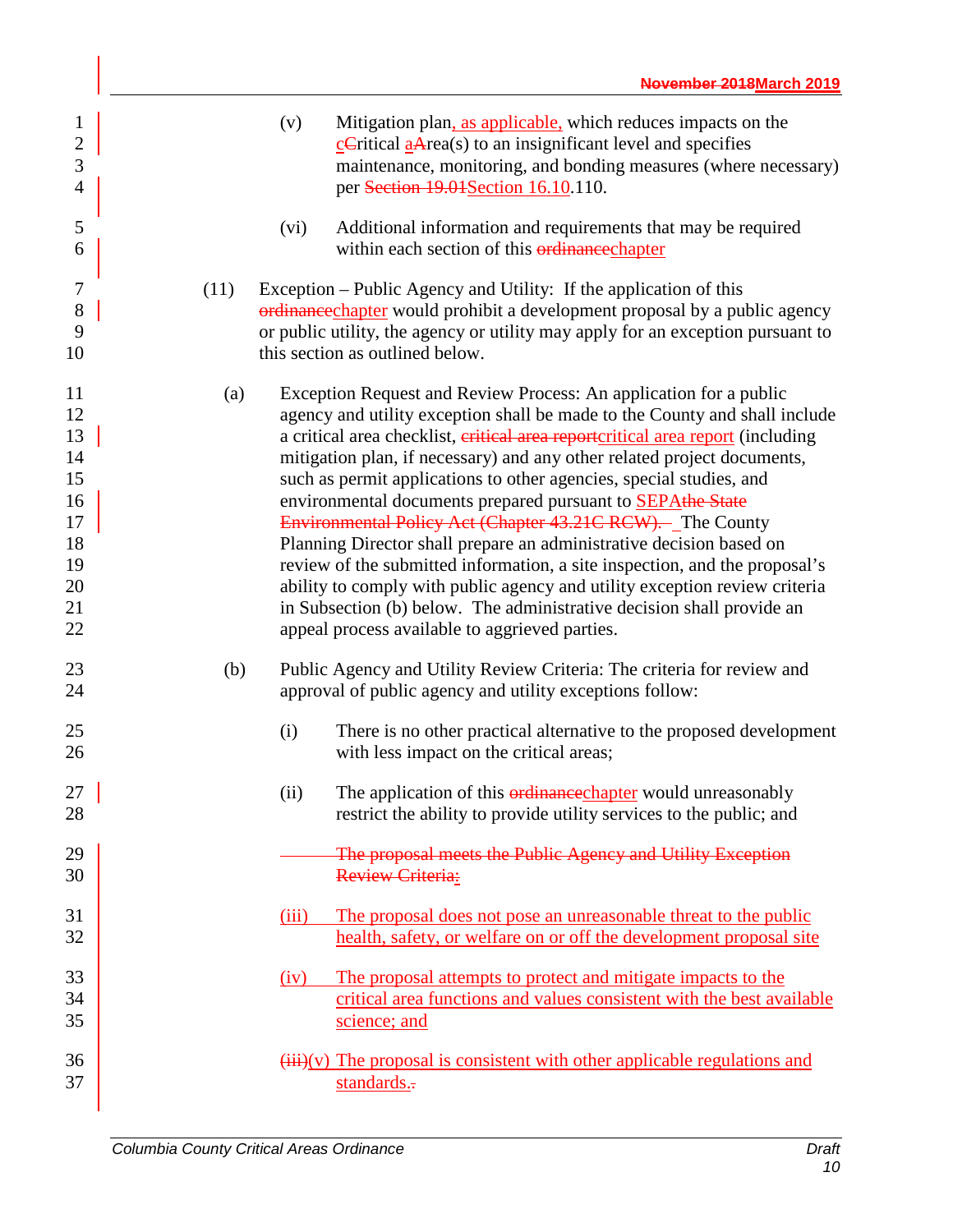| $\mathbf{1}$<br>$\overline{2}$<br>3                                         | (c)  |       | Burden of Proof: The burden of proof shall be on the applicant to bring<br>forth evidence in support of the application and to provide sufficient<br>information on which any decision has to be made on the application.                                                                                                                                                                                                                                                                                                                                                                                                                                                                                                                                                                                                                                                                                                   |
|-----------------------------------------------------------------------------|------|-------|-----------------------------------------------------------------------------------------------------------------------------------------------------------------------------------------------------------------------------------------------------------------------------------------------------------------------------------------------------------------------------------------------------------------------------------------------------------------------------------------------------------------------------------------------------------------------------------------------------------------------------------------------------------------------------------------------------------------------------------------------------------------------------------------------------------------------------------------------------------------------------------------------------------------------------|
| 4<br>5<br>6                                                                 | (12) |       | Reasonable Use Exception: If the application of this ordinance chapter would<br>deny all reasonable <b>economic</b> use of the subject property, the property owner<br>may apply for an exception pursuant to this Section and as outlined below.                                                                                                                                                                                                                                                                                                                                                                                                                                                                                                                                                                                                                                                                           |
| 7<br>$8\,$<br>9<br>10<br>11<br>12<br>13<br>14<br>15<br>16<br>17<br>18<br>19 | (a)  |       | Exception Request and Review Process: An application for a reasonable<br>use exception shall be made to the County and shall include a written<br>explanation stating the reason(s) for an exception; critical area checklist;<br>eritical area reportcritical area report, including mitigation plan, if<br>necessary; and any other related project documents, such as permit<br>applications to other agencies, special studies, and environmental<br>documents prepared pursuant to the State Environmental Policy Act<br>(Chapter 43.21C RCW) (SEPA documents). The County Planning<br>Director shall prepare an administrative decision based on review of the<br>submitted information, a site inspection, and the proposal's ability to<br>comply with reasonable use exception criteria in Subsection (b) below.<br>The administrative decision shall provide an appeal process available to<br>aggrieved parties. |
| 20<br>21                                                                    | (b)  |       | Reasonable Use Review Criteria: The criteria for review and approval of<br>reasonable use exceptions are as follows:                                                                                                                                                                                                                                                                                                                                                                                                                                                                                                                                                                                                                                                                                                                                                                                                        |
| 22<br>23                                                                    |      | (i)   | The application of this <b>ordinance</b> chapter would deny all reasonable<br>use of the property;                                                                                                                                                                                                                                                                                                                                                                                                                                                                                                                                                                                                                                                                                                                                                                                                                          |
| 24<br>25<br>26<br>27                                                        |      | (ii)  | No feasible and reasonable onsite alternative to the proposed<br>activities is possible, including possible changes in site layout,<br>reductions in density, and similar factors that would allow a<br>reasonable economic use with fewer adverse impacts                                                                                                                                                                                                                                                                                                                                                                                                                                                                                                                                                                                                                                                                  |
| 28<br>29                                                                    |      | (iii) | Any alteration is the minimum necessary to allow for reasonable<br>use of the property;                                                                                                                                                                                                                                                                                                                                                                                                                                                                                                                                                                                                                                                                                                                                                                                                                                     |
| 30<br>31<br>32                                                              |      | (iv)  | The inability of the applicant to derive reasonable use of the<br>property is not the result of actions by the applicant after the<br>effective date of this erdinance chapter, or its predecessor; and                                                                                                                                                                                                                                                                                                                                                                                                                                                                                                                                                                                                                                                                                                                     |
| 33                                                                          |      |       | The proposal meets the Reasonable Use Exception criteria:                                                                                                                                                                                                                                                                                                                                                                                                                                                                                                                                                                                                                                                                                                                                                                                                                                                                   |
| 34<br>35                                                                    |      | (v)   | The proposal does not pose an unreasonable threat to the public<br>health, safety, or welfare on or off the development proposal site;                                                                                                                                                                                                                                                                                                                                                                                                                                                                                                                                                                                                                                                                                                                                                                                      |
| 36<br>37                                                                    |      | (vi)  | The proposal will result in not net loss of critical area functions<br>and values consistent with the best available science; or                                                                                                                                                                                                                                                                                                                                                                                                                                                                                                                                                                                                                                                                                                                                                                                            |
|                                                                             |      |       |                                                                                                                                                                                                                                                                                                                                                                                                                                                                                                                                                                                                                                                                                                                                                                                                                                                                                                                             |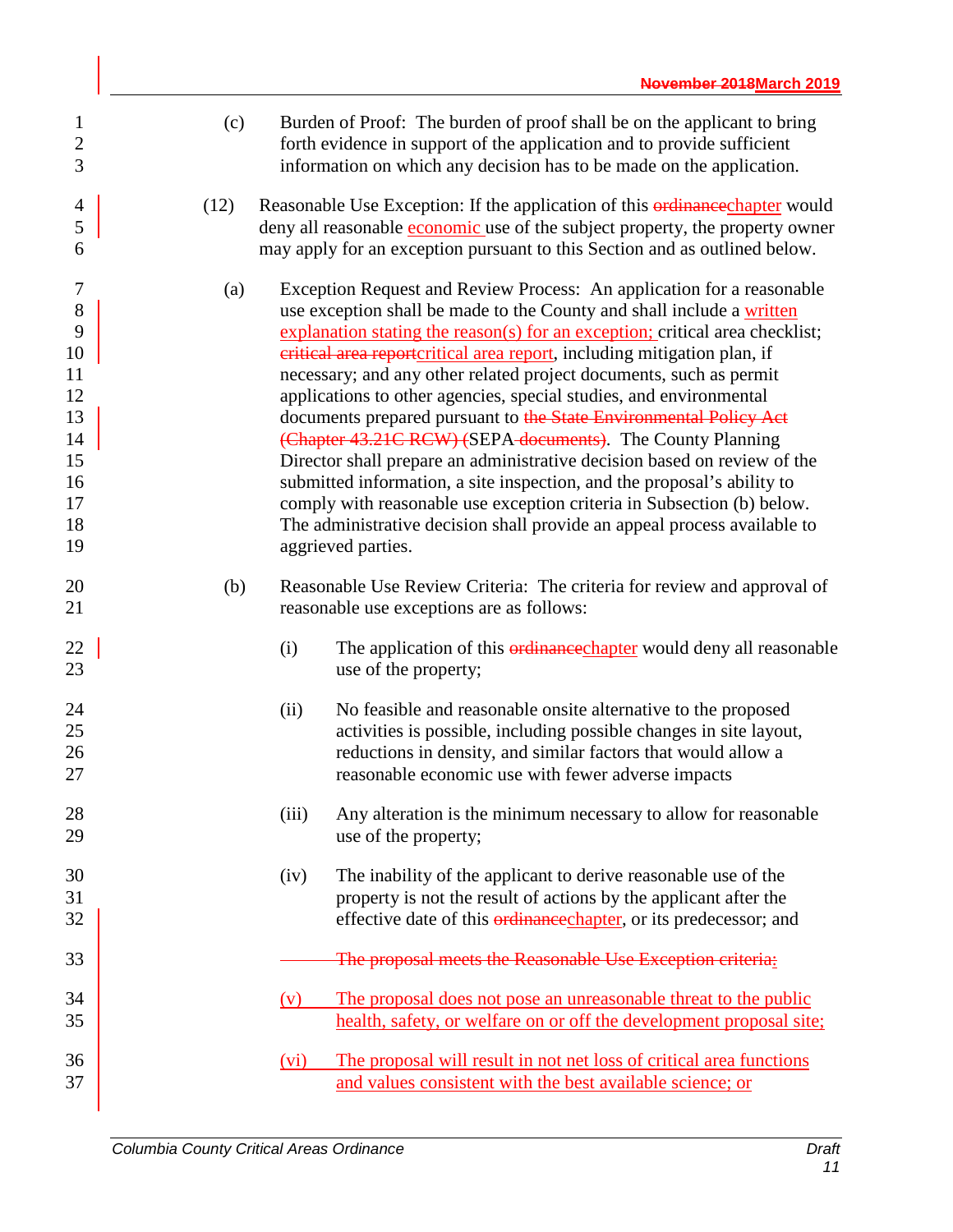| $\mathbf{1}$<br>$\overline{2}$                      |      |       | $(v)(vii)$ The proposal is consistent with other applicable regulations and<br>standards.-                                                                                                                                                                                                                                                                                                                                                                                                                                                                                                                                                        |
|-----------------------------------------------------|------|-------|---------------------------------------------------------------------------------------------------------------------------------------------------------------------------------------------------------------------------------------------------------------------------------------------------------------------------------------------------------------------------------------------------------------------------------------------------------------------------------------------------------------------------------------------------------------------------------------------------------------------------------------------------|
| $\mathfrak{Z}$<br>4<br>5                            | (c)  |       | Burden of Proof: The burden of proof shall be on the applicant to bring<br>forth evidence in support of the application and to provide sufficient<br>information on which any decision has to be made on the application.                                                                                                                                                                                                                                                                                                                                                                                                                         |
| 6                                                   | (13) |       | Exempt Uses and Activities.                                                                                                                                                                                                                                                                                                                                                                                                                                                                                                                                                                                                                       |
| 7<br>$8\,$<br>9<br>10<br>11<br>12<br>13<br>14<br>15 | (a)  |       | Exempt activities under this <b>ordinance</b> chapter shall avoid impacts to<br>critical areas and critical area buffers. Exempt activities shall use<br>reasonable methods (reasonable methods include best management<br>practices [BMPs]) to avoid potential impacts to critical areas. Being<br>exempt from this ordinancechapter does not give permission to degrade a<br>critical area or ignore risk from natural hazards. Any incidental damage<br>to, or alteration of, a critical area that is not a necessary outcome of the<br>exempted activity shall be restored, rehabilitated, or replaced at the<br>responsible party's expense. |
| 16<br>17<br>18                                      | (b)  |       | The following are exemptions to provisions of this ordinance chapter;<br>however, the listed exemptions may not be exempt from other state or<br>federal regulations or permit requirements.                                                                                                                                                                                                                                                                                                                                                                                                                                                      |
| 19<br>20<br>21<br>22                                |      | (i)   | Activities in response to emergencies that threaten public health,<br>property, safety, or welfare as verified by the <b>Countyadministrator</b><br><b>Planning Director</b> to be the minimum necessary to alleviate the<br>emergency.                                                                                                                                                                                                                                                                                                                                                                                                           |
| 23<br>24<br>25<br>26<br>27<br>28<br>29<br>30        |      | (ii)  | Legally constructed structures, in existence on the date this<br>ordinance chapter becomes effective, that do not meet requirements<br>of this <b>ordinance</b> chapter may be remodeled or reconstructed;<br>provided that the new construction or related activity does not<br>further encroach into the critical area(s) $\frac{and}{or}$ natural resource<br>land(s) and does not increase the impact to the critical area or<br><b>buffer</b> . Remodeling or reconstruction shall be subject to all other<br>requirements of the zoning code.                                                                                               |
| 31<br>32<br>33<br>34<br>35<br>36<br>37              |      | (iii) | Normal and routine maintenance of public streets, state highways,<br>public utilities, and public park facilities. Maintenance and repair<br>does not include any modification that changes the character,<br>scope, or size of the original structure, facility, or improved area,<br>nor does it include construction of a maintenance road or dumping<br>of maintenance debris. (This means no expansion into new unused<br>areas).                                                                                                                                                                                                            |
| 38<br>39<br>40                                      |      | (iv)  | Removal of hazardous trees and vegetation and, when necessary,<br>implementation of measures to control or prevent a fire or halt the<br>spread of disease or damaging insects consistent with the State                                                                                                                                                                                                                                                                                                                                                                                                                                          |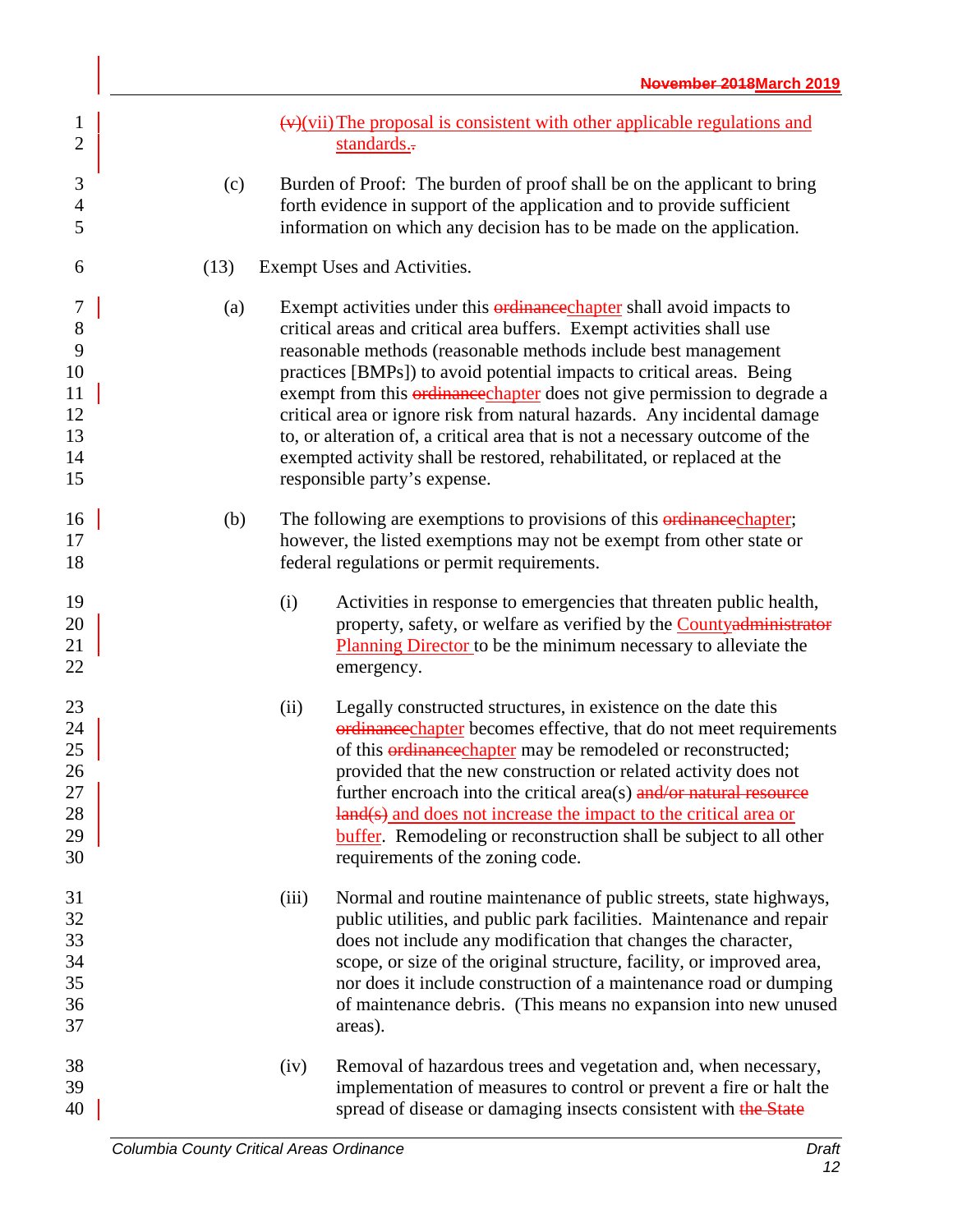| $\mathbf{1}$<br>$\mathbf{2}$<br>3                                            |        | Forest Practices Act, RCW Chapter 76.09 RCW, provided that no<br>vegetation shall be removed from a critical area or its buffer<br>without approval from the County.                                                                                                                                                                                                                                                                                                                                                                                                                                                                                        |
|------------------------------------------------------------------------------|--------|-------------------------------------------------------------------------------------------------------------------------------------------------------------------------------------------------------------------------------------------------------------------------------------------------------------------------------------------------------------------------------------------------------------------------------------------------------------------------------------------------------------------------------------------------------------------------------------------------------------------------------------------------------------|
| $\overline{4}$<br>$\mathfrak s$<br>6<br>$\boldsymbol{7}$<br>$8\,$<br>9<br>10 | (v)    | Activities involving artificially created wetlands or streams<br>intentionally created from non-wetland sites, including, but not<br>limited to, grass-lined swales, irrigation and drainage ditches,<br>detention facilities, and landscape features, except those features<br>that provide critical habitat for anadromous fish and those features<br>that were created as mitigation for projects or alterations subject to<br>the provisions of this section.                                                                                                                                                                                           |
| 11<br>12<br>13<br>14                                                         | (vi)   | Passive recreational activities, including, but not limited to,<br>fishing, bird watching, boating, swimming, hiking, and use of<br>nature trails, provided the activity does not alter the critical area or<br>its buffer.                                                                                                                                                                                                                                                                                                                                                                                                                                 |
| 15<br>16<br>17<br>18                                                         | (vii)  | The harvesting of wild crops in a manner that is not injurious to<br>natural reproduction of such crops, provided the harvesting does<br>not require tilling soil, planting crops, or changing existing<br>topography, water conditions, or water sources.                                                                                                                                                                                                                                                                                                                                                                                                  |
| 19<br>20                                                                     | (viii) | Educational and scientific research, provided the activity does not<br>alter the critical area or its buffer.                                                                                                                                                                                                                                                                                                                                                                                                                                                                                                                                               |
| 21<br>22                                                                     | (ix)   | Navigational Aids and Boundary Markers: Construction or<br>maintenance of navigational aids and boundary markers.                                                                                                                                                                                                                                                                                                                                                                                                                                                                                                                                           |
| 23<br>24<br>25<br>26<br>27<br>28                                             | (x)    | Minor Site Investigative Work: Work necessary for land use<br>submittals, such as surveys, soil logs, percolation tests, and other<br>related activities, where such activities do not require construction<br>of new roads or significant amounts of excavation. In every case,<br>impacts to the critical area shall be minimized and disturbed areas<br>shall be immediately restored.                                                                                                                                                                                                                                                                   |
| 29                                                                           | (14)   | Voluntary Stewardship Program                                                                                                                                                                                                                                                                                                                                                                                                                                                                                                                                                                                                                               |
| 30<br>31<br>32<br>33<br>34<br>35<br>36<br>37<br>38<br>39                     | (i)    | Columbia County has elected to participate in the Voluntary<br>Stewardship Program (VSP) as an alternate approach for protecting<br>critical areas on agricultural lands. The Columbia County VSP<br>work plan approved by the County VSP work group and<br>Washington State Conservation Commission will be implemented<br>to protect critical areas on agricultural lands and maintain<br>agricultural viability as part of addressing associated agricultural<br>activities. Existing and ongoing agricultural activities will be<br>covered under the VSP. New agricultural activities will be<br>regulated under the Columbia County CAO. We recommend |
| 40                                                                           |        | clarifying that new agricultural will be regulated under this CAO.                                                                                                                                                                                                                                                                                                                                                                                                                                                                                                                                                                                          |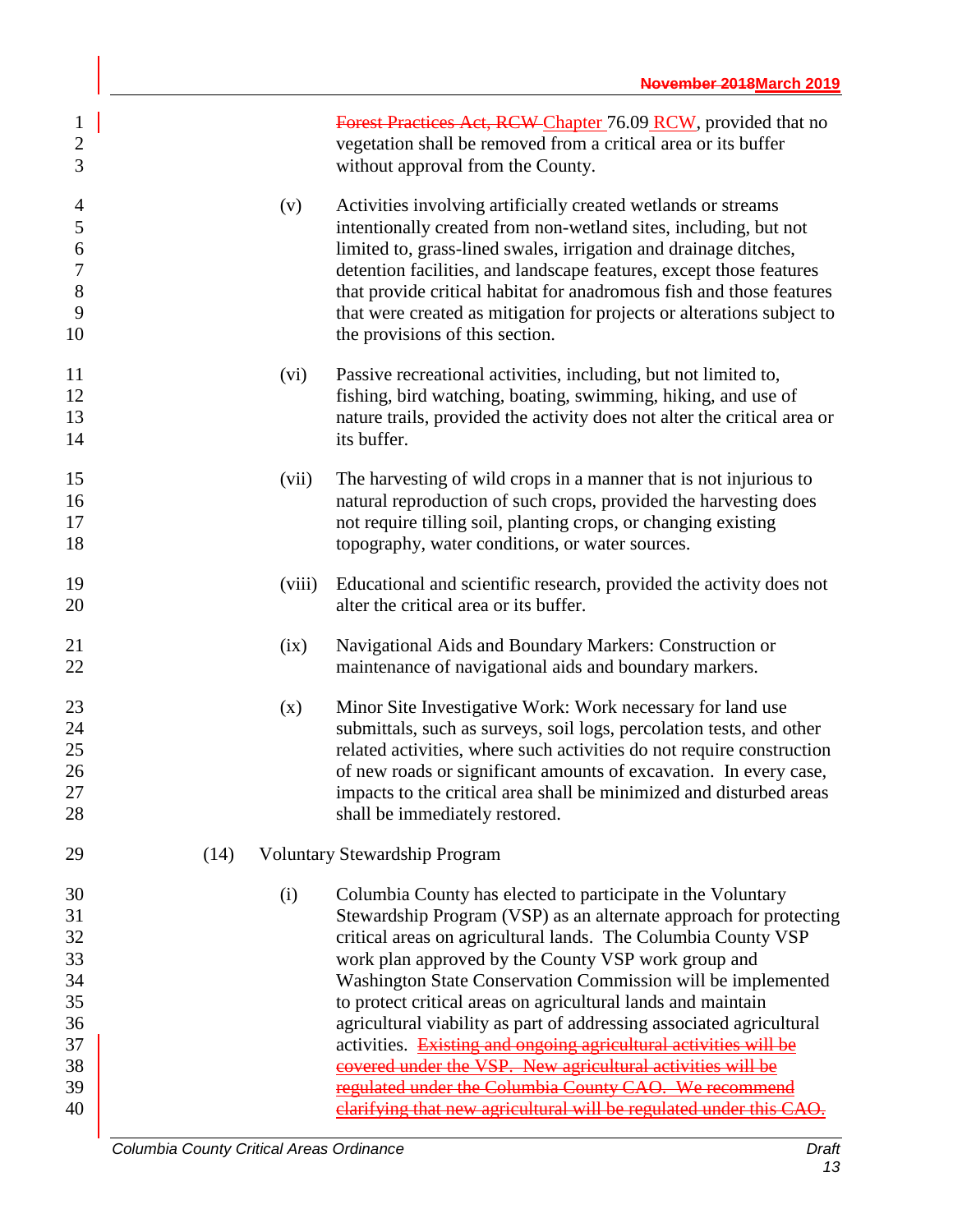| $\mathbf{1}$                               | (15) | Subdivisions |                                                                                                                                                                                                                                                                                                                                                                             |
|--------------------------------------------|------|--------------|-----------------------------------------------------------------------------------------------------------------------------------------------------------------------------------------------------------------------------------------------------------------------------------------------------------------------------------------------------------------------------|
| $\overline{c}$<br>3<br>$\overline{4}$<br>5 | (a)  |              | Any subdivision, as defined in Title 17 CCC, the County Subdivision<br><b>Ordinance</b> , as amended, of land that creates a lot greater in size than<br>5 acres and is located in a critical area or associated buffer shall comply<br>with the following requirements:                                                                                                    |
| 6<br>7<br>8<br>9                           |      | (i)          | Land that is located wholly within a wetland, $\overline{F}$ ish and Wildlife<br>Habitat Conservation Area, Geologically Hazardous Area,<br>floodway, or the buffers required for these critical areas may not be<br>subdivided.                                                                                                                                            |
| 10<br>11<br>12<br>13<br>14                 |      | (ii)         | Land that is located partially within a wetland, Fish and Wildlife<br>Habitat Conservation Area, Geologically Hazardous Area,<br>floodway, or the buffers required for these critical areas may be<br>subdivided, provided that an accessible, contiguous, and buildable<br>portion of each new lot meets the following requirements:                                       |
| 15<br>16<br>17                             |      |              | Located outside of the wetland, Fish and Wildlife Habitat<br>(A)<br>Conservation Area, Geologically Hazardous Areas,<br>floodway, and the buffers required for these critical areas                                                                                                                                                                                         |
| 18<br>19                                   |      |              | (B)<br>Meets the minimum buildable site requirements of the Title<br>18 CCCColumbia County zoning ordinances, as amended                                                                                                                                                                                                                                                    |
| 20<br>21<br>22<br>23<br>24<br>25           |      | (iii)        | Access roads and utilities serving the proposed subdivision may be<br>permitted within the wetland <b>buffer</b> , Fish and Wildlife Habitat<br>Conservation Area, Geologically Hazardous Areas, or the buffers<br>required for these critical areas only if the Director determines that<br>no other feasible alternative exists consistent with this<br>ordinancechapter. |
| 26<br>27<br>28<br>29                       | (16) |              | Non-conforming uses. A regulated activity that was approved prior to the<br>passage of this ordinance chapter and to which significant economic resources<br>have been committed pursuant to such approval but which does not conform<br>to this ordinance chapter may be continued subject to the following:                                                               |
| 30<br>31<br>32                             | (a)  |              | No such activity shall be expanded, changed, enlarged, or altered in any<br>way that increases the extent of its nonconformity without a permit issued<br>pursuant to the provisions of this <b>ordinance</b> chapter.                                                                                                                                                      |
| 33<br>34<br>35                             | (b)  |              | Except for cases of discontinuance as part of normal agricultural practices,<br>if a non-conforming activity is discontinued for three (3) years, any<br>resumption of the activity shall conform to this ordinance chapter.                                                                                                                                                |
| 36<br>37                                   | (c)  |              | Activities or adjuncts thereof that are or become nuisances shall not be<br>entitled to continue as non-conforming activities.                                                                                                                                                                                                                                              |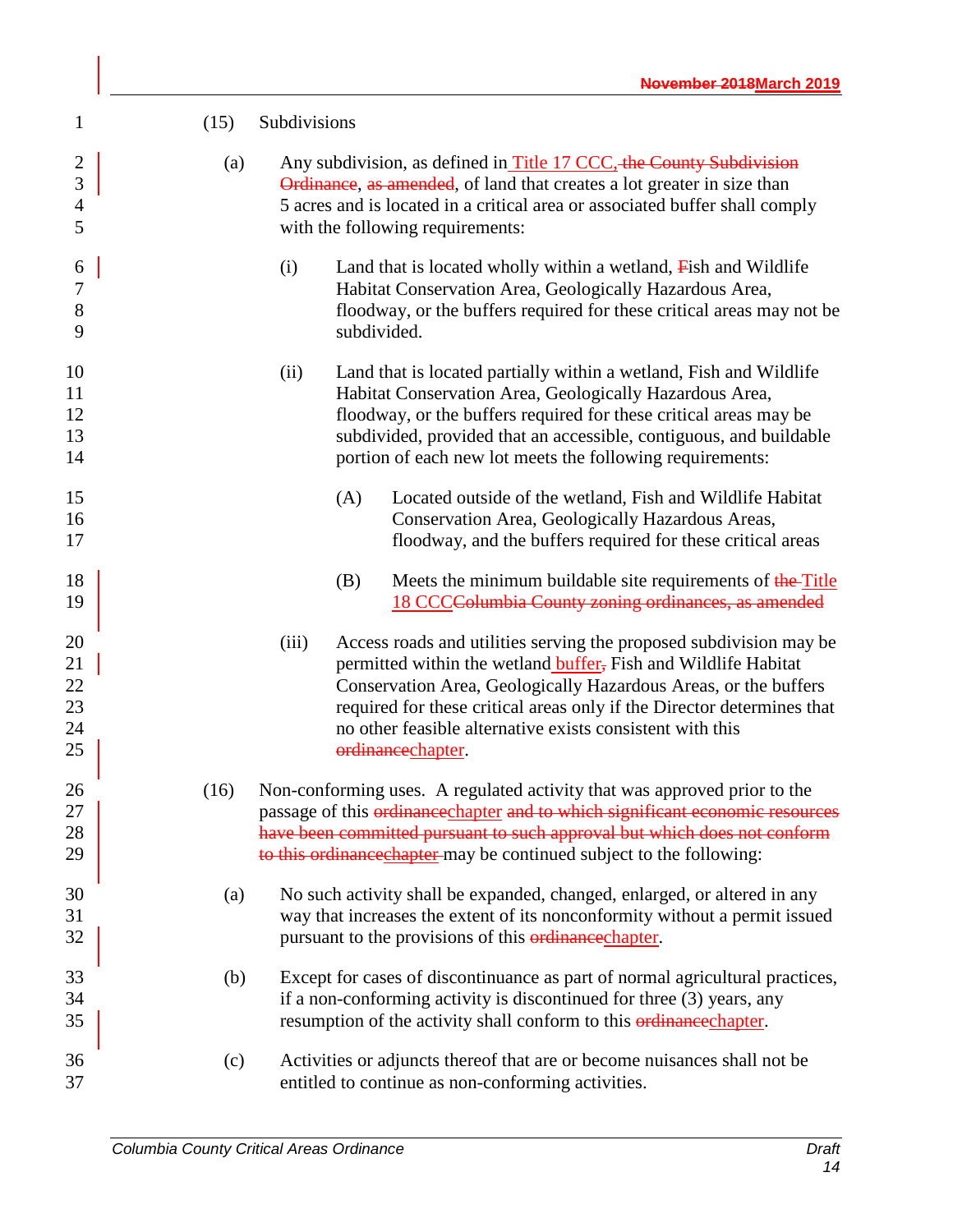| $\mathbf{1}$<br>$\overline{2}$<br>3<br>$\overline{\mathcal{L}}$<br>5<br>6<br>7<br>8 | (17) |       | Variances. Variances from the standards of this <b>ordinance</b> chapter may be<br>authorized by the County in accordance with the procedures set forth in the<br>Columbia County Zoning OrdinanceOrdinancecode (Title 18). The hearing<br><b>body</b> examinerPlanning Director shall review the request and make a finding<br>that the request meets or fails to meet the variance criteria. State and federal<br>permits will be required for certain activities in critical areas, including but<br>not limited to in-water or wetland work. All other relevant County permit<br>and regulatory requirements shall also be met for the proposed activity. |
|-------------------------------------------------------------------------------------|------|-------|---------------------------------------------------------------------------------------------------------------------------------------------------------------------------------------------------------------------------------------------------------------------------------------------------------------------------------------------------------------------------------------------------------------------------------------------------------------------------------------------------------------------------------------------------------------------------------------------------------------------------------------------------------------|
| 9<br>10<br>11                                                                       | (a)  |       | Variance Criteria: A variance may be granted only if the applicant<br>demonstrates that the requested action conforms to all of the criteria set<br>forth as follows:                                                                                                                                                                                                                                                                                                                                                                                                                                                                                         |
| 12<br>13<br>14                                                                      |      | (i)   | Special conditions and circumstances exist that are peculiar to the<br>land, the lot, or something inherent in the land, and that are not<br>applicable to other lands in the same district;                                                                                                                                                                                                                                                                                                                                                                                                                                                                  |
| 15<br>16                                                                            |      | (ii)  | The special conditions and circumstances do not result from the<br>actions of the applicant;                                                                                                                                                                                                                                                                                                                                                                                                                                                                                                                                                                  |
| 17<br>18<br>19<br>20<br>21<br>22                                                    |      | (iii) | A literal interpretation of the provisions of this <i>erdinance</i> chapter<br>would deprive the applicant of use rights and privileges permitted<br>to other properties in the vicinity and zone of the subject property<br>under the terms of this ordinance chapter, and the variance<br>requested is the minimum necessary to provide the applicant with<br>such rights;                                                                                                                                                                                                                                                                                  |
| 23<br>24<br>25                                                                      |      | (iv)  | Granting the variance requested will not confer on the applicant<br>any special privilege that is denied by this <b>ordinance</b> chapter to<br>other lands, structures, or buildings under similar circumstances;                                                                                                                                                                                                                                                                                                                                                                                                                                            |
| 26<br>27<br>28<br>29<br>30                                                          |      | (v)   | The granting of the variance is consistent with the general purpose<br>and intent of this ordinancechapter, and will not further degrade<br>the functions or values of the associated critical areas or otherwise<br>be materially detrimental to the public welfare or injurious to the<br>property or improvements in the vicinity of the subject property;                                                                                                                                                                                                                                                                                                 |
| 31<br>32<br>33<br>34                                                                |      | (vi)  | The decision to grant the variance includes the best available<br>science and gives special consideration to conservation or<br>protection measures necessary to preserve or enhance anadromous<br>fish habitat; and                                                                                                                                                                                                                                                                                                                                                                                                                                          |
| 35<br>36<br>37                                                                      |      | (vii) | The granting of the variance is consistent with the general purpose<br>and intent of the Columbia County Comprehensive Plan and<br>adopted development regulations.                                                                                                                                                                                                                                                                                                                                                                                                                                                                                           |
| 38<br>39                                                                            | (b)  |       | Conditions May Be Required: In granting any variance, the County may<br>prescribe such conditions and safeguards as are necessary to secure                                                                                                                                                                                                                                                                                                                                                                                                                                                                                                                   |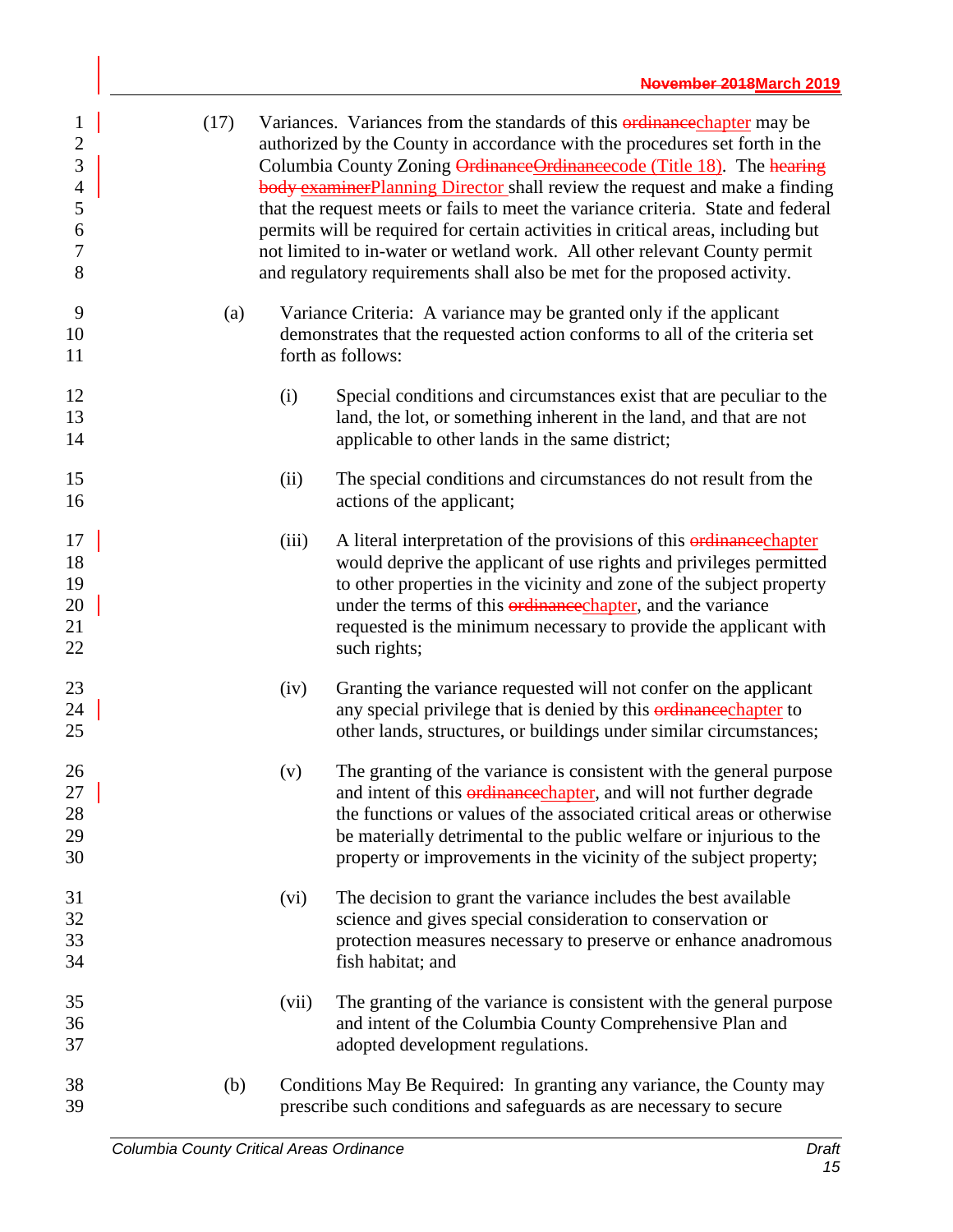| $\mathbf{1}$<br>$\overline{2}$                           | adequate protection of critical areas from adverse impacts, and to ensure<br>conformity with this <b>ordinance</b> chapter.                                                                                                                                                                                                                                                                                                                                                                                                                                                                                                                                          |
|----------------------------------------------------------|----------------------------------------------------------------------------------------------------------------------------------------------------------------------------------------------------------------------------------------------------------------------------------------------------------------------------------------------------------------------------------------------------------------------------------------------------------------------------------------------------------------------------------------------------------------------------------------------------------------------------------------------------------------------|
| 3<br>$\overline{4}$<br>5<br>6                            | Time Limit: The County may prescribe a time limit within which the<br>(c)<br>action for which the variance is required shall be begun, completed, or<br>both. Failure to begin or complete such action within the established time<br>limit may void the variance.                                                                                                                                                                                                                                                                                                                                                                                                   |
| 7<br>8<br>9                                              | (d)<br>Burden of Proof: The burden of proof shall be on the applicant to bring<br>forth evidence in support of the application and upon which any decision<br>has to be made on the application.                                                                                                                                                                                                                                                                                                                                                                                                                                                                     |
| 10                                                       | (18)<br>Administrative procedures.                                                                                                                                                                                                                                                                                                                                                                                                                                                                                                                                                                                                                                   |
| 11<br>12<br>13<br>14<br>15                               | The administrative procedures followed during the critical area review<br>(a)<br>process shall conform to the standards and requirements of the County<br>development regulations. This shall include, but not be limited to, timing,<br>appeals, and fees associated with applications covered by this<br>ordinancechapter.                                                                                                                                                                                                                                                                                                                                         |
| 16                                                       | Amendments:<br>(b)                                                                                                                                                                                                                                                                                                                                                                                                                                                                                                                                                                                                                                                   |
| 17<br>18<br>19<br>20<br>21<br>22<br>23<br>24<br>25<br>26 | The Board of County Commissioners, the Planning Commission,<br>(i)<br>the Department, or an interested person may initiate an amendment<br>of the Critical Areas <i>Ordinance Chapter</i> . In the case of an<br>amendment initiated by an interested person, an application shall<br>be filed with the Columbia County Planning Department consistent<br>with CCC 18.05.060 Section 1.11.120 of the Columbia County<br>Zoning Ordinance. Such amendment(s) may be adopted, modified,<br>or denied by the Board of County Commissioners in accordance<br>with procedures specified in CCC 18.05.060. Chapter 1.10 of the<br><b>Columbia County Zoning Ordinance.</b> |
| 27<br>28<br>29<br>30<br>31                               | (ii)<br>Amendments to this <b>ordinance</b> chapter shall be based on; 1) change<br>in circumstances pertaining to Comprehensive Plan or public<br>policy, 2) a change in circumstances beyond the control of the<br>landowner pertaining to the subject property, 3) an error in<br>designation and/or, 4) new information on critical areas status.                                                                                                                                                                                                                                                                                                                |
| 32                                                       | (c)<br>Interpretations:                                                                                                                                                                                                                                                                                                                                                                                                                                                                                                                                                                                                                                              |
| 33<br>34<br>35<br>36<br>37                               | In the interpretation and application of this <b>ordinance</b> chapter, the<br>(i)<br>provisions of this section shall be considered to be the minimum<br>requirements necessary, shall be liberally construed to serve the<br>purpose of this ordinance chapter, and shall be deemed to neither<br>limit nor repeal any other provisions under state statute.                                                                                                                                                                                                                                                                                                       |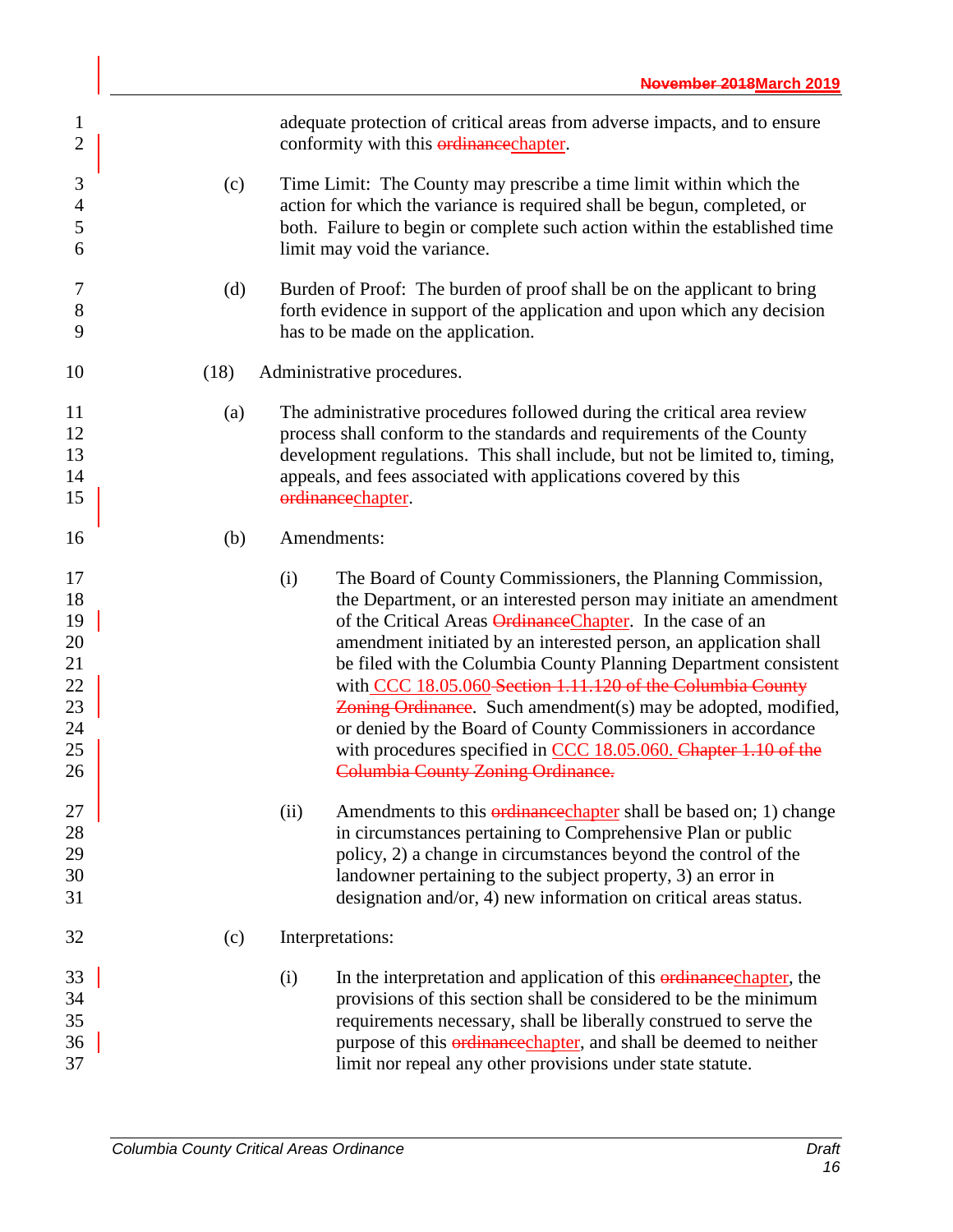| $\mathbf{1}$<br>$\overline{2}$<br>3<br>$\overline{4}$<br>5<br>6<br>$\overline{7}$<br>8<br>9 |      | (ii)<br>Requests to the <b>Planning</b> Department for rulings and/or<br>interpretations as to the meaning, intent, or proper general<br>application of the provisions of this ordinancechapter and impacts<br>of the application of the its provisions to development and land use<br>shall be made in writing to the <b>Planning</b> Department by an<br>interested citizen or public official. The County Planning Director<br>shall present a ruling or interpretation in writing and within<br>twenty-one $(21)$ days in a timely fashion to the person submitting<br>the request for interpretation.                                  |
|---------------------------------------------------------------------------------------------|------|---------------------------------------------------------------------------------------------------------------------------------------------------------------------------------------------------------------------------------------------------------------------------------------------------------------------------------------------------------------------------------------------------------------------------------------------------------------------------------------------------------------------------------------------------------------------------------------------------------------------------------------------|
| 10                                                                                          | (d)  | Appeals:                                                                                                                                                                                                                                                                                                                                                                                                                                                                                                                                                                                                                                    |
| 11<br>12<br>13<br>14<br>15<br>16<br>17<br>18<br>19                                          |      | (i)<br>Any aggrieved person dissatisfied with an interpretation of this<br>erdinancechapter or any decision to approve, condition, or deny a<br>development proposal or other activity based on the requirements<br>of this <b>erdinance</b> chapter may appeal the decision to the hearing<br>examinerbody provided that the person files a written notice of<br>appeal within 20 days of receipt of the written notice. Those<br>aggrieved persons dissatisfied with the decision regarding the<br>administrative appeal may file an additional appeal in superior<br>court if within 30 days of completion of the administrative appeal. |
| 20<br>21<br>22<br>23                                                                        | (e)  | Administrative Rules: Applicable departments within the County are<br>authorized to adopt such administrative rules and regulations as necessary<br>and appropriate to implement this ordinance chapter and to prepare and<br>require the use of such forms as necessary for its administration.                                                                                                                                                                                                                                                                                                                                            |
| 24<br>25<br>26<br>27<br>28<br>29<br>30<br>31                                                | (f)  | Severability: If any clause, sentence, paragraph, section, or part of this<br>ordinance chapter or the application thereof to any person or circumstances<br>shall be judged by any court of competent jurisdiction to be invalid, such<br>order or judgment shall be confined in its operation to the controversy in<br>which it was rendered. The decision shall not affect or invalidate the<br>remainder of any part thereof and to this end the provisions of each clause,<br>sentence, paragraph, section, or part of this chapterlaw are hereby declared<br>to be severable.                                                         |
| 32                                                                                          | (19) | Property Tax Relief:                                                                                                                                                                                                                                                                                                                                                                                                                                                                                                                                                                                                                        |
| 33<br>34<br>35<br>36                                                                        | (a)  | The Columbia County Assessor shall consider the Wetland and Wetland<br>Buffer Areas, Fish and Wildlife Habitat Conservation Areas and<br>Geologically Hazardous Areas contained in this <b>ordinance</b> chapter when<br>determining fair market value of land.                                                                                                                                                                                                                                                                                                                                                                             |
| 37<br>38<br>39<br>40                                                                        | (b)  | Any landowner of a wetland, wetland buffer area, and/or fish and wildlife<br>conservation area who has dedicated a conservation easement or entered<br>into a perpetual conservation restriction with a department of local, state,<br>or federal government; or a non-profit organization to permanently control                                                                                                                                                                                                                                                                                                                           |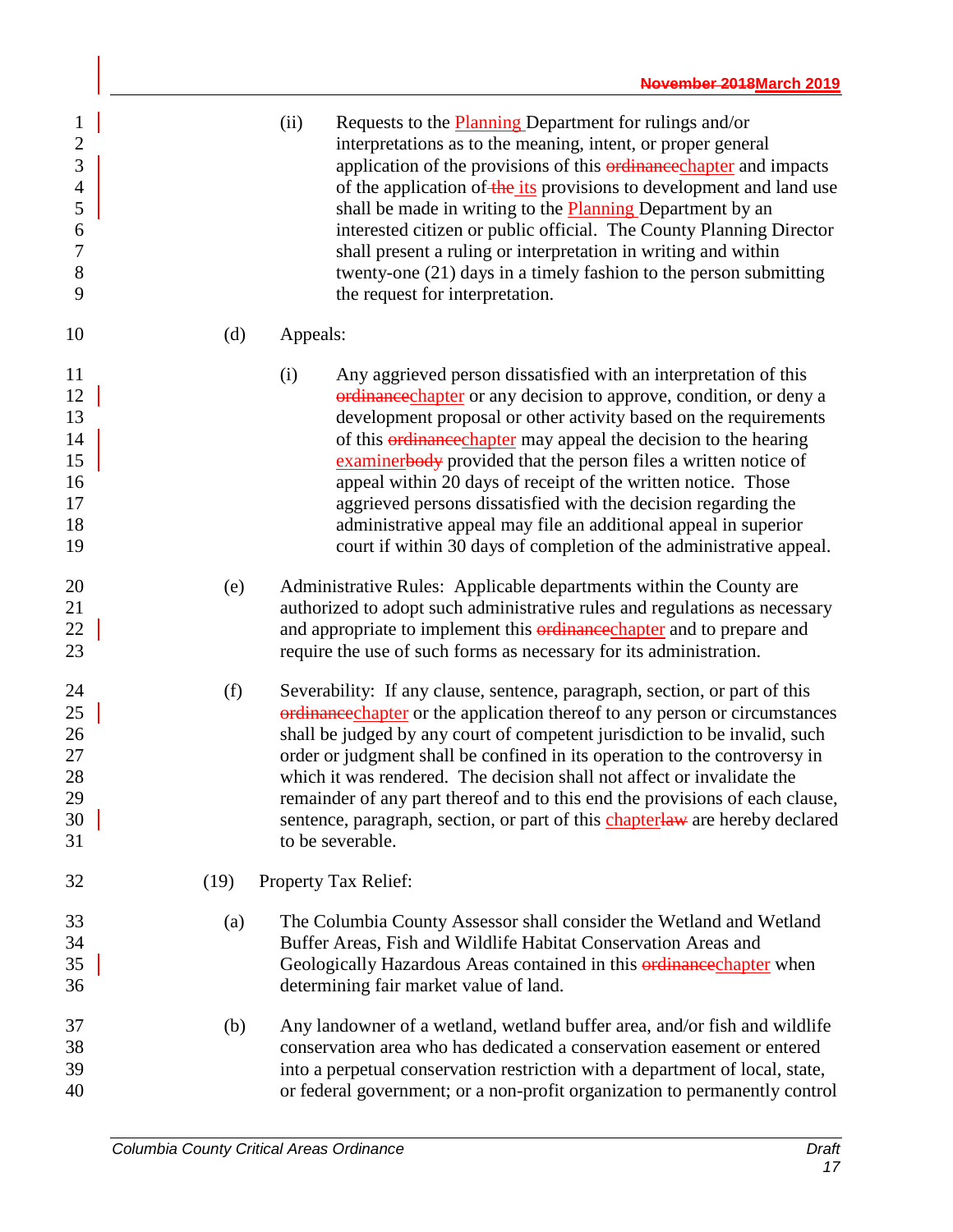<span id="page-25-0"></span>

| 1<br>$\mathbf{2}$<br>3                                                                             |           |      |                       | some or all the uses and activities within these areas may request that the<br>Columbia County Assessor re-evaluate that specific area consistent with<br>those restrictions and provisions of open space land current use taxation.                                                                                                                                                                                                                                                                                                                                                                                                                                                                                                                                                                                                                                                                                                                                                                                                                                                                                   |
|----------------------------------------------------------------------------------------------------|-----------|------|-----------------------|------------------------------------------------------------------------------------------------------------------------------------------------------------------------------------------------------------------------------------------------------------------------------------------------------------------------------------------------------------------------------------------------------------------------------------------------------------------------------------------------------------------------------------------------------------------------------------------------------------------------------------------------------------------------------------------------------------------------------------------------------------------------------------------------------------------------------------------------------------------------------------------------------------------------------------------------------------------------------------------------------------------------------------------------------------------------------------------------------------------------|
| 4                                                                                                  |           | (20) |                       | Violations, Enforcement, and Penalties                                                                                                                                                                                                                                                                                                                                                                                                                                                                                                                                                                                                                                                                                                                                                                                                                                                                                                                                                                                                                                                                                 |
| 5                                                                                                  |           | (a)  | Violations            |                                                                                                                                                                                                                                                                                                                                                                                                                                                                                                                                                                                                                                                                                                                                                                                                                                                                                                                                                                                                                                                                                                                        |
| 6<br>$\boldsymbol{7}$<br>$8\,$<br>9<br>10<br>11                                                    |           |      | (i)                   | When a critical area or its buffer has been altered in violation of<br>this <b>ordinance</b> chapter, the County shall have the authority to issue<br>a stop work order to cease all ongoing development work, and<br>order restoration, rehabilitation or replacement measures at the<br>owner's or other responsible party's expense to compensate for<br>violation of provisions of this ordinance chapter.                                                                                                                                                                                                                                                                                                                                                                                                                                                                                                                                                                                                                                                                                                         |
| 12                                                                                                 |           | (b)  |                       | <b>Enforcement and Penalties:</b>                                                                                                                                                                                                                                                                                                                                                                                                                                                                                                                                                                                                                                                                                                                                                                                                                                                                                                                                                                                                                                                                                      |
| 13<br>14<br>15<br>16<br>17<br>18<br>19<br>20<br>21<br>22<br>23<br>24<br>25<br>26<br>27<br>28<br>29 |           |      | (i)                   | Any person, party, firm, corporation, or other legal entity<br>convicted of violating any of the provisions of this<br>ordinancechapter shall be guilty of a misdemeanor. Each day or<br>portion of a day during which a violation of this <b>ordinance</b> chapter<br>is committed or continued shall constitute a separate offense.<br>Upon conviction of a violation of any provision of this<br>ordinance chapter, the defendant shall be punished by a fine not to<br>exceed one-hundred dollars (\$100.00) or imprisonment not to<br>exceed thirty (30) days, or by both fine and imprisonment. Any<br>development carried out contrary to the provisions of this<br>ordinance chapter shall constitute a public nuisance and may be<br>enjoined as provided by the statutes of the state of Washington.<br>The County may levy civil penalties against any person, party,<br>firm, corporation, or other legal entity for violation of any of the<br>provisions of this ordinance chapter. The civil penalty shall be<br>assessed at a maximum rate of one-hundred dollars (\$100.00) per<br>day per violation. |
| 30<br>31                                                                                           |           |      | passage and adoption. | Effective Date. This ordinance shall take effect and be in full force upon its                                                                                                                                                                                                                                                                                                                                                                                                                                                                                                                                                                                                                                                                                                                                                                                                                                                                                                                                                                                                                                         |
| 32                                                                                                 |           |      |                       |                                                                                                                                                                                                                                                                                                                                                                                                                                                                                                                                                                                                                                                                                                                                                                                                                                                                                                                                                                                                                                                                                                                        |
| 33                                                                                                 | 16.10.110 |      |                       | <b>General Mitigation Requirements</b>                                                                                                                                                                                                                                                                                                                                                                                                                                                                                                                                                                                                                                                                                                                                                                                                                                                                                                                                                                                                                                                                                 |
| 34                                                                                                 |           | (1)  |                       | <b>General Mitigation Standards:</b>                                                                                                                                                                                                                                                                                                                                                                                                                                                                                                                                                                                                                                                                                                                                                                                                                                                                                                                                                                                                                                                                                   |
| 35<br>36<br>37                                                                                     |           | (a)  |                       | This section provides general mitigation requirements, as applicable to<br>alteration of critical areas. Additional specific mitigation requirements are<br>found under the sections for the particular type of critical area.                                                                                                                                                                                                                                                                                                                                                                                                                                                                                                                                                                                                                                                                                                                                                                                                                                                                                         |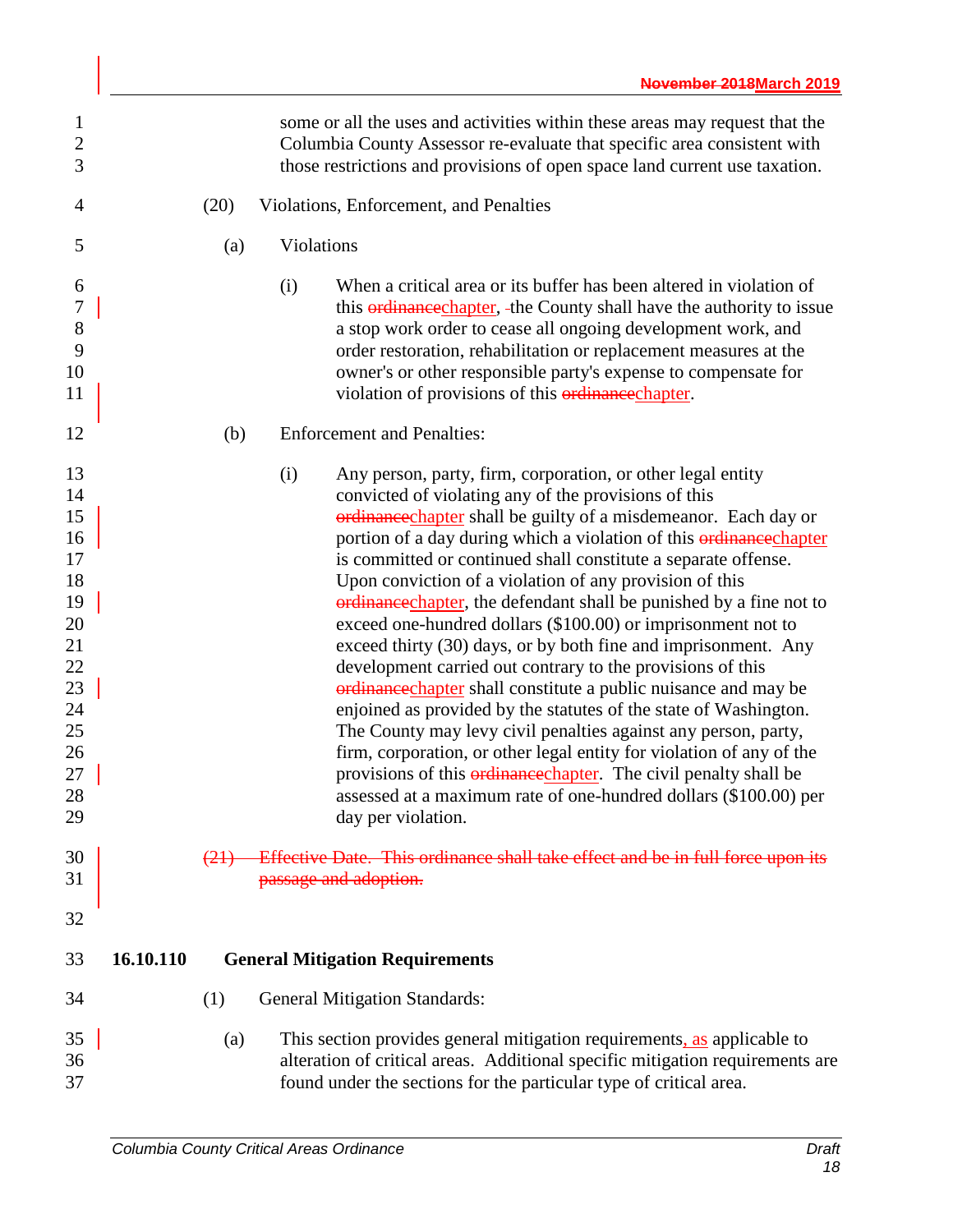| $\mathbf{1}$<br>$\sqrt{2}$<br>$\mathfrak{Z}$<br>$\overline{4}$<br>5<br>6<br>$\boldsymbol{7}$<br>$8\,$<br>9 | (b) |       | All proposed alterations to critical areas or associated buffers shall require<br>mitigation sufficient to provide for and maintain the functions and values<br>of the critical area, or to prevent risk from a critical area hazard, and shall<br>give adequate consideration to the reasonable economically viable use of<br>the property. Mitigation of one critical area impact should not result in<br>unmitigated impacts to another critical area. Mitigation may include<br>buffers, setbacks, limits on clearing and grading, BMPs for erosion control<br>and maintenance of water quality, or other conditions appropriate to avoid<br>or mitigate identified adverse impacts. |
|------------------------------------------------------------------------------------------------------------|-----|-------|------------------------------------------------------------------------------------------------------------------------------------------------------------------------------------------------------------------------------------------------------------------------------------------------------------------------------------------------------------------------------------------------------------------------------------------------------------------------------------------------------------------------------------------------------------------------------------------------------------------------------------------------------------------------------------------|
| 10<br>11                                                                                                   | (c) |       | Any approval of mitigation to compensate for impacts on a critical area or<br>its buffer shall be supported by the best available science.                                                                                                                                                                                                                                                                                                                                                                                                                                                                                                                                               |
| 12<br>13                                                                                                   | (d) |       | It is the applicant's duty to demonstrate that they have followed the<br>mitigation steps before a critical area can be impacted.                                                                                                                                                                                                                                                                                                                                                                                                                                                                                                                                                        |
| 14                                                                                                         | (2) |       | Mitigation Sequencing.                                                                                                                                                                                                                                                                                                                                                                                                                                                                                                                                                                                                                                                                   |
| 15<br>16<br>17                                                                                             | (a) |       | Mitigation includes avoiding, minimizing, or compensating for adverse<br>impacts to regulated critical areas or their buffers, unless part of a<br>restoration plan for significantly degraded wetland or stream buffer.                                                                                                                                                                                                                                                                                                                                                                                                                                                                 |
| 18<br>19<br>20                                                                                             | (b) |       | Applicants shall apply the following mitigation sequencing steps in order<br>of priority to avoid or minimize significant adverse effects and significant<br>ecological impacts (with i. being top priority):                                                                                                                                                                                                                                                                                                                                                                                                                                                                            |
| 21<br>22                                                                                                   |     | (i)   | Avoid the adverse impact altogether by not taking a certain action<br>or parts of an action;                                                                                                                                                                                                                                                                                                                                                                                                                                                                                                                                                                                             |
| 23<br>24<br>25                                                                                             |     | (ii)  | Minimize adverse impacts by limiting the degree or magnitude of<br>the action and its implementation by using appropriate technology<br>or by taking affirmative steps to avoid or reduce impacts;                                                                                                                                                                                                                                                                                                                                                                                                                                                                                       |
| 26<br>27<br>28                                                                                             |     | (iii) | Rectify the adverse impact by repairing, rehabilitating, or restoring<br>the affected environment to the conditions existing at the time of<br>the initiation of the project;                                                                                                                                                                                                                                                                                                                                                                                                                                                                                                            |
| 29<br>30                                                                                                   |     | (iv)  | Reduce or eliminate the adverse impact over time by preservation<br>and maintenance operations;                                                                                                                                                                                                                                                                                                                                                                                                                                                                                                                                                                                          |
| 31<br>32                                                                                                   |     | (v)   | Compensate, as applicable, for the adverse impact by replacing,<br>enhancing, or providing substitute resources or environments; and                                                                                                                                                                                                                                                                                                                                                                                                                                                                                                                                                     |
| 33<br>34                                                                                                   |     | (vi)  | Monitor the adverse impact and the compensation projects and<br>taking appropriate corrective measures.                                                                                                                                                                                                                                                                                                                                                                                                                                                                                                                                                                                  |
| 35<br>36                                                                                                   | (3) |       | Mitigation Timing. Mitigation shall be completed immediately following<br>disturbances and prior to use or occupancy of the activity or development or                                                                                                                                                                                                                                                                                                                                                                                                                                                                                                                                   |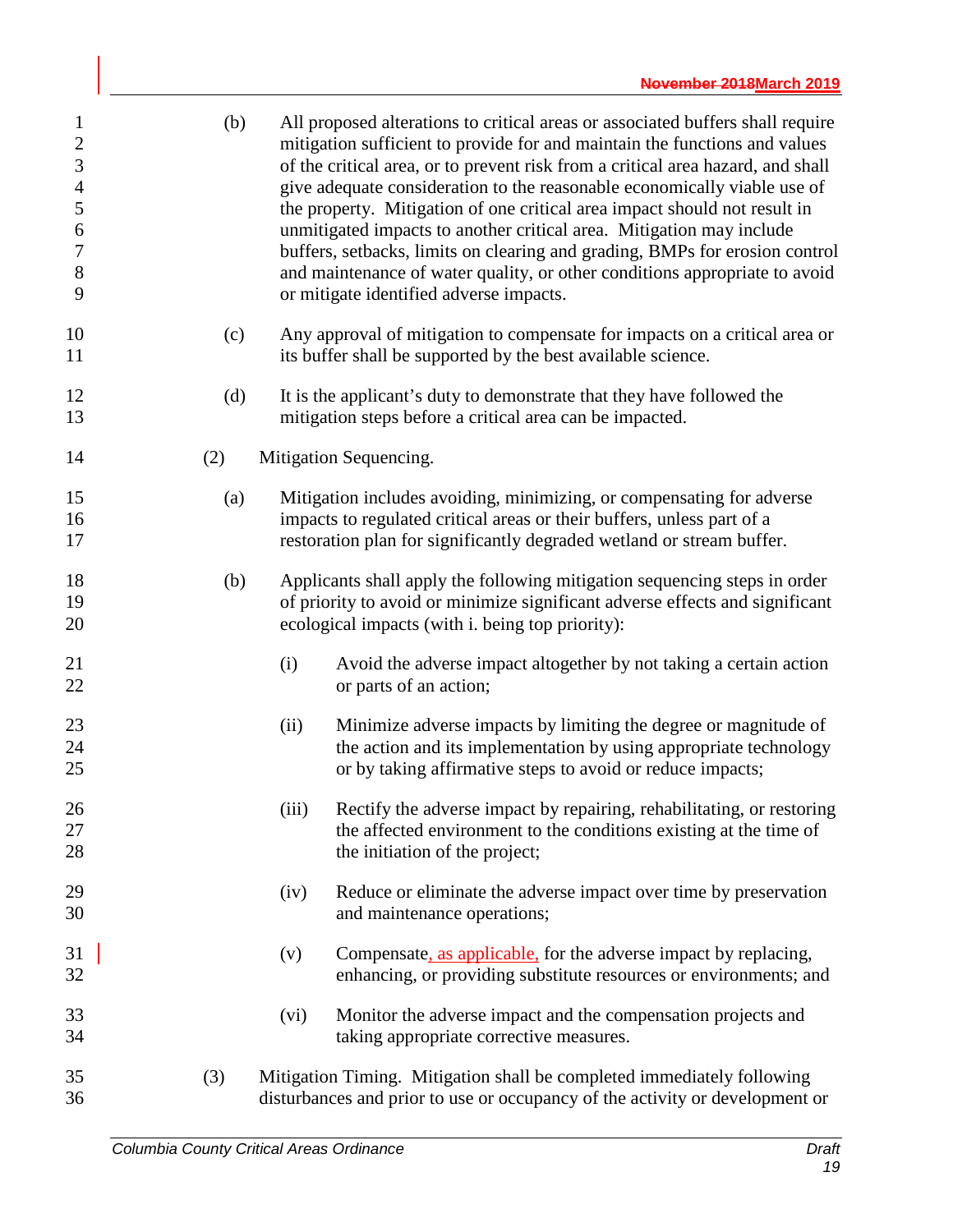| 1<br>$\overline{2}$                                                                |     | when seasonally appropriate. Construction of mitigation projects shall be<br>timed to reduce impacts on existing fisheries, wildlife, and water quality.                                                                                                                                                                                                                                                                                                                                                                                                                                                                                                                                                                                                                         |
|------------------------------------------------------------------------------------|-----|----------------------------------------------------------------------------------------------------------------------------------------------------------------------------------------------------------------------------------------------------------------------------------------------------------------------------------------------------------------------------------------------------------------------------------------------------------------------------------------------------------------------------------------------------------------------------------------------------------------------------------------------------------------------------------------------------------------------------------------------------------------------------------|
| 3                                                                                  | (4) | Restoration/Rehabilitation Requirements:                                                                                                                                                                                                                                                                                                                                                                                                                                                                                                                                                                                                                                                                                                                                         |
| $\overline{4}$<br>$\mathfrak s$<br>6<br>$\boldsymbol{7}$<br>$8\,$<br>9<br>10<br>11 | (a) | Restoration/rehabilitation is required when a critical area or its buffers<br>have been altered on a site in violation of County regulations prior to<br>development approval, and, as a consequence, its ecological functions<br>have been degraded. Restoration is also required when the alteration<br>occurs in violation of County regulations during the construction of an<br>approved development proposal. At a minimum, all impacted areas shall<br>be restored to their previous condition pursuant to an approved mitigation<br>plan.                                                                                                                                                                                                                                |
| 12<br>13<br>14<br>15                                                               | (b) | Restoration/rehabilitation is required when the critical area or its buffers<br>will be temporarily altered during the construction of an approved<br>development proposal. At a minimum, all impacted areas shall be restored<br>to their previous condition pursuant to an approved mitigation plan.                                                                                                                                                                                                                                                                                                                                                                                                                                                                           |
| 16<br>17<br>18                                                                     | (5) | Compensation. Compensation for approved critical area or buffer alterations,<br>as applicable, shall meet the following minimum performance standards and<br>shall occur pursuant to an approved mitigation plan:                                                                                                                                                                                                                                                                                                                                                                                                                                                                                                                                                                |
| 19<br>20<br>21                                                                     | (a) | The buffer for a created, restored, or enhanced critical area, proposed as<br>compensation for approved alterations, shall be the same as the buffer<br>required for the existing critical area.                                                                                                                                                                                                                                                                                                                                                                                                                                                                                                                                                                                 |
| 22<br>23<br>24<br>25<br>26                                                         | (b) | On-site and In-kind. Except as noted below or otherwise approved, all<br>critical area impacts shall be compensated through restoration of creation<br>of replacement areas that are in-kind, on-site, and of similar or better<br>critical area category. Mitigation shall be timed prior to or concurrent<br>with the approved alteration and shall have a high probability of success.                                                                                                                                                                                                                                                                                                                                                                                        |
| 27<br>28<br>29<br>30<br>31<br>32<br>33<br>34<br>35<br>36                           | (c) | Off-site and In-kind. The Director may consider and approve off-site<br>compensation where the applicant demonstrates that greater biological and<br>hydrological functions and values will be achieved. The preferred<br>location for off-site mitigation is areas within or adjoining designated fish<br>and wildlife habitat corridors or as part of other applicable habitat<br>restoration efforts. The compensation may include restoration, creation, or<br>enhancement of critical areas. The compensation ratios specified under<br>the on-site compensation section for each critical area shall also apply for<br>off-site compensation. The Director may request contractual linkage to<br>the off-site parcel to ensure its availability and landowner willingness. |
| 37<br>38                                                                           | (d) | Increased Replacement Ratios. The Director may increase the ratios under<br>any of the following circumstances:                                                                                                                                                                                                                                                                                                                                                                                                                                                                                                                                                                                                                                                                  |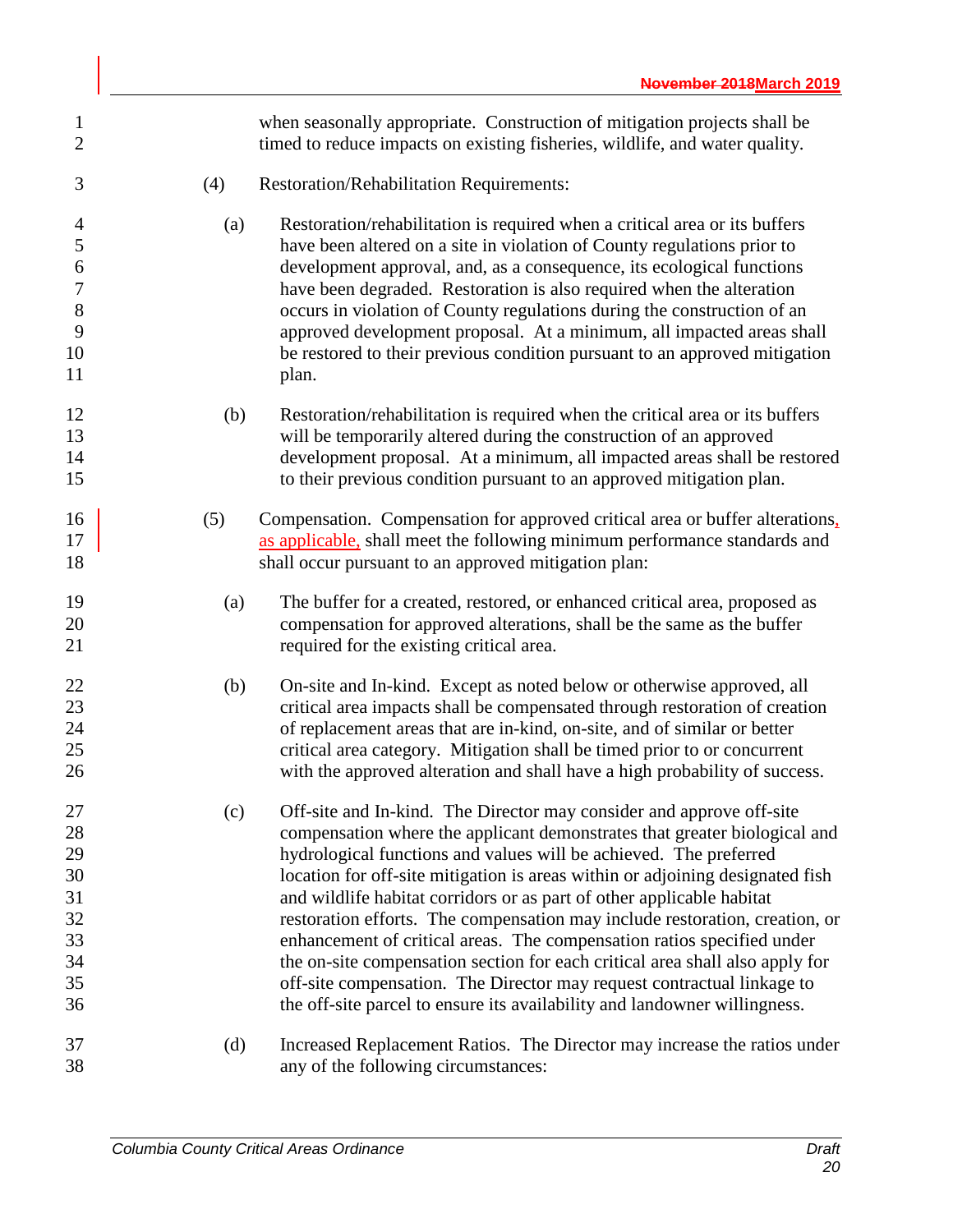| $\mathbf{1}$<br>$\overline{2}$<br>3          |     | (i)          | Uncertainty exists as to the probable success of the proposed<br>restoration or creation due to an unproven methodology or<br>proponent                                                                                                                                                                                                                                                                                                                                                                                                                                                            |
|----------------------------------------------|-----|--------------|----------------------------------------------------------------------------------------------------------------------------------------------------------------------------------------------------------------------------------------------------------------------------------------------------------------------------------------------------------------------------------------------------------------------------------------------------------------------------------------------------------------------------------------------------------------------------------------------------|
| $\overline{4}$<br>5                          |     | (ii)         | A significant time period will elapse between impact and<br>replication of critical area functions                                                                                                                                                                                                                                                                                                                                                                                                                                                                                                 |
| 6                                            |     | (iii)        | The impact was unauthorized                                                                                                                                                                                                                                                                                                                                                                                                                                                                                                                                                                        |
| 7<br>$8\,$<br>9                              | (e) |              | Decreased Replacement Ratios. The Director may decrease the ratios<br>required in the "on-site" ratios specified under the compensation section of<br>each critical area when all the following criteria are met:                                                                                                                                                                                                                                                                                                                                                                                  |
| 10                                           |     | (i)          | A minimum replacement ratio of 1:1 will be maintained.                                                                                                                                                                                                                                                                                                                                                                                                                                                                                                                                             |
| 11<br>12                                     |     | (ii)         | Documentation by a qualified professional demonstrates that the<br>proposed mitigation actions have a very high rate of success.                                                                                                                                                                                                                                                                                                                                                                                                                                                                   |
| 13<br>14<br>15<br>16                         |     | (iii)        | Documentation by a qualified professional demonstrated that the<br>proposed mitigation actions will provide ecological functions and<br>values that are significantly greater than the critical area being<br>impacted.                                                                                                                                                                                                                                                                                                                                                                            |
| 17<br>18                                     |     | (iv)         | The proposed mitigation actions are conducted in advance of the<br>impact and have been shown to be successful.                                                                                                                                                                                                                                                                                                                                                                                                                                                                                    |
| 19                                           | (6) |              | Critical Area Enhancement as Mitigation                                                                                                                                                                                                                                                                                                                                                                                                                                                                                                                                                            |
| 20<br>21<br>22<br>23<br>24<br>25<br>26<br>27 | (a) |              | Impacts on wetland and stream functions may be mitigated by<br>enhancement of existing significantly degraded areas. Applicants<br>proposing to use enhancement must produce a $\frac{c}{c}$ -Critical $\frac{a}{a}$ -Area $\frac{r}{c}$ -Report that<br>identifies how enhancement will increase the functions of the degraded<br>resource and how this increase will adequately mitigate for the loss of<br>critical area and its function at the impact site. An enhancement proposal<br>must also show whether existing critical area functions will be reduced by<br>the enhancement actions. |
| 28                                           | (7) | Monitoring   |                                                                                                                                                                                                                                                                                                                                                                                                                                                                                                                                                                                                    |
| 29<br>30<br>31<br>32<br>33<br>34<br>35       | (a) | limited, to: | The County requires long-term monitoring of development proposals,<br>unless otherwise accepted where alteration of critical areas or their buffers<br>are approved. Such monitoring shall be an element of the required<br>mitigation plan and shall document and track impacts of development on<br>the ecological functions and values of critical areas, as well as the success<br>and failure of mitigation requirements. Monitoring may include, but is not                                                                                                                                  |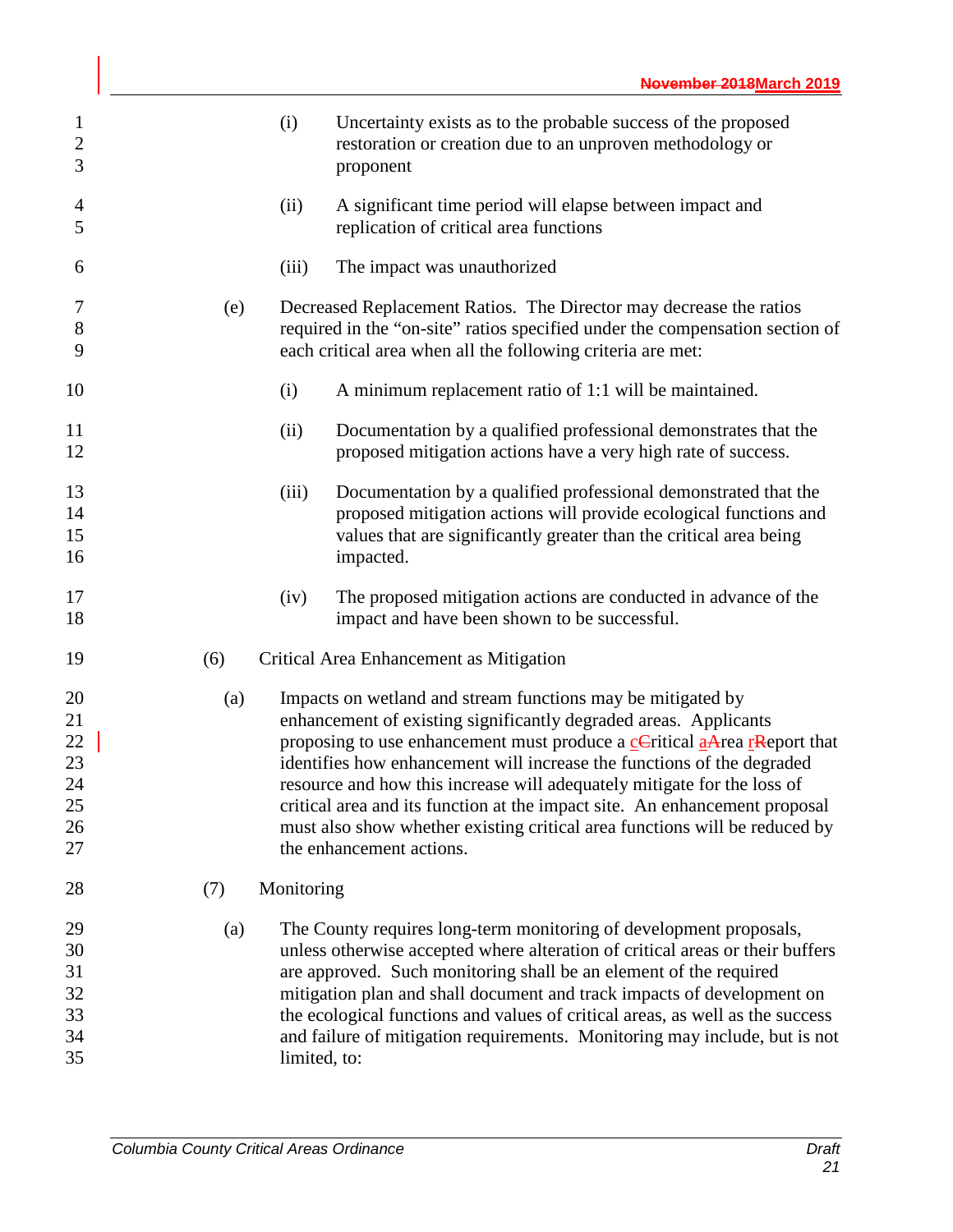| $\mathbf{1}$<br>$\mathbf{2}$                 |     | (i)        | Establishing vegetation transects or plots to track changes in plant<br>species composition over time                                                                                                                                                                                                                                                                                                                                                                                                                                                 |
|----------------------------------------------|-----|------------|-------------------------------------------------------------------------------------------------------------------------------------------------------------------------------------------------------------------------------------------------------------------------------------------------------------------------------------------------------------------------------------------------------------------------------------------------------------------------------------------------------------------------------------------------------|
| 3<br>4                                       |     | (ii)       | Using aerial or other photography to evaluate vegetation<br>community response                                                                                                                                                                                                                                                                                                                                                                                                                                                                        |
| 5                                            |     | (iii)      | Sampling surface and groundwater to determine pollutant loading                                                                                                                                                                                                                                                                                                                                                                                                                                                                                       |
| 6<br>7                                       |     | (iv)       | Measuring base flow rates and stormwater runoff to model and<br>evaluate water quantity predictions                                                                                                                                                                                                                                                                                                                                                                                                                                                   |
| 8                                            |     | (v)        | Measuring sedimentation rates                                                                                                                                                                                                                                                                                                                                                                                                                                                                                                                         |
| 9<br>10                                      |     | (vi)       | Sampling fish and wildlife populations to determine habitat<br>utilization, species abundance, and diversity                                                                                                                                                                                                                                                                                                                                                                                                                                          |
| 11                                           |     | (vii)      | Sampling of water temperatures for wetlands and streams.                                                                                                                                                                                                                                                                                                                                                                                                                                                                                              |
| 12<br>13<br>14<br>15<br>16<br>17<br>18<br>19 | (b) | prescribe. | The Director may require that a qualified professional, at the direction of<br>the Director and at the applicant's expense, monitor the development<br>proposal site during construction and for a sufficient period of time after<br>construction to ensure satisfactory mitigation of impacts on the critical<br>area. The qualified professional shall monitor per the provisions outlined<br>in the approved mitigation plan based on the conditions or restrictions<br>imposed by the County and such administrative rules as the Director shall |
| 20<br>21<br>22<br>23<br>24<br>25             | (c) | Security.  | Performance Bond or Assignment of Savings. Prior to issuance of any<br>permit or approval that authorizes site disturbance, the Director may<br>require performance security including but not limited to a performance<br>bond, assignment of savings or other appropriate security, consistent with<br>requirements specified in Section 19.01 Section 16.10.110 (11), Mitigation                                                                                                                                                                   |
| 26<br>27<br>28<br>29<br>30<br>31<br>32       | (8) |            | Contingencies/Adaptive Management. When monitoring reveals a<br>significant deviation from predicted impacts or a failure of mitigation<br>measures, the applicant shall be responsible for appropriate corrective action.<br>Contingency plans developed as part of the original mitigation plan shall<br>apply but may be modified to address a specific deviation or failure.<br>Contingency plan measures shall be subject to the monitoring requirement to<br>the same extent as the original mitigation measures.                               |
| 33<br>34<br>35<br>36                         | (9) |            | Mitigation Plan. All proposed mitigation components shall be included in<br>the cCritical aArea rReport. In addition to applicable mitigation plan<br>requirements included in Section 19.01 Section 16.10.120 to 160, proposed<br>mitigation components shall include:                                                                                                                                                                                                                                                                               |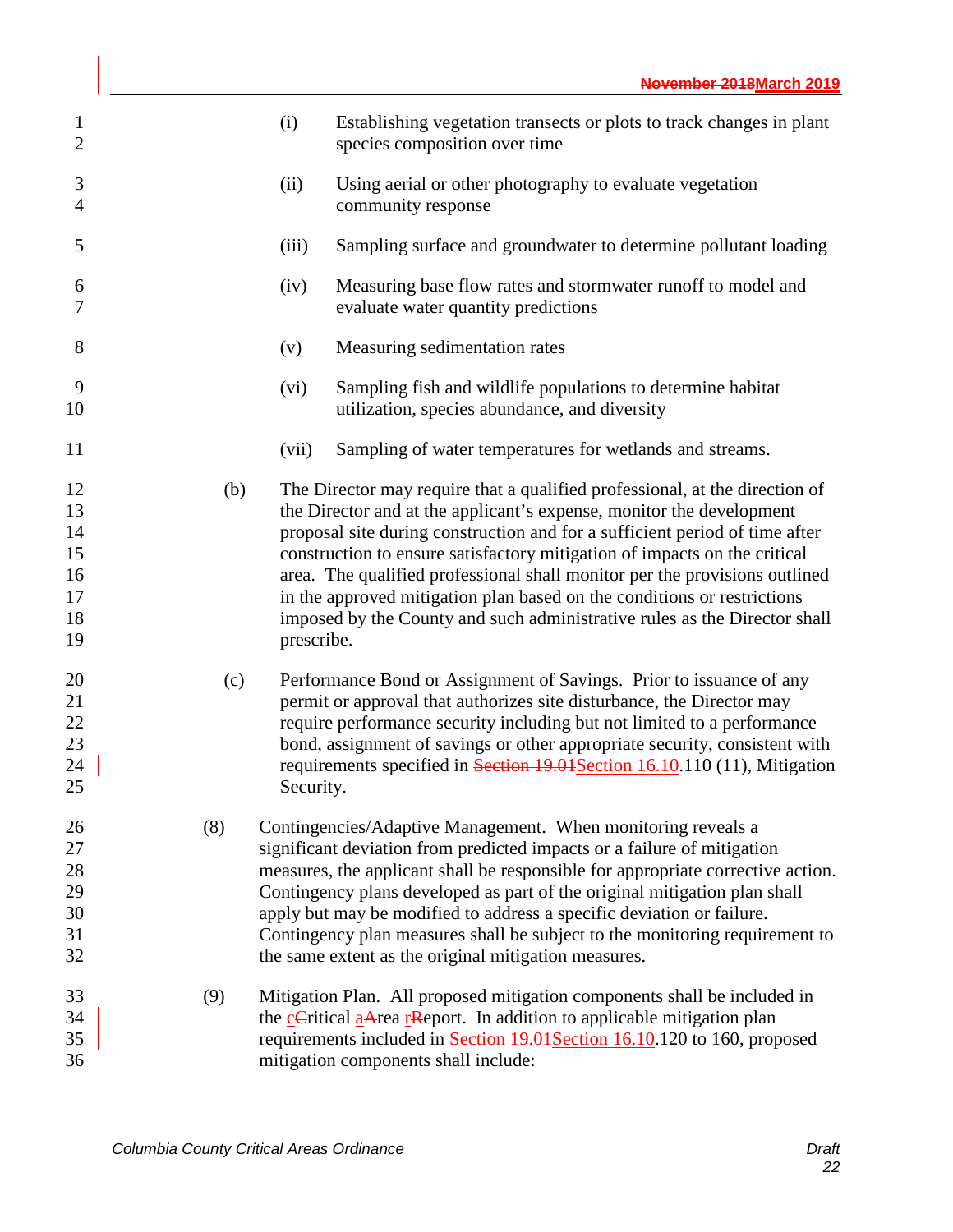| $\mathbf{1}$<br>$\mathbf{2}$                             | (a)  | A description of specific proposed mitigation, including a delineation of<br>critical areas lost and critical areas gained                                                                                                                                                                                                                                                                                                                                                                                                                                                                                                                                                                                                                                  |
|----------------------------------------------------------|------|-------------------------------------------------------------------------------------------------------------------------------------------------------------------------------------------------------------------------------------------------------------------------------------------------------------------------------------------------------------------------------------------------------------------------------------------------------------------------------------------------------------------------------------------------------------------------------------------------------------------------------------------------------------------------------------------------------------------------------------------------------------|
| 3<br>4                                                   | (b)  | An analysis of avoidance, minimization, reduction, and compensation of<br>impacts to maintain critical area function                                                                                                                                                                                                                                                                                                                                                                                                                                                                                                                                                                                                                                        |
| 5<br>6                                                   | (c)  | An analysis of how the proposed mitigation will maintain the critical area<br>function and values                                                                                                                                                                                                                                                                                                                                                                                                                                                                                                                                                                                                                                                           |
| 7<br>$8\,$<br>9                                          | (d)  | A statement of any ongoing monitoring and/or inspection measures and<br>schedule that may be required, including specification of method and<br>frequency of submittal of reports on results to the County.                                                                                                                                                                                                                                                                                                                                                                                                                                                                                                                                                 |
| 10<br>11                                                 | (e)  | A statement of any required critical area expertise necessary to install,<br>monitor, or inspect the proposed mitigation                                                                                                                                                                                                                                                                                                                                                                                                                                                                                                                                                                                                                                    |
| 12<br>13                                                 | (f)  | A listing of any other security required to ensure performance and/or<br>maintenance of the proposed mitigation                                                                                                                                                                                                                                                                                                                                                                                                                                                                                                                                                                                                                                             |
| 14<br>15<br>16                                           | (g)  | The Director shall make the final determination regarding required<br>mitigation. Required mitigation shall be included in an approved<br>mitigation plan.                                                                                                                                                                                                                                                                                                                                                                                                                                                                                                                                                                                                  |
| 17                                                       | (10) | <b>Buffers</b>                                                                                                                                                                                                                                                                                                                                                                                                                                                                                                                                                                                                                                                                                                                                              |
| 18<br>19<br>20<br>21<br>22<br>23<br>24<br>25<br>26<br>27 | (a)  | As described in more detail in each relevant section, buffers have, in some<br>cases, been determined to be necessary and appropriate to protect critical<br>areas and their functions or to prevent risk from a critical area hazard. In<br>the sections where specific buffers are identified, those buffers are deemed<br>"required" or "standard" buffers. See Section 19.01 Section 16.10.160 (6)<br>and Table $\underline{16.10.160(4)(i)}$ . XX XX.210 (4)(i) for riparian buffers, and<br>Section 19.01 Section 16.10.120 for wetland buffers. If a project or<br>activity does not propose any alteration to those buffers or to the<br>associated critical area, then additional mitigation will not be required to<br>protect the critical area. |
| 28<br>29<br>30<br>31<br>32                               | (b)  | If, however, based on unique features of the particular critical area or its<br>buffer or of the proposed development, the Director determines that<br>additional buffers and/or mitigation measures beyond these standard<br>buffers are necessary to adequately protect the function of the critical area                                                                                                                                                                                                                                                                                                                                                                                                                                                 |
| 33<br>34<br>35<br>36                                     |      | or to prevent risk of a hazard from the critical area, the Director may<br>impose such additional mitigation requirements, provided the Director can<br>demonstrate, based on the best available science, why that additional<br>mitigation or buffering is required to adequately protect the critical area<br>function or to prevent a hazard from a critical area.                                                                                                                                                                                                                                                                                                                                                                                       |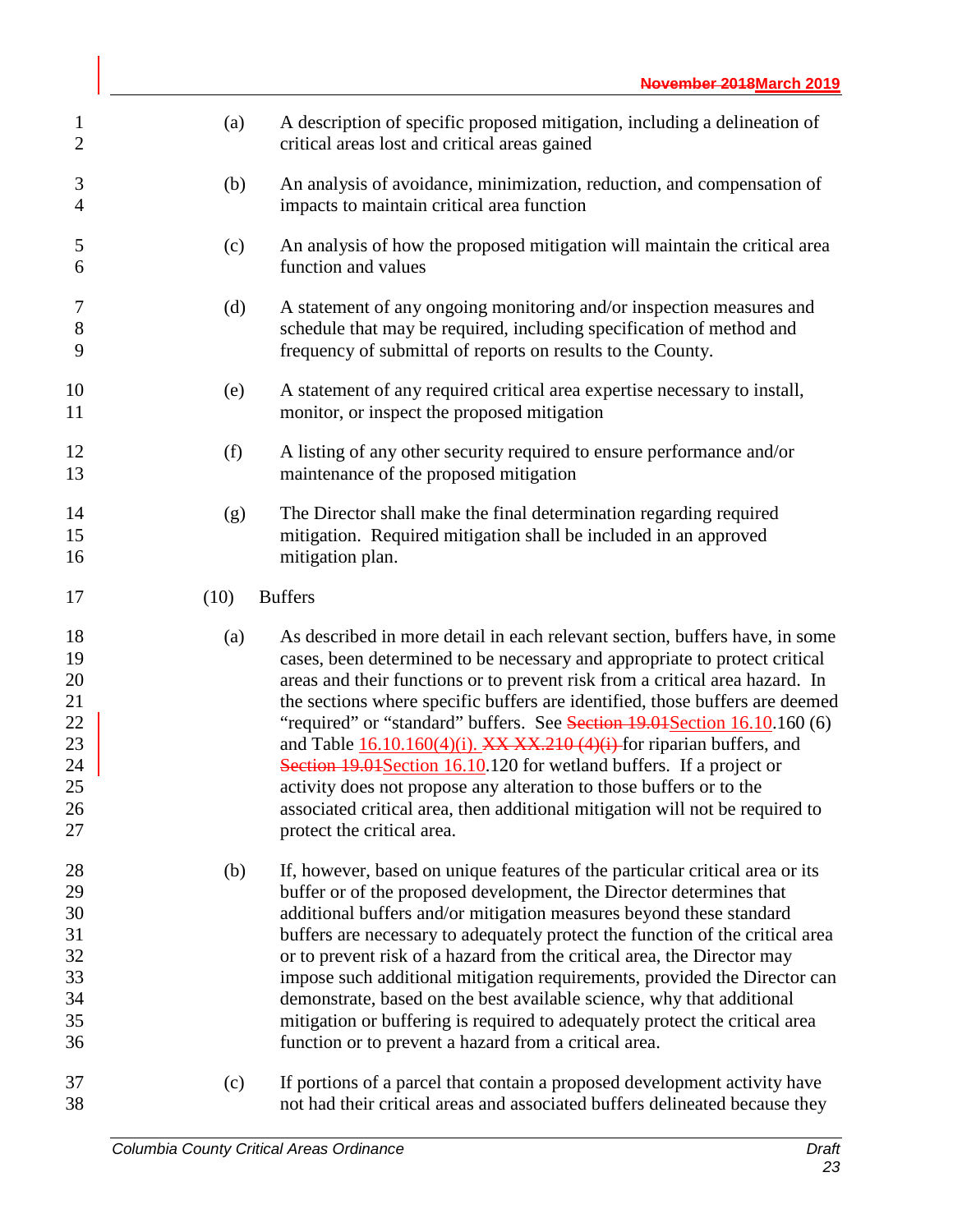| $\mathbf{1}$<br>$\overline{2}$<br>3<br>$\overline{4}$<br>5                 |      | were outside the project or area affected by the project, pursuant to<br>Section $19.01$ Section $16.10.100$ (09 $10$ ) and (10 $\pm$ ), General Review<br>Process and Critical Area Reportcritical area report resequirements, then<br>additional critical area assessments may be required in the future prior to<br>any change in use or development activity for that portion of the site.                                                                                                                                                                                                                                                                                                                                                                                                                                                                                                                                                                                                 |
|----------------------------------------------------------------------------|------|------------------------------------------------------------------------------------------------------------------------------------------------------------------------------------------------------------------------------------------------------------------------------------------------------------------------------------------------------------------------------------------------------------------------------------------------------------------------------------------------------------------------------------------------------------------------------------------------------------------------------------------------------------------------------------------------------------------------------------------------------------------------------------------------------------------------------------------------------------------------------------------------------------------------------------------------------------------------------------------------|
| 6<br>$\tau$<br>8<br>9<br>10<br>11<br>12<br>13                              | (d)  | Further, if the applicant seeks a variance to reduce these buffers or to alter<br>the critical area or its required buffer, then the applicant shall demonstrate,<br>based on the best available science, why such buffer and/or critical area<br>modification, together with such alternative mitigation proposed in the<br><b>c</b> Critical <b>aArea r</b> Report, is sufficient to provide equal or better protection<br>of the critical area function. If necessary, variances shall provide for long-<br>term buffer protection. Variance requests shall be reviewed pursuant to<br>Section 19.01 Section 16.10.100 (17).                                                                                                                                                                                                                                                                                                                                                                |
| 14<br>15<br>16<br>17<br>18<br>19<br>20<br>21<br>22<br>23                   | (e)  | The cCritical aArea resport and the conditions of approval shall provide<br>for long-term buffer protection. Regarding land division, critical areas and<br>their associated buffers may be placed in separate tracts to be owned by all<br>lot owners in common, by a homeowners' association, or some other<br>separate legal entity such as a land trust. However, critical areas and/or<br>buffers identified and defined in this section do not require any provisions<br>for public access, and appropriate restrictions may be included in the<br>easement or title documents. Critical areas and/or buffers identified are,<br>however, subject to periodic inspection by the Director, upon prior<br>notification to the landowner, to ensure long-term protection.                                                                                                                                                                                                                   |
| 24                                                                         | (11) | <b>Mitigation Security</b>                                                                                                                                                                                                                                                                                                                                                                                                                                                                                                                                                                                                                                                                                                                                                                                                                                                                                                                                                                     |
| 25<br>26<br>27<br>28<br>29<br>30<br>31<br>32<br>33<br>34<br>35<br>36<br>37 | (a)  | The Director shall have the discretion to withhold issuance of a<br>development permit or approval until required mitigation has been<br>completed. Alternatively, the Director may require a security instrument<br>be put in place that will ensure compliance with the approved mitigation<br>plan if there will be activity (e.g., monitoring or maintenance) or<br>construction to take place after the issuance of a permit or other approval.<br>The amount of the security shall not exceed 150% of the estimated cost of<br>the uncompleted actions or construction as determined by the Director.<br>When the Director determines that the mitigation plan has been<br>successfully completed, the security shall be released to the applicant. If<br>the mitigation plan is not successfully completed, the County shall be<br>entitled to keep all or part of the security to the extent necessary to rectify<br>the deficiencies regarding the completion of the mitigation plan. |
| 38                                                                         | (12) | Protection of Designated Critical Areas:                                                                                                                                                                                                                                                                                                                                                                                                                                                                                                                                                                                                                                                                                                                                                                                                                                                                                                                                                       |
| 39<br>40<br>41                                                             | (a)  | Identification and Recording of Critical Areas. Approval of development<br>projects and other land-use activities that require a cCritical aArea rReport<br>pursuant to Section 19.01 Section 16.10.100 $(910)$ and $(101)$ , General                                                                                                                                                                                                                                                                                                                                                                                                                                                                                                                                                                                                                                                                                                                                                          |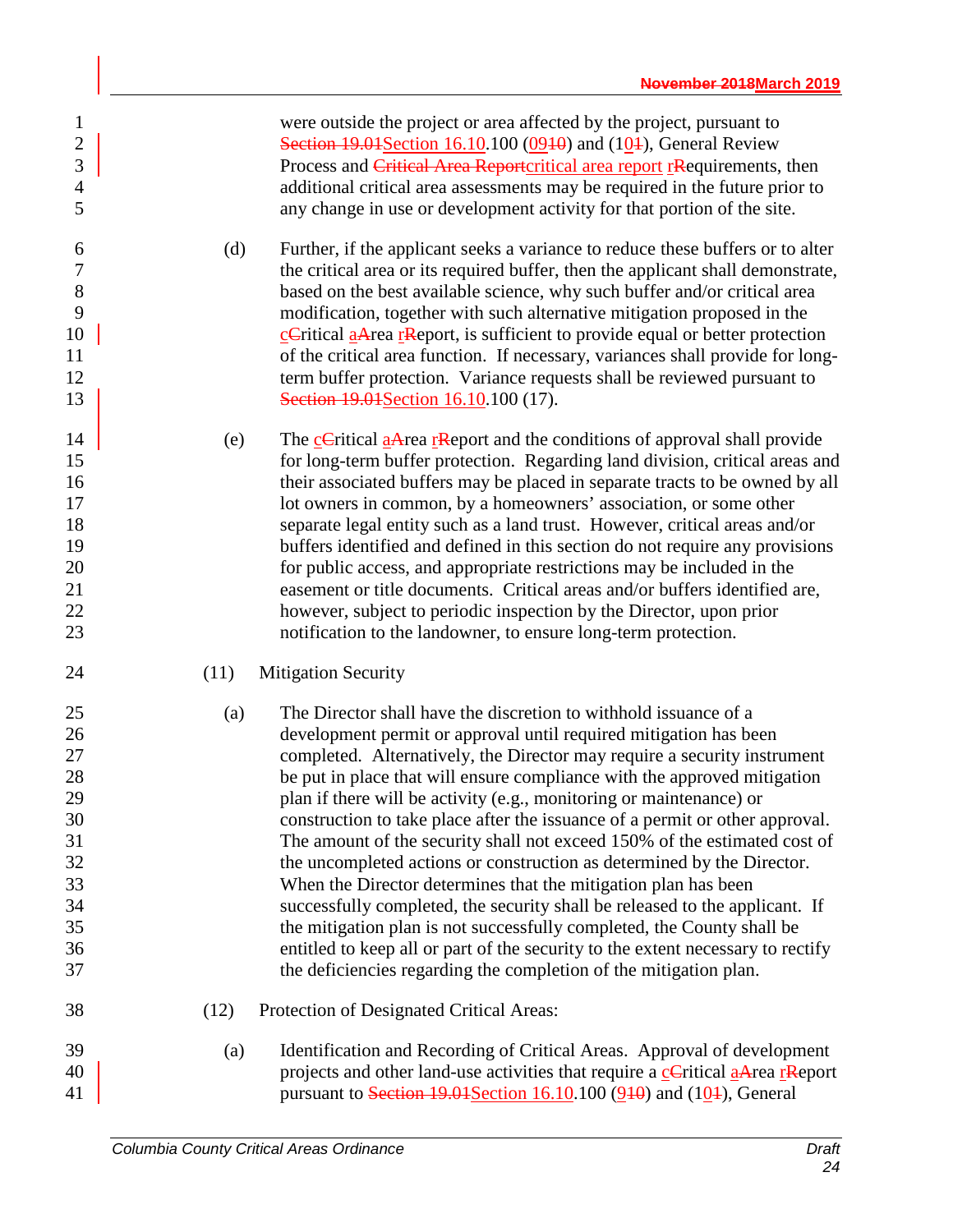<span id="page-32-0"></span>

|           |           | Review Process and Critical Area Reportcritical area report<br>readministerments, shall be subject to the identification and designation of all<br>critical areas and their buffers identified in the assessment process. Each<br>eritical area shallAs applicable, critical areas shall be clearly defined and<br>labeled to show calculated area and type and/or class of critical area within<br>each lot. The Director shall require of the applicant that such designated<br>critical areas be recorded on the final plat map or site plan, clearly<br>showing the locations of critical areas, existing vegetation, and buffers. |
|-----------|-----------|----------------------------------------------------------------------------------------------------------------------------------------------------------------------------------------------------------------------------------------------------------------------------------------------------------------------------------------------------------------------------------------------------------------------------------------------------------------------------------------------------------------------------------------------------------------------------------------------------------------------------------------|
|           | (i)       | Construction Marking. During construction, clearly visible,<br>temporary marking, such as flagging and staking, shall be installed<br>and maintained along the outer limits of the proposed site<br>disturbance outside of the critical area. Such field markings may<br>be field-approved by the Director prior to the commencement of<br>permitted activities. Markings shall be maintained throughout the<br>duration of any construction activities.                                                                                                                                                                               |
|           | (ii)      | Mitigation Signing and Fencing. The Director may require<br>permanent signing and/or fencing where it is determined a<br>necessary component of a mitigation plan. The intent of this<br>subsection is to provide clear and sufficient notice, identification,<br>and protection of critical areas on-site where damage to a critical<br>area or buffer by humans or livestock is probable due to the<br>proximity of the adjacent activity.                                                                                                                                                                                           |
|           | (iii)     | Sign, Marker, and Fence Maintenance. It shall be the<br>responsibility of the landowner to maintain, including replacement<br>of, the markers, signs, and fences required under this section in<br>working order throughout the duration of the development project<br>or land-use activity. Removal of required markers, signs, and<br>fences without written approval of the Director shall be considered<br>a violation of this ordinance chapter.                                                                                                                                                                                  |
|           |           |                                                                                                                                                                                                                                                                                                                                                                                                                                                                                                                                                                                                                                        |
| (1)       | Purpose.  |                                                                                                                                                                                                                                                                                                                                                                                                                                                                                                                                                                                                                                        |
| (a)       | research. | The purpose of this section is to promote public health and welfare by<br>instituting local measures to preserve naturally occurring wetlands that<br>exist in the County for their associated value. These areas may serve a<br>variety of vital functions, including, but not limited to, hydrologic<br>functions, flood storage and conveyance, water quality protection,<br>recharge and discharge areas for groundwater, erosion control, sediment<br>control, fish and wildlife habitat, recreation, education, and scientific                                                                                                   |
| 16.10.120 |           | Wetlands                                                                                                                                                                                                                                                                                                                                                                                                                                                                                                                                                                                                                               |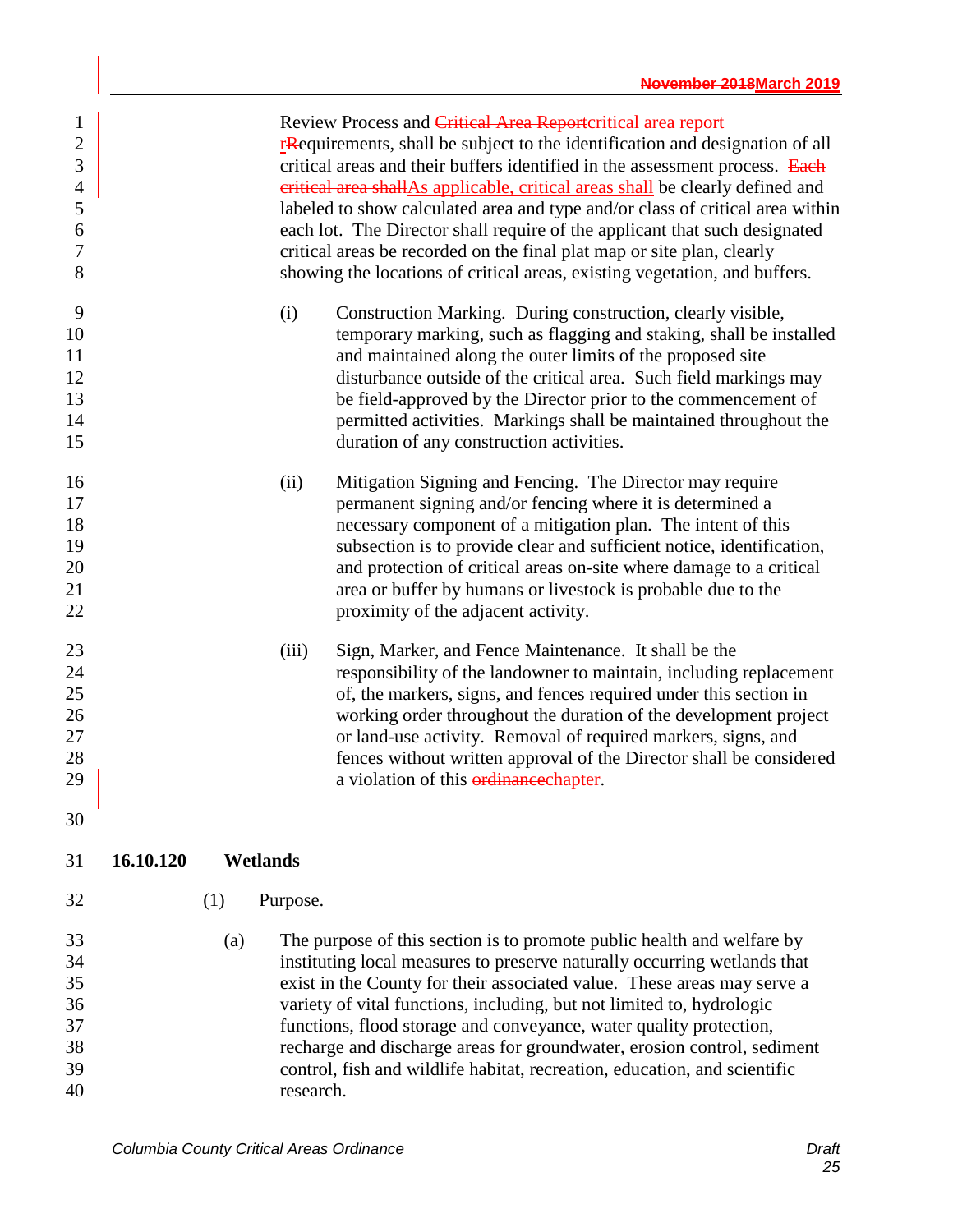| (2) | <b>Classification and Designation</b>                                                                                                                                                                                                                                                                                                                                                                                                                                                                                                                                                                                                                                                                                                                                                                                       |
|-----|-----------------------------------------------------------------------------------------------------------------------------------------------------------------------------------------------------------------------------------------------------------------------------------------------------------------------------------------------------------------------------------------------------------------------------------------------------------------------------------------------------------------------------------------------------------------------------------------------------------------------------------------------------------------------------------------------------------------------------------------------------------------------------------------------------------------------------|
| (a) | Wetlands shall be identified and delineated using the methods and<br>standards set forth in the currently approved 1987 USACE Federal<br>Wetlands Delineation Manual, as amended, and its regional applicable<br>regional supplements, as amended. (The Arid West Final Regional<br>Supplement was last updated in 2008 at the time of <i>erdinance</i> chapter<br>adoption).                                                                                                                                                                                                                                                                                                                                                                                                                                               |
| (b) | Classification and rating of wetlands will be done using the Washington<br>State Wetlands Rating System for Eastern Washington, Ecology<br>Publication #14-06-030 (October 2014), as amended. The most current<br>copy of this document should be used in classifying wetlands and<br>developing wetland mitigation plans.                                                                                                                                                                                                                                                                                                                                                                                                                                                                                                  |
| (3) | <b>Determination Process</b>                                                                                                                                                                                                                                                                                                                                                                                                                                                                                                                                                                                                                                                                                                                                                                                                |
| (a) | The following progressive steps will occur upon a determination by the<br>County, per Section 19.01 Section -100 (10) and (11) 16.10.100 (09) and<br>(10), General Review Process and Critical Area Reportcritical area report<br><b>r</b> Requirements, that a wetland area may exist on a site proposed for a<br>permit.                                                                                                                                                                                                                                                                                                                                                                                                                                                                                                  |
|     | The Director will determine if the proposed activity is within an<br>(i)<br>Area of Project Reviewarea of project review and if there are any<br>possible wetland areas on-site. This determination shall be made<br>following a review of information available, as well as a site<br>inspection and/or a consultation with a qualified wetland biologist,<br>if deemed necessary by the County. If no wetland area is<br>determined to be present, this section shall not apply to the review<br>of the proposed development, unless wetlands are discovered to be<br>present during project development.                                                                                                                                                                                                                 |
|     | (A)<br>If it is determined by the Director that wetland areas may<br>be present, a site inspection and consultation with a<br>qualified wetland biologist shall be conducted to more<br>definitively determine if a wetland area exists on the site.<br>If yes, the applicant shall complete a Critical Area<br>Reportcritical area report consistent with Section<br>19.01 Section 16.10.100 (104), Critical Area Reportcritical<br>area report resequirements, and Section 19.01 Section<br>16.10.120 (4), Critical Area ReportCritical Area<br>Report/Wetland Management and Mitigation Plan, and<br>conduct a wetland delineation and rating using the<br><b>Washington State Department of Ecology EAastern</b><br>Washington WA Rrating documentmanual, using the<br>approved Federal Wetlands Delineation Manual and |
|     |                                                                                                                                                                                                                                                                                                                                                                                                                                                                                                                                                                                                                                                                                                                                                                                                                             |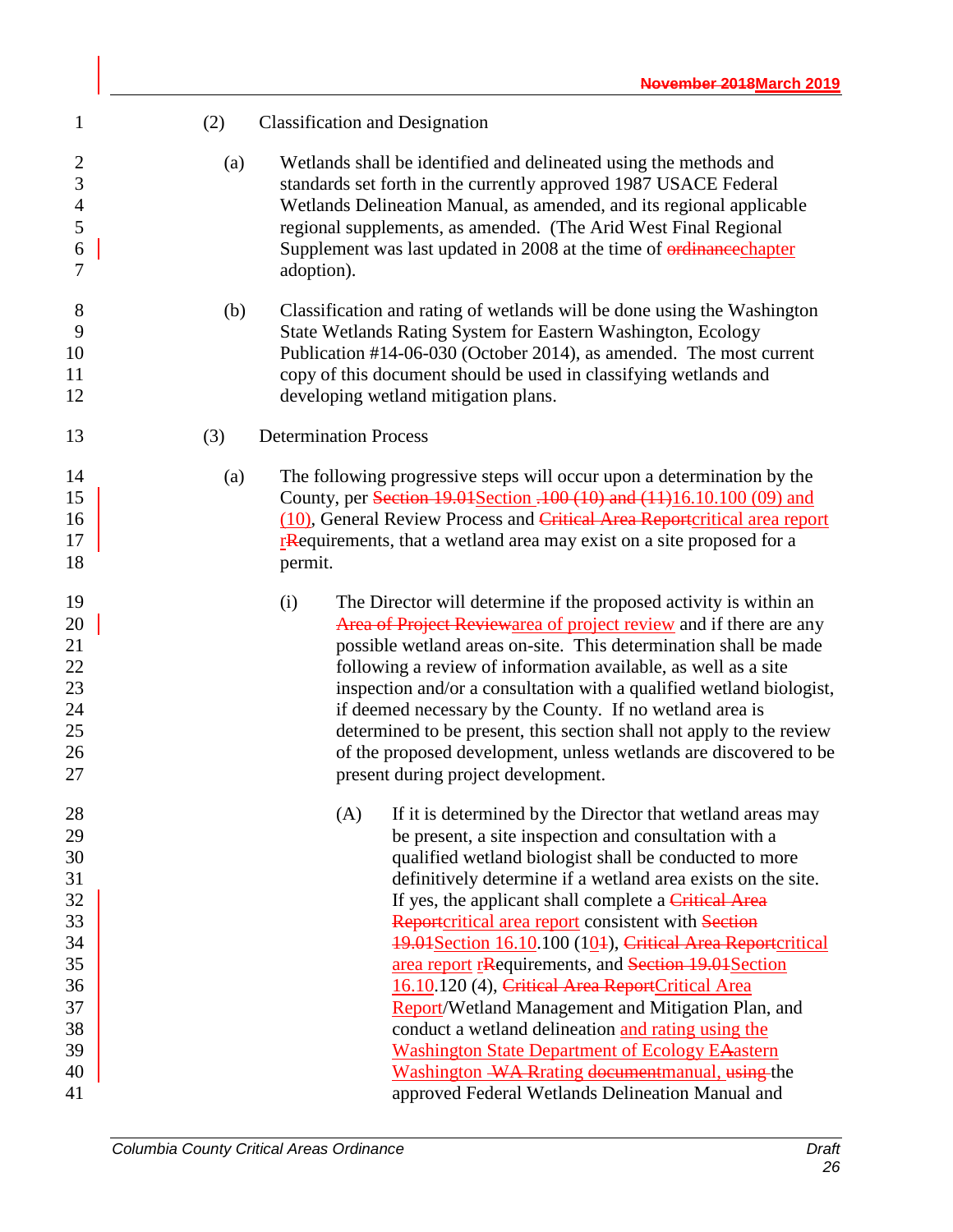| $\mathbf{1}$<br>$\overline{2}$<br>3          |     |                                                                                                                                                                                                                                                                                                                                                                                                                                                                                                                                                                                                         | applicable regional supplement and the 2008 USACE Arid<br>West Supplement to the 1987 Wetlands Delineation<br>Manual.                                                                                                                                                                              |  |
|----------------------------------------------|-----|---------------------------------------------------------------------------------------------------------------------------------------------------------------------------------------------------------------------------------------------------------------------------------------------------------------------------------------------------------------------------------------------------------------------------------------------------------------------------------------------------------------------------------------------------------------------------------------------------------|----------------------------------------------------------------------------------------------------------------------------------------------------------------------------------------------------------------------------------------------------------------------------------------------------|--|
| 4<br>5                                       | (4) | <b>Mitigation Plan</b>                                                                                                                                                                                                                                                                                                                                                                                                                                                                                                                                                                                  | Critical Area ReportCritical Area Report/Wetland Management and                                                                                                                                                                                                                                    |  |
| 6<br>7<br>$8\,$                              | (a) |                                                                                                                                                                                                                                                                                                                                                                                                                                                                                                                                                                                                         | As determined necessary, provided for in this section, a wetland<br>management and mitigation plan shall be required when impacts to a<br>wetland are unavoidable during project development.                                                                                                      |  |
| 9<br>10<br>11<br>12                          | (b) | Wetland management and mitigation plans shall be prepared by a qualified<br>professional as described in Section 19.01 Section 16.10.170, Definitions,<br>and be prepared per Section 19.01 Section 16.10.110 (9) in addition to the<br>requirements included in this section.                                                                                                                                                                                                                                                                                                                          |                                                                                                                                                                                                                                                                                                    |  |
| 13<br>14                                     | (c) | Mitigation plans must be consistent with the following guidance<br>documents:                                                                                                                                                                                                                                                                                                                                                                                                                                                                                                                           |                                                                                                                                                                                                                                                                                                    |  |
| 15<br>16<br>17<br>18<br>19                   |     | (i)                                                                                                                                                                                                                                                                                                                                                                                                                                                                                                                                                                                                     | Washington State Department of Ecology, U.S. Army Corps of<br>Engineers Seattle District, and U.S. Environmental Protection<br>Agency Region 10. Wetland Mitigation in Washington State, Part<br>1: Agency Policies and Guidance (Version 1, Publication #06-06-<br>011a, March 2006), as revised. |  |
| 20<br>21<br>22                               |     | (ii)                                                                                                                                                                                                                                                                                                                                                                                                                                                                                                                                                                                                    | Wetland Mitigation in Washington State, Part 2: Developing<br>Mitigation Plans (Version 1, Publication #06-06-011b, March<br>2006)                                                                                                                                                                 |  |
| 23<br>24                                     |     | (iii)                                                                                                                                                                                                                                                                                                                                                                                                                                                                                                                                                                                                   | Selecting Wetland Mitigation Sites Using a Watershed Approach<br>(Eastern Washington) (Publication #10-06-07, November 2010).                                                                                                                                                                      |  |
| 25<br>26<br>27                               |     | (iv)                                                                                                                                                                                                                                                                                                                                                                                                                                                                                                                                                                                                    | Interagency Regulatory Guide: Advance Permittee-Responsible<br>Mitigation (Ecology Publication #12-06-015, Olympia, WA,<br>December 2012)                                                                                                                                                          |  |
| 28<br>29<br>30                               | (d) | The wetland management and mitigation plan shall demonstrate, when<br>implemented, that there shall be protections and adequate mitigation of the<br>ecological function and values or acreage of the wetland.                                                                                                                                                                                                                                                                                                                                                                                          |                                                                                                                                                                                                                                                                                                    |  |
| 31<br>32<br>33<br>34<br>35<br>36<br>37<br>38 | (e) | The wetland management and mitigation plan shall identify how impacts<br>from the proposed project shall be mitigated, as well as the necessary<br>monitoring and contingency actions for the continued maintenance of the<br>wetland and its associated buffer. See Section 19.04 Section 16.10.110 for<br>General Mitigation Requirements. Monitoring shall be for a period<br>necessary to establish that performance standards have been met.<br>Generally, plans shall include a 5-year monitoring plan unless a longer<br>timeline is required during the review process. Forested or scrub-shrub |                                                                                                                                                                                                                                                                                                    |  |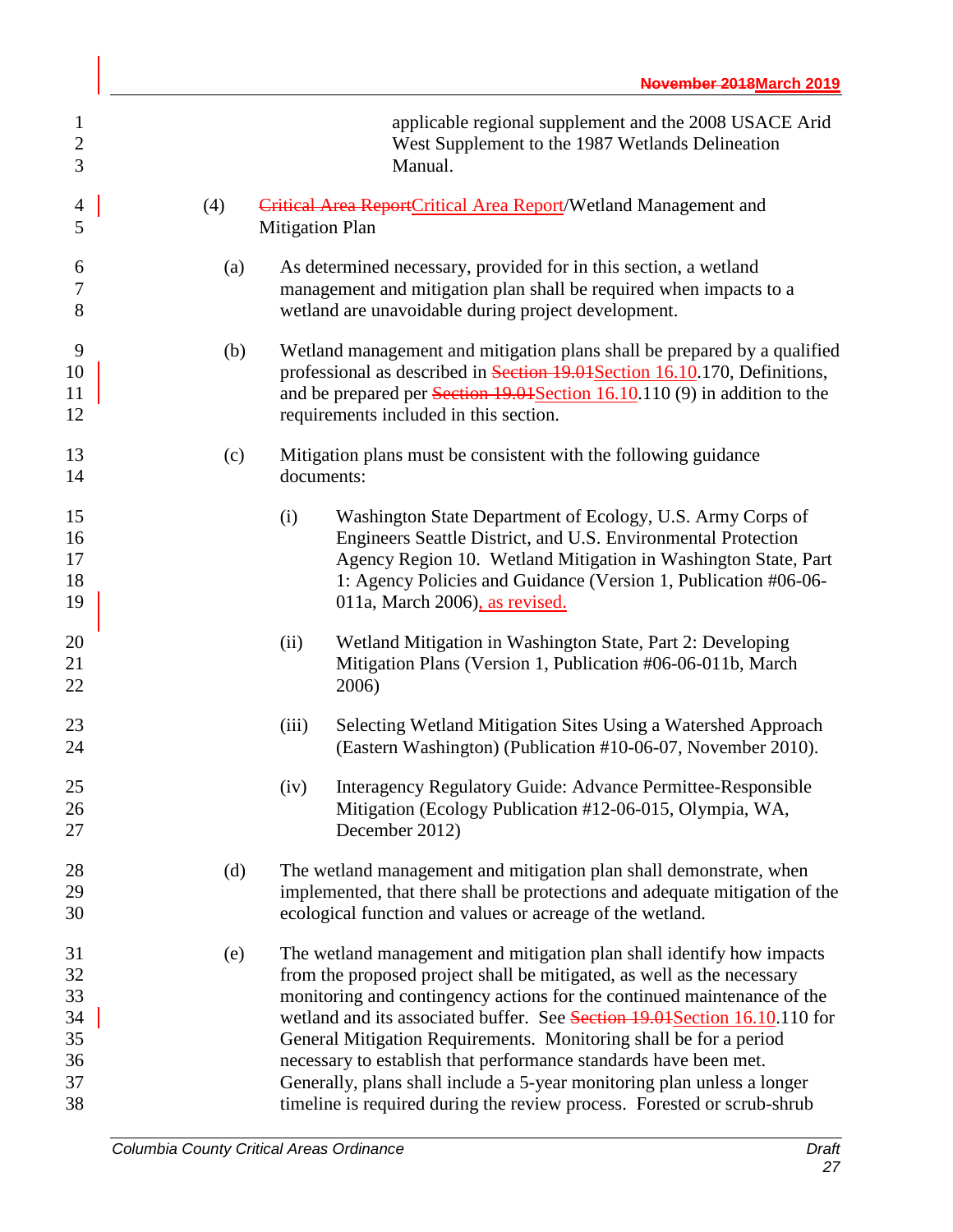| $\mathbf{1}$<br>$\boldsymbol{2}$<br>3           |     |                                                                                                                                                                                                                                                      | communities shall include an 8-year monitoring plan unless a longer time<br>is established during the review process. Monitoring does not need to<br>occur each year during this period.                                                                                                                                                   |  |
|-------------------------------------------------|-----|------------------------------------------------------------------------------------------------------------------------------------------------------------------------------------------------------------------------------------------------------|--------------------------------------------------------------------------------------------------------------------------------------------------------------------------------------------------------------------------------------------------------------------------------------------------------------------------------------------|--|
| $\overline{4}$<br>$\mathfrak{S}$<br>6<br>$\tau$ | (f) | The wetland management and mitigation plan shall be developed to be<br>consistent with Section 19.01 Section 16.10.110, General Mitigation<br>Requirements, and contain a report that includes, but is not limited to, the<br>following information: |                                                                                                                                                                                                                                                                                                                                            |  |
| 8                                               |     | (i)                                                                                                                                                                                                                                                  | Location maps, regional 1:24,000 and local 1:4,800.                                                                                                                                                                                                                                                                                        |  |
| 9<br>10<br>11<br>12<br>13                       |     | (ii)                                                                                                                                                                                                                                                 | A map or maps indicating the boundary delineation of the wetland;<br>the width and length of all existing and proposed structures,<br>utilities, roads, and easements; wastewater and stormwater<br>facilities; adjacent land uses, zoning districts, and comprehensive<br>plan designations.                                              |  |
| 14<br>15<br>16<br>17<br>18                      |     | (iii)                                                                                                                                                                                                                                                | A description of the proposed project, such as the nature, density,<br>and intensity of the proposed development and the associated<br>grading, structures, utilities, and stormwater facilities, in sufficient<br>detail to allow analysis of such land-use change upon the identified<br>wetland.                                        |  |
| 19<br>20<br>21                                  |     | (iv)                                                                                                                                                                                                                                                 | A detailed description of vegetative, faunal, and hydrologic<br>conditions, soil and substrate characteristics, and topographic<br>features within and surrounding the wetland.                                                                                                                                                            |  |
| 22<br>23<br>24                                  |     | (v)                                                                                                                                                                                                                                                  | A detailed description of vegetative, faunal, and hydrologic<br>conditions, soil and substrate characteristics, and topographic<br>features within any compensation site.                                                                                                                                                                  |  |
| 25<br>26<br>27<br>28                            |     | (vi)                                                                                                                                                                                                                                                 | A detailed description of the proposed project's effect on the<br>wetland and the associated hydrology, and a discussion of any<br>federal, state, or local management recommendations that have<br>been developed for the area.                                                                                                           |  |
| 29<br>30<br>31<br>32<br>33<br>34                |     | (vii)                                                                                                                                                                                                                                                | A discussion of mitigation alternatives as they relate to the<br>proposal. The mitigation alternatives shall be proposed in a<br>manner that considers the sequence of steps per<br>Section 19.01 Section 16.10.110 (2), Mitigation Sequencing, to<br>avoid or minimize significant adverse effects and significant<br>ecological impacts. |  |
| 35<br>36<br>37                                  |     | (viii)                                                                                                                                                                                                                                               | A plan by the applicant that explains how any adverse impacts<br>created by the proposed development will be mitigated, including,<br>without limitation, the following techniques:                                                                                                                                                        |  |
| 38                                              |     |                                                                                                                                                                                                                                                      | Establishment of buffer zones<br>(A)                                                                                                                                                                                                                                                                                                       |  |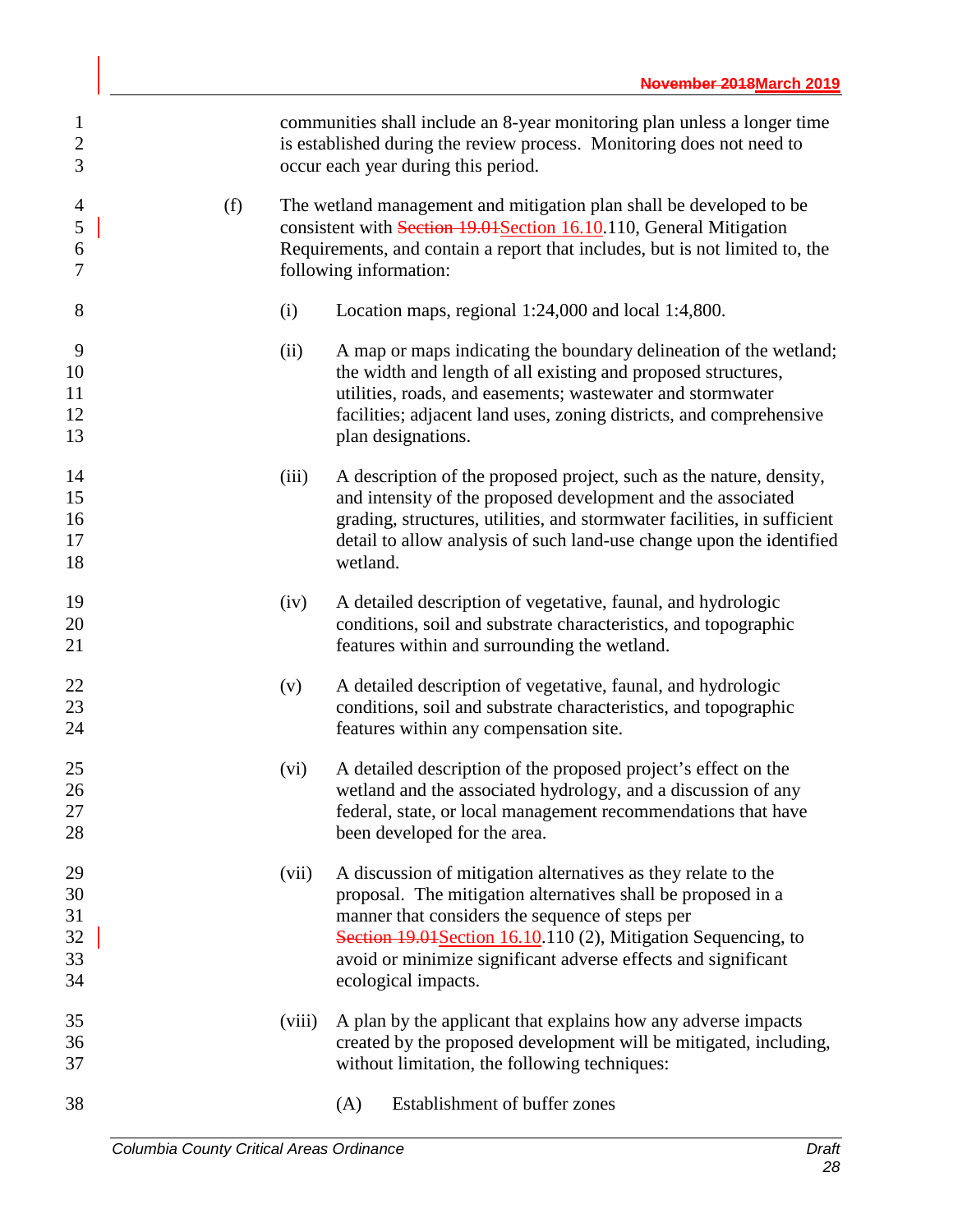| $\mathbf{1}$                           |     |      | (B) | Preservation of critically important plants and trees                                                                                                                                                                                                                                                                                                                                                                                               |
|----------------------------------------|-----|------|-----|-----------------------------------------------------------------------------------------------------------------------------------------------------------------------------------------------------------------------------------------------------------------------------------------------------------------------------------------------------------------------------------------------------------------------------------------------------|
| $\overline{2}$                         |     |      | (C) | Limitation of access to the wetland area                                                                                                                                                                                                                                                                                                                                                                                                            |
| 3                                      |     |      | (D) | Seasonal restriction of construction activities                                                                                                                                                                                                                                                                                                                                                                                                     |
| 4                                      |     |      | (E) | Establishment of a monitoring program within the plan                                                                                                                                                                                                                                                                                                                                                                                               |
| 5                                      |     |      | (F) | Drainage and erosion control techniques                                                                                                                                                                                                                                                                                                                                                                                                             |
| 6<br>$\overline{7}$<br>8<br>9          |     | (ix) |     | A detailed discussion of ongoing management practices, which<br>will protect the wetland after the project site has been fully<br>developed, including proposed monitoring, contingency,<br>maintenance, and surety programs.                                                                                                                                                                                                                       |
| 10<br>11<br>12<br>13                   |     | (x)  |     | All reports will be provided in an electronic format (word<br>processor) and all geographic entities (e.g., maps) will be provided<br>in a geo-coded format for use in GIS systems (e.g., ArcView,<br>MapInfo, and AutoCAD).                                                                                                                                                                                                                        |
| 14<br>15<br>16<br>17<br>18             | (g) |      |     | Mitigation ratios shall be used when impacts to wetlands cannot be<br>avoided. As identified below, the first number specifies the acreage of<br>replacement wetlands, and the second number specifies the acreage of<br>wetlands altered. The mitigation ratios by wetland type are shown in<br>Table $\frac{1916.0101}{120}$ (4)(i).                                                                                                              |
| 19<br>20<br>21                         | (h) |      |     | Mitigation for lost or diminished wetland and buffer functions shall rely<br>on the approaches listed below when it is demonstrated the mitigation<br>would provide appropriate compensation for the proposed impacts:                                                                                                                                                                                                                              |
| 22<br>23<br>24<br>25<br>26<br>27<br>28 |     | (i)  |     | Wetland mitigation banks. Credits from a certified wetland<br>mitigation bank may be used to compensate for impacts located<br>within a specified mitigation bank. Credits from a certified<br>wetland mitigation bank may be used to compensate for impacts<br>located within the service area specified in the mitigation bank<br>instrument. Use of credits from a wetland mitigation bank<br>certified under Chapter 173-700 WAC is allowed if: |
| 29<br>30                               |     |      | (A) | The approval authority determines that it would provide<br>appropriate compensation for the proposed impacts; and                                                                                                                                                                                                                                                                                                                                   |
| 31                                     |     |      | (B) | The impact site is located in the service area of the bank.                                                                                                                                                                                                                                                                                                                                                                                         |
| 32<br>33                               |     |      | (C) | The proposed use of credits is consistent with the terms and<br>conditions of the certified mitigation bank instrument.                                                                                                                                                                                                                                                                                                                             |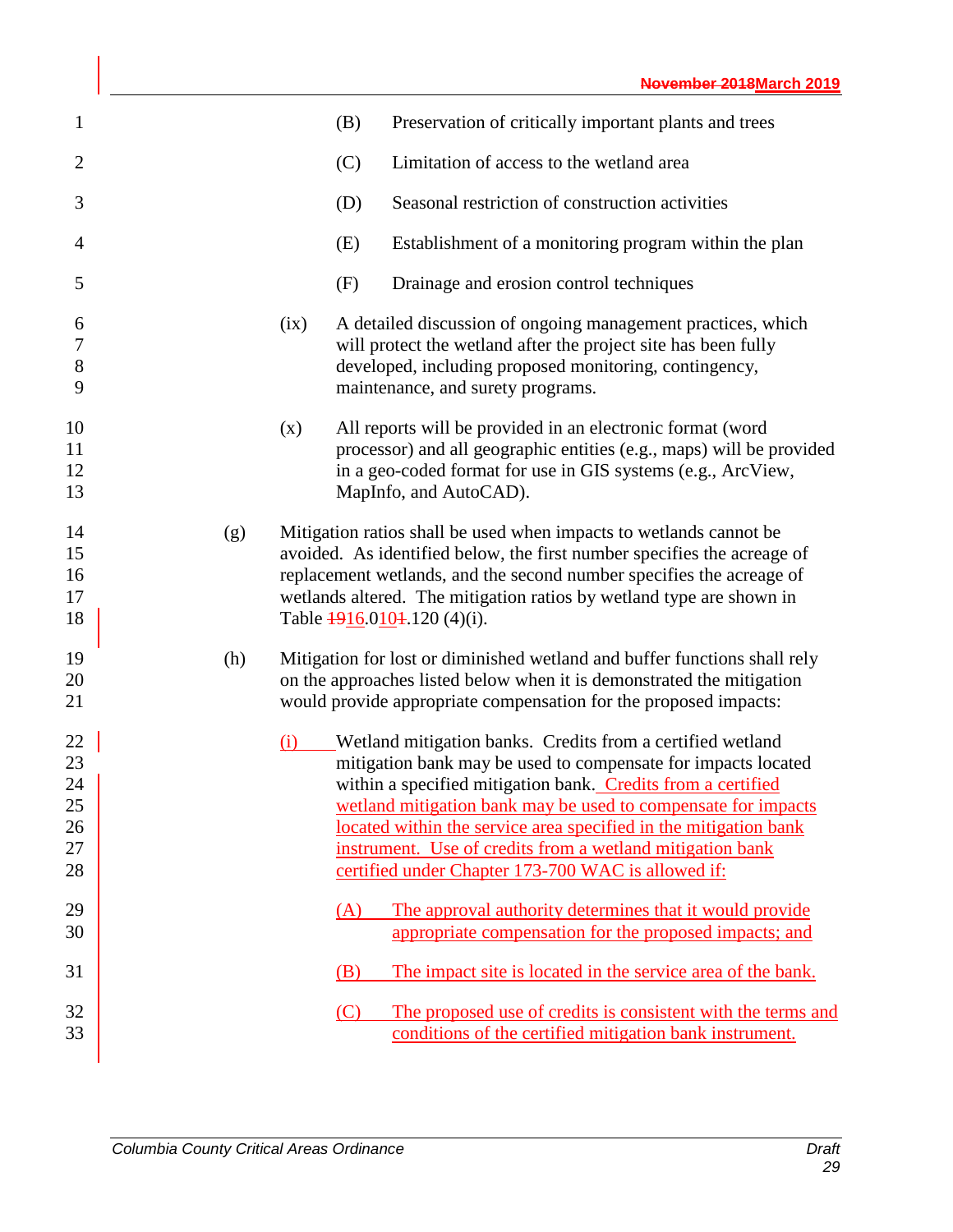| $\mathbf{1}$<br>$\overline{c}$<br>3    |                | Replacement ratios for projects using bank credits is<br>(D)<br>consistent with replacement ratios specified in the certified<br>mitigation bank instrument.                                                                                                                                                                                                                                                                                 |
|----------------------------------------|----------------|----------------------------------------------------------------------------------------------------------------------------------------------------------------------------------------------------------------------------------------------------------------------------------------------------------------------------------------------------------------------------------------------------------------------------------------------|
| 4<br>5                                 | (ii)           | In-Lieu-Fee Mitigation: Credits from an approved in-lieu-fee<br>program may be used when all of the following apply:                                                                                                                                                                                                                                                                                                                         |
| 6<br>7<br>8                            |                | The approval authority determines that it would provide<br>(A)<br>environmentally appropriate compensation for the proposed<br>impacts.                                                                                                                                                                                                                                                                                                      |
| 9<br>10                                |                | The proposed use of credits is consistent with the terms and<br>(B)<br>conditions of the approved in-lieu-fee program instrument.                                                                                                                                                                                                                                                                                                            |
| 11<br>12<br>13<br>14<br>15             |                | Projects using in-lieu-fee credits shall have debits<br>(C)<br>associated with the proposed impacts calculated by the<br>applicant's qualified wetland professional using the credit<br>assessment method specified in the approved instrument for<br>the in-lieu-fee program.                                                                                                                                                               |
| 16<br>17                               |                | $(A)(D)$ The impacts are located within the service area specified in<br>the approved in-lieu-fee instrument.                                                                                                                                                                                                                                                                                                                                |
| 18<br>19<br>20<br>21                   | $\overline{H}$ | In Lieu Fee Mitigation. Credits from an approved in lieu fee<br>program when demonstrated the mitigation would provide<br>environmentally appropriate compensation for the proposed<br>impacts.                                                                                                                                                                                                                                              |
| 22<br>23<br>24<br>25<br>26             | (iii)          | Permittee-responsible mitigation. Mitigation is performed by the<br>applicant after the permit is issued at the development site or at an<br>off-site location within the same watershed. Mitigation plans shall<br>demonstrate by a qualified wetland professional that the<br>compensation offsets the proposed impacts.                                                                                                                   |
| 27<br>28<br>29<br>30<br>31<br>32<br>33 | (iv)           | Advance Mitigation. Mitigation for projects with pre-identified<br>impacts to wetlands may be constructed in advance of the impacts<br>if the mitigation is implemented according to federal rules, state<br>policy on advance mitigation, and state water quality regulations<br>consistent with Interagency Regulatory Guide: Advance Permittee-<br>Responsible Mitigation (Ecology Publication #12-06-015,<br>Olympia, WA, December 2012) |
| 34<br>35<br>36<br>37<br>38<br>39       | (v)            | Enhancement as mitigation. Impacts to wetlands may be mitigated<br>by enhancement of existing wetlands. Applicants proposing to<br>enhance wetlands must produce a Critical Area Reportcritical area<br>report that identifies how enhancement will increase the functions<br>of the wetland and how this increase will adequately mitigate for<br>the loss of wetland area and function at the impact site. An                              |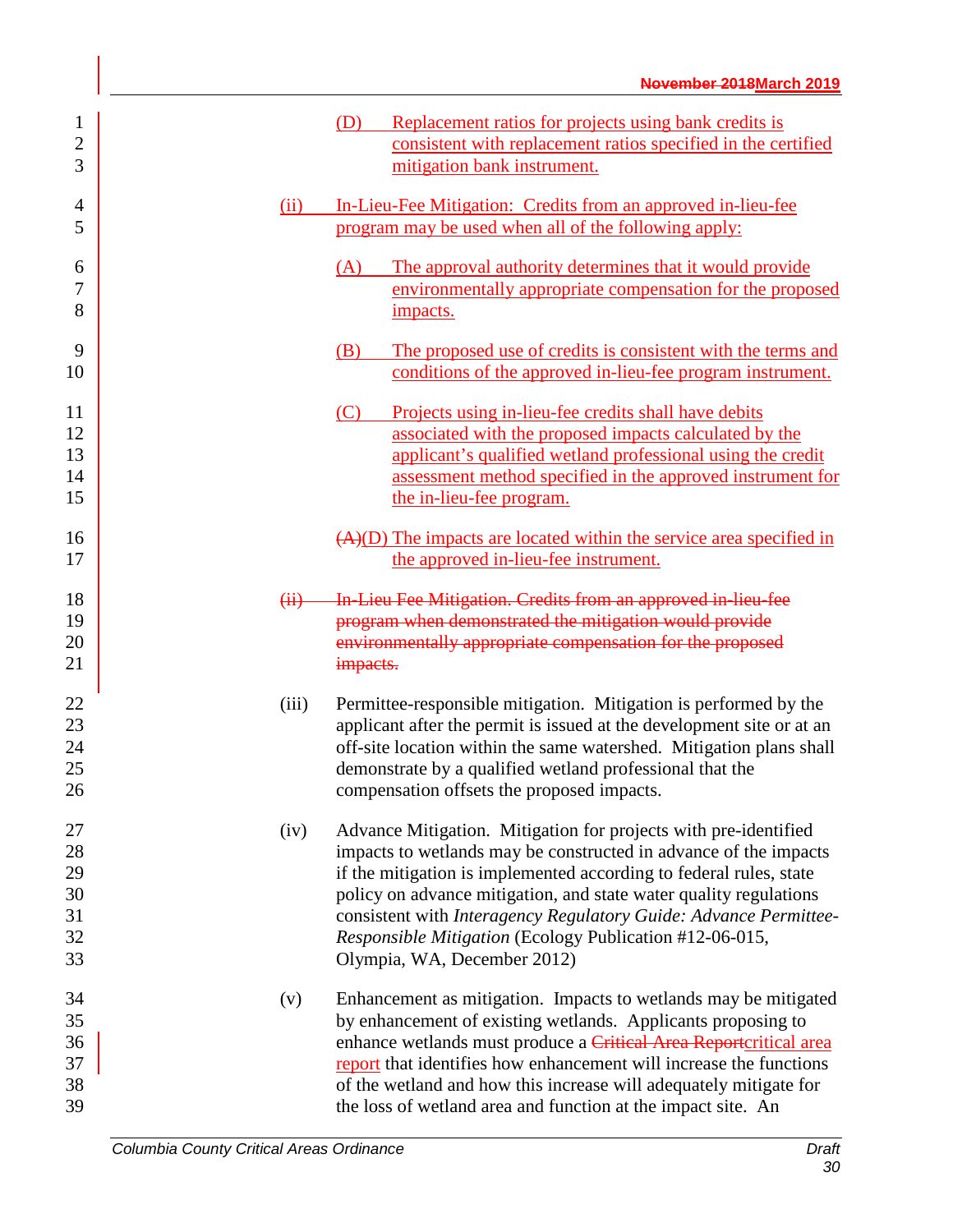1 enhancement proposal must also show if existing wetland<br>2 functions will be reduced by the enhancement actions. functions will be reduced by the enhancement actions. 3 *.* 4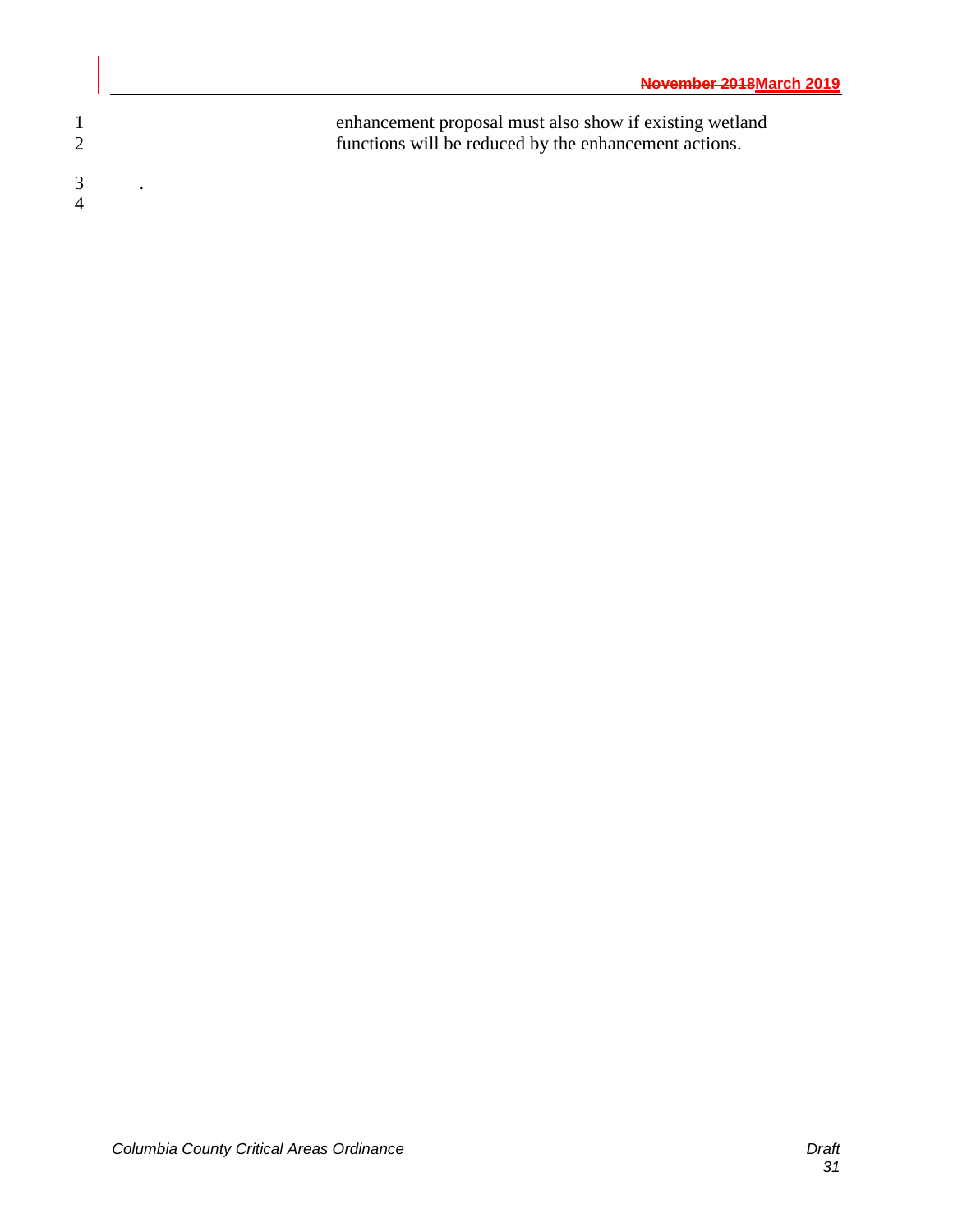## 1 (i) Mitigation Ratios

| ×<br>۰,          |
|------------------|
| I<br>I<br>I<br>I |
| ۱<br>٦<br>       |
|                  |

| Category<br>and Type of<br>Wetland<br><b>Impacts</b> | Re-<br>establishment<br>or Creation | <b>Rehabilitation</b><br>Only $1$                      | Re-<br>establishment<br>or Creation and<br>Rehabilitation <sup>1</sup> | Re-<br>establishment<br>or Creation<br>and<br>Enhancement <sup>1</sup> | <b>Enhancement</b><br>Only $1$ |
|------------------------------------------------------|-------------------------------------|--------------------------------------------------------|------------------------------------------------------------------------|------------------------------------------------------------------------|--------------------------------|
| All Category<br>IV                                   | 1.5:1                               | 3:1                                                    | 1:1 $R/C$ and<br>$1:1$ RH                                              | 1:1 $R/C$ and<br>2:1 E                                                 | 6:1                            |
| All Category<br>Ш                                    | 2:1                                 | 4:1                                                    | 1:1 $R/C$ and<br>2:1 RH                                                | 1:1 $R/C$ and<br>4:1 E                                                 | 8:1                            |
| All other<br>Category II                             | 3:1                                 | 6:1                                                    | 1:1 $R/C$ and<br>4:1 RH                                                | 1:1 $R/C$ and<br>8:1 E                                                 | 12:1                           |
| Category I<br>based on<br>score for<br>functions     | 4:1                                 | 8:1                                                    | 1:1 $R/C$ and<br>6:1 RH                                                | 1:1 $R/C$ and<br>12:1 E                                                | 16:1                           |
| Category I<br><b>Natural</b><br>Heritage site        | Not considered<br>possible $^{2}$   | 6:1<br>Rehabilitation of<br>a Natural<br>Heritage site | $R/C$ not<br>considered<br>possible <sup>2</sup>                       | $R/C$ not<br>considered<br>possible <sup>2</sup>                       | Case-by-case                   |

3 Notes: 4 1. These ratios are based on the assumption that the rehabilitation or enhancement actions implemented<br>5 represent the average degree of improvement possible for the site. Proposals to implement more

5 represent the average degree of improvement possible for the site. Proposals to implement more<br>6 effective rehabilitation or enhancement actions may result in a lower ratio, while less effective actions

6 effective rehabilitation or enhancement actions may result in a lower ratio, while less effective actions

7 may result in a higher ratio. The distinction between rehabilitation and enhancement is not clear-cut.<br>8 Instead, rehabilitation and enhancement actions span a continuum. Proposals that fall within the gray<br>9 area betwee Instead, rehabilitation and enhancement actions span a continuum. Proposals that fall within the gray

9 area between rehabilitation and enhancement will result in a ratio that lies between the ratios for 10 rehabilitation and the ratios for enhancement.

10 rehabilitation and the ratios for enhancement.<br>11 2. Natural Heritage sites, alkali wetlands, and 11 2. Natural Heritage sites, alkali wetlands, and bogs are considered irreplaceable wetlands because they<br>12 perform some functions that cannot be replaced through compensatory mitigation. Impacts to such

12 perform some functions that cannot be replaced through compensatory mitigation. Impacts to such<br>13 vetlands would, therefore, result in a loss of some functions no matter what kind of compensation is 13 wetlands would, therefore, result in a loss of some functions no matter what kind of compensation is

- 14 proposed.<br>15  $E =$  Enhan
- 15  $E =$  Enhancement<br>16  $R/C =$  Re-establish
- 16 R/C = Re-establishment or Creation<br>17 RH = Rehabilitation
- $RH = Rehabilitation$
- $\frac{18}{19}$

19 Reference: Washington State Department of Ecology, U.S. Army Corps of Engineers Seattle District, and<br>20 U.S. Environmental Protection Agency Region 10. March 2006. Wetland Mitigation in Washington State

- 20 U.S. Environmental Protection Agency Region 10, March 2006. Wetland Mitigation in Washington State
- 21 Part 1: Agency Policies and Guidance (Version 1). Washington State Department of Ecology<br>22 Publication #06-06-011a. Olympia, Washington, Management Recommendation and Standards Publication #06-06-011a. Olympia, Washington, Management Recommendation and Standards
- 23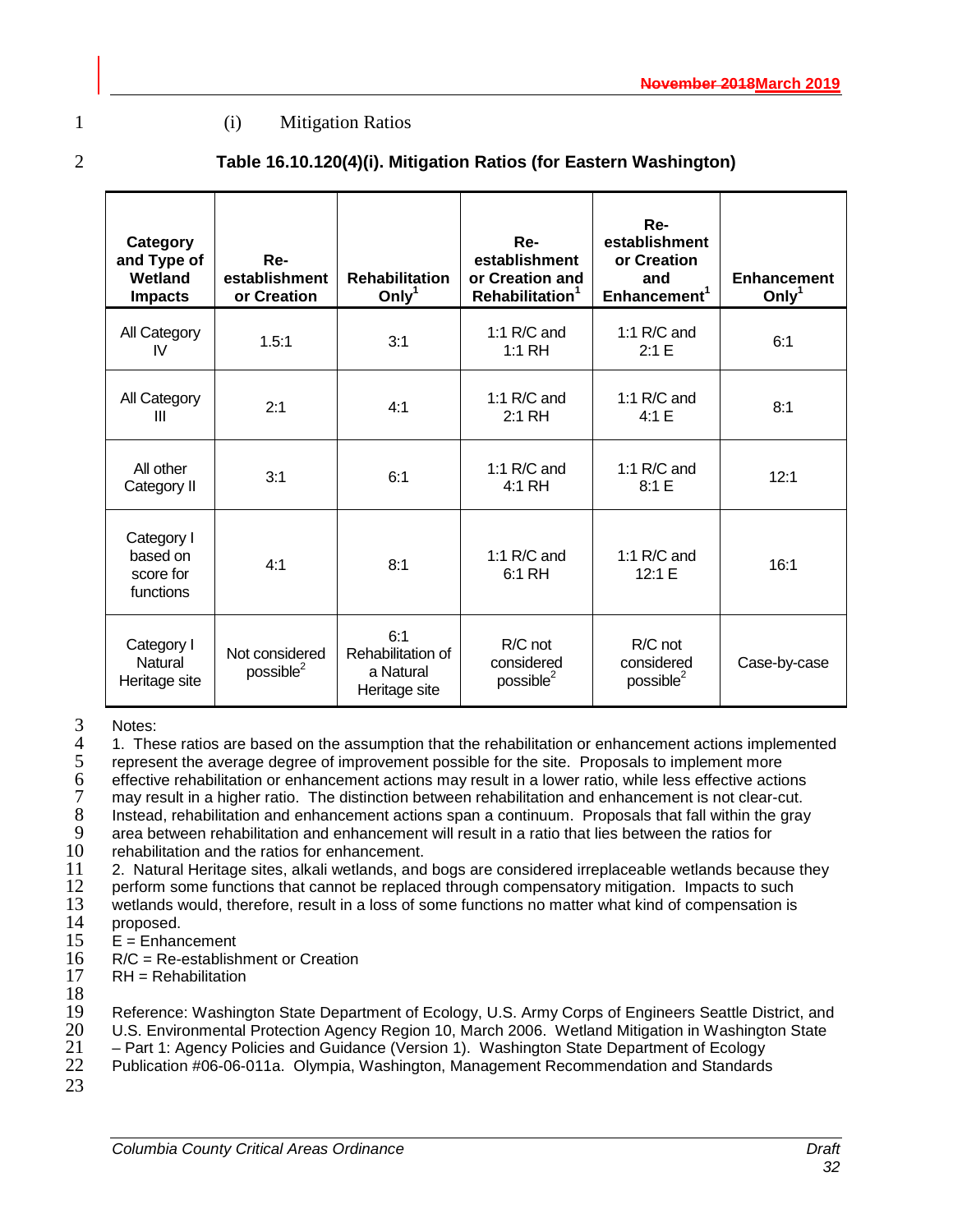| $\mathbf{1}$                                                 | (5)                | <b>Wetland Protections</b>                                                |                                                                                                                                                                                                                                                                                                                                                                                                                                                                                                                                                                                                                       |
|--------------------------------------------------------------|--------------------|---------------------------------------------------------------------------|-----------------------------------------------------------------------------------------------------------------------------------------------------------------------------------------------------------------------------------------------------------------------------------------------------------------------------------------------------------------------------------------------------------------------------------------------------------------------------------------------------------------------------------------------------------------------------------------------------------------------|
| $\overline{2}$<br>3<br>$\overline{4}$                        | (a)                |                                                                           | Wetlands shall be protected based on their quality established from the<br>rating system and from alterations, which may create adverse impacts.<br>The greatest protection shall be provided to Category I and II Wetlands.                                                                                                                                                                                                                                                                                                                                                                                          |
| 5<br>6<br>$\boldsymbol{7}$<br>8<br>9<br>10<br>11<br>12       | (b)                | nuisance weeds and algae in lakes and streams.                            | Alteration shall not mean BMPs for agriculture which, by design, could<br>not be considered a change in land use, including, but not limited to,<br>improved chemical application or practice, which is intended to improve<br>crop production and enhance areas adjacent to wetlands. Chemical<br>applications should follow regulations of the state Department of<br>Agriculture, the U.S. Environmental Protection Agency, and the state<br>Department of Ecology, which regulates the use of herbicides to control                                                                                               |
| 13<br>14<br>15<br>16<br>17                                   | (c)                |                                                                           | Activities and construction necessary on an emergency basis to prevent<br>threats to public health and safety may be allowed if reasonable<br>justification warrants cause for a waiver. These activities should avoid<br>impacts to the extent practicable, and mitigation for unavoidable wetland<br>impacts shall be required upon remedy of the emergency.                                                                                                                                                                                                                                                        |
| 18<br>19<br>20<br>21                                         | (d)                | and to avoid duplication of efforts.                                      | The County will coordinate wetland preservation strategy and effort with<br>appropriate state and federal agencies and private conservation<br>organizations to take advantage of both technical and financial assistance                                                                                                                                                                                                                                                                                                                                                                                             |
| 22                                                           | (e)                | Criteria for Wetland Alterations                                          |                                                                                                                                                                                                                                                                                                                                                                                                                                                                                                                                                                                                                       |
| 23<br>24<br>25<br>26<br>27<br>$28\,$<br>29<br>30<br>31<br>32 |                    | (i)<br>alteration on the wetland.                                         | A regulated wetland or its required buffer can only be altered if the<br>wetlands Critical Area Reportcritical area report pursuant to<br>Section 19.01 Section 16.10.120 (4) shows that the proposed<br>alteration does not degrade the quantitative and qualitative<br>functioning of the wetland, or any degradation can be adequately<br>mitigated to protect the wetland function, and maintain wetland<br>ecological functions and values as a result of the overall project.<br>Any alteration approved pursuant to this section shall include<br>mitigation necessary to mitigate the impacts of the proposed |
| 33<br>34                                                     | (f)                | as provided in Table $169.010.120(5)(f)$ .                                | Required measures shall be implemented to minimize impacts to wetlands                                                                                                                                                                                                                                                                                                                                                                                                                                                                                                                                                |
| 35                                                           |                    | Table 16.10.120 (5)(f). Required Measures to Minimize Impacts to Wetlands |                                                                                                                                                                                                                                                                                                                                                                                                                                                                                                                                                                                                                       |
|                                                              | <b>Disturbance</b> |                                                                           | <b>Required Measures to Minimize Impacts</b>                                                                                                                                                                                                                                                                                                                                                                                                                                                                                                                                                                          |
|                                                              | Lights             |                                                                           | Direct lights away from wetland                                                                                                                                                                                                                                                                                                                                                                                                                                                                                                                                                                                       |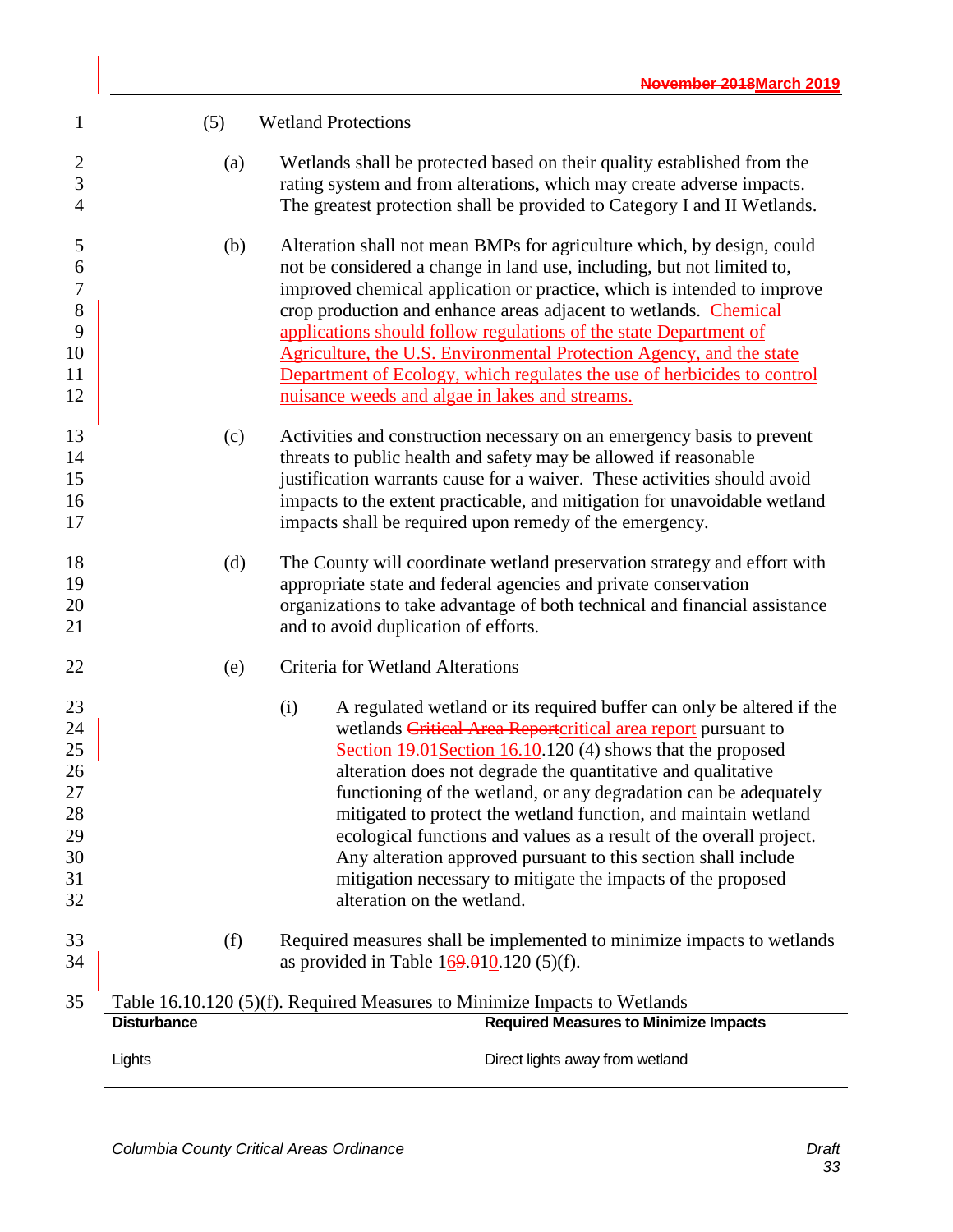| <b>Noise</b>               | Locate activity that generates noise away from<br>$\bullet$<br>wetland<br>If warranted, enhance existing buffer with native<br>$\bullet$<br>vegetation plantings adjacent to noise source<br>For activities that generate relatively continuous,<br>potentially disruptive noise, such as certain heavy<br>industry or mining, establish an additional 10'<br>heavily vegetated buffer strip immediately<br>adjacent to the outer wetland buffer |
|----------------------------|--------------------------------------------------------------------------------------------------------------------------------------------------------------------------------------------------------------------------------------------------------------------------------------------------------------------------------------------------------------------------------------------------------------------------------------------------|
| Toxic runoff               | Route all new, untreated runoff away from<br>$\bullet$<br>wetland while ensuring wetland is not dewatered<br>Establish covenants limiting use of pesticides<br>$\bullet$<br>within 150 ft of wetland<br>Apply integrated pest management<br>$\bullet$                                                                                                                                                                                            |
| Stormwater runoff          | Retrofit stormwater detention and treatment for<br>$\bullet$<br>roads and existing adjacent development<br>Prevent channelized flow from lawns that directly<br>$\bullet$<br>enters the buffer<br>Use Low Intensity Development techniques (for<br>more information refer to the drainage<br>erdinancechapter and manual)                                                                                                                        |
| Change in water regime     | Infiltrate or treat, detain, and disperse into buffer new<br>runoff from impervious surfaces and new lawns                                                                                                                                                                                                                                                                                                                                       |
| Pets and human disturbance | Use privacy fencing OR plant dense vegetation to<br>$\bullet$<br>delineate buffer edge and to discourage<br>disturbance using vegetation appropriate for the<br>ecoregion;<br>Place wetland and its buffer in a separate tract or<br>protect with a conservation easement                                                                                                                                                                        |
| Dust                       | Use best management practices to control dust                                                                                                                                                                                                                                                                                                                                                                                                    |

|                | (g) | Wetland buffers widths presume the existence of a relatively intact native                                                                                                                    |  |  |  |
|----------------|-----|-----------------------------------------------------------------------------------------------------------------------------------------------------------------------------------------------|--|--|--|
|                |     | vegetation community in the buffer zone adequate to protect the wetland                                                                                                                       |  |  |  |
|                |     | ecological functions and values at the time of the proposed activity. If the                                                                                                                  |  |  |  |
|                |     | vegetation is inadequate, then the buffer width shall be increased or the                                                                                                                     |  |  |  |
| <sub>0</sub>   |     | buffer should be planted to maintain the standard width. Required                                                                                                                             |  |  |  |
|                |     | standard wetland buffers, based on wetland category and land-use                                                                                                                              |  |  |  |
| 8              |     | intensity, are provided in Table $169.1004.120(5)(g)(ii)$ , Wetland Buffer                                                                                                                    |  |  |  |
|                |     | Widths.                                                                                                                                                                                       |  |  |  |
| 10<br>11<br>12 |     | The Land Use Intensity Table $169.1004.120(5)(g)(i)$ describes the<br>(i)<br>types of proposed land use that can result in high, moderate, and<br>low levels of impacts to adjacent wetlands. |  |  |  |
|                |     |                                                                                                                                                                                               |  |  |  |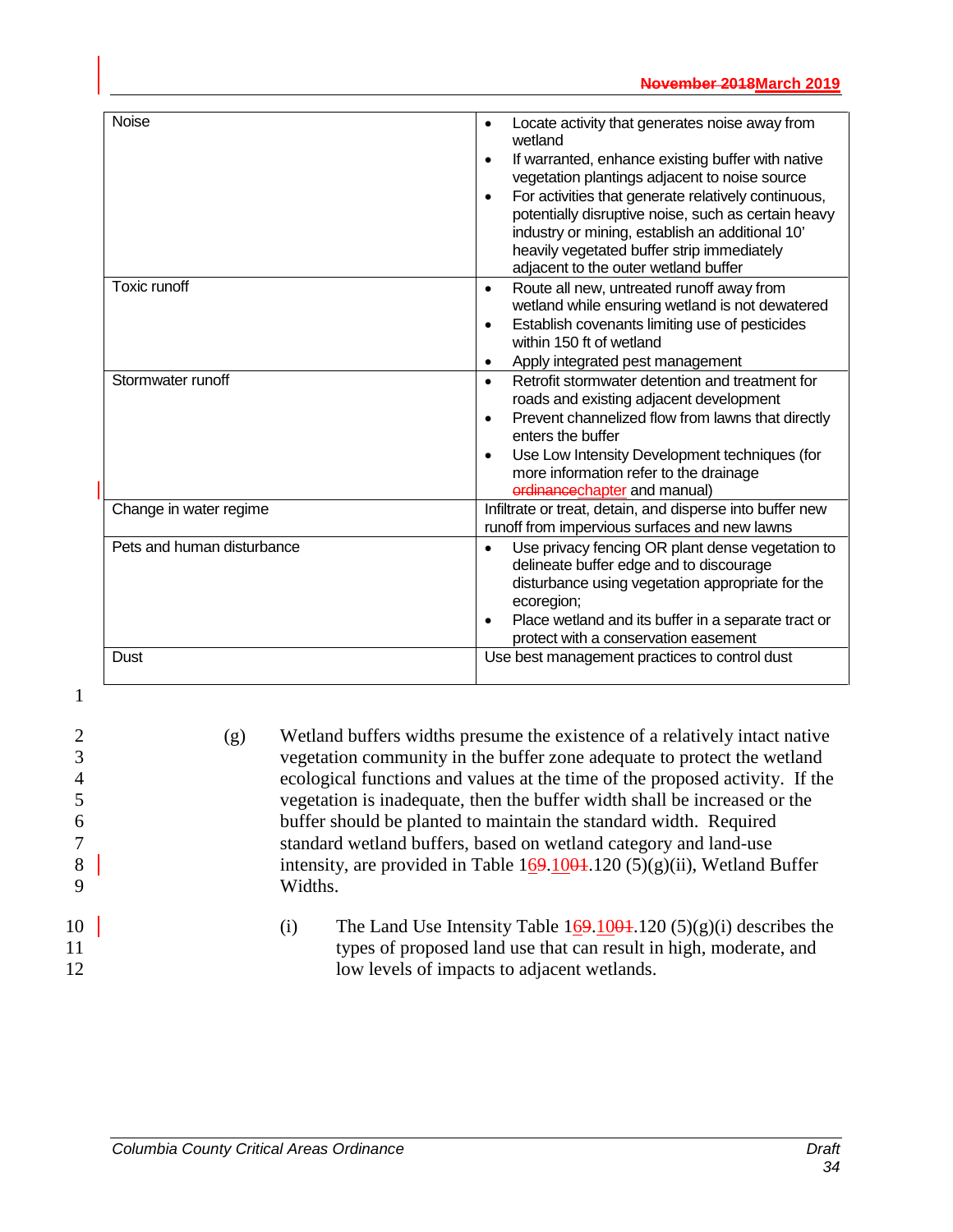| Level of<br>Impact from<br><b>Proposed</b><br>Change in<br><b>Land Use</b> | <b>Types of Land Use Based on Common Zoning Designations</b>                                                                                                                                                                                                                                   |
|----------------------------------------------------------------------------|------------------------------------------------------------------------------------------------------------------------------------------------------------------------------------------------------------------------------------------------------------------------------------------------|
| High                                                                       | Commercial<br>$\bullet$<br>Urban<br>Industrial<br>Institutional<br>Retail sales<br>Residential (more than 1 unit/acre)<br>$\bullet$<br>High-intensity recreation (e.g., golf courses and ball fields)<br>$\bullet$                                                                             |
| Moderate                                                                   | Residential (1 unit/acre or less)<br>٠<br>Moderate-intensity open space (e.g., parks with biking and jogging)<br>Paved driveways and gravel driveways serving three or more residences<br>Paved trails                                                                                         |
| Low                                                                        | Low-intensity open space (e.g., hiking, bird-watching, and preservation of natural<br>$\bullet$<br>resources)<br>Timber management<br>Gravel driveways serving two or fewer residences<br>Unpaved trails<br>Utility corridor without a maintenance road and little or no vegetation management |

## 1 **Table 16.10.120 (5)(g)(i). Land Use Intensity Table**

2

3 (ii) Buffer widths, based on the types of land use, are provided in Table 16.10.120 (5)(g)(ii). Table  $16.10.120(5)(g)(ii)$ .

## 5 Table 16.10.120 (5)(g)(ii). Wetland Buffer Widths

| <b>Wetland Characteristics</b>                                                                     | <b>Buffer Width by Impact of Proposed</b><br><b>Land Use</b> |  |  |
|----------------------------------------------------------------------------------------------------|--------------------------------------------------------------|--|--|
| Category IV Wetlands (for wetlands scoring less than 16 points for all functions)                  |                                                              |  |  |
| Score for all three basic functions is less than 16 points                                         | $Low - 25 feet$<br>Moderate $-40$ feet<br>$High - 50 feet$   |  |  |
| Category III Wetlands (for wetlands scoring 16 to 18 points or more for all functions)             |                                                              |  |  |
| Moderate level of function for habitat (score for habitat 6 to<br>7 points)                        | $Low - 75 feet$<br>Moderate – 110 feet                       |  |  |
| *If wetland scores 8 to 9 habitat points, use Category II buffers                                  | $High - 150$ feet                                            |  |  |
| Score habitat for 3 to 45 points                                                                   | $Low - 40$ feet<br>Moderate $-60$ feet<br>$High - 80 feet$   |  |  |
| Category II Wetlands (for wetlands scoring 19 to 21 points or more for all functions or having the |                                                              |  |  |

**"special characteristics" identified in the rating system)**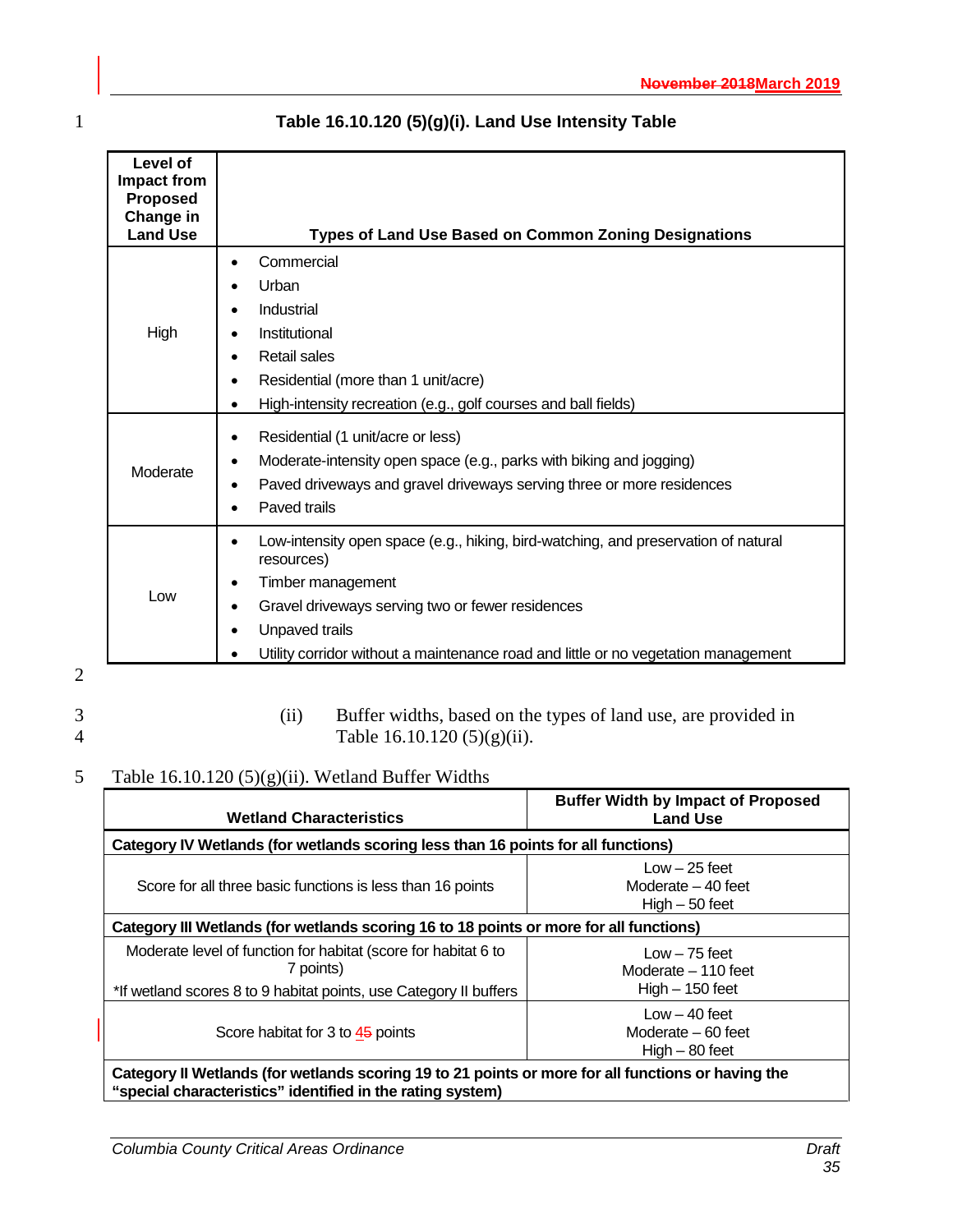| <b>Wetland Characteristics</b>                                                                                                                                                 | <b>Buffer Width by Impact of Proposed</b><br><b>Land Use</b>                                                                                                      |
|--------------------------------------------------------------------------------------------------------------------------------------------------------------------------------|-------------------------------------------------------------------------------------------------------------------------------------------------------------------|
| High level of function for habitat (score for habitat 8 to 9 points)                                                                                                           | $Low - 100 feet$<br>Moderate $-150$ feet<br>$High - 200 feet$                                                                                                     |
| Moderate level of function for habitat (score for habitat 65-to<br>7 points)                                                                                                   | $Low - 75 feet$<br>Moderate - 110 feet<br>$High - 150 feet$                                                                                                       |
| High level of function for water quality improvement and low<br>for habitat (score for water quality 8 to 9 points; habitat less<br>than 5 points or less, as is Cat. I table) | $Low - 50 feet$<br>Moderate $-75$ feet<br>$High - 100 feet$                                                                                                       |
| Riparian forest                                                                                                                                                                | Buffer width to be based on score for habitat<br>functions or water quality functions                                                                             |
| Not meeting above characteristic                                                                                                                                               | $Low - 50 feet$<br>Moderate $-75$ feet<br>$High - 100 feet$                                                                                                       |
|                                                                                                                                                                                | $Low - 100 feet$<br>Moderate - 150 feet<br>$High - 200 feet$                                                                                                      |
| Vernal pool                                                                                                                                                                    | Or develop a regional plan to protect the most<br>important vernal pool complexes; buffers of<br>vernal pools outside protection zones can then<br>be reduced to: |
|                                                                                                                                                                                | $Low - 40 feet$<br>Moderate $-60$ feet<br>$High - 80 feet$                                                                                                        |
| Category I Wetlands (for wetlands scoring 22 points or more for all functions or having the "special<br>characteristics" identified in the rating system)                      |                                                                                                                                                                   |
| Wetlands of High Conservation Value                                                                                                                                            | $Low - 125 feet$<br>Moderate - 190 feet<br>$High - 250 feet$                                                                                                      |
| High level of function for habitat (score for habitat 8 to 9 points)                                                                                                           | $Low - 100 feet$<br>Moderate - 150 feet<br>$High - 200 feet$                                                                                                      |
| Moderate level of function for habitat (score for habitat 6 to<br>7 points)                                                                                                    | $Low - 75 feet$<br>Moderate - 110 feet<br>$High - 150 feet$                                                                                                       |
| High level of function for water quality improvement (8 to 9<br>points) and low for habitat (5 points or less)                                                                 | $Low - 50 feet$<br>Moderate $-75$ feet<br>$High - 100 feet$                                                                                                       |
|                                                                                                                                                                                | $Low - 50$ feet                                                                                                                                                   |

*Columbia County Critical Areas Ordinance Draft*

as a function of the buffer.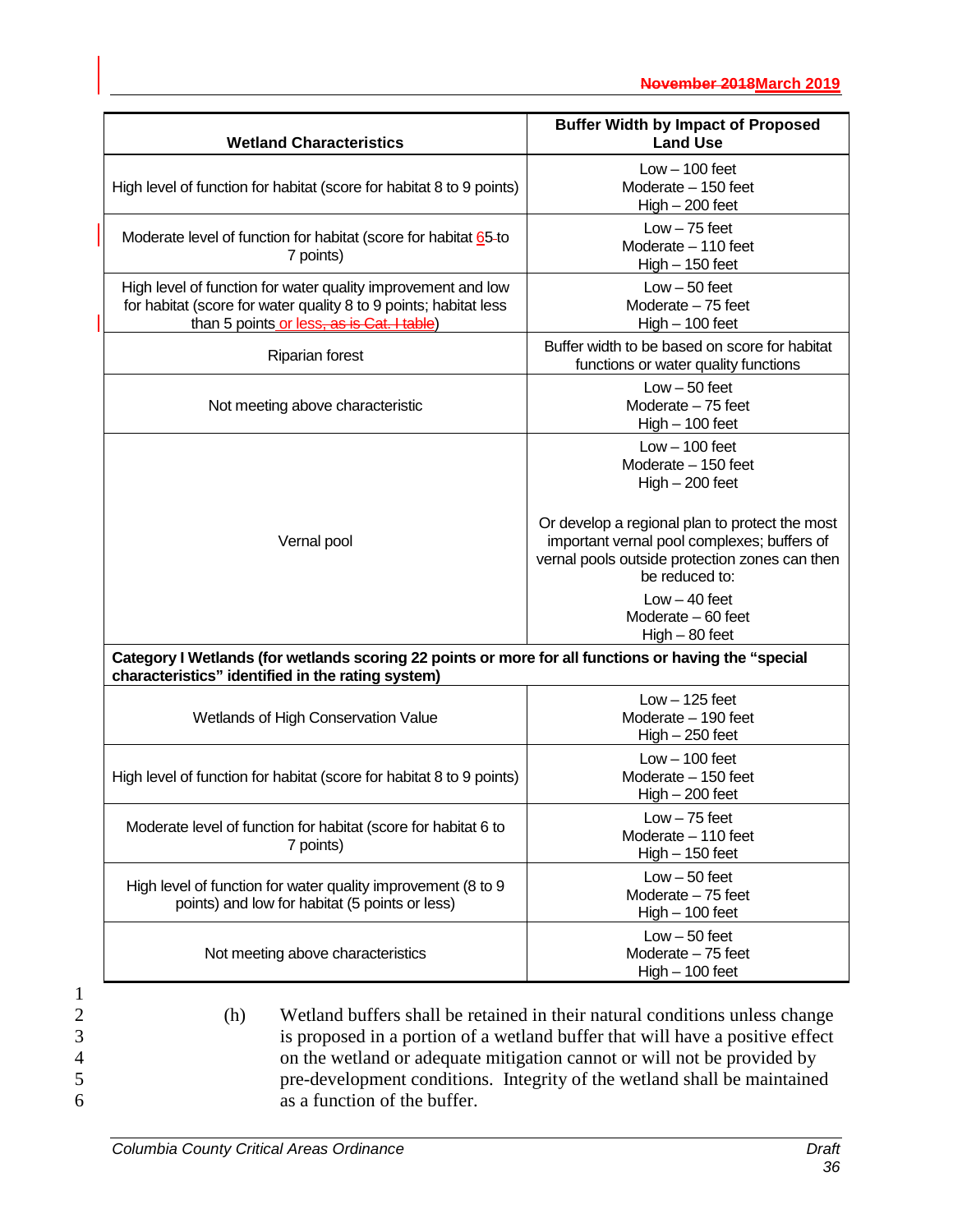| $\mathbf{1}$                          | (i) |     | <b>Buffer Averaging</b> |                                                                                                                                                                                                                                                                                                                  |
|---------------------------------------|-----|-----|-------------------------|------------------------------------------------------------------------------------------------------------------------------------------------------------------------------------------------------------------------------------------------------------------------------------------------------------------|
| $\overline{2}$<br>3<br>$\overline{4}$ |     | (i) |                         | Standard buffer widths may be modified by the Director for an<br>averaging to improve wetland protection when all of the following<br>conditions are met:                                                                                                                                                        |
| 5<br>6<br>$\boldsymbol{7}$<br>8<br>9  |     |     | (A)                     | Buffer averaging is necessary to avoid hardship to the<br>person seeking this option, which is caused by<br>circumstances peculiar to the property, to accomplish the<br>purposes of the proposed development or land-use activity,<br>and no reasonable alternative is available.                               |
| 10<br>11<br>12<br>13<br>14            |     |     | (B)                     | The wetland contains variation in sensitivity due to existing<br>physical characteristics, as confirmed in a Critical Area<br>Reportcritical area report, and the reduction from standard<br>buffer widths will occur only contiguous to the area of the<br>wetland determined to be least sensitive.            |
| 15<br>16<br>17<br>18<br>19            |     |     | (C)                     | The wetland has significant differences in characteristics<br>that affect its habitat functions, such as a wetland with a<br>forested component adjacent to a degraded emergent<br>component, or a "dual-rated" wetland with a Category I<br>area adjacent to a lower rated area.                                |
| 20<br>21<br>22<br>23                  |     |     | (D)                     | The buffer is increased adjacent to the higher functioning<br>area of habitat or more sensitive portion of the wetland and<br>decreased adjacent to the lower functioning or less sensitive<br>portion.                                                                                                          |
| 24<br>25<br>26<br>27<br>28            |     |     | (E)                     | The wetland contains variation in sensitivity due to existing<br>physical characteristics, as confirmed in a Critical Area<br>Reportcritical area report, and the reduction from standard<br>buffer widths will occur only contiguous to the area of the<br>wetland determined to be least sensitive.            |
| 29<br>30                              |     |     | (F)                     | Buffer width averaging will not adversely impact wetland<br>ecological functions and values.                                                                                                                                                                                                                     |
| 31<br>32                              |     |     | (G)                     | The total area of the buffer after averaging is equal to the<br>area required without averaging.                                                                                                                                                                                                                 |
| 33<br>34                              |     |     | (H)                     | The buffer at its narrowest point is never less than 3/4 of<br>the required width.                                                                                                                                                                                                                               |
| 35<br>36<br>37<br>38                  | (j) |     |                         | Allowed uses in buffers. Low-impact uses and activities, which are<br>consistent with the purpose and function of the habitat buffer and do not<br>detract from its integrity, may be permitted within the buffer depending on<br>the sensitivity of the habitat involved, provided that such activity shall not |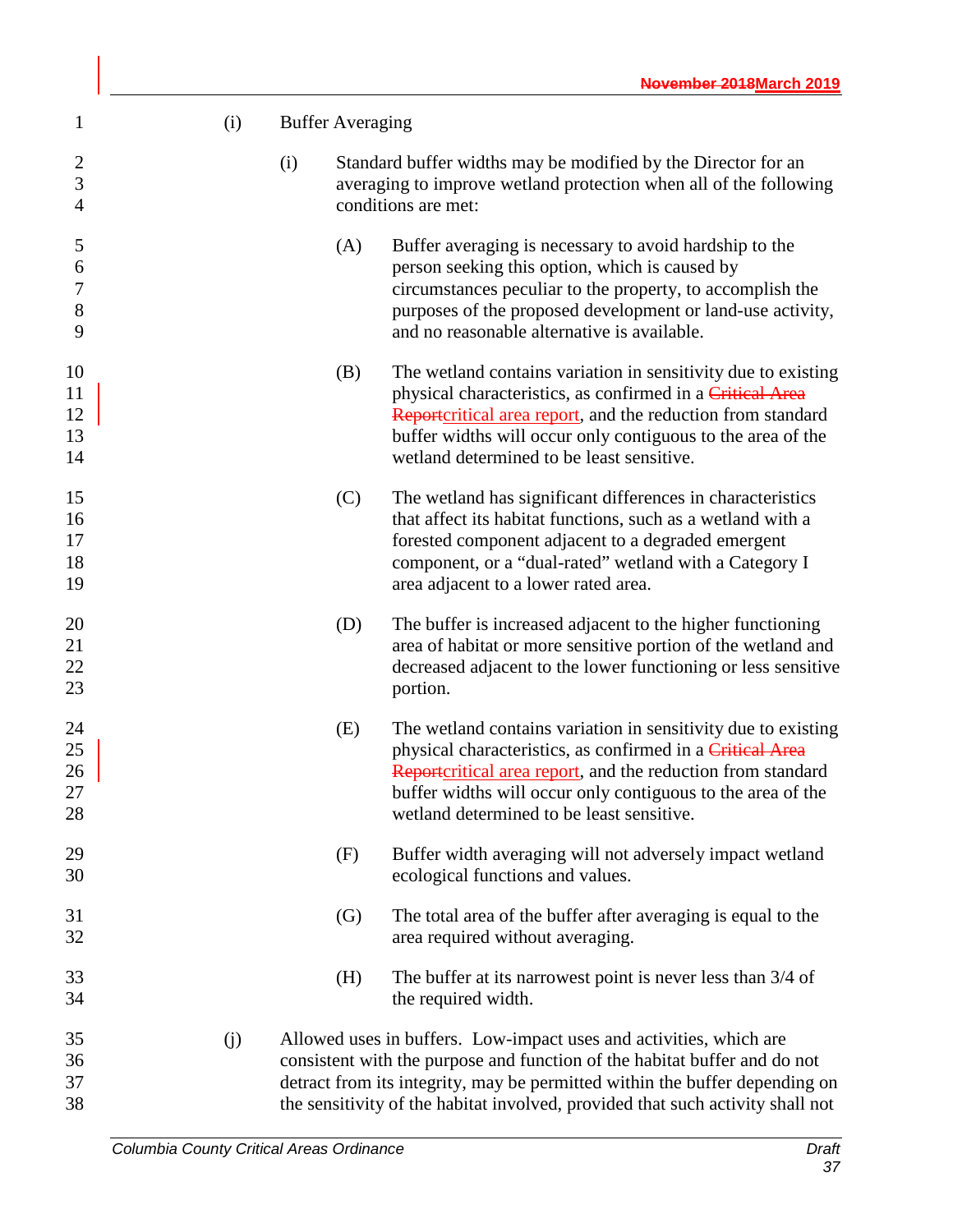| $\mathbf{1}$<br>$\overline{2}$<br>3<br>$\overline{4}$<br>5<br>6 | result in a decrease in wetland ecological functions and values and shall<br>not prevent or inhibit the buffer's recovery to at least pre-altered condition<br>or function. Examples of uses and activities, which may be permitted in<br>appropriate cases, as long as the activity does not retard the overall<br>recovery of the buffer, include removal of noxious vegetation, pedestrian<br>trails, and viewing platforms.                                                                                                                                    |
|-----------------------------------------------------------------|--------------------------------------------------------------------------------------------------------------------------------------------------------------------------------------------------------------------------------------------------------------------------------------------------------------------------------------------------------------------------------------------------------------------------------------------------------------------------------------------------------------------------------------------------------------------|
| 7<br>$8\,$<br>9<br>10<br>11<br>12                               | Trails. Public and private trails may be allowed within wetland<br>(i)<br>buffers where they can be demonstrated in a Critical Area<br>Reportcritical area report that the wetland and wetland buffer<br>ecological functions and values will not be degraded by trail<br>construction or use. Trail planning, construction, and maintenance<br>shall adhere to all of the following criteria:                                                                                                                                                                     |
| 13<br>14<br>15<br>16<br>17<br>18<br>19<br>20<br>21              | (A)<br>Permeable surface trail alignment shall be located only in<br>the outer 25% of a wetland buffer width, except as needed<br>to access viewing platforms or to cross the wetland.<br>Private trails shall be a maximum of 5 feet wide, but public<br>trails may be as wide as 7 feet if they are part of a regional<br>trail network. Trails may be placed on existing levees,<br>railroad grades, or road grades where those features exist in<br>any part of a wetland buffer and may occupy the full width<br>of the levee, railroad grade, or road grade. |
| 22<br>23<br>24<br>25<br>26<br>27<br>28                          | Trails and associated viewing platforms shall be<br>(B)<br>constructed of pervious materials, unless impervious<br>surfaces are necessary for conformance to the ADA. The<br>trail surface shall meet all other requirements, including<br>water quality standards set forth in the Stormwater<br>Management Manual for Eastern Washington<br>(September 2004) or as revised.                                                                                                                                                                                      |
| 29<br>30<br>31                                                  | (C)<br>Trail alignment shall avoid trees in excess of 6 inches in<br>diameter of any tree trunk at a height of 4.5 feet above the<br>ground on the upslope side of the tree where feasible.                                                                                                                                                                                                                                                                                                                                                                        |
| 32<br>33<br>34<br>35<br>36<br>37<br>38<br>39                    | Access trails to viewing platforms within the wetland may<br>(D)<br>be provided. Trail access and platforms shall be aligned<br>and constructed to minimize disturbance to valuable<br>functions of the wetland, or its buffer and other habitat<br>elements, and still provide enjoyment of the resource.<br>Viewing platforms should be on pins. Only non-treated<br>wood should be used for trails, boardwalks, and platforms.<br>Trails within wetlands should be on boardwalks on pins.                                                                       |
| 40<br>41                                                        | Buffer widths shall be increased, where possible, equal to<br>(E)<br>the width of the trail corridor, including disturbed areas.                                                                                                                                                                                                                                                                                                                                                                                                                                   |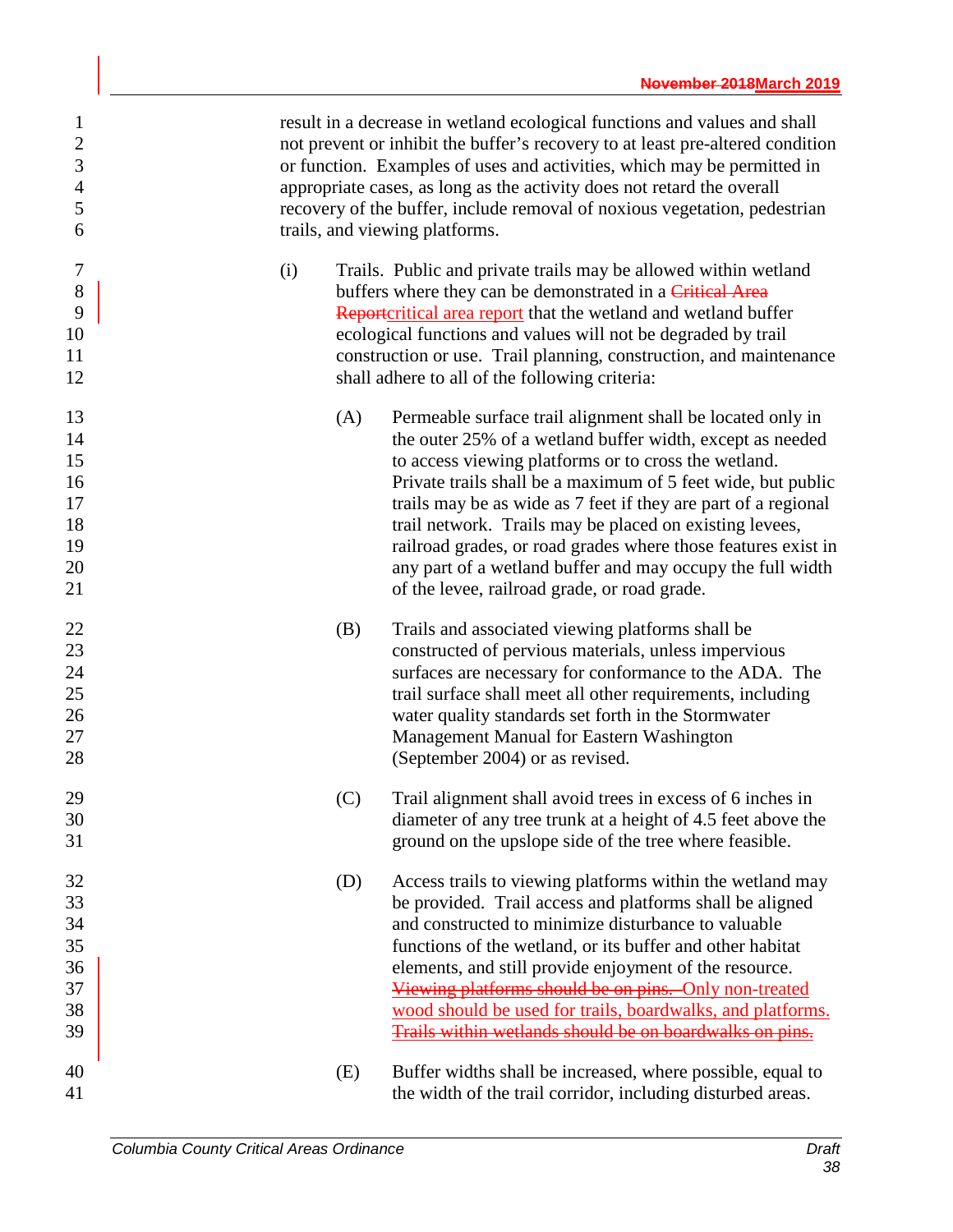| $\mathbf{1}$<br>$\overline{c}$<br>3<br>$\overline{4}$<br>5<br>$\boldsymbol{6}$<br>$\tau$<br>$8\,$<br>9<br>10<br>11 |           |     | (ii)     | Utilities. The criteria for alignment, construction, and maintenance<br>within the wetland buffers shall apply to utility corridors within<br>wetland buffers. In addition, corridors shall not be aligned parallel<br>with any stream channel unless the corridor is outside the buffer,<br>and crossings shall be minimized. Installation shall be<br>accomplished by boring beneath the scour depth and hyporheic<br>zone of the waterbody where feasible. Crossings shall be<br>contained within the existing footprint of an existing or new road<br>or utility crossing where possible. Otherwise, crossings shall be at<br>an angle greater than 60 degrees to the centerline of the channel.<br>The criteria for stream crossings shall also apply. |
|--------------------------------------------------------------------------------------------------------------------|-----------|-----|----------|-------------------------------------------------------------------------------------------------------------------------------------------------------------------------------------------------------------------------------------------------------------------------------------------------------------------------------------------------------------------------------------------------------------------------------------------------------------------------------------------------------------------------------------------------------------------------------------------------------------------------------------------------------------------------------------------------------------------------------------------------------------|
| 12<br>13<br>14<br>15                                                                                               |           |     | (iii)    | Stormwater Management Facilities. Stormwater management<br>facilities are limited to stormwater dispersion outfalls and<br>bio-swales. They may be allowed within the outer 25% of the<br>buffer of Category III or IV wetlands only, provided that:                                                                                                                                                                                                                                                                                                                                                                                                                                                                                                        |
| 16                                                                                                                 |           |     |          | (A)<br>No other location is feasible, and                                                                                                                                                                                                                                                                                                                                                                                                                                                                                                                                                                                                                                                                                                                   |
| 17<br>18                                                                                                           |           |     |          | (B)<br>The location of such facilities will not degrade the<br>functions or values of the wetland.                                                                                                                                                                                                                                                                                                                                                                                                                                                                                                                                                                                                                                                          |
| 19<br>20                                                                                                           |           |     | (iv)     | Stormwater management facilities are not allowed in buffers of<br>Category I or II wetlands.                                                                                                                                                                                                                                                                                                                                                                                                                                                                                                                                                                                                                                                                |
| 21<br>22                                                                                                           |           | (k) |          | Activities or uses that would strip vegetative cover, cause substantial<br>erosion or sedimentation, or affect aquatic life should be prohibited.                                                                                                                                                                                                                                                                                                                                                                                                                                                                                                                                                                                                           |
| 23                                                                                                                 | 16.10.130 |     |          | <b>Critical Aquifer Recharge Areas</b>                                                                                                                                                                                                                                                                                                                                                                                                                                                                                                                                                                                                                                                                                                                      |
| 24                                                                                                                 |           | (1) | Purpose. |                                                                                                                                                                                                                                                                                                                                                                                                                                                                                                                                                                                                                                                                                                                                                             |
| 25<br>26<br>27                                                                                                     |           | (a) |          | The purpose and intent of this section is to safeguard groundwater<br>resources from hazardous substance and hazardous waste pollution by<br>controlling or abating future pollution from new land uses or activities.                                                                                                                                                                                                                                                                                                                                                                                                                                                                                                                                      |
| 28                                                                                                                 |           | (2) |          | Classification. Aquifer recharge areas shall be classified as following:                                                                                                                                                                                                                                                                                                                                                                                                                                                                                                                                                                                                                                                                                    |
| 29<br>30<br>31<br>32<br>33                                                                                         |           | (a) |          | Wellhead Protection Areas: Wellhead protection areas may be are defined<br>by the boundaries of the 10-year time of groundwater travel or boundaries<br>established using alternate criteria approved by the Department of Health<br>in those settings where groundwater time of travel is not a reasonable<br>delineation criterion, in accordance with WAC 246-290-135.                                                                                                                                                                                                                                                                                                                                                                                   |
| 34<br>35<br>36                                                                                                     |           | (b) |          | Sole Source Aquifers: Sole source aquifers are areas designated by the<br>U.S. Environmental Protection Agency pursuant to the Federal Safe Water<br>Drinking Act.                                                                                                                                                                                                                                                                                                                                                                                                                                                                                                                                                                                          |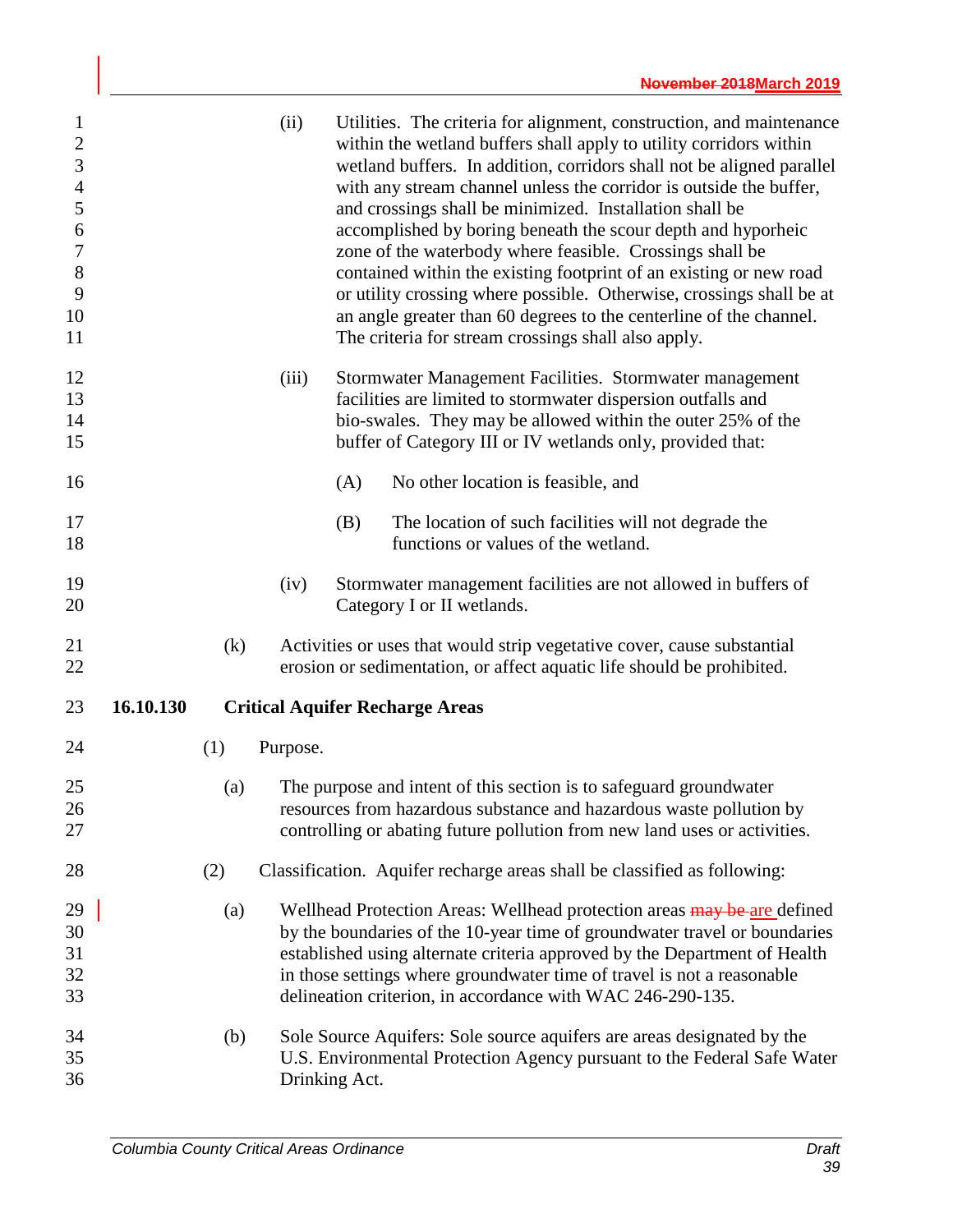| $\mathbf{1}$<br>$\overline{c}$<br>3            | (c) | Susceptible Groundwater Management Areas: Susceptible groundwater<br>management areas have been designated in an adopted groundwater<br>management program developed pursuant to WAC 173-100.                                                                                                                                                                                                                                    |
|------------------------------------------------|-----|----------------------------------------------------------------------------------------------------------------------------------------------------------------------------------------------------------------------------------------------------------------------------------------------------------------------------------------------------------------------------------------------------------------------------------|
| 4                                              | (d) | Special Protection Areas: Defined pursuant to WAC 173-200-090.                                                                                                                                                                                                                                                                                                                                                                   |
| 5<br>6<br>$\boldsymbol{7}$<br>$8\,$<br>9<br>10 | (e) | Moderately, highly vulnerable, or highly susceptible aquifer recharge<br>areas: Aquifer recharge areas that are moderately, highly vulnerable, or<br>highly susceptible to degradation or depletion due to hydrogeologic<br>characteristics are delineated by a hydrogeologic study prepared in<br>accordance with Washington State Department of Ecology (Ecology)<br>guidelines or criteria.                                   |
| 11                                             | (3) | <b>Determination Process</b>                                                                                                                                                                                                                                                                                                                                                                                                     |
| 12<br>13<br>14<br>15<br>16                     | (a) | The following progressive steps will occur upon a determination by the<br>County, per Section 19.01 Section -100 (10) and (11) 16.10.100 (09) and<br>(10), General Review Process and Critical Area Reportcritical area report<br><b>r</b> Requirement, that a critical aquifer recharge area may exist on a site<br>proposed for a permit:                                                                                      |
| 17<br>18                                       |     | The Director will determine if the proposed development activity<br>(i)<br>is within an aArea of $p$ Project rReview.                                                                                                                                                                                                                                                                                                            |
| 19<br>20<br>21<br>22<br>23<br>24               |     | (ii)<br>If it is determined by the Director that the proposed development<br>activity is within an $\frac{a}{a}$ -Area of p-Project r-Review, compliance with<br>Section $19.01$ Section 16.10.100 (09 $10$ ) and (10 $1$ ), General Review<br>Process and Critical Area Reportcritical area report rRequirements,<br>of this <b>erdinance</b> chapter and development of a cCritical aArea<br>r <sub>R</sub> eport is required. |
| 25<br>26<br>27                                 | (4) | Standards. The following standards will apply to development proposals<br>determined to be located within critical aquifer recharge areas, as defined and<br>described herein:                                                                                                                                                                                                                                                   |
| 28<br>29<br>30                                 | (a) | Regulated Activities: A site analysis and <b>cC</b> ritical <b>aArea rReport</b> is<br>required for uses and activities that have the potential to impact aquifer<br>recharge areas.                                                                                                                                                                                                                                             |
| 31<br>32<br>33<br>34<br>35<br>36               | (b) | Activities proposed within an aArea of pProject rReview for Critical<br>Aquifer Recharge, shall comply with local, state, and federal agency<br>requirements for, as applicable each of the following: connections to<br>sanitary sewer systems; on-site sewage disposal systems; connections to<br>public water supplies; existing and proposed wells; and water<br>rights-related issues.                                      |
| 37<br>38                                       | (c) | Regulated activities and uses may only be permitted in a critical aquifer<br>recharge area if the applicant can show that the proposed activity will not                                                                                                                                                                                                                                                                         |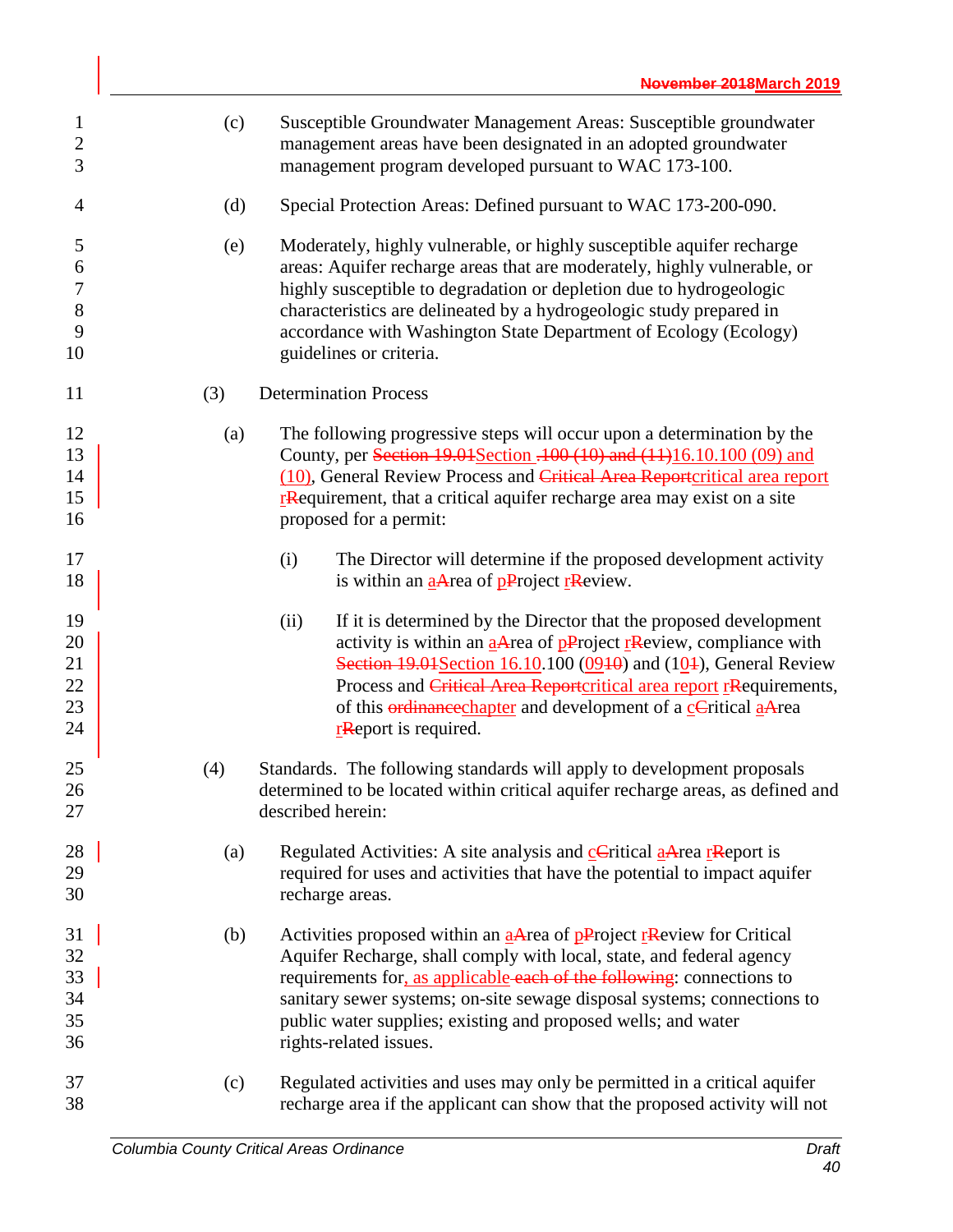| 1<br>$\overline{2}$                             |     |                                                                                                                                                                                                                                                                                                                                                                                                | adversely affect the recharging of the aquifer and that the proposed<br>activity will not cause contaminants to enter the aquifer. |  |
|-------------------------------------------------|-----|------------------------------------------------------------------------------------------------------------------------------------------------------------------------------------------------------------------------------------------------------------------------------------------------------------------------------------------------------------------------------------------------|------------------------------------------------------------------------------------------------------------------------------------|--|
| $\mathfrak{Z}$<br>$\overline{4}$<br>5<br>6<br>7 | (d) | Regulated activities must, at a minimum, comply with the water source<br>source water protection requirements and recommendations of the federal<br>Environmental Protection Agency, Washington State Department of<br>Health, and the local Health Department Columbia County Publice Health,<br>as applicable.                                                                               |                                                                                                                                    |  |
| 8<br>9<br>10<br>11<br>12<br>13                  | (e) | Activities proposed within a critical aquifer recharge area that have a high<br>potential for contamination are not allowed unless it is demonstrated that<br>no other options are feasible. A hydrogeologic study for these proposed<br>activities shall be required and shall be prepared by a qualified<br>geologistprofessional. The study shall focus, at a minimum, on the<br>following: |                                                                                                                                    |  |
| 14<br>15                                        | (i) |                                                                                                                                                                                                                                                                                                                                                                                                | Geologic setting, site location map, topography, and well logs for<br>the surrounding area                                         |  |
| 16                                              |     | (ii)                                                                                                                                                                                                                                                                                                                                                                                           | Current available data on springs or seeps for the surrounding area                                                                |  |
| 17                                              |     | (iii)                                                                                                                                                                                                                                                                                                                                                                                          | Background water quality data                                                                                                      |  |
| 18                                              |     | Water source/supply to facility<br>(iv)                                                                                                                                                                                                                                                                                                                                                        |                                                                                                                                    |  |
| 19<br>20                                        |     | (v)                                                                                                                                                                                                                                                                                                                                                                                            | Depth/location of any perched water tables or geological features<br>that could form perch water tables if recharge is increased   |  |
| 21                                              |     | (vi)                                                                                                                                                                                                                                                                                                                                                                                           | Groundwater flow direction and gradient                                                                                            |  |
| 22                                              |     | (vii)                                                                                                                                                                                                                                                                                                                                                                                          | An analysis of physical parameters of the aquifer to include:                                                                      |  |
| 23                                              |     |                                                                                                                                                                                                                                                                                                                                                                                                | Soil types<br>(A)                                                                                                                  |  |
| 24                                              |     |                                                                                                                                                                                                                                                                                                                                                                                                | (B)<br>Hydraulic conductivity                                                                                                      |  |
| 25                                              |     |                                                                                                                                                                                                                                                                                                                                                                                                | Annual recharge<br>(C)                                                                                                             |  |
| 26                                              |     |                                                                                                                                                                                                                                                                                                                                                                                                | Depth to water<br>(D)                                                                                                              |  |
| 27<br>28                                        |     |                                                                                                                                                                                                                                                                                                                                                                                                | (E)<br>Importance of the $\underline{v}\overline{v}$ adose $\underline{z}$ Zone based on the geology<br>above the aquifer          |  |
| 29<br>30                                        |     | (viii)                                                                                                                                                                                                                                                                                                                                                                                         | Description (both qualitative and quantitative) of the impacts the<br>project will have on surrounding wells                       |  |
| 31<br>32                                        |     | (ix)                                                                                                                                                                                                                                                                                                                                                                                           | Discussion of the effects of proposed project on groundwater<br>resources                                                          |  |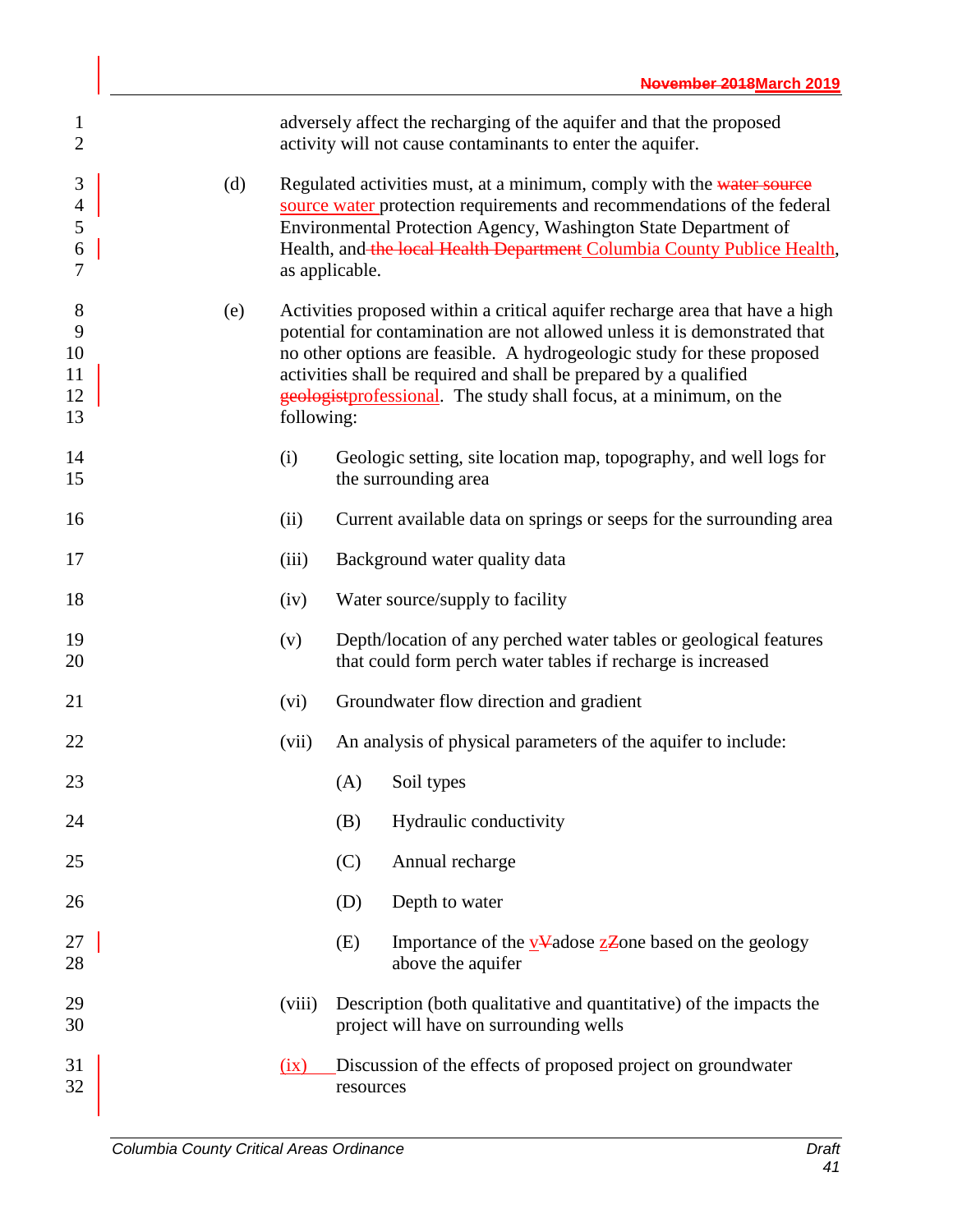|           |     | $\frac{f(x)}{x}$ Proposed groundwater quality protection and mitigation measures,<br>if the proposed project could have an adverse impact on<br>groundwater resources                                                                                                                                                                                                                                                                                                                                                                                                                      |
|-----------|-----|--------------------------------------------------------------------------------------------------------------------------------------------------------------------------------------------------------------------------------------------------------------------------------------------------------------------------------------------------------------------------------------------------------------------------------------------------------------------------------------------------------------------------------------------------------------------------------------------|
|           |     | $\frac{f(x)}{f(x)}$ Other information required by the Planning Director in<br>consultation with other agencies of expertise                                                                                                                                                                                                                                                                                                                                                                                                                                                                |
|           | (f) | Mitigation measures may be required to assure for groundwater protection<br>may be required. Implementation of protection measures to prevent<br>contamination is required. A qualified professional shall discuss potential<br>mitigation measures if the proposed project should have an adverse impact<br>on groundwater resources.                                                                                                                                                                                                                                                     |
|           | (g) | Parks, Schools, and Recreation Facilities. Fertilizer and pesticide<br>management practices of schools, parks, other recreation facilities, and<br>similar uses shall shall be applied in strict conformance to the<br>manufacturer's recommendations and in accordance with relevant state<br>and federal lawsuse BMPs as prescribed by the local cConservation<br>dDistrict.                                                                                                                                                                                                             |
|           |     | Within 25 feet of a waterbody, herbicides, fungicides, fertilizers,<br>$\bigoplus$<br>and pesticides shall be applied in strict conformance to the<br>manufacturer's recommendations and in accordance with relevant<br>state and federal laws. Further, pesticides subject to the final<br>ruling in Washington Toxics Coalition, et al., v. EPA shall not be<br>applied within 60 feet for ground applications or within 300 feet<br>for aerial applications of the subject waterbodies and shall be<br>applied by a qualified professional in accordance with state and<br>federal law. |
|           | (h) | All major and minor developments shall have an informational note placed<br>on the face of plat stating, "This subdivision is located within an aquifer<br>recharge area. BMPs shall be used for the containment of stormwater and<br>the application of pesticides and fertilizers."                                                                                                                                                                                                                                                                                                      |
| 16.10.140 |     | <b>Frequently Flooded Areas</b>                                                                                                                                                                                                                                                                                                                                                                                                                                                                                                                                                            |
|           |     | Purpose                                                                                                                                                                                                                                                                                                                                                                                                                                                                                                                                                                                    |
|           | (a) | The purpose of this section is to promote the public health, safety, and<br>welfare of the community by recognizing potential hazards that may be<br>caused by development in areas where severe flooding is anticipated to<br>occur. The intent of this section is to assist with minimizing public and<br>private losses due to flood hazards by avoiding development in frequently<br>flooded areas and implementing protective measures contained in the<br>Columbia County Flood Plain Ordinance Chapter, as updated.                                                                 |
|           |     | (1)                                                                                                                                                                                                                                                                                                                                                                                                                                                                                                                                                                                        |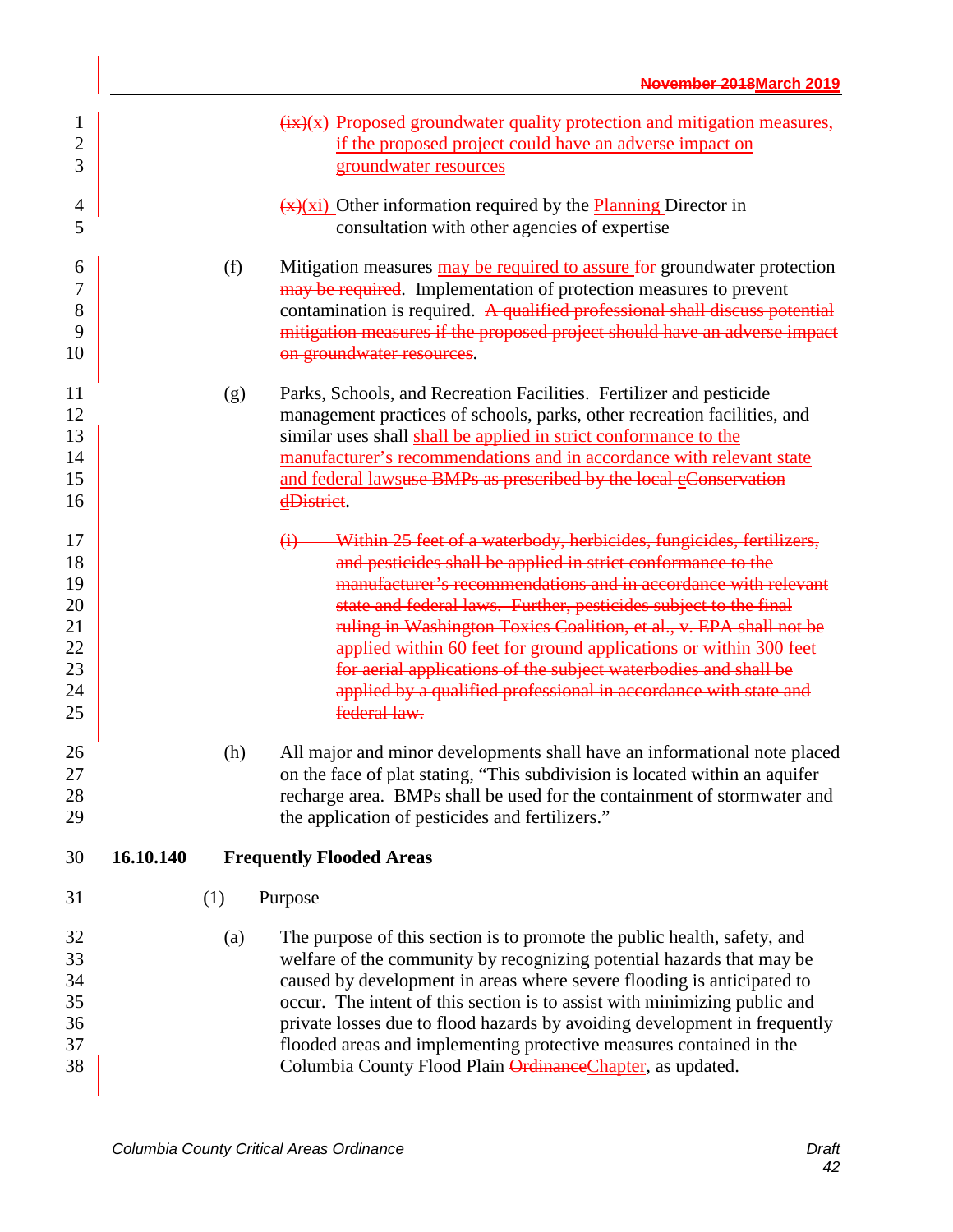| $\mathbf{1}$<br>$\overline{c}$<br>3<br>$\overline{\mathcal{A}}$<br>5 | (2) | Classification. Classification of frequently flooded areas, according to<br>FEMA minimum requirements, should include, at a minimum, the 100-year<br>floodplain designations of FEMA and the National Flood Insurance Program.<br>The following categories of frequently flooded areas established for the<br>purpose of classification are:                                                   |
|----------------------------------------------------------------------|-----|------------------------------------------------------------------------------------------------------------------------------------------------------------------------------------------------------------------------------------------------------------------------------------------------------------------------------------------------------------------------------------------------|
| 6<br>7<br>8                                                          | (a) | Floodways – The channel of a stream, plus any adjacent floodplain areas,<br>that must be kept free of encroachment so the base flood can be carried<br>without substantial increases in flood heights.                                                                                                                                                                                         |
| 9                                                                    | (b) | Floodplains – The floodway and special flood hazard areas, as applicable.                                                                                                                                                                                                                                                                                                                      |
| 10<br>11<br>12                                                       | (c) | Special Flood Hazard Areas – The area adjoining the floodway which is<br>subject to a 1% or greater chance of flooding in any given year and<br>determined by the Federal Insurance and Mitigation Administration.                                                                                                                                                                             |
| 13<br>14<br>15                                                       | (3) | Designation. The Area of Project Reviewarea of project review for the<br>purposes of this section include all County lands and waters that meet the<br>following criteria:                                                                                                                                                                                                                     |
| 16<br>17<br>18<br>19<br>20<br>21                                     | (a) | Currently identified as frequently flooded areas by the Federal Insurance<br>and Mitigation Administration in a scientific and engineering report titled<br>the Flood Insurance Study for the County with accompanying flood<br>insurance rate maps. If and when this study becomes updated to reflect<br>new conditions, designation of frequently flooded areas will include the<br>changes. |
| 22                                                                   | (b) | Within the 100-year floodplain, or having experienced historic flooding.                                                                                                                                                                                                                                                                                                                       |
| 23                                                                   | (4) | <b>Determination Process</b>                                                                                                                                                                                                                                                                                                                                                                   |
| 24<br>25<br>26<br>27<br>28                                           | (a) | The following progressive steps will occur upon a determination by the<br>County, per Section $19.01$ Section 16.10.100 ( $910$ ) and ( $101$ ), General<br>Review Process and Critical Area Reportcritical area report<br><b>r</b> Requirements, that a frequently flooded area may exist on a site proposed<br>for a development permit:                                                     |
| 29<br>30                                                             |     | The Director will determine if the proposed development activity<br>(i)<br>is within an Area of Project Reviewarea of project review.                                                                                                                                                                                                                                                          |
| 31<br>32<br>33<br>34<br>35<br>36                                     |     | If it is determined by the Director that the proposed development<br>(ii)<br>activity is within an Area of Project Reviewarea of project review,<br>compliance with the County's Flood Damage Prevention<br>Ordinance Chapter 16.20, as amended, is required. Completion of<br>a Critical Area Reportcritical area report is not required for<br>Frequently Flooded Areas.                     |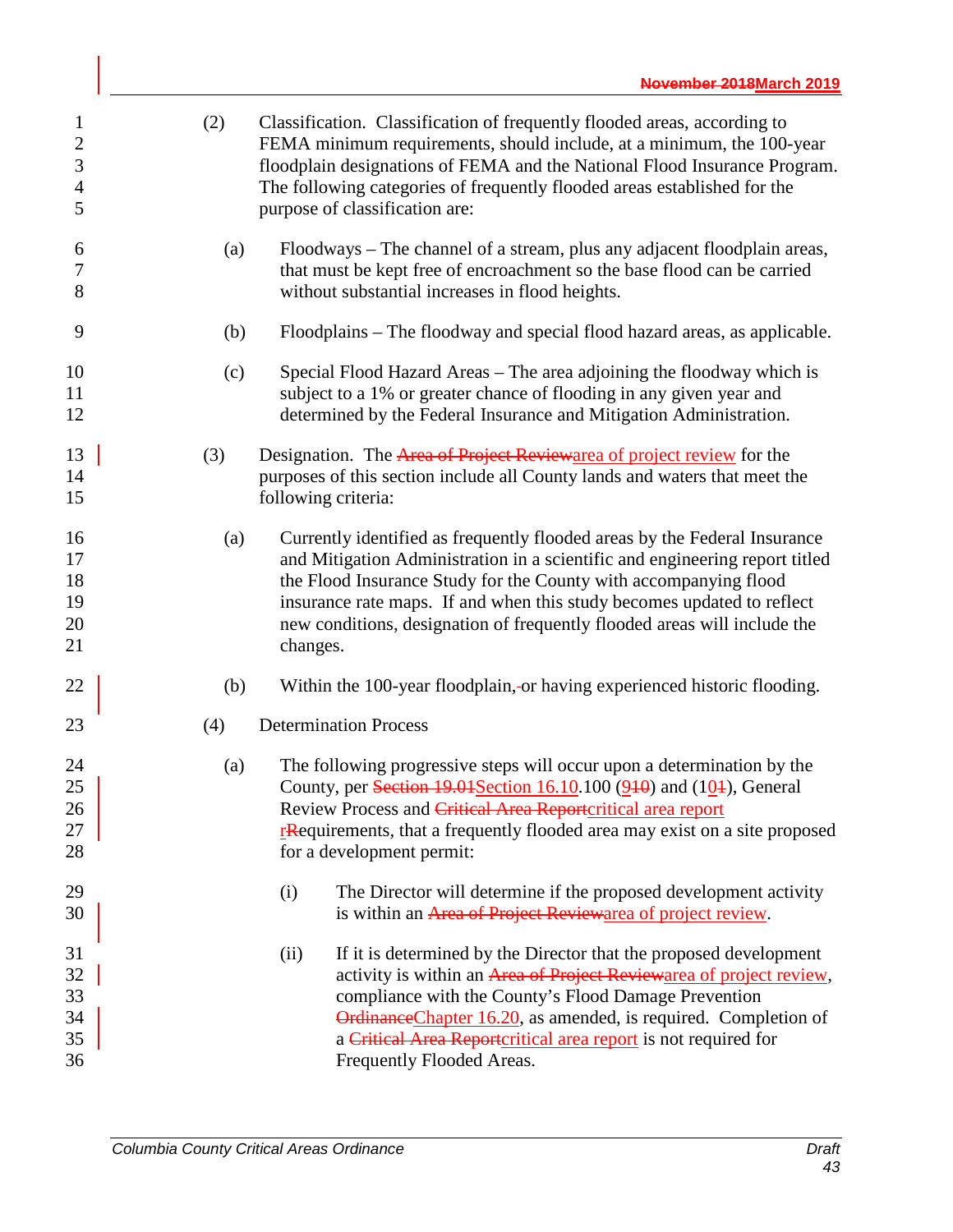| $\mathbf{1}$<br>$\overline{2}$<br>$\mathfrak{Z}$<br>$\overline{4}$ |           | (5) |          | Management Recommendations and Protection Standards. The following<br>management recommendations and standards will apply to development<br>proposals determined to be located within frequently flooded areas, as<br>defined and described herein:                                                  |
|--------------------------------------------------------------------|-----------|-----|----------|------------------------------------------------------------------------------------------------------------------------------------------------------------------------------------------------------------------------------------------------------------------------------------------------------|
| 5<br>6<br>$\boldsymbol{7}$<br>8                                    |           | (a) |          | New development is permitted when sited and designed in a manner that<br>does not alter the direction, velocity, or volume of flood waters in a<br>manner that adversely impacts other properties within or adjacent to<br>Frequently Flooded Areas.                                                 |
| 9<br>10<br>11                                                      |           | (b) | updated. | All developments must follow the provisions of the Columbia County<br>Flood Damage Prevention ordinancechapter, CCC Chapter 16.1520, as                                                                                                                                                              |
| 12<br>13                                                           |           | (c) |          | Water quality standards for Frequently Flooded Areas shall correspond<br>with appropriate state and federal standards.                                                                                                                                                                               |
| 14                                                                 | 16.10.150 |     |          | <b>Geologically Hazardous Areas</b>                                                                                                                                                                                                                                                                  |
| 15                                                                 |           | (1) | Purpose. |                                                                                                                                                                                                                                                                                                      |
| 16<br>17<br>18<br>19                                               |           | (a) |          | The purpose of this section is to reduce the threats to public health and<br>safety posed by geologic hazards. The intent is to reduce incompatible<br>development in areas of significant geologic hazard. Development<br>incompatible with geologic hazards may not only place itself at risk, but |
| 20<br>21<br>22                                                     |           |     |          | also may increase the hazard to surrounding development. Some geologic<br>hazards can be reduced or mitigated by engineering, design, or modified<br>construction or altering mining practices so risks to health and safety are                                                                     |
| 23<br>24                                                           |           |     |          | minimized. When technology cannot reduce the risks to acceptable levels,<br>development in the hazard area is best to be avoided.                                                                                                                                                                    |
| 25                                                                 |           | (2) |          | <b>Identification</b> and Designation                                                                                                                                                                                                                                                                |
| 26                                                                 |           | (a) |          | Geologically Hazardous Areas shall be designated consistent with the                                                                                                                                                                                                                                 |
| 27<br>28                                                           |           |     |          | definitions provided in WAC 365-190-080(4). Geologically hazardous<br>areas shall include all of the following:                                                                                                                                                                                      |
| 29                                                                 |           |     | (i)      | <b>Erosion Hazards</b>                                                                                                                                                                                                                                                                               |
| 30                                                                 |           |     | (ii)     | Landslide Hazards                                                                                                                                                                                                                                                                                    |
| 31                                                                 |           |     | (iii)    | Mine Hazards                                                                                                                                                                                                                                                                                         |
| 32                                                                 |           |     | (iv)     | Seismic Hazards                                                                                                                                                                                                                                                                                      |
| 33<br>34                                                           |           | (b) |          | Erosion Hazard Areas: Those areas identified as having high or very high<br>water erosion hazard by the U.S. Department of Agriculture Natural                                                                                                                                                       |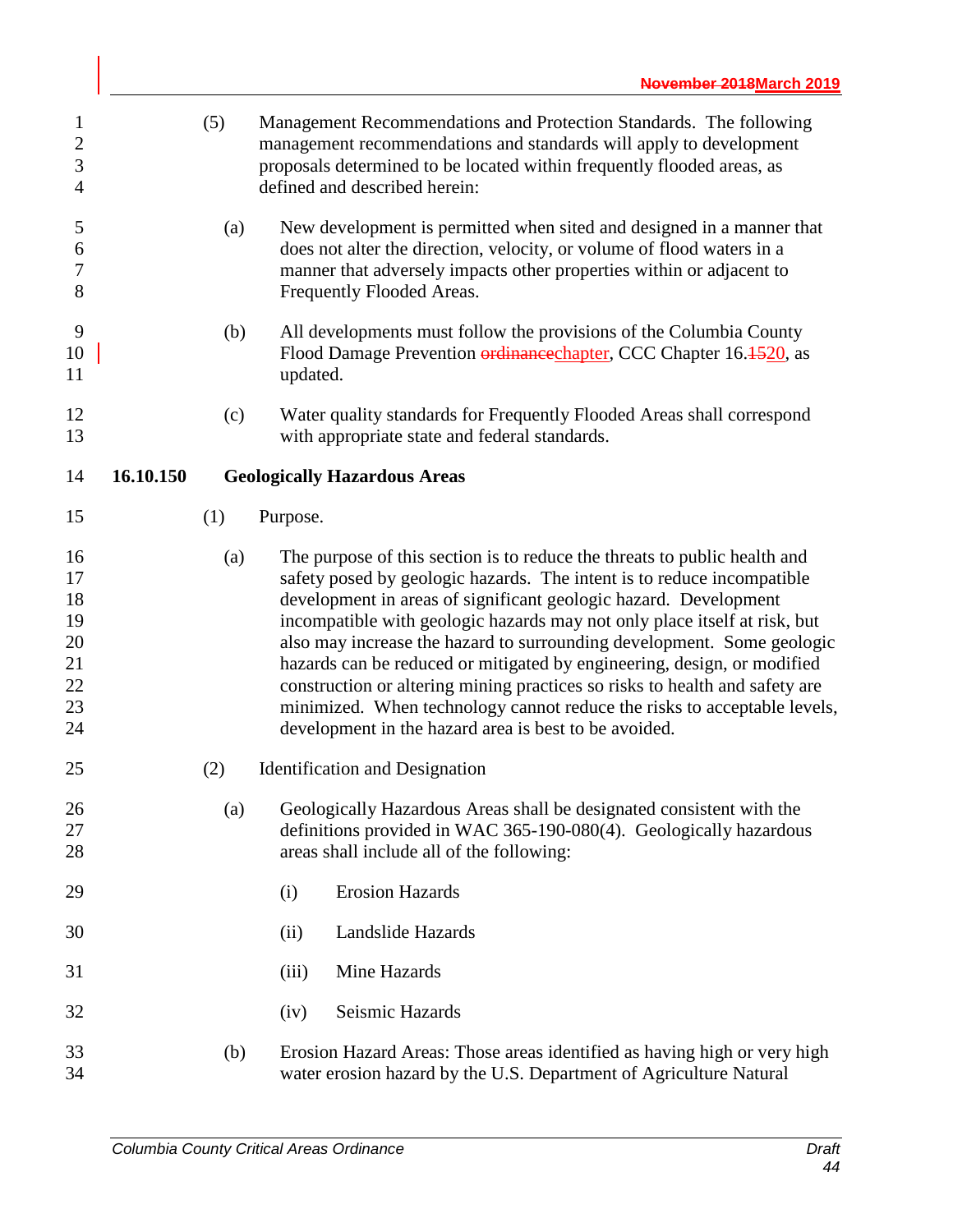| $\mathbf{1}$<br>$\overline{2}$         |     |      |                   | Resources Conservation Service as designated by the Natural Resources<br>Conservation Service local office.                                                                                                                                                                                                                                         |
|----------------------------------------|-----|------|-------------------|-----------------------------------------------------------------------------------------------------------------------------------------------------------------------------------------------------------------------------------------------------------------------------------------------------------------------------------------------------|
| 3<br>$\overline{4}$<br>5               | (c) |      |                   | Landslide Hazard Areas: Those areas potentially subject to landslides<br>based upon the following combination of geologic, topographic, and<br>hydrologic factors are as follows:                                                                                                                                                                   |
| 6                                      |     | (i)  |                   | Areas of historic failure with all of the following characteristics:                                                                                                                                                                                                                                                                                |
| 7<br>$8\,$<br>9<br>10                  |     |      | (A)               | Areas having a 30% slope or steeper, a vertical relief of<br>30 feet or more, and soil types identified by the Natural<br>Resource Conservation Service as unstable and prone to<br>landslide hazard                                                                                                                                                |
| 11<br>12<br>13<br>14<br>15<br>16<br>17 |     |      | (B)               | Areas designated as quaternary slumps, earthflows,<br>mudflows, lahars, or landslides on maps or technical<br>reports published by the USGS, such as topographic or<br>geologic maps, or the Geology and Earth Resources<br>Division of the Washington Department of Natural<br>Resources, or other documents authorized by government<br>agencies. |
| 18                                     |     | (ii) |                   | Areas with all of the following characteristics:                                                                                                                                                                                                                                                                                                    |
| 19                                     |     |      | (A)               | A gradient of 15% or greater                                                                                                                                                                                                                                                                                                                        |
| 20<br>21<br>22                         |     |      | (B)               | Hillsides intersecting geologic contacts with a relatively<br>permeable sediment overlying a relatively impermeable<br>sediment or bedrock                                                                                                                                                                                                          |
| 23                                     |     |      | (C)               | Springs or groundwater seepage                                                                                                                                                                                                                                                                                                                      |
| 24<br>25<br>26                         |     |      | (D)               | Areas that have shown movement during the Holocene<br>Epoch or which are underlain or covered by mass wastage<br>debris of the epoch                                                                                                                                                                                                                |
| 27<br>28<br>29                         |     |      | (E)               | Slopes that are parallel or sub-parallel to planes of<br>weakness (such as bedding planes, joint systems, and fault<br>planes) in subsurface materials                                                                                                                                                                                              |
| 30<br>31                               |     |      | (F)               | Slopes having gradients greater than 80% subject to<br>rockfall during seismic shaking                                                                                                                                                                                                                                                              |
| 32<br>33                               |     |      | $\left( G\right)$ | Areas potentially unstable as a result of rapid stream<br>incision and streambank erosion                                                                                                                                                                                                                                                           |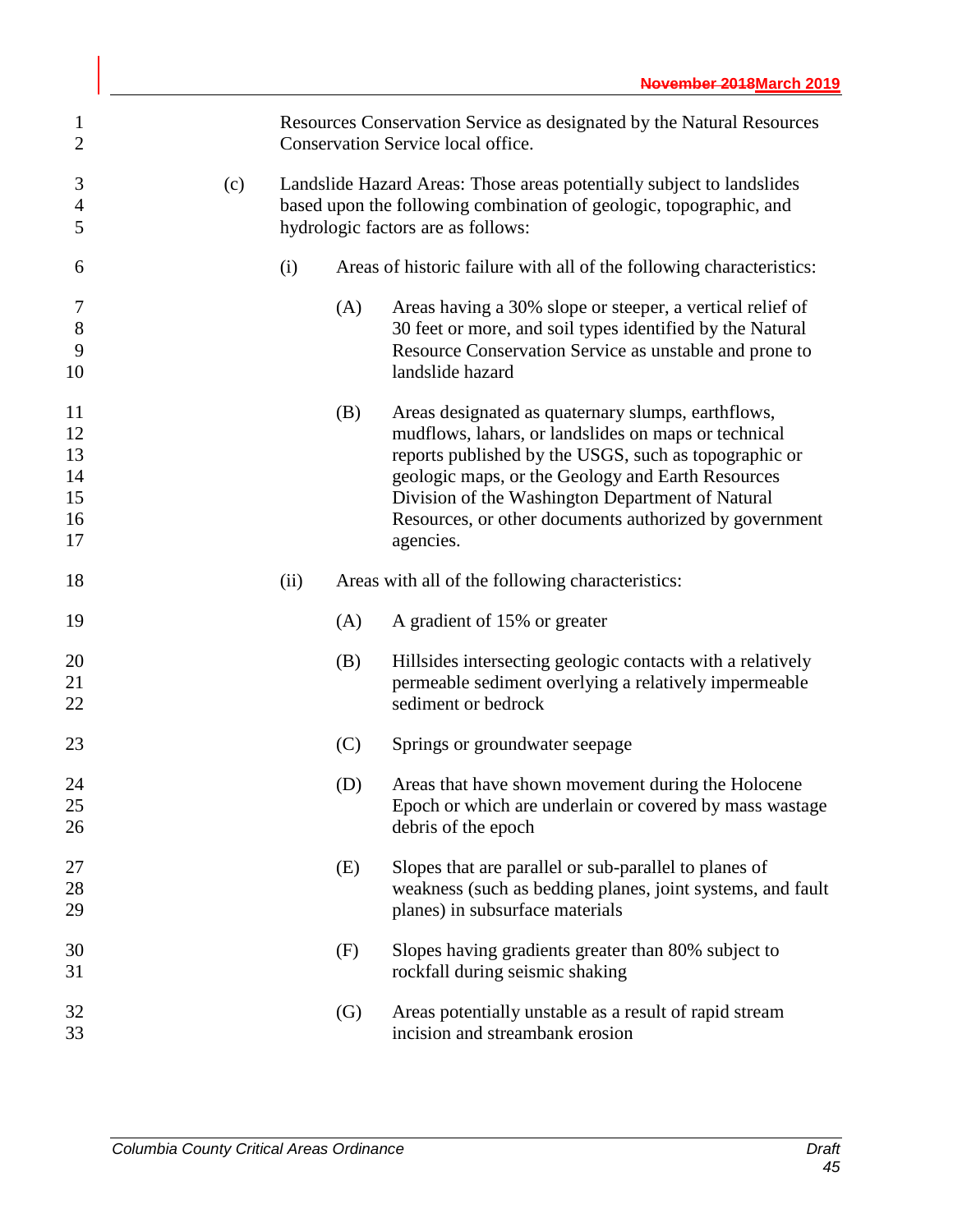| $\mathbf{1}$<br>$\sqrt{2}$<br>3                     |     |       | (H) | Areas located in a canyon or on an active alluvial fan,<br>presently or potentially subject to inundation by debris<br>flows or catastrophic flooding                                                                                                                             |
|-----------------------------------------------------|-----|-------|-----|-----------------------------------------------------------------------------------------------------------------------------------------------------------------------------------------------------------------------------------------------------------------------------------|
| $\overline{4}$<br>$\mathfrak s$<br>6<br>$\tau$<br>8 |     |       | (I) | Any area with a slope of 40% or steeper and with a vertical<br>relief of 10 or more feet, except areas composed of solid<br>rock. A slope is delineated by establishing its toe and top<br>and measured by averaging the inclination over at least<br>10 feet of vertical relief. |
| 9<br>10<br>11                                       | (d) |       |     | Mine Hazard Areas: Those areas that fall within 100 horizontal feet of a<br>mine opening at the surface or an area designated as a mine hazard area by<br>the Washington State Department of Natural Resources.                                                                   |
| 12<br>13<br>14                                      | (e) |       |     | Seismic Hazard Areas: Those areas subject to severe risk of damage as a<br>result of earthquake-induced ground shaking, slope failure, settlement, soil<br>liquefaction, or surface faulting, include the following characteristics:                                              |
| 15<br>16<br>17                                      |     | (i)   |     | Areas described in Section 19.04 Section 16.10.150 (2)(b) and (c)<br>or having a potential for soil liquefaction and soil strength loss<br>during ground shaking.                                                                                                                 |
| 18<br>19                                            |     | (ii)  |     | Areas located on a Holocene fault line identified by USGS<br>investigative maps and studies.                                                                                                                                                                                      |
| 20<br>21<br>22                                      | (f) |       |     | Seismic hazards shall be identified in the Washington State Department of<br>Natural Resources seismic hazard susceptibility maps for Eastern<br>Washington and other geologic resources.                                                                                         |
| 23                                                  | (3) |       |     | Mapping of Geologically Hazardous Areas                                                                                                                                                                                                                                           |
| 24<br>25<br>26                                      | (a) |       |     | The approximate location and extent of Geologically Hazardous Areas are<br>shown in the adopted critical area maps. The adopted critical area maps<br>include all of the following:                                                                                               |
| 27                                                  |     | (i)   |     | USGS landslide hazard, seismic hazard, and volcano hazard maps                                                                                                                                                                                                                    |
| 28                                                  |     | (ii)  |     | Department of Natural Resources slope stability maps                                                                                                                                                                                                                              |
| 29                                                  |     | (iii) |     | FEMA flood insurance maps                                                                                                                                                                                                                                                         |
| 30                                                  |     | (iv)  |     | Locally adopted maps                                                                                                                                                                                                                                                              |
| 31<br>32<br>33<br>34                                | (b) |       |     | These maps are to be used as a guide for the County, project applicants,<br>and/or property owners, and may be continuously updated as new critical<br>areas are identified. They are a reference and do not provide a final<br>critical area designation.                        |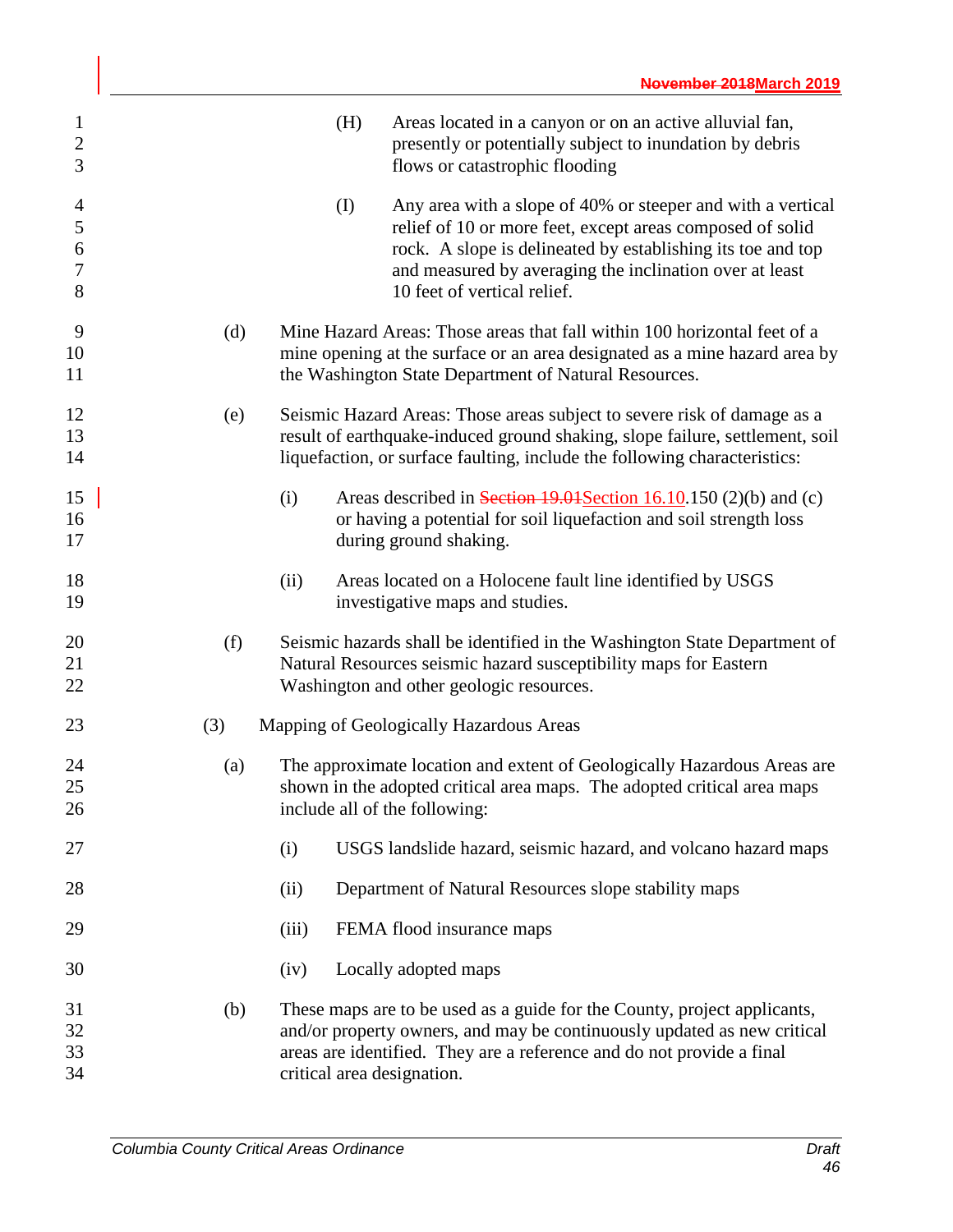| $\mathbf{1}$                           | (4) | <b>Determination Process</b>                                                                                                                                                                                                                                                                                                                                                                                           |  |  |  |  |
|----------------------------------------|-----|------------------------------------------------------------------------------------------------------------------------------------------------------------------------------------------------------------------------------------------------------------------------------------------------------------------------------------------------------------------------------------------------------------------------|--|--|--|--|
| $\overline{2}$<br>3<br>$\overline{4}$  | (a) | Determination of Need for Geologic Hazard Area Report. A Geologic<br>Hazard Area Detailed Study of a geologic hazard area shall be required if<br>the following indicators are present:                                                                                                                                                                                                                                |  |  |  |  |
| 5<br>6<br>7                            |     | The project area is listed in the County's Critical Area Map as<br>(i)<br>possessing either a Known or Suspected Risk for erosion,<br>landslide, flood, seismic, or mine hazard.                                                                                                                                                                                                                                       |  |  |  |  |
| 8<br>9<br>10<br>11                     |     | The project area is listed in the County's Critical Area Map as<br>(ii)<br>possessing an Unknown Risk for erosion, landslide, flood, seismic,<br>or mine hazard and any of the following conditions are identified<br>by the applicant or County:                                                                                                                                                                      |  |  |  |  |
| 12<br>13<br>14<br>15<br>16<br>17<br>18 |     | (A)<br>A qualified geologist finds that any of the following exist:<br>evidence of past significant events of the hazard in question<br>on or adjacent to the site; the presence of necessary and<br>sufficient factors for events of the hazard in question on or<br>adjacent to the site; or reasonable uncertainty concerning<br>the hazard the potential for significant risk to or from the<br>proposed activity. |  |  |  |  |
| 19<br>20<br>21<br>22                   |     | (B)<br>The Director possesses a reasonable belief that a geologic<br>hazard may exist. Such reasonable belief shall be<br>supported by a site visit and subsequent consultation with a<br>qualified geologist.                                                                                                                                                                                                         |  |  |  |  |
| 23<br>24<br>25<br>26                   | (5) | Geotechnical Report. The Director may require a Geotechnical Report<br>prepared by a civil engineer or geologist who is licensed to practice in the<br>State of Washington. The Geotechnical report shall include the following<br>information:                                                                                                                                                                        |  |  |  |  |
| 27<br>28                               |     | (a) A detailed narrative describing the project, including, but not limited to,<br>associated grading and filling, structures, and utilities.                                                                                                                                                                                                                                                                          |  |  |  |  |
| 29                                     | (b) | Classification of the type of hazard that exists.                                                                                                                                                                                                                                                                                                                                                                      |  |  |  |  |
| 30<br>31<br>32<br>33                   | (c) | Site plan that depicts the following information: location of all proposed<br>improvements; height of slope; slope gradient; cross section of the site;<br>location of springs, seeps, or other surface expressions of groundwater;<br>and any evidence of surface or stormwater runoff.                                                                                                                               |  |  |  |  |
| 34<br>35                               | (d) | A geotechnical evaluation that includes, at a minimum, a description<br>and/or evaluation of all of the following information:                                                                                                                                                                                                                                                                                         |  |  |  |  |
| 36                                     |     | Site location, topography, drainage, and surface waterbodies.<br>(i)                                                                                                                                                                                                                                                                                                                                                   |  |  |  |  |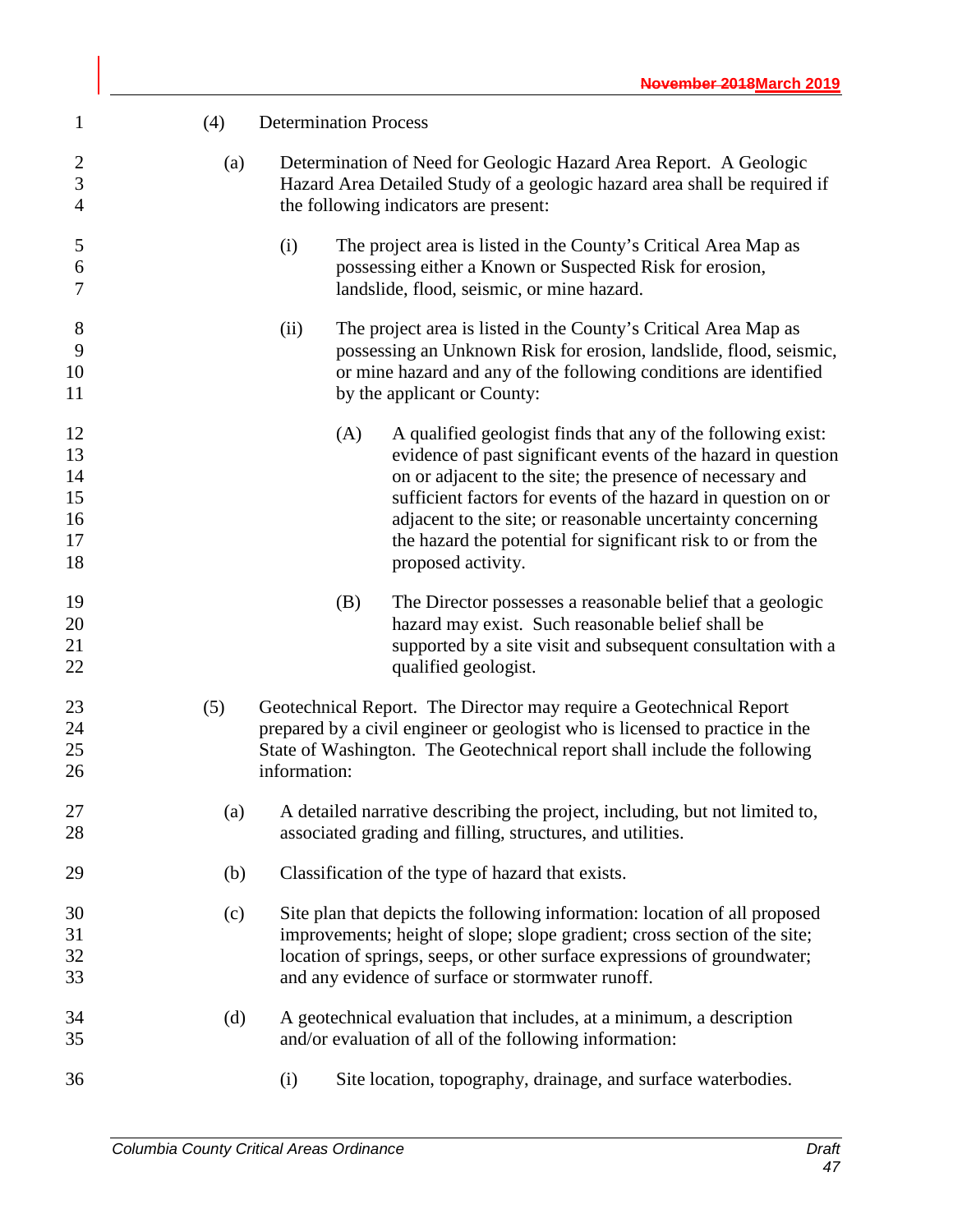| $\mathbf{1}$                                                 |     | (ii)   | Soils and geologic units underlying the site.                                                                                                                                                                                                                                                                                                                                                                                                                                                                                                                                                                                                                                  |
|--------------------------------------------------------------|-----|--------|--------------------------------------------------------------------------------------------------------------------------------------------------------------------------------------------------------------------------------------------------------------------------------------------------------------------------------------------------------------------------------------------------------------------------------------------------------------------------------------------------------------------------------------------------------------------------------------------------------------------------------------------------------------------------------|
| $\mathfrak{2}$<br>$\mathfrak{Z}$<br>$\overline{4}$<br>5<br>6 |     | (iii)  | An assessment of the geologic characteristics and engineering<br>properties of the soils, sediments, and/or rock of the subject<br>property and potentially affected adjacent properties. Soil analysis<br>shall be accomplished in accordance with the Unified Soil<br>Classification System.                                                                                                                                                                                                                                                                                                                                                                                 |
| 7<br>8                                                       |     | (iv)   | Determination of height of slope and slope gradient, including<br>slope cross sections.                                                                                                                                                                                                                                                                                                                                                                                                                                                                                                                                                                                        |
| 9<br>10<br>11                                                |     | (v)    | A description of load intensity, including surface and groundwater<br>conditions, public and private sewage disposal systems, fills and<br>excavations, and all structural development.                                                                                                                                                                                                                                                                                                                                                                                                                                                                                        |
| 12<br>13<br>14                                               |     | (vi)   | An estimate of slope stability and the effect construction and<br>placement of structures will have on the slope throughout the<br>estimated life of the structure.                                                                                                                                                                                                                                                                                                                                                                                                                                                                                                            |
| 15<br>16<br>17                                               |     | (vii)  | An estimate of the bluff retreat rate which recognizes and reflects<br>potential catastrophic events such as seismic activity or a 100-year<br>storm event.                                                                                                                                                                                                                                                                                                                                                                                                                                                                                                                    |
| 18                                                           |     | (viii) | An assessment describing the extent and type of vegetation.                                                                                                                                                                                                                                                                                                                                                                                                                                                                                                                                                                                                                    |
| 19<br>20<br>21                                               |     | (ix)   | A detailed description of the project, its relationship to geologic<br>hazard(s), and its potential impact upon the hazard area, the subject<br>property, and affected adjacent properties.                                                                                                                                                                                                                                                                                                                                                                                                                                                                                    |
| 22<br>23                                                     | (e) | (9).   | A proposed mitigation plan pursuant to Section 19.01 Section 16.10.110                                                                                                                                                                                                                                                                                                                                                                                                                                                                                                                                                                                                         |
| 24<br>25<br>26<br>27<br>28<br>29<br>30<br>31<br>32           | (f) |        | Qualifications of Qualified Geotechnical Professional. Critical Area<br>Reportcritical area reports prepared pursuant to this section shall be<br>prepared by a Professional Engineer registered in the State of Washington,<br>trained and qualified to analyze geologic, geotechnical, hydrologic, and<br>groundwater flow systems, or a geologist or geotechnical engineer who<br>has received a degree from an accredited 4-year college or university and<br>who has relevant training and experience in analyzing geologic,<br>geotechnical, hydrologic, and groundwater flow systems. Such<br>qualifications shall be demonstrated to the satisfaction of the Director. |
| 33<br>34<br>35<br>36<br>37<br>38                             | (g) |        | The Director shall evaluate documentation submitted pursuant to this<br>section and condition permit approvals to minimize risk on both the<br>subject property and proposed improvements, as well as affected adjacent<br>properties. All conditions on approvals shall be based on known,<br>available, and reasonable methods of prevention, control, and treatment.<br>Evaluation of geotechnical reports may also constitute grounds for denial                                                                                                                                                                                                                           |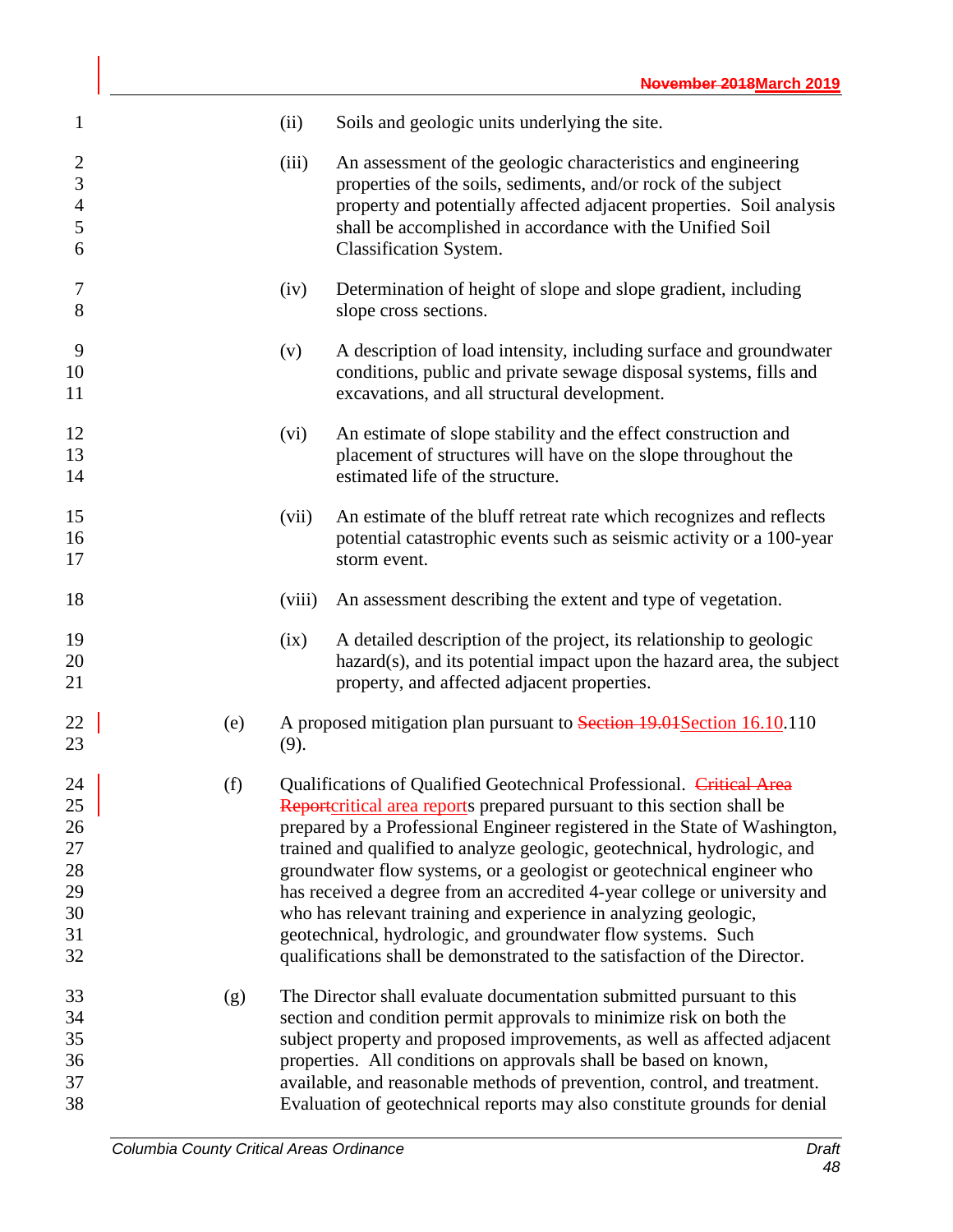| $\mathbf{1}$<br>$\sqrt{2}$<br>3<br>$\overline{4}$<br>5 |     |                             | of the proposal. Any County permits or approvals issued shall contain a<br>statement on the face of the permit notifying the permit recipient that the<br>permit involves work within or adjacent to a geologic hazard and/or its<br>buffer and that the permit recipient assumes the risk and associated<br>liability for such activity. |
|--------------------------------------------------------|-----|-----------------------------|-------------------------------------------------------------------------------------------------------------------------------------------------------------------------------------------------------------------------------------------------------------------------------------------------------------------------------------------|
| 6                                                      | (6) | <b>Protection Standards</b> |                                                                                                                                                                                                                                                                                                                                           |
| 7                                                      | (a) |                             | Erosion and Landslide Hazard Areas                                                                                                                                                                                                                                                                                                        |
| 8                                                      |     | (i)                         | Grading                                                                                                                                                                                                                                                                                                                                   |
| 9<br>10                                                |     |                             | (A)<br>Clearing, grading, and other construction activities shall not<br>aggravate or result in slope instability or surface sloughing.                                                                                                                                                                                                   |
| 11                                                     |     |                             | (B)<br>Undergrowth shall be preserved to the extent practicable.                                                                                                                                                                                                                                                                          |
| 12<br>13<br>14<br>15<br>16                             |     |                             | No dead vegetation, fill, or other foreign material shall be<br>(C)<br>placed within a landslide hazard area, other than that<br>approved for bulkheads or other methods of stabilization,<br>unless a geotechnical report shows that the activity will not<br>exacerbate landslide hazards.                                              |
| 17<br>18                                               |     |                             | Ground disturbance shall be minimized to the extent<br>(D)<br>practicable.                                                                                                                                                                                                                                                                |
| 19                                                     |     | (ii)                        | Ground Surface Erosion Control Management                                                                                                                                                                                                                                                                                                 |
| 20<br>21<br>22                                         |     |                             | (A)<br>There shall be minimum disturbance of vegetation in order<br>to minimize erosion and maintain existing stability of<br>hazard areas.                                                                                                                                                                                               |
| 23<br>24<br>25                                         |     |                             | Vegetation removal on the slopes of banks between the<br>(B)<br>ordinary high water mark (OHWM) and the top of the<br>banks shall be minimized.                                                                                                                                                                                           |
| 26<br>27                                               |     |                             | Vegetation and organic soil material shall be removed from<br>(C)<br>a fill site prior to the placement of clean earthen material.                                                                                                                                                                                                        |
| 28<br>29                                               |     |                             | Vegetative cover shall be re-established on any disturbed<br>(D)<br>surface to the extent practicable.                                                                                                                                                                                                                                    |
| 30<br>31<br>32<br>33                                   |     |                             | To the extent practicable, soil stabilization materials, such<br>(E)<br>as filter fabrics, riprap, and similarly designed materials,<br>shall be placed on any disturbed surface when future<br>erosion is likely.                                                                                                                        |
| 34                                                     |     | (iii)                       | Drainage                                                                                                                                                                                                                                                                                                                                  |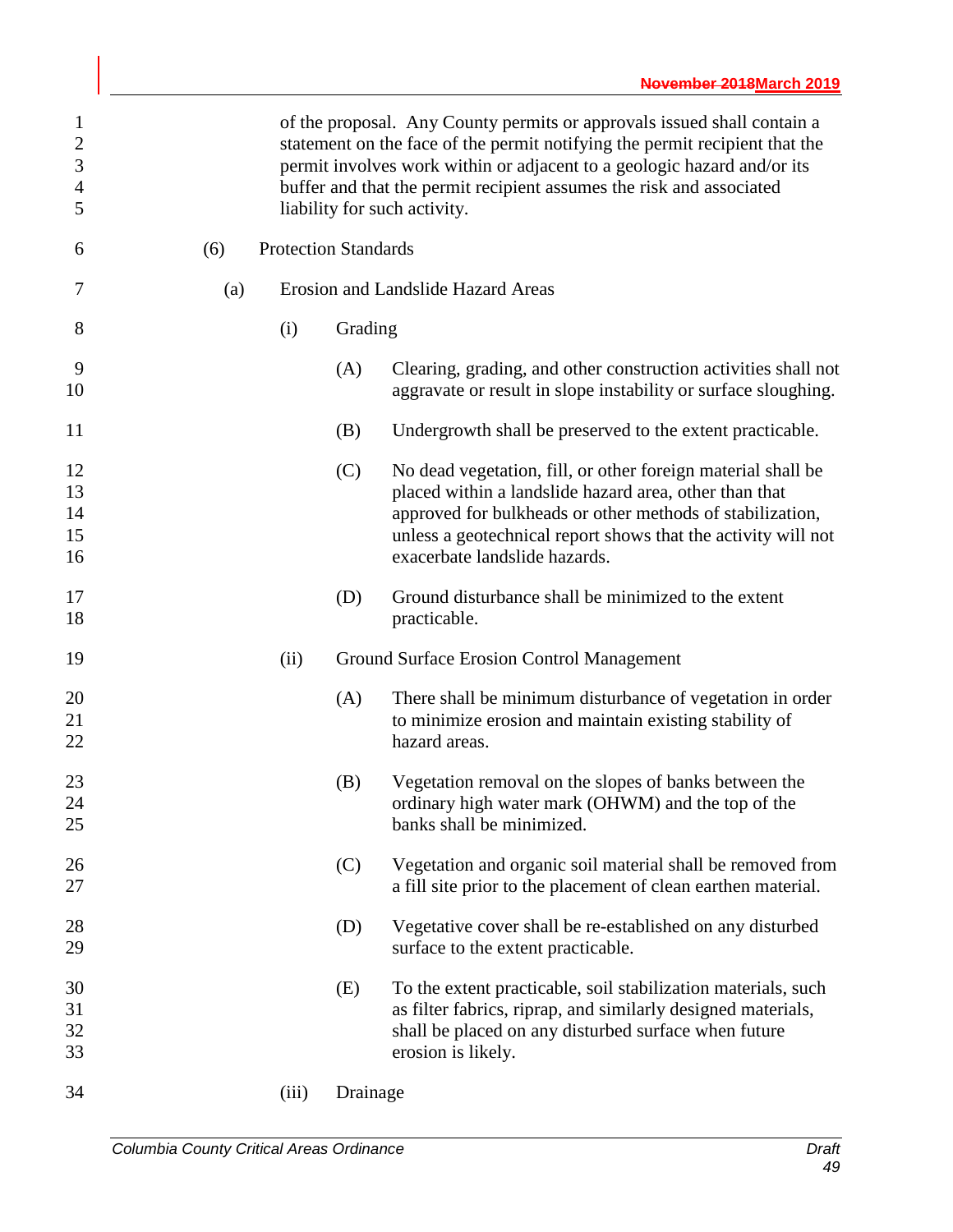| $\mathbf{1}$<br>$\overline{2}$<br>3<br>$\overline{4}$<br>5<br>6<br>7 | (A)            | Surface drainage, including downspouts, shall not be<br>directed across the face of a hazard area; if drainage must<br>be discharged from the top of a hazard area to its toe, it<br>shall be collected above the top and directed to the toe by<br>tight line drain and provided with an energy-dissipative<br>device at the toe for discharge to a swale or other<br>acceptable natural drainage areas. |
|----------------------------------------------------------------------|----------------|-----------------------------------------------------------------------------------------------------------------------------------------------------------------------------------------------------------------------------------------------------------------------------------------------------------------------------------------------------------------------------------------------------------|
| 8<br>9<br>10<br>11<br>12<br>13                                       | (B)            | Stormwater retention and detention systems, including<br>infiltration systems utilizing buried pipe, may be used if a<br>geotechnical assessment indicates such a system shall not<br>affect slope stability and the system is designed by a<br>licensed civil engineer; the licensed civil engineer shall also<br>certify that the system is installed as designed.                                      |
| 14<br>(iv)                                                           | <b>Buffers</b> |                                                                                                                                                                                                                                                                                                                                                                                                           |
| 15<br>16<br>17                                                       | (A)            | An undisturbed 30-foot buffer, as measured on the top<br>surface, is required from the top, toe, and along all sides of<br>any existing landslide or erosion hazard areas.                                                                                                                                                                                                                                |
| 18<br>19                                                             | (B)            | Based on the results of a geotechnical assessment, the<br>Director may increase or decrease the buffer.                                                                                                                                                                                                                                                                                                   |
| 20<br>21                                                             | (C)            | The buffer shall be clearly staked before any construction<br>or clearing (grading) takes place.                                                                                                                                                                                                                                                                                                          |
| 22<br>23<br>24<br>25                                                 | (D)            | Normal non-destructive pruning and trimming of<br>vegetation for maintenance purposes, or thinning of limbs<br>of individual trees to provide a view corridor, shall not be<br>subject to these buffer requirements.                                                                                                                                                                                      |
| 26<br>(v)                                                            |                | Design Guidelines                                                                                                                                                                                                                                                                                                                                                                                         |
| 27<br>28<br>29                                                       | (A)            | Foundations shall conform to the natural contours of the<br>slope and foundations should be stepped or tiered where<br>possible to conform to existing topography.                                                                                                                                                                                                                                        |
| 30<br>31<br>32                                                       | (B)            | Roads, walkways, and parking areas shall be designed with<br>low gradients or be parallel to the natural contours of the<br>site.                                                                                                                                                                                                                                                                         |
| 33<br>34                                                             | (C)            | To the extent practicable, access shall be in the least<br>sensitive area of the site.                                                                                                                                                                                                                                                                                                                    |
| 35<br>36                                                             | (D)            | Structures and improvements shall be clustered to avoid<br>Geologically Hazardous Areas and other critical areas.                                                                                                                                                                                                                                                                                         |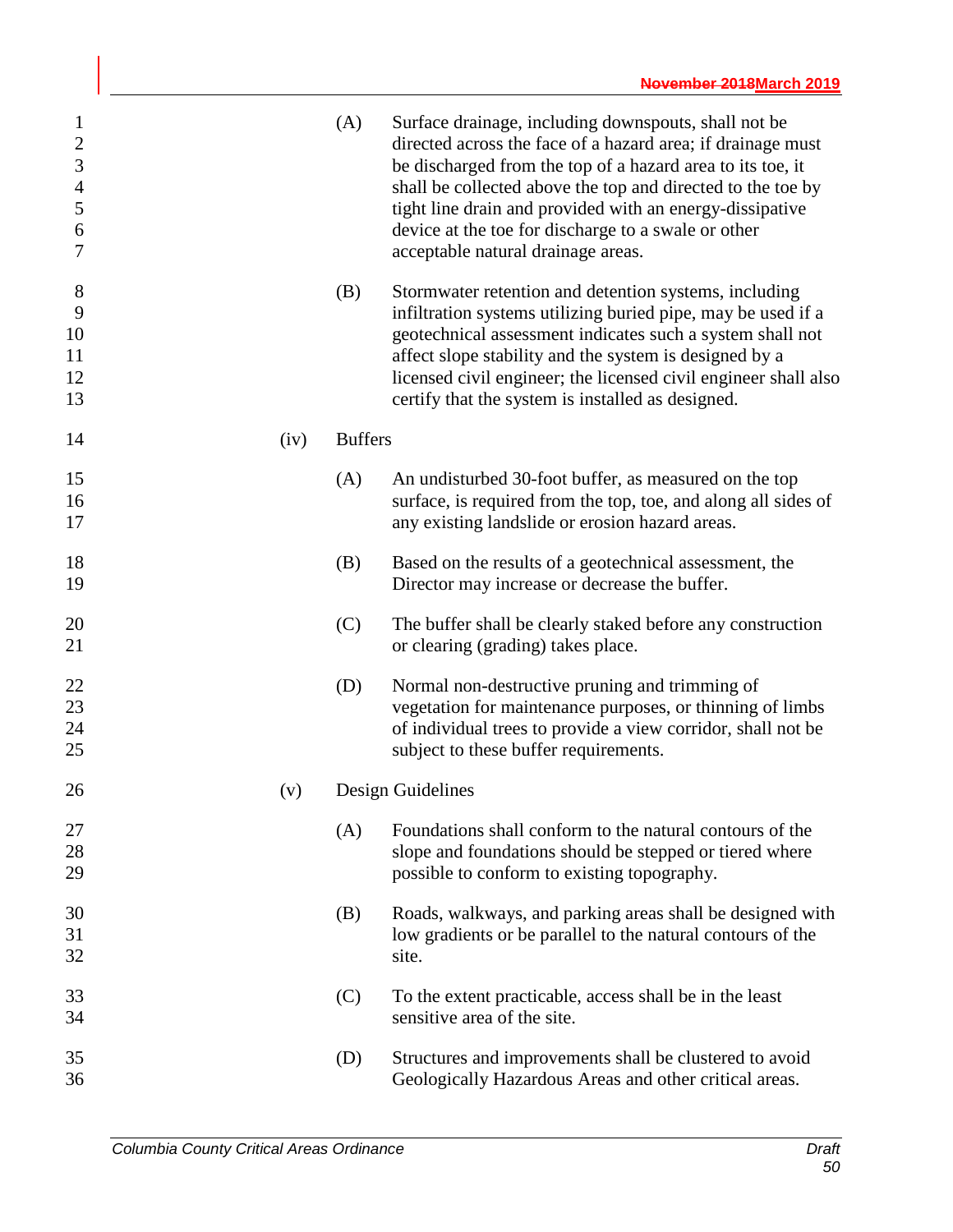|     |       | (E) | Structures and improvements shall minimize alterations to<br>the natural contours of the slope, and foundations shall be<br>tiered where possible to conform to existing topography.                                                                                                                                                |
|-----|-------|-----|-------------------------------------------------------------------------------------------------------------------------------------------------------------------------------------------------------------------------------------------------------------------------------------------------------------------------------------|
|     |       | (F) | Structures and improvements shall be located to preserve<br>the most critical portion of the site and its natural landforms<br>and vegetation.                                                                                                                                                                                      |
|     |       | (G) | The proposed development shall not result in greater risk or<br>a need for increased buffers on neighboring properties.                                                                                                                                                                                                             |
|     |       | (H) | New development that would require structural<br>stabilization throughout the life of the development is<br>prohibited except when the applicant can demonstrate that<br>stabilization is necessary to protect allowed uses where no<br>alternative locations are available and maintenance of<br>ecological functions will result. |
|     |       | (I) | The use of a retaining wall that allows the maintenance of<br>existing natural slopes is preferred over graded artificial<br>slopes.                                                                                                                                                                                                |
|     |       | (J) | Development shall be designed to minimize impervious lot<br>coverage.                                                                                                                                                                                                                                                               |
|     |       | (K) | New development, or the creation of new lots, that would<br>cause foreseeable risk from geological conditions to people<br>or improvements during the life of the development is<br>prohibited.                                                                                                                                     |
| (b) |       |     | Additional Standards for Erosion and Landslide Hazard Areas                                                                                                                                                                                                                                                                         |
|     | (i)   |     | No critical facilities shall be constructed or located within an<br>erosion or landslide hazard area.                                                                                                                                                                                                                               |
|     | (ii)  |     | No new structures shall be located on a permanent foundation<br>within an erosion or landslide hazard area, unless the foundation is<br>located at a distance landward of the OHWM that is greater than or<br>equal to the amount of land that is expected to erode within the<br>next 30 years as determined by the Director.      |
|     | (iii) |     | New septic system drainfields in an erosion hazard area shall be<br>located landward of any new structure.                                                                                                                                                                                                                          |
| (c) |       |     | Mine Hazard Areas: Development within a mine hazard area is prohibited.                                                                                                                                                                                                                                                             |
|     |       |     |                                                                                                                                                                                                                                                                                                                                     |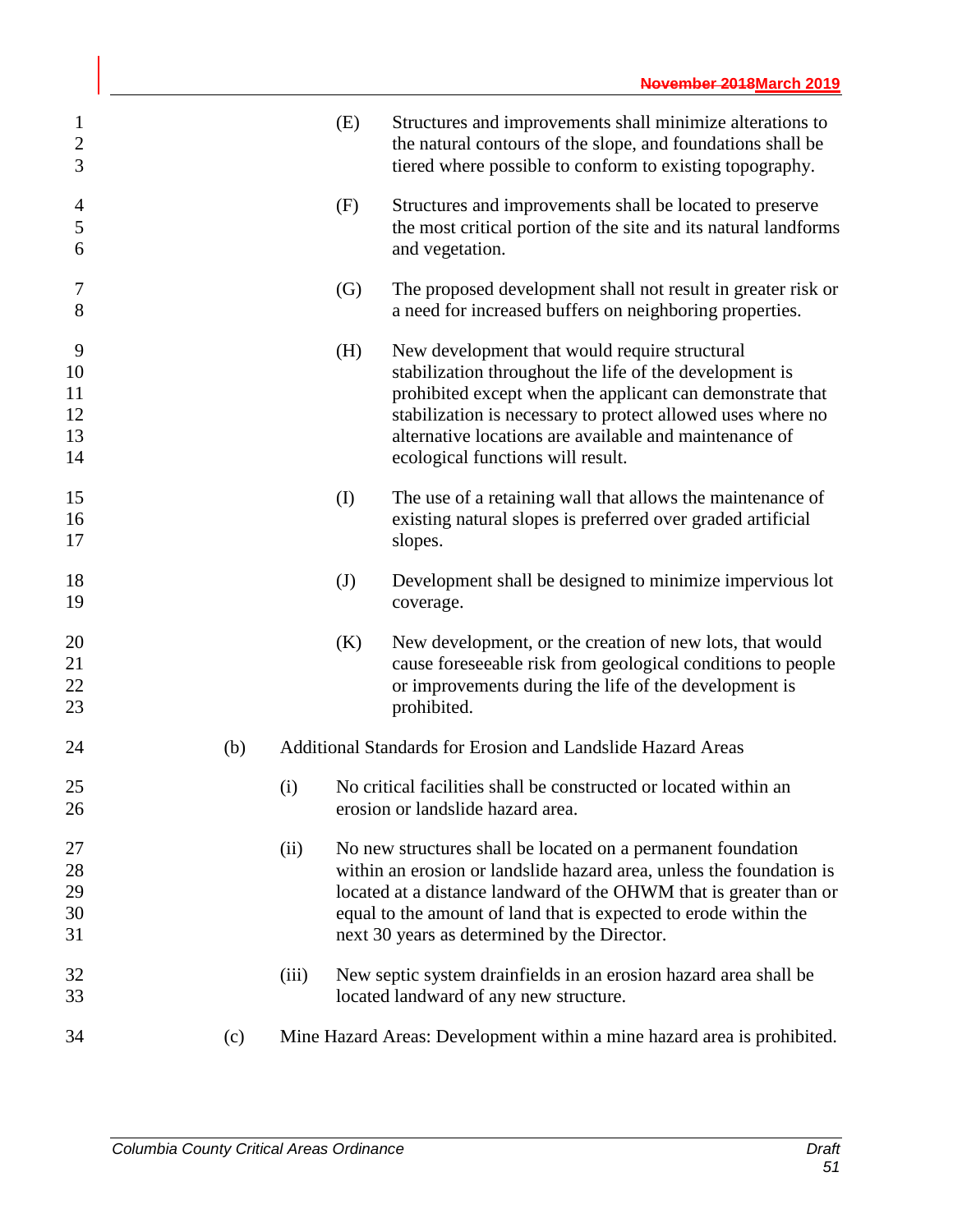| $\mathbf{1}$<br>$\overline{c}$<br>3 |           | (d) |          | Seismic Hazard Areas: Development within areas that meet the<br>classification criteria for seismic hazard areas shall comply with the<br>Uniform Building Code requirements for Seismic Risk Zone 2a.                                                                                                                                                                                                                                                         |
|-------------------------------------|-----------|-----|----------|----------------------------------------------------------------------------------------------------------------------------------------------------------------------------------------------------------------------------------------------------------------------------------------------------------------------------------------------------------------------------------------------------------------------------------------------------------------|
| $\overline{4}$<br>5<br>6            |           | (e) |          | Mitigation: When mitigation is required by this section, a mitigation plan<br>shall be prepared by a Qualified Geotechnical Professional and shall<br>include the following information:                                                                                                                                                                                                                                                                       |
| 7<br>8                              |           |     | (i)      | A discussion on how the project has been designed to avoid and<br>minimize the impacts to Geologically Hazardous Areas                                                                                                                                                                                                                                                                                                                                         |
| 9<br>10<br>11                       |           |     | (ii)     | A recommendation for the minimum building setback from any<br>bluff edge and/or other geologic hazard, based upon the<br><b>Geotechnical Report</b>                                                                                                                                                                                                                                                                                                            |
| 12<br>13<br>14                      |           |     | (iii)    | The location and methods of drainage, locations and methods of<br>erosion control, a vegetation management and/or restoration plan,<br>and/or other means for maintaining long-term stability of slopes                                                                                                                                                                                                                                                        |
| 15<br>16<br>17                      |           |     | (iv)     | Address the potential impact of mitigation on the hazard area, the<br>subject property, and proposed improvements and affected<br>adjacent properties                                                                                                                                                                                                                                                                                                          |
| 18                                  |           |     | (v)      | A temporary erosion and sedimentation control plan                                                                                                                                                                                                                                                                                                                                                                                                             |
| 19<br>20                            |           |     | (vi)     | A drainage plan for the collection, transport, treatment, and<br>discharge of surface water                                                                                                                                                                                                                                                                                                                                                                    |
| 21                                  |           |     | (vii)    | Demonstration of compliance with this section                                                                                                                                                                                                                                                                                                                                                                                                                  |
| 22                                  | 16.10.160 |     |          | <b>Fish and Wildlife Habitat Conservation Areas</b>                                                                                                                                                                                                                                                                                                                                                                                                            |
| 23                                  |           | (1) | Purpose. |                                                                                                                                                                                                                                                                                                                                                                                                                                                                |
| 24<br>25<br>26<br>27<br>28<br>29    |           | (a) |          | The purpose of this section is to provide a framework to evaluate the<br>development, design, and location of buildings to ensure critical fish and<br>wildlife habitat is preserved and protected, ecological functions and values<br>are maintained, and habitat fragmentation is avoided. These regulations<br>seek to protect critical habitat areas so populations of endangered,<br>threatened, and sensitive species are given consideration during the |
| 30                                  |           |     |          | development review process.                                                                                                                                                                                                                                                                                                                                                                                                                                    |
| 31                                  |           | (2) |          | <b>Identification</b> and Designation                                                                                                                                                                                                                                                                                                                                                                                                                          |
| 32<br>33<br>34                      |           | (a) |          | The following information, data, and resources are used by the County to<br>identify and designate Fish and Wildlife Habitat Conservation Areas<br>(HCA), as defined below.                                                                                                                                                                                                                                                                                    |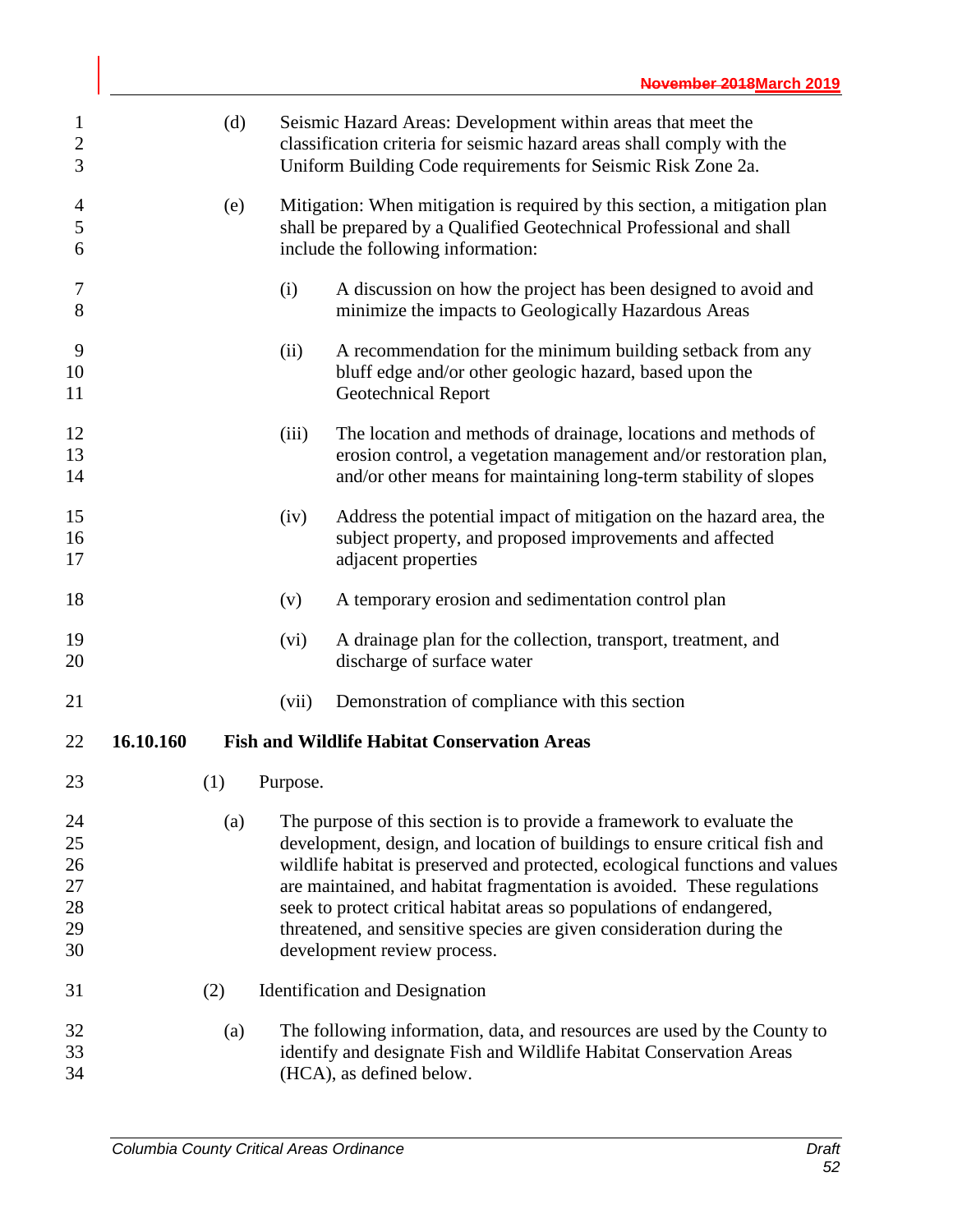| $\mathbf{1}$<br>$\boldsymbol{2}$<br>$\mathfrak{Z}$<br>$\overline{4}$<br>5<br>6 | (i)   | Areas within which federal and/or state-listed threatened or<br>endangered fish and wildlife species exist, or state-sensitive,<br>state-candidate, and state-monitor species have a primary<br>association, and as designated under the Federal Endangered<br>Species Act or within the WAC 232-12 (Priority Species and<br>Habitats). |
|--------------------------------------------------------------------------------|-------|-----------------------------------------------------------------------------------------------------------------------------------------------------------------------------------------------------------------------------------------------------------------------------------------------------------------------------------------|
| $\tau$<br>$8\,$<br>9                                                           | (ii)  | Riparian Habitat Areas: For the protection of habitat along rivers,<br>streams, and lakes, the buffer widths provided in<br>Table $169.010.120(5)(f)(ii)$ apply.                                                                                                                                                                        |
| 10<br>11                                                                       | (iii) | Naturally occurring ponds fewer than 20 acres and their submerged<br>aquatic beds that provide fish or wildlife habitat.                                                                                                                                                                                                                |
| 12<br>13<br>14<br>15                                                           | (iv)  | The following important habitat areas, which are not based on use<br>by a specific species, include those areas protected by their<br>conservation ownership or management status, in addition to the<br>protection standards within this section:                                                                                      |
| 16<br>17<br>18                                                                 |       | National wildlife refuges, national monuments, natural area<br>(A)<br>preserves, or any preserve or reserve designated under<br>WAC 332-30-151                                                                                                                                                                                          |
| 19<br>20<br>21                                                                 |       | (B)<br>State natural area preserves or natural resource<br>conservation areas identified by state law and managed by<br>the Department of Natural Resources                                                                                                                                                                             |
| 22<br>23<br>24                                                                 | (v)   | Mapping information sources for identification of Fish and<br>Wildlife Habitat Conservation Areas include, but are not limited,<br>to:                                                                                                                                                                                                  |
| 25                                                                             |       | <b>WDFW Priority Habitat and Species (PHS) maps</b><br>(A)                                                                                                                                                                                                                                                                              |
| 26<br>27                                                                       |       | (B)<br>Wetlands mapped under the National Wetland Inventory by<br>the U.S. Department of Interior, Fish and Wildlife Service                                                                                                                                                                                                            |
| 28<br>29                                                                       |       | (C)<br>WDFW/Department of Natural Resources, Washington<br><b>Rivers Inventory System maps</b>                                                                                                                                                                                                                                          |
| 30<br>31<br>32                                                                 |       | Maps and reference documents in the Southeast<br>(D)<br>Washington Coalition's SMP Inventory, Analysis, and<br>Characterization Report, as applicable                                                                                                                                                                                   |
| 33<br>34<br>35<br>36                                                           | (vi)  | The County allows for the nomination of Species/Habitats of Local<br>Importance. In order to nominate Species/Habitats of Local<br>Importance as candidates for designation within the category of<br>Important Habitat Areas, an individual or organization must:                                                                      |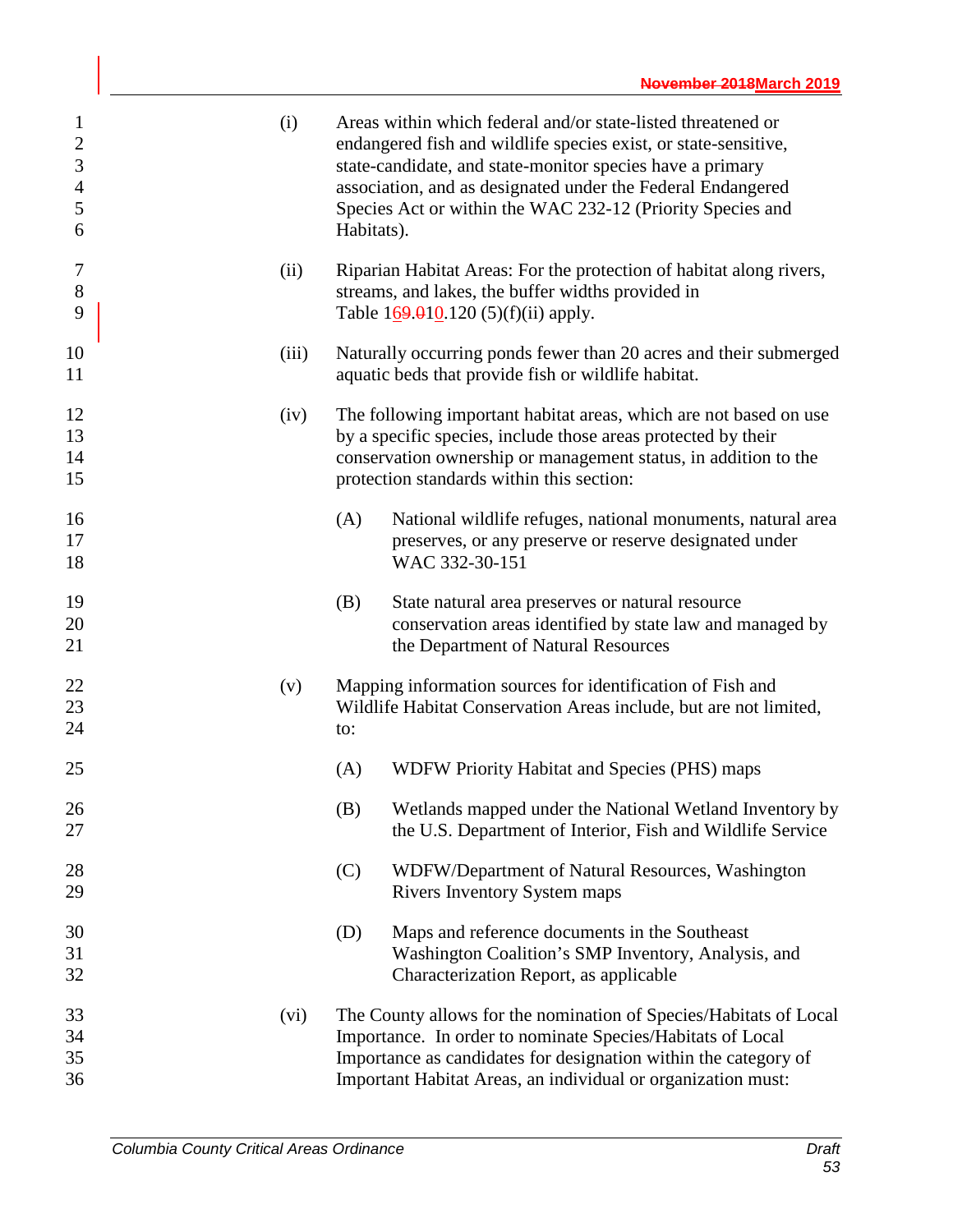| $\mathbf{1}$                                                          |     |                              | (A) | Demonstrate a need for special consideration                                                                                                                                                                                                                                                                                                                                                                                                                                                                                                                                                                                                                                                                                                        |
|-----------------------------------------------------------------------|-----|------------------------------|-----|-----------------------------------------------------------------------------------------------------------------------------------------------------------------------------------------------------------------------------------------------------------------------------------------------------------------------------------------------------------------------------------------------------------------------------------------------------------------------------------------------------------------------------------------------------------------------------------------------------------------------------------------------------------------------------------------------------------------------------------------------------|
| $\mathbf{2}$<br>3                                                     |     |                              | (B) | Propose relevant management strategies considered<br>effective and within the scope of this section                                                                                                                                                                                                                                                                                                                                                                                                                                                                                                                                                                                                                                                 |
| 4<br>5                                                                |     |                              | (C) | Provide species habitat location(s) on a map (scale of<br>1:24,000                                                                                                                                                                                                                                                                                                                                                                                                                                                                                                                                                                                                                                                                                  |
| 6<br>$\tau$<br>$\,8\,$<br>9<br>10<br>11<br>12<br>13<br>14<br>15<br>16 |     | (vii)                        |     | It is recognized that the list of Fish and Wildlife Habitat<br>Conservation Area (including species and habitats) will change<br>from time to time. Further, the locations of species may also<br>change over time. With this, the Planning Department will<br>maintain and update, as necessary, its list and mapping data of<br>federal and state threatened, endangered, sensitive, monitoring, and<br>candidate species and habitats for the County. Coordination with<br>the necessary federal and state agencies will need to occur to<br>obtain the applicable data updates. Restrictions may apply as to<br>the County's ability to disseminate, both written and mapped<br>sensitive fish and wildlife information, to the general public. |
| 17                                                                    | (3) | <b>Determination Process</b> |     |                                                                                                                                                                                                                                                                                                                                                                                                                                                                                                                                                                                                                                                                                                                                                     |
| 18<br>19<br>20<br>21<br>22                                            | (a) |                              |     | The Director will review each development permit application in<br>accordance with Section $19.01$ Section $16.10$ . 100 (09 $10$ ) and (10 $1$ ),<br>General Review Process and Critical Area Reportcritical area report<br><b>Exequirements</b> , of this <b>ordinance</b> chapter to determine if the provisions of<br>this section will be applied to the project.                                                                                                                                                                                                                                                                                                                                                                              |
| 23<br>24<br>25                                                        | (b) |                              |     | In making the determination, the Director may use any of the inventories<br>or reference maps identified in Section 19.04 Section 16.10.100 (5) and<br>Section 19.01 Section 16.10.160 (4).                                                                                                                                                                                                                                                                                                                                                                                                                                                                                                                                                         |
| 26<br>27<br>28<br>29<br>30                                            | (c) |                              |     | The following progressive steps will occur upon a determination by the<br>Director, per Section 19.01 Section . 100 (10) and (11) 16.10.100 (09) and<br>(10), General Review Process and Critical Area Reportcritical area report<br>rRequirements, that a Fish and Wildlife Habitat Conservation Area may<br>exist on a site proposed for a development permit.                                                                                                                                                                                                                                                                                                                                                                                    |
| 31<br>32<br>33<br>34<br>35<br>36<br>37                                |     | (i)                          |     | The Director will determine if the proposed development activity<br>is within an $\frac{a}{a}$ -Area of p-Project Review. If the proposal is in or near<br>an Area of Project Reviewarea of project review, a site inspection<br>and consultation with federal and/or state wildlife agency<br>personnel or a qualified biologist may be conducted to more<br>definitively determine if a Fish and Wildlife Habitat Conservation<br>Area exists on the site if deemed necessary by the County.                                                                                                                                                                                                                                                      |
| 38<br>39                                                              |     | (ii)                         |     | If it is determined by the Director that the proposed development<br>activity is within an Area of Project Reviewarea of project review,                                                                                                                                                                                                                                                                                                                                                                                                                                                                                                                                                                                                            |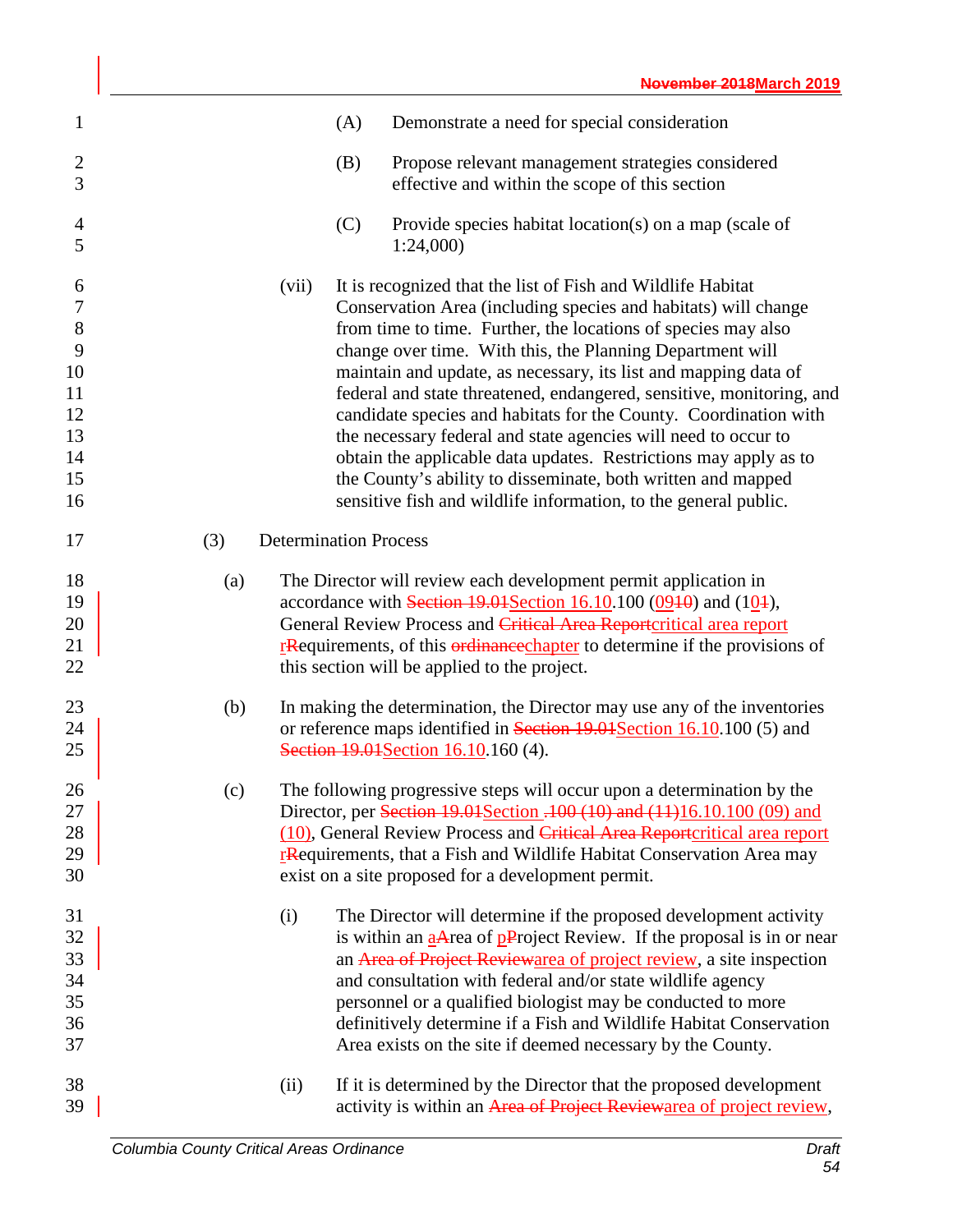| $\mathbf{1}$<br>$\overline{2}$<br>3<br>$\overline{4}$<br>5<br>6<br>7 |     | compliance with Section $19.01$ Section $.100$ (10) and (11)16.10.100<br>(09) and (10), General Review Process and Critical Area<br>Reportcritical area report rRequirements, of this ordinance chapter<br>and development of a Critical Area Reportcritical area report is<br>required. If it is determined that the activity is not in an Area of<br>Project Reviewarea of project review, this section shall not apply<br>to the review of the proposed permit activity.                                                                                                 |
|----------------------------------------------------------------------|-----|-----------------------------------------------------------------------------------------------------------------------------------------------------------------------------------------------------------------------------------------------------------------------------------------------------------------------------------------------------------------------------------------------------------------------------------------------------------------------------------------------------------------------------------------------------------------------------|
| 8                                                                    | (4) | Fish/Wildlife Habitat Assessment and Identification                                                                                                                                                                                                                                                                                                                                                                                                                                                                                                                         |
| 9<br>10<br>11<br>12<br>13<br>14<br>15<br>16                          | (a) | If it is determined through the process identified herein that a Fish and<br>Wildlife Habitat Conservation Area exists on a site that is the subject of a<br>development permit application, a fish/wildlife habitat boundary survey<br>and evaluation shall be conducted by a professional biologist, as<br>appropriate, who is knowledgeable of fish and wildlife habitat within the<br>County. The fish and wildlife habitat boundary shall be field staked, as<br>necessary, by the biologist and identified on all final plats, maps, and<br>associated documentation. |
| 17<br>18<br>19                                                       | (b) | The fish/wildlife habitat boundary and any associated buffer shall be<br>identified on all plats, maps, plans, and specifications submitted for the<br>project.                                                                                                                                                                                                                                                                                                                                                                                                             |
| 20                                                                   | (5) | Fish/Wildlife Habitat Management and Mitigation Plan                                                                                                                                                                                                                                                                                                                                                                                                                                                                                                                        |
| 21<br>22<br>23                                                       | (a) | A fish/wildlife habitat management and mitigation plan is required for all<br>proposed developments determined to be within a Fish and Wildlife<br>Habitat Conservation Area.                                                                                                                                                                                                                                                                                                                                                                                               |
| 24<br>25<br>26                                                       | (b) | When required, a fish/wildlife habitat management and mitigation plan<br>shall be prepared by a professional biologist who is knowledgeable of fish<br>and wildlife habitat within the County.                                                                                                                                                                                                                                                                                                                                                                              |
| 27<br>28<br>29                                                       | (c) | The fish/wildlife habitat management and mitigation plan shall<br>demonstrate, when implemented, that the protection or mitigation of<br>habitat functions is addressed.                                                                                                                                                                                                                                                                                                                                                                                                    |
| 30<br>31<br>32<br>33<br>34<br>35                                     | (d) | Based on the best available science, Section 19.01 Section 16.10.100 (8)<br>the fish/wildlife habitat management and mitigation plan shall identify<br>how impacts from the proposed project shall be mitigated, as well as the<br>necessary monitoring and contingency actions for the continued<br>maintenance of the Fish and Wildlife Habitat Conservation Area and any<br>associated buffer.                                                                                                                                                                           |
| 36                                                                   | (e) | The fish/wildlife habitat management and mitigation plan shall include                                                                                                                                                                                                                                                                                                                                                                                                                                                                                                      |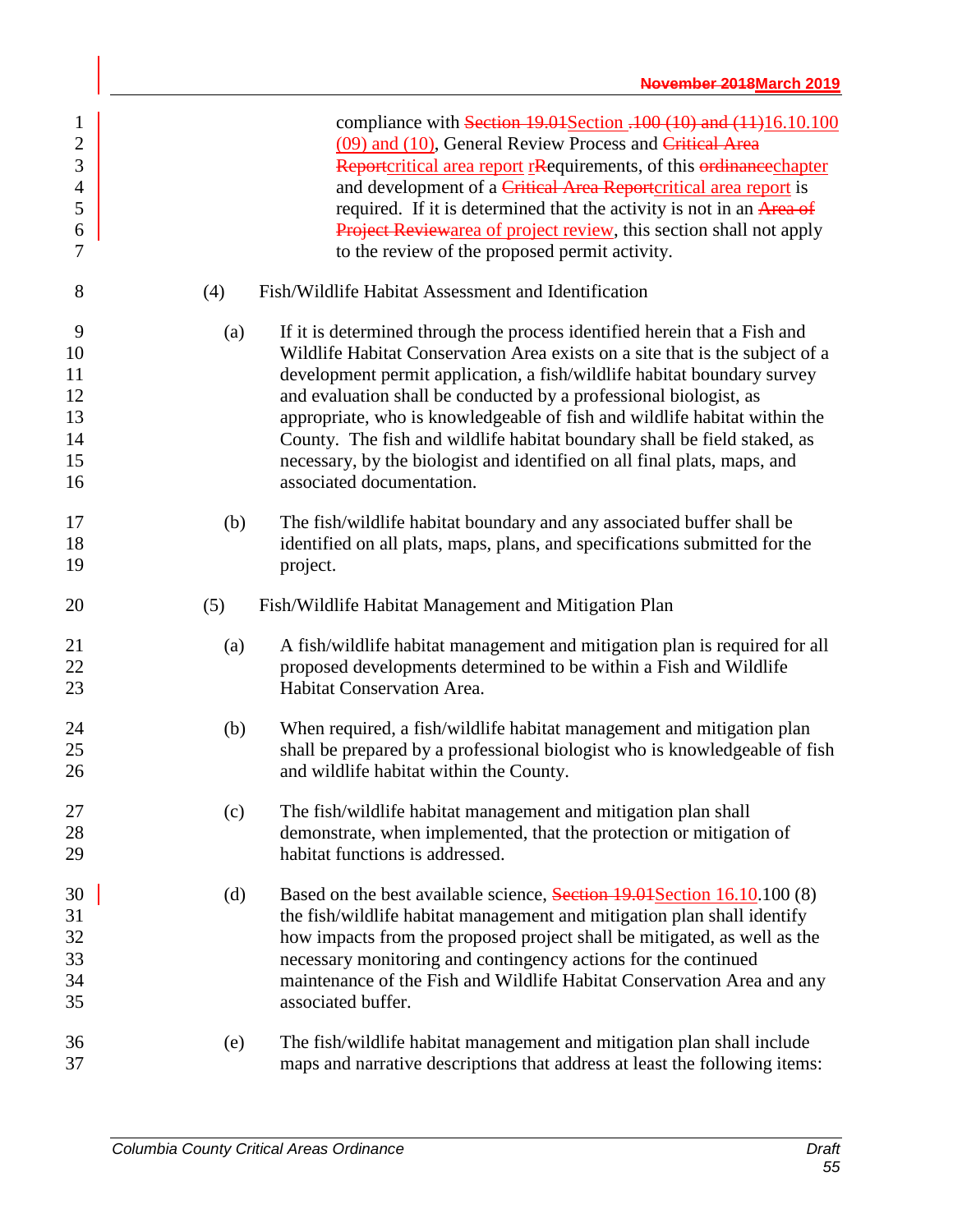| $\mathbf{1}$<br>$\overline{2}$ |     | (i)   | Avoiding the impact altogether by not taking a certain action or<br>parts of an action;                                                                                                                                    |
|--------------------------------|-----|-------|----------------------------------------------------------------------------------------------------------------------------------------------------------------------------------------------------------------------------|
| 3<br>$\overline{4}$<br>5       |     | (ii)  | Minimizing impacts by limiting the degree or magnitude of the<br>action and its implementation, by using appropriate technology, or<br>by taking affirmative steps to avoid or reduce impacts;                             |
| 6<br>$\tau$                    |     | (iii) | Rectifying the impact by repairing, rehabilitating or restoring the<br>affected environment;                                                                                                                               |
| 8<br>9                         |     | (iv)  | Compensating for the impact by replacing, enhancing, or providing<br>substitute resources or environments.                                                                                                                 |
| 10<br>11<br>12                 | (f) |       | A plan by the applicant that explains how any adverse impacts created by<br>the proposed development will be mitigated, shall include, but not be<br>limited to, the following techniques:                                 |
| 13<br>14                       |     | (i)   | Use of any federal, state, or local management recommendations<br>which have been developed for the species or habitats in the area                                                                                        |
| 15<br>16                       |     | (ii)  | Application of appropriate and adequate buffers (see<br>Table $169.010$ .120 (5)(f)(ii))                                                                                                                                   |
| 17                             |     | (iii) | Preservation of critically important plants and trees                                                                                                                                                                      |
| 18                             |     | (iv)  | Limitation of access to the habitat conservation area                                                                                                                                                                      |
| 19                             |     | (v)   | Seasonal restriction of construction activities                                                                                                                                                                            |
| 20                             |     | (vi)  | Establishment of a timetable for periodic review of the plan                                                                                                                                                               |
| 21<br>22<br>23                 | (g) |       | A detailed discussion of ongoing management practices which will protect<br>the habitat conservation area after the project site has been fully<br>developed, including proposed monitoring, contingency, maintenance, and |
| 24                             |     |       | surety programs.                                                                                                                                                                                                           |
| 25                             | (6) |       | <b>Protection Standards</b>                                                                                                                                                                                                |
| 26                             | (a) |       | No development permit or approval pursuant to this section shall be                                                                                                                                                        |
| 27                             |     |       | granted unless adverse effects to Fish and Wildlife Habitat Conservation                                                                                                                                                   |
| 28                             |     |       | Areas resulting from proposed development activities located within a                                                                                                                                                      |
| 29                             |     |       | designated Fish and Wildlife Habitat Conservation Area are mitigated                                                                                                                                                       |
| 30                             |     |       | pursuant to Section 19.01 Section 16.10.110 and 19.16.010.160 (7).                                                                                                                                                         |
| 31                             | (b) |       | Fish and Wildlife Habitat Conservation Areas shall be protected in                                                                                                                                                         |
|                                |     |       |                                                                                                                                                                                                                            |
| 32                             |     |       | accordance with the Director's determination of appropriate conditions                                                                                                                                                     |
| 33                             |     |       | and site-specific information supplied by the applicant. In making such a                                                                                                                                                  |
| 34                             |     |       | determination, the Director may solicit and consider comments and                                                                                                                                                          |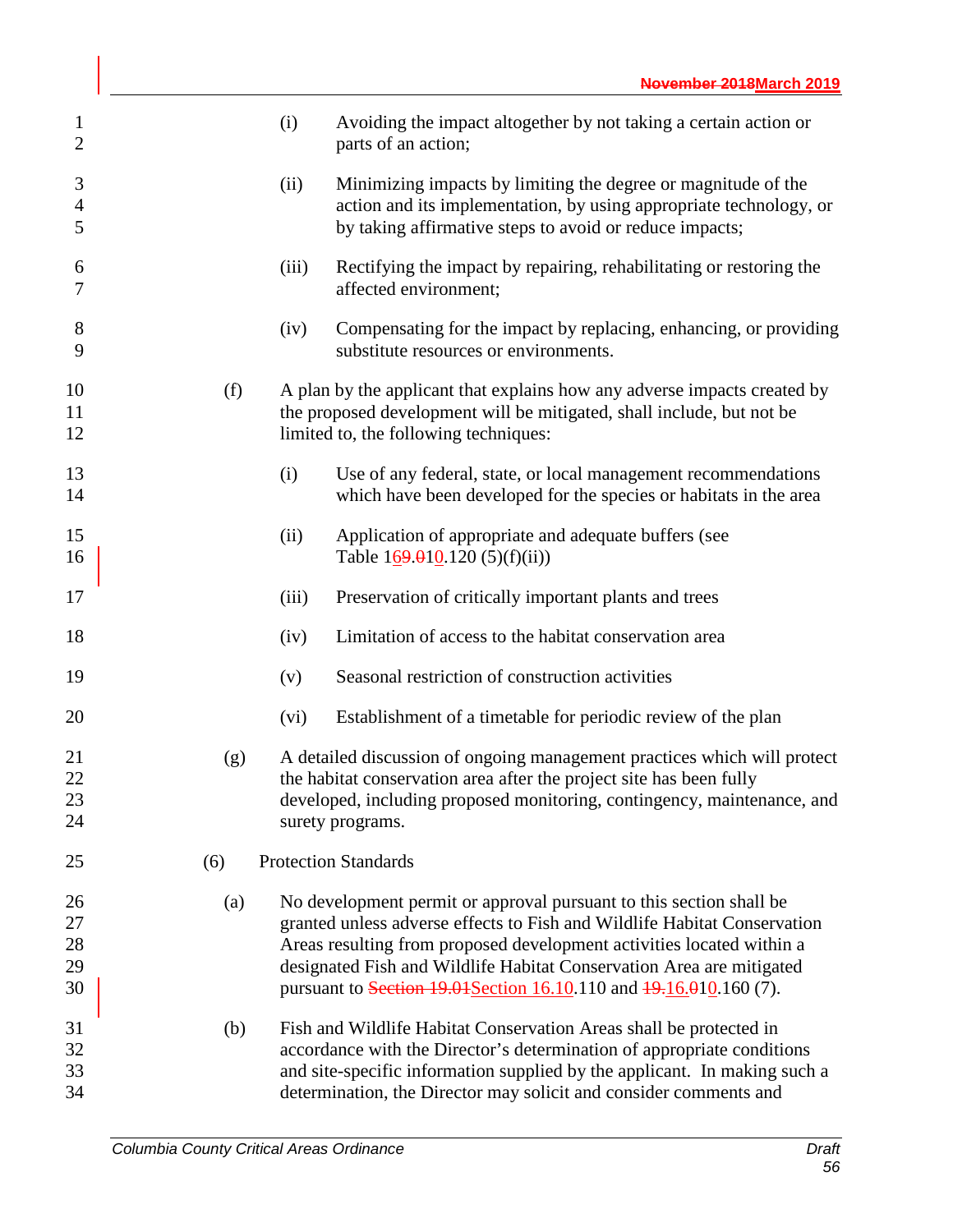recommendations provided by Ecology, WDFW, and any Technical Interdisciplinary Team participating in review for the proposed development. Possible conditions may include the following: (i) Applying buffers (ii) Preservation of critically important vegetation (iii) Limitation of access to the Fish and Wildlife Habitat Conservation 7 Area (iv) Seasonal restriction(s) for construction activities (c) Buffers – Fish and Wildlife Habitat Conservation Area Buffers shall be applied consistent with the methodology provided in paragraph (h) below 11 and standard provided in Table 169.010.120(4)(i). **Table 16.10.1620(4)(i). Stream Buffer Widths**

| <b>Stream Type</b>              | Recommended Buffer Width <sup>(1)(2)</sup>                                                                                                                                                                                                                                                                                                                                                                                                                                              |
|---------------------------------|-----------------------------------------------------------------------------------------------------------------------------------------------------------------------------------------------------------------------------------------------------------------------------------------------------------------------------------------------------------------------------------------------------------------------------------------------------------------------------------------|
| Type S                          | See Shoreline Master Program, Article V, 19.01.560                                                                                                                                                                                                                                                                                                                                                                                                                                      |
| Type F<br>5 to 20 feet wide     | 75 feet for areas where riparian habitat area is<br>$\bullet$<br>60 feet in width or less<br>Where a riparian habitat area width is greater than<br>$\bullet$<br>60 feet but less than 135 feet, then the buffer<br>extends 15 feet beyond the edge of the riparian<br>area<br>150 feet where riparian habitat area is 135 feet<br>$\bullet$<br>in width or greater<br>To the edge of the CREP lands contracted<br>$\bullet$<br>edge; no maximum buffer width applies to these<br>lands |
| Type F<br>less than 5 feet wide | 50 feet                                                                                                                                                                                                                                                                                                                                                                                                                                                                                 |
| Type Np and Ns                  | 50 feet                                                                                                                                                                                                                                                                                                                                                                                                                                                                                 |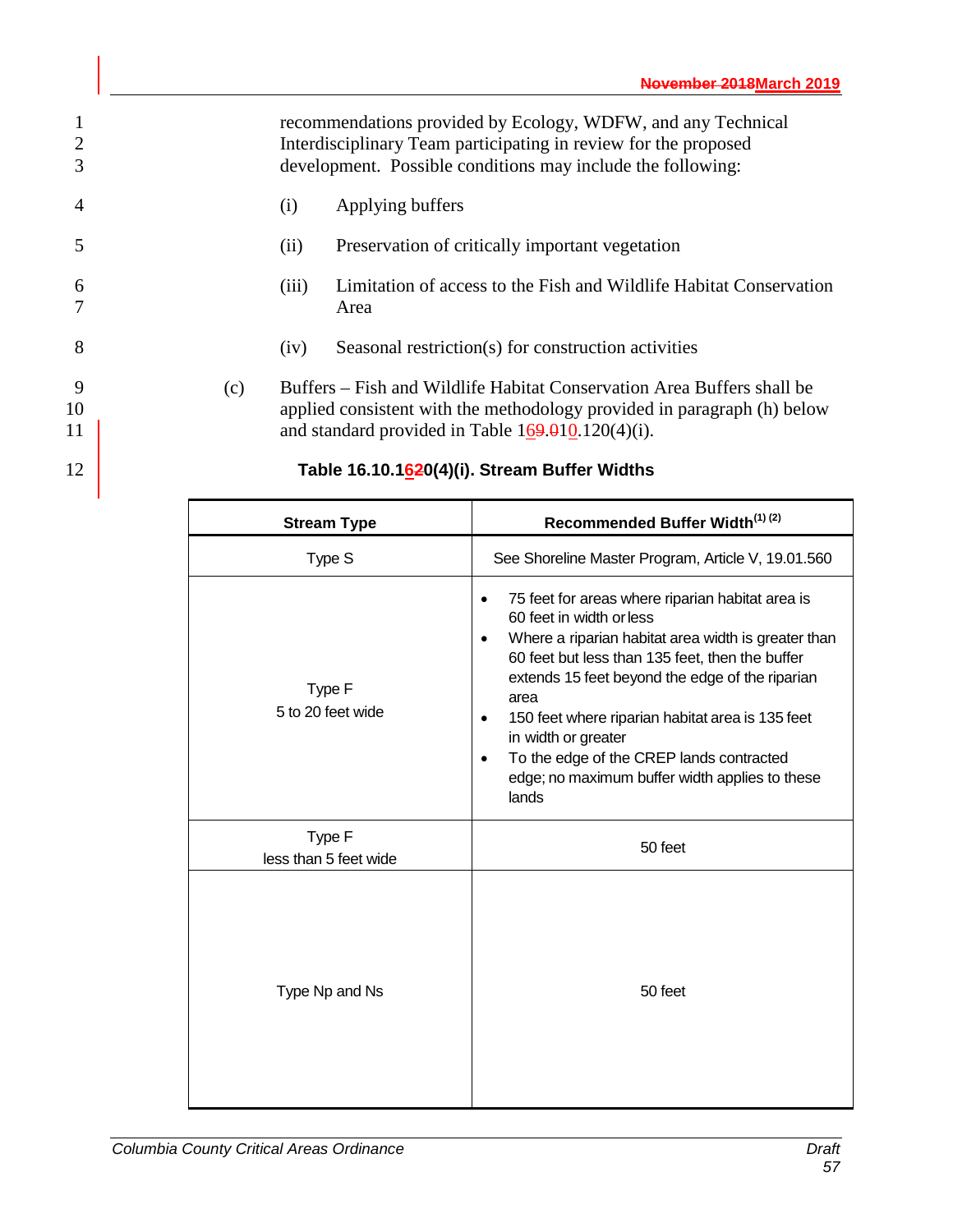| $\mathbf{1}$<br>$\begin{array}{c} 2 \\ 3 \\ 4 \\ 5 \end{array}$<br>6<br>$\overline{7}$<br>8 | $OHWM =$ ordinary high water mark |       |                   | 1 = Measured from the OHWM or top of bank, on each side of the channel as applicable.<br>2 = Accompanied by stormwater management measures/facilities, geologic hazard<br>protections, wetland buffers, priority habitat and species-specific management<br>recommendations, and other Shoreline Master Program conditions, as applicable.<br><b>CREP</b> = Conservation Reserve Enhancement Program |
|---------------------------------------------------------------------------------------------|-----------------------------------|-------|-------------------|------------------------------------------------------------------------------------------------------------------------------------------------------------------------------------------------------------------------------------------------------------------------------------------------------------------------------------------------------------------------------------------------------|
| 9                                                                                           | (d)                               |       |                   | Special Provisions - Anadromous Salmonids                                                                                                                                                                                                                                                                                                                                                            |
| 10<br>11<br>12<br>13<br>14                                                                  |                                   | (i)   |                   | Activities, uses, and alterations proposed to be located in<br>waterbodies used by anadromous salmonids, or in areas that affect<br>such waterbodies, shall give special consideration to the<br>preservation and enhancement of anadromous salmonid habitat,<br>including, but not limited to, the following:                                                                                       |
| 15<br>16                                                                                    |                                   |       | (A)               | Activities shall be timed to occur only during the allowable<br>work window, as designated by the WDFW.                                                                                                                                                                                                                                                                                              |
| 17<br>18<br>19                                                                              |                                   |       | (B)               | The activity is designed so that it will minimize the<br>degradation of the functions or values of the fish habitat or<br>other critical areas.                                                                                                                                                                                                                                                      |
| 20<br>21<br>22                                                                              |                                   |       | (C)               | Any impact on the ecological functions and values of the<br>habitat conservation area are mitigated in accordance with<br>an approved Critical Area Reportcritical area report.                                                                                                                                                                                                                      |
| 23<br>24<br>25<br>26<br>27                                                                  |                                   | (ii)  |                   | Structures that prevent the migration of anadromous salmonids<br>shall not be allowed in the portion of the waterbodies currently<br>used by salmonids. Fish bypass facilities shall be provided that<br>allow the upstream migration of adult fish and prevent juveniles<br>migrating downstream from being trapped or harmed.                                                                      |
| 28<br>29<br>30<br>31<br>32                                                                  |                                   | (iii) |                   | Fills waterward of the OHWM, when authorized, shall minimize<br>the adverse impacts on anadromous salmonids and their habitat,<br>shall mitigate any unavoidable impacts, and shall only be allowed<br>for water-dependent uses or for uses that enable public access or<br>recreation for significant numbers of the public.                                                                        |
| 33<br>34<br>35                                                                              | (e)                               |       | (WAC 232-12-292). | Special provisions – Wildlife. Bald eagle habitat shall be protected<br>pursuant to the Washington State Bald Eagle Protection Rules                                                                                                                                                                                                                                                                 |
| 36<br>37<br>38<br>39<br>40                                                                  | (f)                               |       |                   | Special Provisions – Wetland Habitats. All proposed activities within or<br>adjacent to habitat conservation areas containing wetlands shall, at a<br>minimum, conform to the wetland development performance standards set<br>forth in Section 19.01 Section 16.10.120, Wetlands, in addition to meeting<br>the habitat conservation area standards in this section.                                |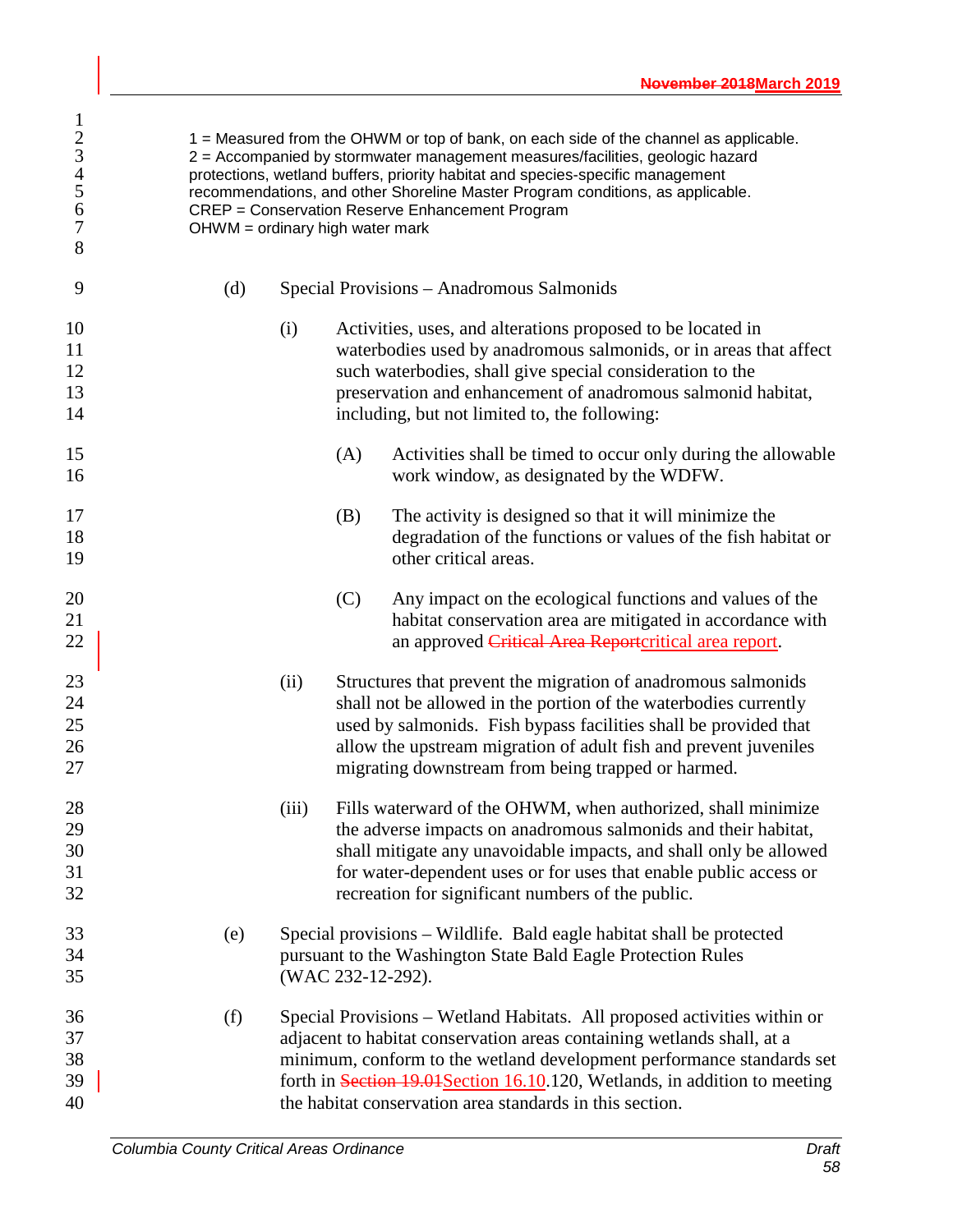| $\mathbf{1}$<br>$\sqrt{2}$<br>3                          | (g) | Special Provisions – Riparian Habitat. Unless otherwise allowed in this<br>section, all structures and activities shall be located outside of the riparian<br>habitat buffers.                                                                                                                                                                                                                                                                                                                                                                                                                                                            |  |  |  |
|----------------------------------------------------------|-----|-------------------------------------------------------------------------------------------------------------------------------------------------------------------------------------------------------------------------------------------------------------------------------------------------------------------------------------------------------------------------------------------------------------------------------------------------------------------------------------------------------------------------------------------------------------------------------------------------------------------------------------------|--|--|--|
| 4                                                        | (h) | Variable buffer widths                                                                                                                                                                                                                                                                                                                                                                                                                                                                                                                                                                                                                    |  |  |  |
| 5<br>6                                                   |     | The methodology for applying a variable buffer approach to determine<br>buffer widths includes the following steps:                                                                                                                                                                                                                                                                                                                                                                                                                                                                                                                       |  |  |  |
| 7<br>$8\,$<br>9<br>10<br>11<br>12<br>13<br>14            |     | (i)<br>Determine (approximate) the location of the OHWM or top of<br>bank (as applicable) for the parcel of the proposed development.<br>For this method, the OHWM is assumed to be the area next to the<br>stream channel where the vegetation stops and the rock and cobble<br>of the channel begins, or the top of bank in steep bank conditions,<br>as applicable. Aerial imagery (2013) provided to the County is the<br>imagery that is to be used to identify the OHWM or top of bank. A<br>site visit, in addition to consulting aerial imagery, is recommended.                                                                  |  |  |  |
| 15<br>16<br>17<br>18<br>19<br>20                         |     | Confirm the development proposal is outside of 150 feet of the<br>(ii)<br>approximated OHWM, or outside of established CREP contract or<br>conservation easement. If the development is outside of these<br>boundaries, then no further work to identify riparian areas is<br>required. If a development is proposed within 150 feet of the<br>approximated OHWM then proceed to Step iii.                                                                                                                                                                                                                                                |  |  |  |
| 21<br>22<br>23<br>24<br>25<br>26<br>27<br>28<br>29       |     | Determine the presence of any known or suspected wetland, steep<br>(iii)<br>slope areas, , priority habitat or species mapping, or other potential<br>condition identified next to or adjacent to the proposed<br>development. If yes, then address requirement(s) associated with<br>one or more of these conditions, and apply applicable protection<br>conditions. Is the development still expected to occur within 150<br>feet of the OHWM? If yes, then go to Step iv. If no, then stop this<br>procedure, as these other requirements are also protective of<br>riparian functions.                                                |  |  |  |
| 30<br>31<br>32<br>33<br>34<br>35<br>36<br>37<br>38<br>39 |     | Is there a functional break wholly within 150 feet of the OHWM<br>(iv)<br>(established road, railroad bed, parking area or other similar<br>continuous development feature that provides a continuous<br>functional break in the riparian area) that extends along the edge of<br>the proposed development area/parcel between the site<br>development area and the waterbody? If no, proceed to Step v. If<br>yes, then establish the riparian area upland boundary to the<br>waterward edge of the facility maintenance area (disturbed area).<br>Development would need to be located on the landward side of the<br>functional break. |  |  |  |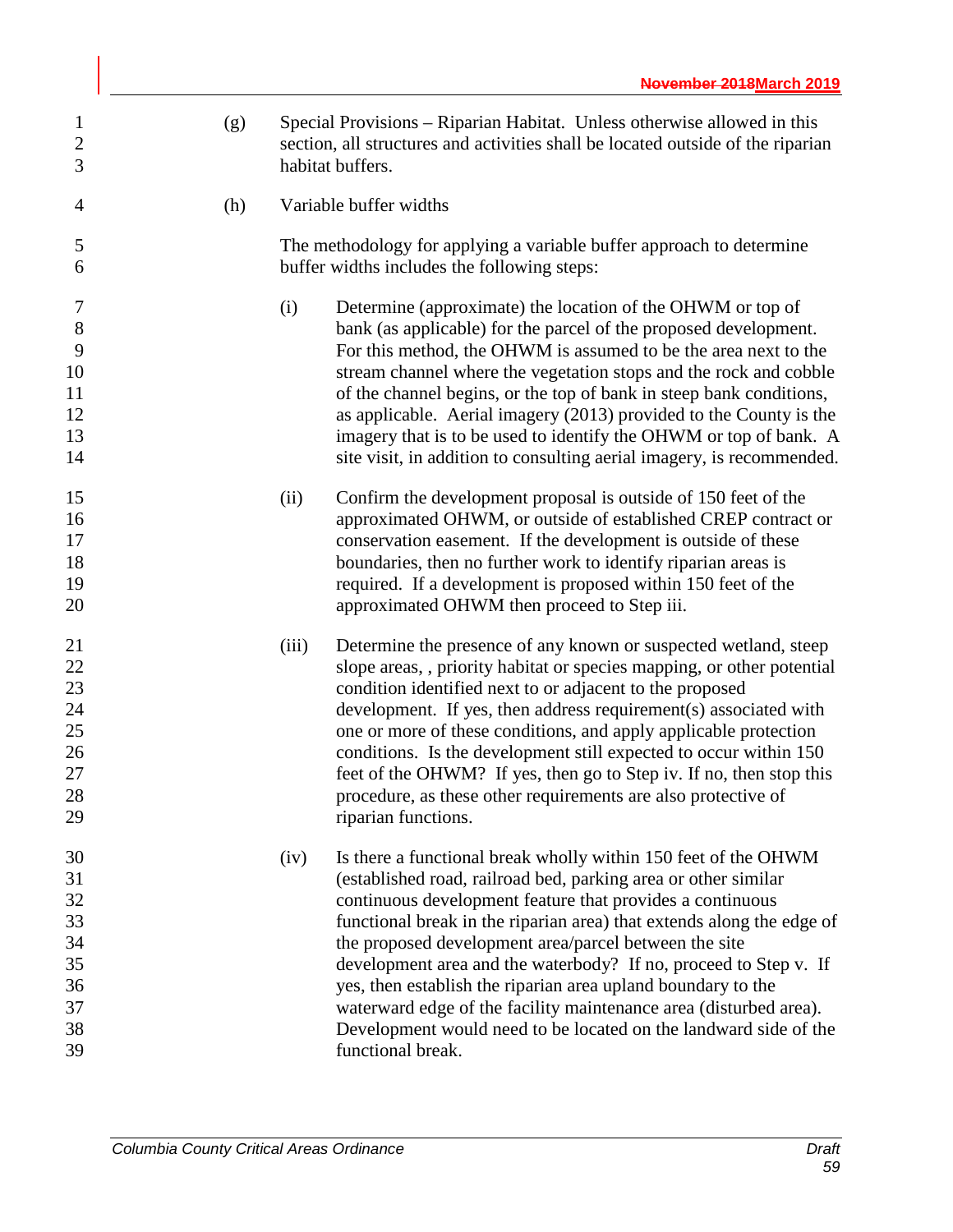| $\mathbf{1}$<br>$\mathbf{2}$<br>3<br>$\overline{4}$<br>5<br>6<br>$\boldsymbol{7}$<br>$8\,$<br>9<br>10<br>11<br>12<br>13 |     | (v)    | Delineate the upland extent of the riparian area as defined above—<br>the area where there is a distinct change in species composition<br>and vegetation structure—using the 2013 aerial imagery (as<br>provided in the GIS dataset provided to the County as part of the<br>SMP update). Measure directly adjacent and waterward of the<br>proposed development on a horizontal plane from the approximate<br>OHWM to the edge of the riparian area. The line along the edge of<br>the riparian area could be highly variable within a given parcel, as<br>the area where the change in vegetation occurs is based on the<br>underlying topographic elevation and area where the waterbody<br>influences riparian vegetation growth. For example, in some areas,<br>the vegetation could extend out to 150 feet or more and in others it<br>could be much narrower. |
|-------------------------------------------------------------------------------------------------------------------------|-----|--------|----------------------------------------------------------------------------------------------------------------------------------------------------------------------------------------------------------------------------------------------------------------------------------------------------------------------------------------------------------------------------------------------------------------------------------------------------------------------------------------------------------------------------------------------------------------------------------------------------------------------------------------------------------------------------------------------------------------------------------------------------------------------------------------------------------------------------------------------------------------------|
| 14<br>15<br>16                                                                                                          |     | (vi)   | Add 15 feet beyond the edge of the riparian area (up to 150 feet)<br>and draw a line delineating the preliminary location of the riparian<br>buffer outer boundary.                                                                                                                                                                                                                                                                                                                                                                                                                                                                                                                                                                                                                                                                                                  |
| 17<br>18                                                                                                                |     | (vii)  | Additional setbacks for structures or other facilities would be<br>added on to identified buffer width, as applicable.                                                                                                                                                                                                                                                                                                                                                                                                                                                                                                                                                                                                                                                                                                                                               |
| 19<br>20<br>21<br>22                                                                                                    |     | (viii) | Buffers in conjunction with other critical areas. Where other<br>critical areas defined in this section fall within the waterbody<br>buffer, the buffer area shall be the most beneficial of the buffers<br>applicable to any applicable critical area.                                                                                                                                                                                                                                                                                                                                                                                                                                                                                                                                                                                                              |
| 23<br>24                                                                                                                | (i) | below: | Buffer Reductions. Buffers may be administratively modified as outlined                                                                                                                                                                                                                                                                                                                                                                                                                                                                                                                                                                                                                                                                                                                                                                                              |
| 25<br>26<br>27<br>28<br>29<br>30<br>31                                                                                  |     | (i)    | Where a legally established road or railway, or other type of<br>continuous development, crosses or extends along a critical area<br>buffer and provides a functional break, the Director may approve a<br>modification of the minimum required buffer width to the<br>waterward edge of the improved continuous development,<br>provided the upland side of the continuous development area meets<br>all of the following criteria:                                                                                                                                                                                                                                                                                                                                                                                                                                 |
| 32<br>33                                                                                                                |     |        | Does not provide additional protection of the waterbody or<br>(A)<br>stream                                                                                                                                                                                                                                                                                                                                                                                                                                                                                                                                                                                                                                                                                                                                                                                          |
| 34<br>35<br>36                                                                                                          |     |        | Provides little (less than 20%) to no biological, geological,<br>(B)<br>or hydrological buffer functions relating to the riparian and<br>upland portions of the buffer                                                                                                                                                                                                                                                                                                                                                                                                                                                                                                                                                                                                                                                                                               |
| 37<br>38<br>39<br>40                                                                                                    |     | (ii)   | Standard Buffer Reduction. Reductions of up to 25% of the<br>standard buffer may be approved if the applicant demonstrates to<br>the satisfaction of the Director that a mitigation plan developed by<br>a qualified professional pursuant to Section 19.01 Section                                                                                                                                                                                                                                                                                                                                                                                                                                                                                                                                                                                                  |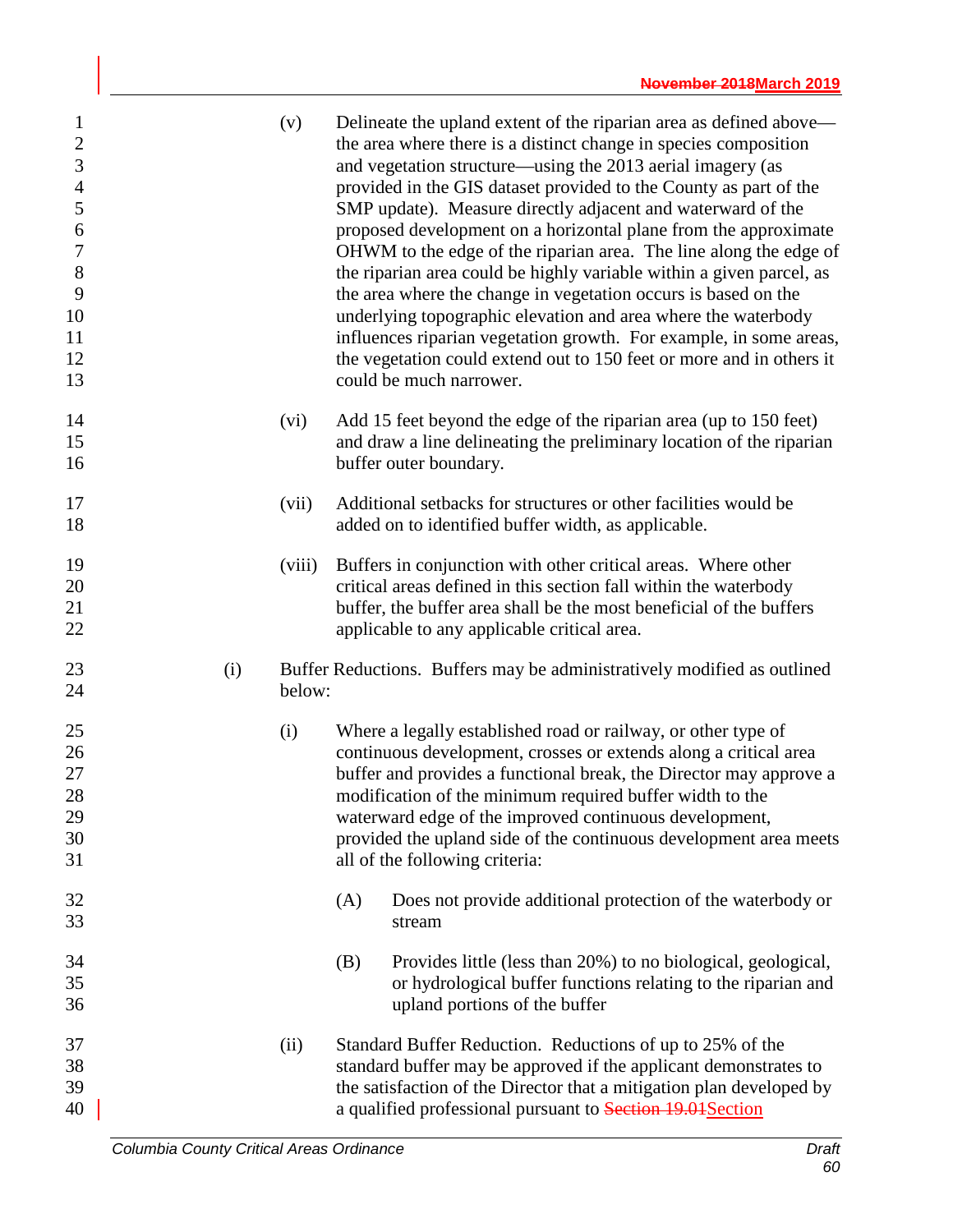| $\mathbf{1}$<br>$\overline{2}$<br>3<br>$\overline{4}$ |     |              |     | $\underline{16.10}$ .110 (9) indicates that enhancing the buffer (by removing<br>invasive plants or impervious surfaces, planting native vegetation,<br>installing habitat features, or other means) will result in a reduced<br>buffer that functions at a higher level than the standard buffer.        |
|-------------------------------------------------------|-----|--------------|-----|-----------------------------------------------------------------------------------------------------------------------------------------------------------------------------------------------------------------------------------------------------------------------------------------------------------|
| 5<br>6<br>$\boldsymbol{7}$<br>$8\,$<br>9              | (j) | development. |     | Proposed developments or land-use activities located within a designated<br>Habitat Conservation Area shall be reviewed for potential habitat impacts,<br>considering the recommendations provided by Ecology, WDFW, and any<br>Technical Interdisciplinary Team participating in review for the proposed |
| 10<br>11                                              | (k) |              |     | Allowed uses in Fish and Wildlife Habitat Conservation Areas and<br>Riparian Habitat Area -Buffers.                                                                                                                                                                                                       |
| 12<br>13<br>14<br>15                                  |     | (i)          |     | Roads, bridges, and utilities. Road, bridge, and utility<br>maintenance, repair, and construction may be permitted across a<br>Fish and Wildlife Habitat Conservation Area and/or buffers under<br>all of the following conditions:                                                                       |
| 16<br>17<br>18                                        |     |              | (A) | It is demonstrated to the Director that there are no<br>alternative routes that can be reasonably used to achieve the<br>proposed development.                                                                                                                                                            |
| 19<br>20                                              |     |              | (B) | The activity will have minimum adverse impact to the Fish<br>and Wildlife Habitat Conservation Area.                                                                                                                                                                                                      |
| 21<br>22                                              |     |              | (C) | The activity will not significantly degrade surface or<br>groundwater.                                                                                                                                                                                                                                    |
| 23<br>24                                              |     |              | (D) | The intrusion into the Fish and Wildlife Habitat<br>Conservation Area and its buffers is mitigated.                                                                                                                                                                                                       |
| 25<br>26<br>27                                        |     | (ii)         |     | Limited park or recreational access to a Fish and Wildlife Habitat<br>Conservation Area and/or stream buffers, provided that all of the<br>following are satisfied:                                                                                                                                       |
| 28<br>29<br>30                                        |     |              | (A) | The access is part of a public park or a recreational resort<br>development that is dependent on the access for its location<br>and recreational function.                                                                                                                                                |
| 31<br>32                                              |     |              | (B) | The access is limited to the minimum necessary to<br>accomplish the recreational function.                                                                                                                                                                                                                |
| 33                                                    |     |              | (C) | The intrusion is mitigated.                                                                                                                                                                                                                                                                               |
| 34<br>35<br>36                                        |     | (iii)        |     | Low-impact uses and activities that are consistent with the purpose<br>and function of the stream setback and do not detract from its<br>integrity. Examples of low-impact uses and activities include                                                                                                    |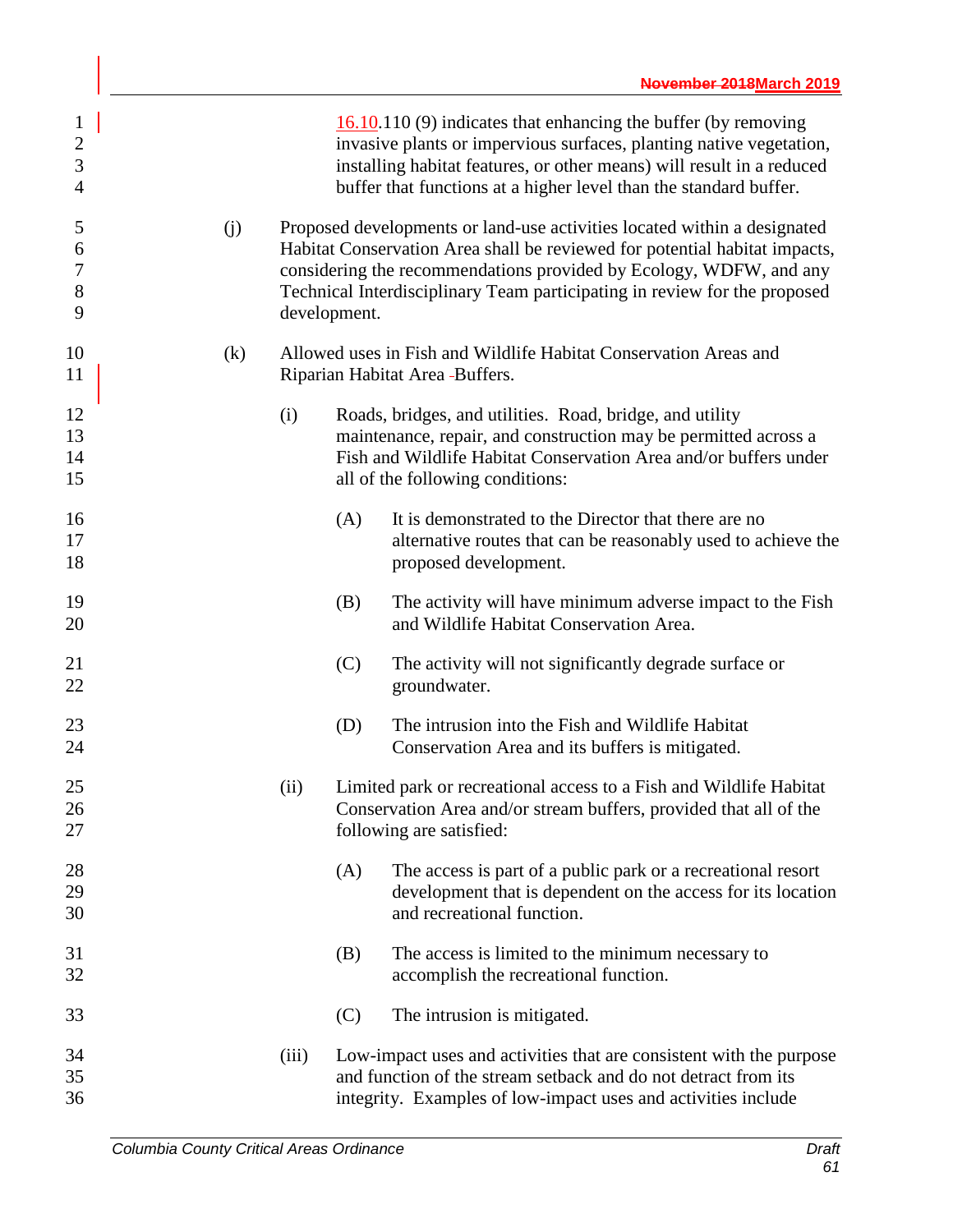| $\mathbf{1}$<br>$\overline{2}$            |     | removal of noxious vegetation and stormwater management<br>facilities such as grass-lined swales.                                                                                                                                                                                                                                                                                        |
|-------------------------------------------|-----|------------------------------------------------------------------------------------------------------------------------------------------------------------------------------------------------------------------------------------------------------------------------------------------------------------------------------------------------------------------------------------------|
| 3<br>$\overline{4}$<br>5                  | (1) | Temporary and permanent erosion and sedimentation controls shall be<br>provided to prevent the introduction of sediments or pollutants to<br>waterbodies or watercourses within the Habitat Conservation Area.                                                                                                                                                                           |
| 6<br>$\boldsymbol{7}$<br>$8\,$<br>9<br>10 | (m) | Clearing and grading shall be limited to that necessary for establishment<br>of the use or development and shall be conducted to avoid significant<br>adverse impacts and minimize the alteration of the volume, rate, or<br>temperature of freshwater flows to or within the Habitat Conservation<br>Area and any buffer required by this section.                                      |
| 11<br>12<br>13                            | (n) | The proposed development shall not discharge hazardous substances to the<br>Habitat Conservation Area that would have significant adverse impacts on<br>that area.                                                                                                                                                                                                                       |
| 14<br>15                                  | (0) | Stream flows shall be protected from changes to the normal flow,<br>temperature, turbidity, and discharge to the maximum extent practicable.                                                                                                                                                                                                                                             |
| 16<br>17                                  | (p) | Septic drainfields and any required replacement drainfield area shall be at<br>least 100 feet from the edge of any Habitat Conservation Area.                                                                                                                                                                                                                                            |
| 18<br>19<br>20<br>21                      | (q) | Exceptions to the above protection standards may be allowed by the<br>Director based on a special report prepared by a qualified professional that<br>demonstrates that such exception would not adversely impact the habitat<br>system, functions, and values of the Habitat Conservation Area.                                                                                         |
| 22<br>23<br>24<br>25                      | (r) | Activities may only be permitted in a stream or stream buffer if the<br>applicant can show that the proposed activity will not degrade the<br>ecological functions and values of the stream, stream buffer, or other<br>critical area.                                                                                                                                                   |
| 26<br>27<br>28                            | (s) | Stream Crossings – Stream crossings shall be minimized, but when<br>necessary, they shall conform to the applicable provisions of this<br>ordinancechapter and other laws (see WDFW or Ecology).                                                                                                                                                                                         |
| 29<br>30<br>31<br>32<br>33                | (t) | Stormwater conveyance facilities – Stormwater conveyance facilities may<br>be permitted, provided that they are only located in the buffer when no<br>practicable alternative exists outside the buffer. Stormwater facilities shall<br>be planted with native plantings where feasible to provide habitat, and/or<br>less intrusive facilities should be used.                          |
| 34<br>35<br>36<br>37<br>38                | (u) | Floodway-dependent Structures – Floodway-dependent structures or<br>installations may be permitted within streams or their buffers if allowed or<br>approved by other <i>ordinance</i> chapters or other agencies with jurisdiction.<br>See Section 19.01 Section 16.10.140, Frequently Flooded Areas, for more<br>information on allowed uses and activities within flood hazard areas. |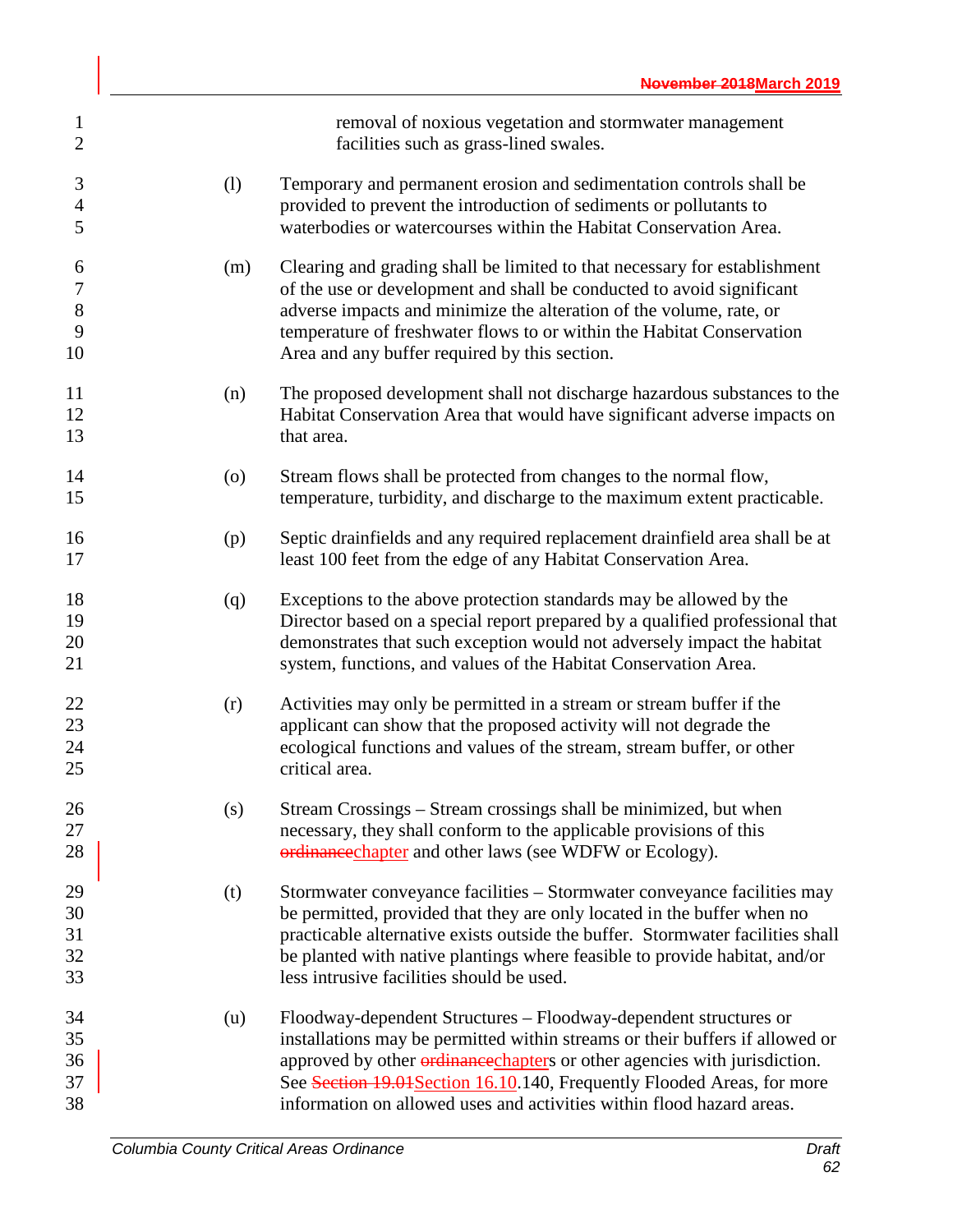| $\mathbf{1}$<br>$\overline{2}$<br>$\mathfrak{Z}$<br>$\overline{4}$<br>5 | (v)                   | Trails – The criteria for alignment, construction, and maintenance of trails<br>within wetlands and their buffers shall apply to trails within stream<br>buffers. Outer buffer trails may not exceed 10 feet in width and may be<br>constructed with impermeable surface materials if on-site infiltration is<br>utilized.                                                                                                                                                                                                                                                                                                    |
|-------------------------------------------------------------------------|-----------------------|-------------------------------------------------------------------------------------------------------------------------------------------------------------------------------------------------------------------------------------------------------------------------------------------------------------------------------------------------------------------------------------------------------------------------------------------------------------------------------------------------------------------------------------------------------------------------------------------------------------------------------|
| 6<br>$\boldsymbol{7}$<br>$8\,$<br>9<br>10<br>11<br>12<br>13             | (w)                   | Utilities - The criteria for alignment, construction, and maintenance<br>within the wetland buffers shall apply to utility corridors within stream<br>buffers. In addition, corridors shall not be aligned parallel with any stream<br>channel unless the corridor is outside the buffer and crossings shall be<br>minimized. Installation shall be accomplished by boring beneath the scour<br>depth and hyporheic zone of the waterbody where feasible. Crossings<br>shall be contained within the existing footprint of an existing or new road<br>or utility crossing where possible. Otherwise, crossings shall be at an |
| 14<br>15                                                                |                       | angle greater than 60 degrees to the centerline of the channel. The criteria<br>for stream crossings shall also apply.                                                                                                                                                                                                                                                                                                                                                                                                                                                                                                        |
| 16<br>17                                                                | (x)                   | No net effective impervious surfaces may be created in the outer buffer<br>area beyond what is otherwise permitted.                                                                                                                                                                                                                                                                                                                                                                                                                                                                                                           |
| 18<br>19<br>20                                                          | (y)                   | No structures or related improvements, including buildings or decks, shall<br>be permitted within the stream buffer except as otherwise allowed in<br>169.1004.100, General Provisions.                                                                                                                                                                                                                                                                                                                                                                                                                                       |
| 21                                                                      | 16.10.170 Definitions |                                                                                                                                                                                                                                                                                                                                                                                                                                                                                                                                                                                                                               |
| 22<br>23<br>24<br>25<br>26                                              | (1)                   | "Adaptive Management" - Adaptive management relies on scientific methods<br>to evaluate how well regulatory and non-regulatory actions protect the<br>critical area. An adaptive management program is a formal and deliberate<br>scientific approach to taking action and obtaining information in the face of<br>uncertainty.                                                                                                                                                                                                                                                                                               |
| 27<br>28<br>29<br>30<br>31                                              | (2)                   | "Adjacent," Adjacent means immediately adjoining (in contact with the<br>boundary of the influence area) or within a distance less than that needed to<br>separate activities from critical areas to ensure protection of the functions and<br>values of the critical areas. Adjacent shall mean any activity or development<br>located:                                                                                                                                                                                                                                                                                      |
| 32                                                                      | (a)                   | On-site immediately adjoining a critical area, or                                                                                                                                                                                                                                                                                                                                                                                                                                                                                                                                                                             |
| 33<br>34                                                                | (b)                   | A distance equal to or less than the required critical area buffer width and<br>building setback.                                                                                                                                                                                                                                                                                                                                                                                                                                                                                                                             |
| 35<br>36<br>37<br>38<br>39                                              | (3)                   | "Agricultural activities" means agricultural uses and practices, including, but<br>not limited to: producing, breeding, or increasing agricultural products;<br>rotating and changing agricultural crops; allowing land used for agricultural<br>activities to lie fallow in which it is plowed and tilled but left unseeded;<br>allowing land used for agricultural activities to lie dormant as a result of                                                                                                                                                                                                                 |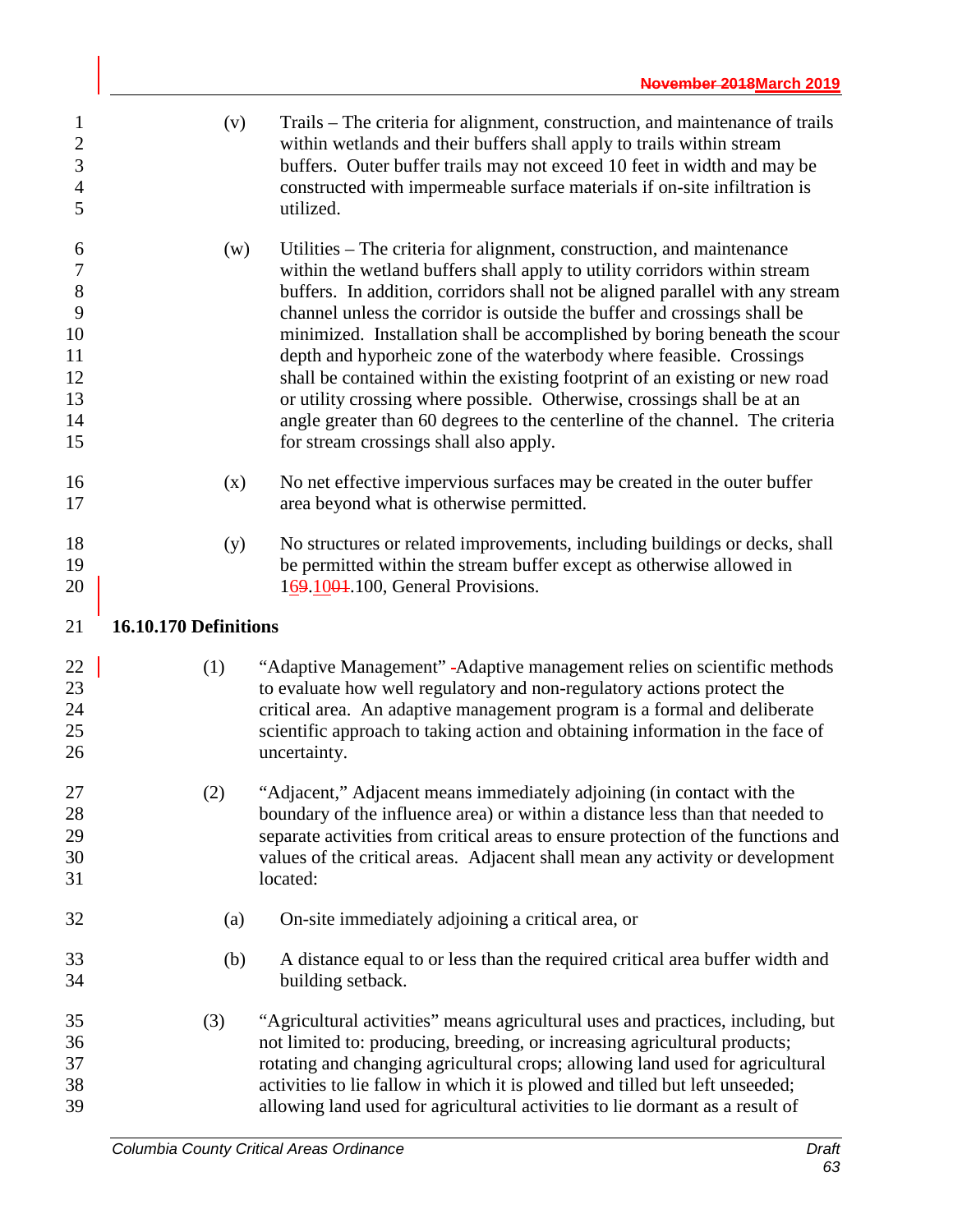| $\mathbf{1}$<br>$\sqrt{2}$<br>3<br>$\overline{4}$<br>5<br>6<br>7<br>8 |      | adverse agricultural market conditions; allowing land used for agricultural<br>activities to lie dormant because the land is enrolled in a local, state, or<br>federal conservation program, or the land is subject to a conservation<br>easement; conducting agricultural operations; maintaining, repairing, and<br>replacing agricultural equipment; maintaining, repairing, and replacing<br>agricultural facilities, provided that the replacement facility is no closer to the<br>shoreline than the original facility; and maintaining agricultural lands under<br>production or cultivation.                                                                                                                                                                                                  |
|-----------------------------------------------------------------------|------|-------------------------------------------------------------------------------------------------------------------------------------------------------------------------------------------------------------------------------------------------------------------------------------------------------------------------------------------------------------------------------------------------------------------------------------------------------------------------------------------------------------------------------------------------------------------------------------------------------------------------------------------------------------------------------------------------------------------------------------------------------------------------------------------------------|
| 9<br>10<br>11<br>12                                                   | (4)  | "Alteration" Any human induced change in an existing condition of a critical<br>area or its buffer. Alterations include, but are not limited to grading, filling,<br>channelizing, dredging, clearing (vegetation), construction, compaction,<br>excavation or any other activity that changes the character of the critical area.                                                                                                                                                                                                                                                                                                                                                                                                                                                                    |
| 13<br>14                                                              | (5)  | "Amendment" A revision, addition, alteration to the wording, context,<br>critical area map designations or substance of the ordinance chapter.                                                                                                                                                                                                                                                                                                                                                                                                                                                                                                                                                                                                                                                        |
| 15<br>16<br>17<br>18<br>19<br>20<br>21<br>22<br>23<br>24              | (6)  | "Anadromous Fisheries" Fish that spawn and rear in freshwater and mature<br>in the marine environment. While Pacific salmon die after their first<br>spawning, adult char (bull trout) can live for many years, moving in and out<br>of saltwater and spawning each year. The life history of Pacific salmon and<br>char contains critical periods of time when these fish are more susceptible to<br>environmental and physical damage than at other times. The life history of<br>salmon, for example, contains the following stages: upstream migration of<br>adults, spawning, inter-gravel incubation, rearing, smoltification (the time<br>period needed for juveniles to adjust their body functions to live in the<br>marine environment), downstream migration, and ocean rearing to adults. |
| 25<br>26<br>27<br>28                                                  | (7)  | "Applicant" A person who files an application for a permit under this<br>ordinance chapter and who is either the owner of the land on which the<br>proposed regulated activity would be located, a contract purchaser, or the<br>authorized agent of such a person.                                                                                                                                                                                                                                                                                                                                                                                                                                                                                                                                   |
| 29<br>30<br>31                                                        | (8)  | "Aquifer" A water bearing geological formation, a group of formations, or<br>part of a formation that is capable of yielding a significant amount of<br>groundwater to a wells or springs.                                                                                                                                                                                                                                                                                                                                                                                                                                                                                                                                                                                                            |
| 32<br>33                                                              | (9)  | "Aquifer Recharge Areas" Areas that, due to the presence of certain soils,<br>geology, and surface water, act to recharge ground water by percolation.                                                                                                                                                                                                                                                                                                                                                                                                                                                                                                                                                                                                                                                |
| 34<br>35<br>36<br>37<br>38                                            | (10) | "Aquifer, Sole Source" An area designated by the U.S. Environmental<br>Protection Agency under the Safe Drinking Water Act of 1974, (Public Law<br>93-523.42 U.S. C. 300 et. Seq), Section 1424(e). The aquifer(s) must supply<br>fifty percent (50%) or more of the drinking water for an area without a<br>sufficient replacement available.                                                                                                                                                                                                                                                                                                                                                                                                                                                        |
| 39<br>40                                                              | (11) | "Best Available Science" A valid scientific process that includes organized<br>investigations and observations conducted by qualified personnel using                                                                                                                                                                                                                                                                                                                                                                                                                                                                                                                                                                                                                                                 |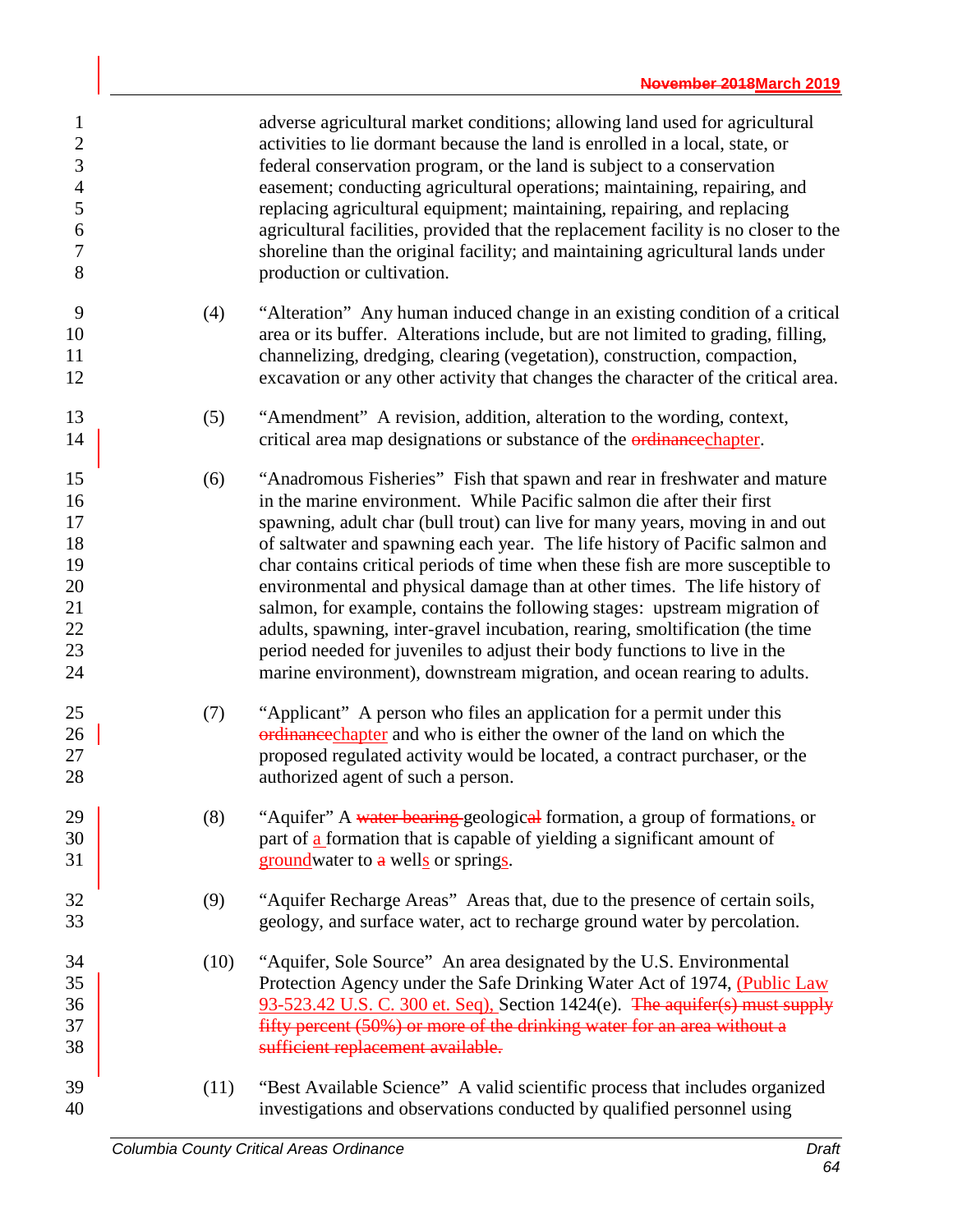| 1<br>$\overline{2}$  |      | documented methods leading to verifiable results and conclusions consistent<br>with the following characteristics:                                                                                                                                    |
|----------------------|------|-------------------------------------------------------------------------------------------------------------------------------------------------------------------------------------------------------------------------------------------------------|
| 3                    | (a)  | Peer review                                                                                                                                                                                                                                           |
| 4                    | (b)  | Methods                                                                                                                                                                                                                                               |
| 5                    | (c)  | Logical conclusions and reasonable references                                                                                                                                                                                                         |
| 6                    | (d)  | Quantitative analysis                                                                                                                                                                                                                                 |
| 7                    | (e)  | Context                                                                                                                                                                                                                                               |
| 8                    | (f)  | References                                                                                                                                                                                                                                            |
| 9<br>10<br>11        |      | The County may use information that local, state and federal natural resource<br>agencies have determined represents the best available science consistent with<br>WAC 365-195-900.                                                                   |
| 12<br>13<br>14       | (12) | "Base flood" means a flood having a 1% chance of being equaled or<br>exceeded in any given year. Also referred to as the "100-year flood."<br>Designated on FIRMs with the letters A or V.                                                            |
| 15<br>16             | (13) | "Best Management Practices" Conservation practices or systems of practices<br>and management measures that:                                                                                                                                           |
| 17<br>18             | (a)  | Control soil loss and reduce water quality degradation caused by high<br>concentrations of nutrients, animal waste, toxics, and sediment;                                                                                                             |
| 19<br>20<br>21       | (b)  | Minimize adverse impacts to surface water and ground water flow,<br>circulation patterns, and to the chemical, physical, and biological<br>characteristics of wetlands;                                                                               |
| 22<br>23             | (c)  | Protect trees and vegetation designated to be retained during and following<br>site construction; and                                                                                                                                                 |
| 24<br>25<br>26<br>27 | (d)  | Provide standards for proper use of chemical herbicides within critical<br>areas. Columbia County shall monitor the application of best management<br>practices to ensure that the standards and policies of this ordinancechapter<br>are adhered to. |
| 28<br>29<br>30       | (14) | "Buffer" or "Buffer Zone" An area contiguous to and that protects a critical<br>area which is required for the continued maintenance, functioning, and/or<br>structural stability of a critical area.                                                 |
| 31<br>32<br>33       | (15) | "Clearing" The destruction or removal of vegetation ground cover, shrubs<br>and trees including, but not limited to, root material removal and/or topsoil<br>removal.                                                                                 |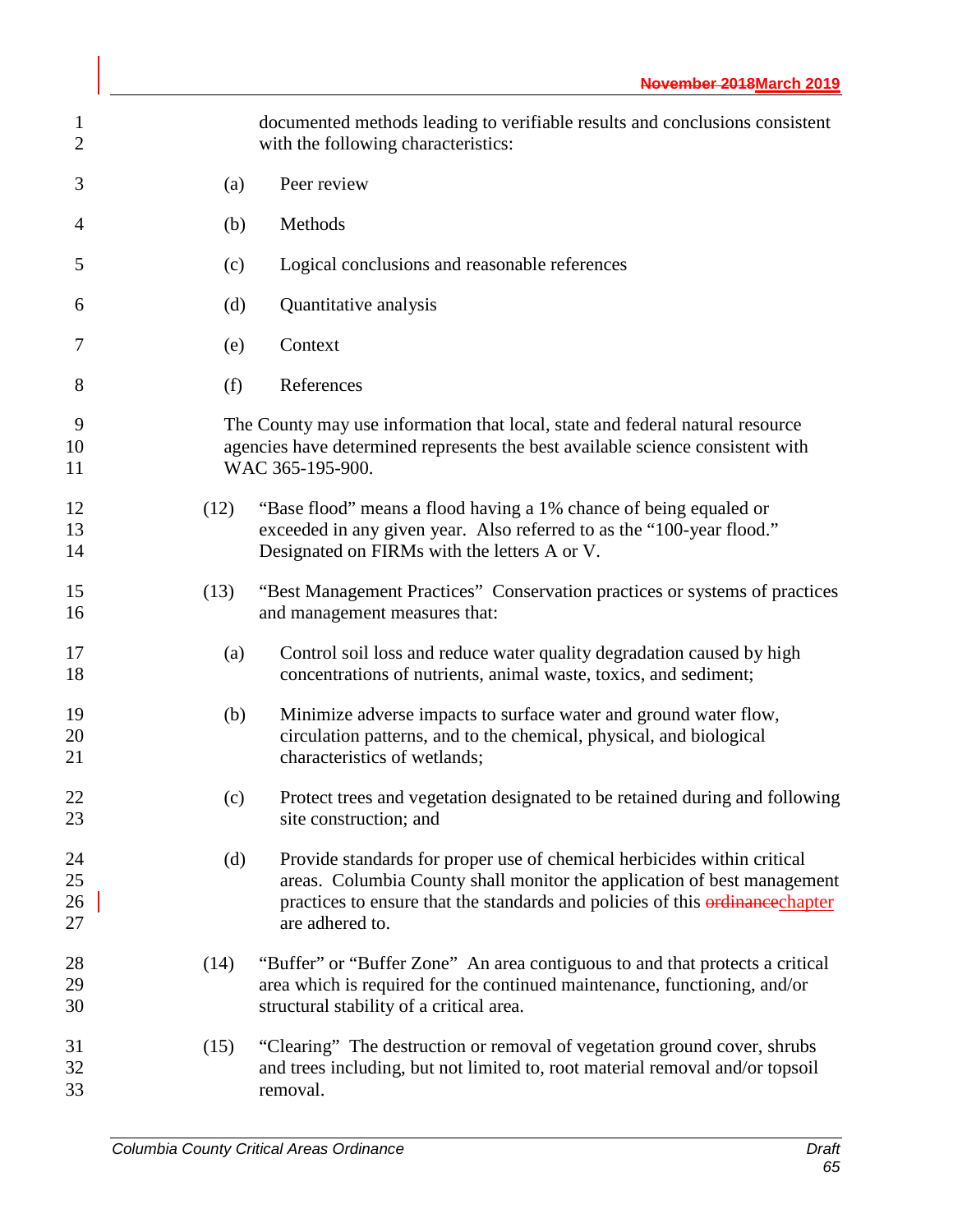| $\mathbf{1}$<br>$\mathbf{2}$<br>3<br>$\overline{4}$<br>5 | (16) | "Compensation" Compensation includes actions necessary to replace or<br>enhance the critical area or its buffer depending on the scope of the approved<br>alteration and what is needed to maintain or improve the critical area or<br>buffer functions, including, including land acquisition, planning,<br>construction plans, monitoring and contingency actions.                                                                                                                              |
|----------------------------------------------------------|------|---------------------------------------------------------------------------------------------------------------------------------------------------------------------------------------------------------------------------------------------------------------------------------------------------------------------------------------------------------------------------------------------------------------------------------------------------------------------------------------------------|
| 6<br>7<br>$8\,$<br>9<br>10<br>11<br>12                   | (17) | "Conservation Easement" A legal agreement that the property owner enters<br>into to restrict uses of the land. Such restrictions can include, but are not<br>limited to, passive recreation uses such as trails or scientific uses and fences<br>or other barriers to protect habitat. The easement is recorded on a property<br>deed, runs with the land, and is legally binding on all present and future<br>owners of the property, therefore, providing permanent or long-term<br>protection. |
| 13                                                       | (18) | "County" means Columbia County                                                                                                                                                                                                                                                                                                                                                                                                                                                                    |
| 14<br>15<br>16                                           | (19) | "County Planning Director" The individual relegated the authority for<br>administering, interpreting and enforcing the Critical Area<br>OrdinanceChapter.                                                                                                                                                                                                                                                                                                                                         |
| 17<br>18<br>19                                           |      | (20) - "Critical Aquifer Recharge Area" Areas designated by WAC 365-190-<br>080(2) that are determined to have a critical recharging effect on aquifers<br>used for potable water as defined by WAC 365-190-030(2).                                                                                                                                                                                                                                                                               |
| 20<br>21                                                 |      | $\frac{(21)(20)}{2}$ "Critical Areas" Critical areas include the following areas and<br>ecosystems:                                                                                                                                                                                                                                                                                                                                                                                               |
| 22                                                       | (a)  | Wetlands;                                                                                                                                                                                                                                                                                                                                                                                                                                                                                         |
| 23<br>24                                                 | (b)  | Areas with critical recharging effect on the aquifers used for potable<br>water;                                                                                                                                                                                                                                                                                                                                                                                                                  |
| 25                                                       | (c)  | Fish and wildlife habitat conservation areas;                                                                                                                                                                                                                                                                                                                                                                                                                                                     |
| 26                                                       | (d)  | Geologically hazardous areas; and                                                                                                                                                                                                                                                                                                                                                                                                                                                                 |
| 27<br>28                                                 | (e)  | Frequently flooded areas (Please refer to the Columbia County Flood Plain<br>OrdinanceChapter for further information).                                                                                                                                                                                                                                                                                                                                                                           |
| 29<br>30<br>31<br>32                                     |      | $\left(\frac{22}{2}\right)(21)$ "Critical Aquifer Recharge Areas" Areas with a critical recharging effect<br>on aquifers used for potable water, including or areas where the as-n aquifer<br>that is a source of drinking water is vulnerable to contamination that would<br>affect the potability of the water or is susceptible to reduced recharge.                                                                                                                                           |
| 33<br>34                                                 |      | $\frac{(23)(22)}{2}$ "Department" means the Columbia County Building and Planning<br>Department.                                                                                                                                                                                                                                                                                                                                                                                                  |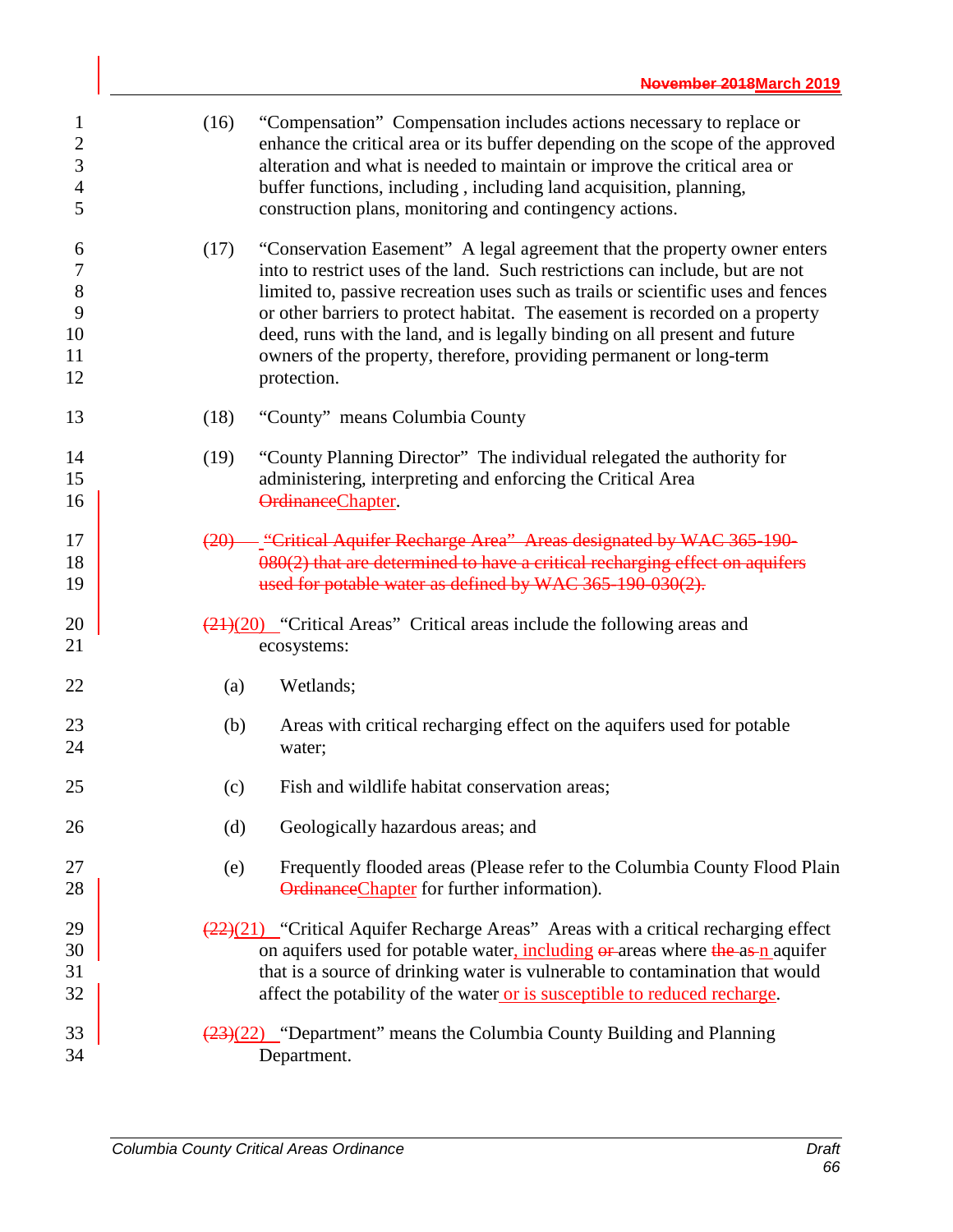| $\mathbf{1}$         | $\frac{(24)(23)}{(24)(23)}$ "Development" Any activity upon the land consisting of construction or                                                                                                                                                             |
|----------------------|----------------------------------------------------------------------------------------------------------------------------------------------------------------------------------------------------------------------------------------------------------------|
| $\overline{2}$       | alteration of structures, earth movement, dredging, dumping, grading, filling,                                                                                                                                                                                 |
| 3                    | mining, removal of any sand, gravel, or minerals, driving of piles, drilling                                                                                                                                                                                   |
| $\overline{4}$       | operations, bulkheading, clearing of vegetation, or other land disturbance.                                                                                                                                                                                    |
| $\mathfrak{S}$       | Development includes the storage or use of equipment or materials                                                                                                                                                                                              |
| 6                    | inconsistent with the existing use. Development also includes approvals                                                                                                                                                                                        |
| $\boldsymbol{7}$     | issued by Columbia County that binds land to specific patterns of use,                                                                                                                                                                                         |
| $8\,$                | including but not limited to, subdivisions, short subdivisions, zone changes,                                                                                                                                                                                  |
| 9                    | conditional use permits, and binding site plans. Development activity does                                                                                                                                                                                     |
| 10                   | not include the following activities:                                                                                                                                                                                                                          |
| 11                   | Interior building improvements.<br>(a)                                                                                                                                                                                                                         |
| 12                   | (b)<br>Exterior structure maintenance activities, including painting and roofing.                                                                                                                                                                              |
| 13<br>14             | Routine landscape maintenance of established, ornamental landscaping,<br>(c)<br>such as lawn mowing, pruning and weeding.                                                                                                                                      |
| 15<br>16<br>17<br>18 | (d)<br>Maintenance of the following existing facilities that does not expand the<br>affected area: septic tanks (routine cleaning); wells; individual utility<br>service connections; and individual cemetery plots in established and<br>approved cemeteries. |
| 19                   | $\frac{(25)(24)}{2}$ "Development Permit" Any permit issued by Columbia County or other                                                                                                                                                                        |
| 20                   | authorized agency, for construction, land use, or the alteration of land.                                                                                                                                                                                      |
| 21                   | $\frac{(26)(25)}{2}$ "Development Regulations" or "Regulations" Any controls placed on                                                                                                                                                                         |
| 22                   | development or land use activities by the County including but not limited to                                                                                                                                                                                  |
| 23                   | the zoning ordinancechapter, official controls, planned unit development                                                                                                                                                                                       |
| 24                   | ordinancechapters, subdivision ordinancechapter, binding site plan                                                                                                                                                                                             |
| 25                   | ordinancechapters and flood plain ordinancechapters together with                                                                                                                                                                                              |
| 26                   | amendments thereto. A development regulation does not include a decision                                                                                                                                                                                       |
| 27                   | to approve a project permit application even though the decision may be                                                                                                                                                                                        |
| 28                   | expressed in a resolution or <b>ordinance</b> chapter of the County.                                                                                                                                                                                           |
| 29                   | $\frac{(27)(26)}{(27)(26)}$ "Ecological functions" or "shoreline functions" means the work performed                                                                                                                                                           |
| 30                   | or role played by the physical, chemical, and biological processes and species                                                                                                                                                                                 |
| 31                   | that contribute to the maintenance of the aquatic and terrestrial environments                                                                                                                                                                                 |
| 32                   | that constitute the shoreline's natural ecosystem.                                                                                                                                                                                                             |
| 33                   | $\frac{(28)(27)}{28}$ "Ecosystems" The dynamic and interrelating complex of plant and animal                                                                                                                                                                   |
| 34                   | communities and their associated environment.                                                                                                                                                                                                                  |
| 35                   | $\frac{(29)(28)}{(29)(28)}$ "Erosion" The wearing away of the grounds surface as a result of mass                                                                                                                                                              |
| 36                   | wasting or the movement of wind, water, soil and/or ice.                                                                                                                                                                                                       |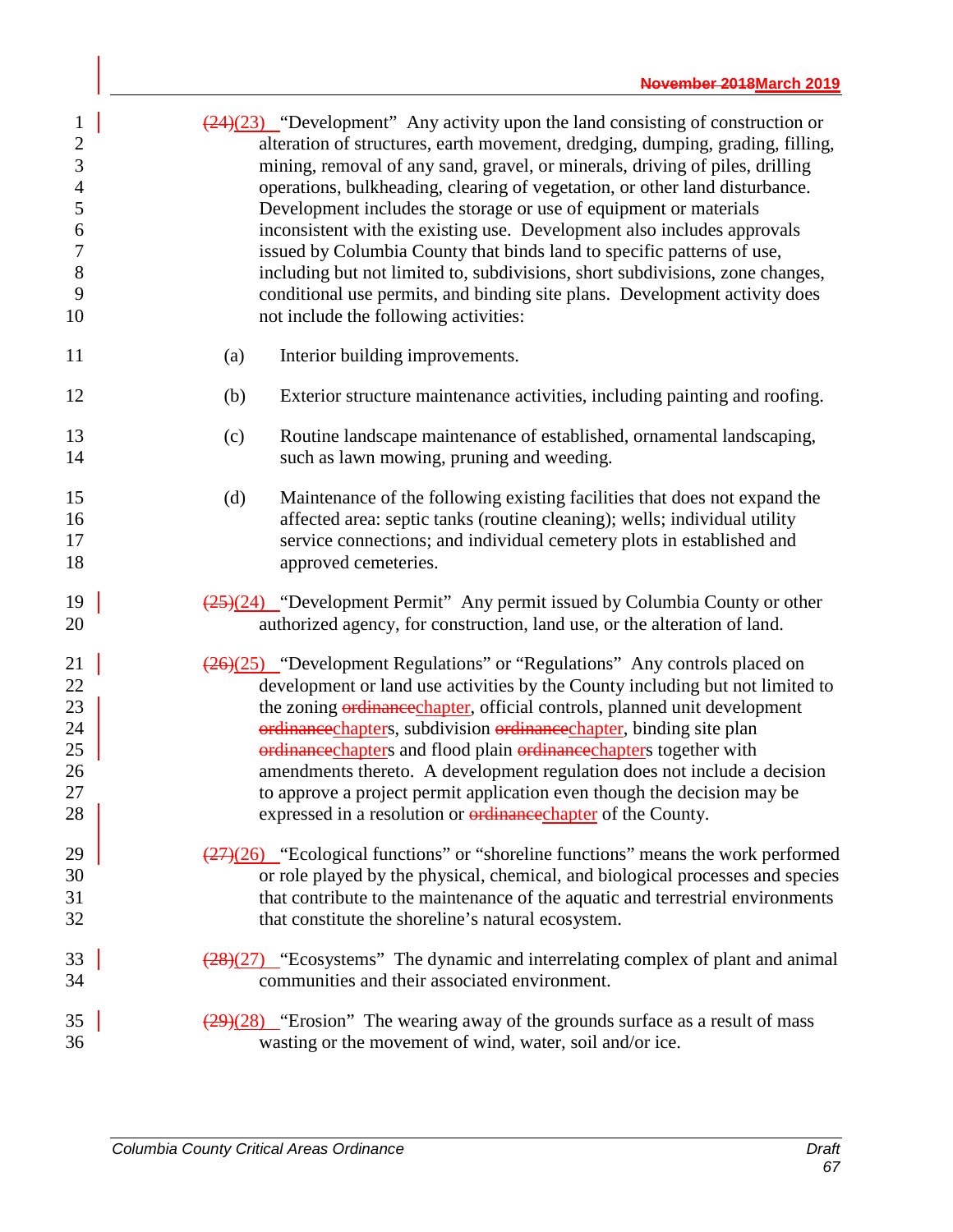| $\mathbf{1}$<br>$\overline{c}$<br>3                                                  | $\left(\frac{30}{29}\right)$ "Erosion Hazard Areas" Those areas containing soils which, according to<br>the United States Department of Agriculture Soil Conservation Service Soil<br>Classification System, may experience severe to very severe erosion.                                                                                                                                                                                                                                                                                                                                                                                                                                                                                                                                                                                                                                                                                                                           |
|--------------------------------------------------------------------------------------|--------------------------------------------------------------------------------------------------------------------------------------------------------------------------------------------------------------------------------------------------------------------------------------------------------------------------------------------------------------------------------------------------------------------------------------------------------------------------------------------------------------------------------------------------------------------------------------------------------------------------------------------------------------------------------------------------------------------------------------------------------------------------------------------------------------------------------------------------------------------------------------------------------------------------------------------------------------------------------------|
| $\overline{4}$<br>5<br>6<br>$\tau$<br>$8\,$<br>9<br>10<br>11<br>12<br>13<br>14<br>15 | $\left(\frac{31}{30}\right)$ "Feasible" means that an action, such as a development project,<br>mitigation, or preservation requirement, meets all of the following<br>conditions: (a) the action can be accomplished with technologies and<br>methods that have been used in the past in similar circumstances, or studies<br>or tests have demonstrated in similar circumstances that such approaches are<br>currently available and likely to achieve the intended results; (b) the action<br>provides a reasonable likelihood of achieving its intended purpose; and (c)<br>the action does not physically preclude achieving the project's primary<br>intended legal use. In cases where these guidelines require certain actions,<br>unless they are infeasible, the burden of proving infeasibility is on the<br>applicant. In determining an action's infeasibility, the Director may weigh<br>the relative public costs and public benefits, considered in a long term time |
| 16<br>17<br>18<br>19<br>20                                                           | frame, as required by RCW $90.58.020(3)$ .<br>(32)(31) "Fill" means the addition of soil, sand, rock, gravel, sediment, earth-<br>retaining structure, or other material to an area waterward of the OHWM, in<br>wetlands, or on other aquatic areas in a manner that raises the elevation or<br>creates dry land.                                                                                                                                                                                                                                                                                                                                                                                                                                                                                                                                                                                                                                                                   |
| 21<br>22<br>23<br>24                                                                 | (33)(32) "Fish and Wildlife Habitat Conservation Areas" Areas necessary for<br>maintaining species in suitable habitats within their natural geographic<br>distribution so that isolated subpopulations are not created as designated by<br>WAC 365-190-130. These areas include:                                                                                                                                                                                                                                                                                                                                                                                                                                                                                                                                                                                                                                                                                                    |
| 25<br>26                                                                             | (a)<br>Areas with which endangered, threatened and sensitive species have<br>primary association;                                                                                                                                                                                                                                                                                                                                                                                                                                                                                                                                                                                                                                                                                                                                                                                                                                                                                    |
| 27                                                                                   | Habitats and species of local importance;<br>(b)                                                                                                                                                                                                                                                                                                                                                                                                                                                                                                                                                                                                                                                                                                                                                                                                                                                                                                                                     |
| 28<br>29                                                                             | Naturally occurring ponds under twenty acres and their submerged aquatic<br>(c)<br>beds that provide fish and wildlife habitat;                                                                                                                                                                                                                                                                                                                                                                                                                                                                                                                                                                                                                                                                                                                                                                                                                                                      |
| 30                                                                                   | Waters of the state;<br>(d)                                                                                                                                                                                                                                                                                                                                                                                                                                                                                                                                                                                                                                                                                                                                                                                                                                                                                                                                                          |
| 31<br>32                                                                             | Lakes, ponds streams and rivers planted with game fish by a governmental<br>(e)<br>or tribal entity; or                                                                                                                                                                                                                                                                                                                                                                                                                                                                                                                                                                                                                                                                                                                                                                                                                                                                              |
| 33                                                                                   | (f)<br>State natural area preserves and natural resource conservation areas.                                                                                                                                                                                                                                                                                                                                                                                                                                                                                                                                                                                                                                                                                                                                                                                                                                                                                                         |
| 34<br>35<br>36<br>37                                                                 | "Fish and wildlife habitat conservation areas" does not include such artificial<br>features or constructs as irrigation delivery systems, irrigation infrastructure,<br>irrigation canals, or drainage ditches that lie within the boundaries of and are<br>maintained by a port district or an irrigation district or company.                                                                                                                                                                                                                                                                                                                                                                                                                                                                                                                                                                                                                                                      |
| 38                                                                                   |                                                                                                                                                                                                                                                                                                                                                                                                                                                                                                                                                                                                                                                                                                                                                                                                                                                                                                                                                                                      |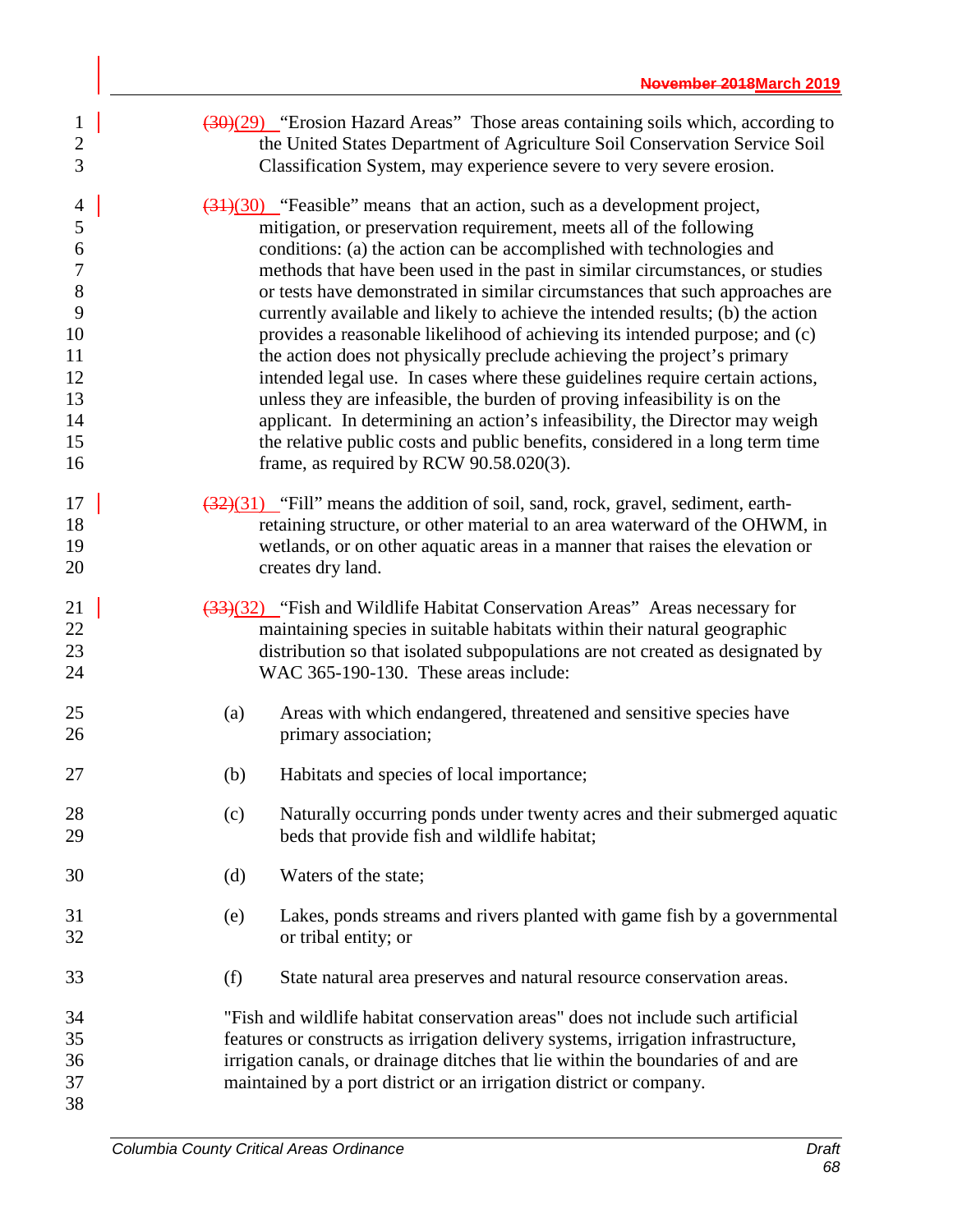- 1 ( $\frac{(34)(33)}{2}$  "Flood or Flooding" A general and temporary condition of partial or complete inundation of normally dry land areas from the overflow of inland waters and/or the unusual and rapid accumulation of runoff of surface waters from any source.
- $\frac{(35)}{(34)}$  "Flood hazard area" means any area subject to inundation by the base flood or risk from channel migration, including, but not limited to, an aquatic area, wetland, or closed depression.
- 8 ( $\frac{(36)(35)}{1000}$  "Flood Insurance Map" The official map on which the Federal Insurance Administration has delineated the areas of special flood hazards and include the risk premium zones applicable to the community. Also known as "flood 11 insurance rate map" or "FIRM."
- 12 ( $\frac{(37)(36)}{7}$  "Floodplain" An area adjacent to a lake stream, or other body of water lying outside the ordinary banks of the water body and periodically inundated 14 by flood flows.
- 15 ( $\frac{(38)(37)}{28}$  "Floodway" means the area, as identified in a master program, that either: (i) Has been established in federal emergency management agency flood insurance rate maps or floodway maps; or (ii) consists of those portions of a river valley lying streamward from the outer limits of a watercourse upon which flood waters are carried during periods of flooding that occur with reasonable regularity, although not necessarily annually, said floodway being identified, under normal condition, by changes in surface soil conditions or changes in types or quality of vegetative ground cover condition, topography, or other indicators of flooding that occurs with reasonable regularity, although not necessarily annually. Regardless of the method used to identify the floodway, the floodway shall not include those lands that can reasonably be expected to be protected from flood waters by flood control devices maintained by or maintained under license from the federal government, the 28 state, or a political subdivision of the state;
- 29 (39)(38) "Frequently Flooded Areas" Land located in the floodplain subject to a one percent (1%) or greater chance of flooding in any given year. These areas include, but are not limited to, streams, rivers, lakes, wetlands and the like. Frequently flooded areas perform important hydrologic functions and may present a risk to persons and property as designated by WAC 365-190- 080(3). Classifications of frequently flooded areas include, at a minimum, the 100-year flood plain designations of the Federal Emergency Management Agency and the National Flood Insurance Program.
- $\frac{(40)(39)}{2}$  "Functions and Values" The beneficial roles served by critical areas including, but not limited to, water quality protection and enhancement, fish and wildlife habitat, food chain support, flood storage, conveyance and attenuation, ground water recharge and discharge, erosion control, wave attenuation, protection from hazards, historical and archaeological and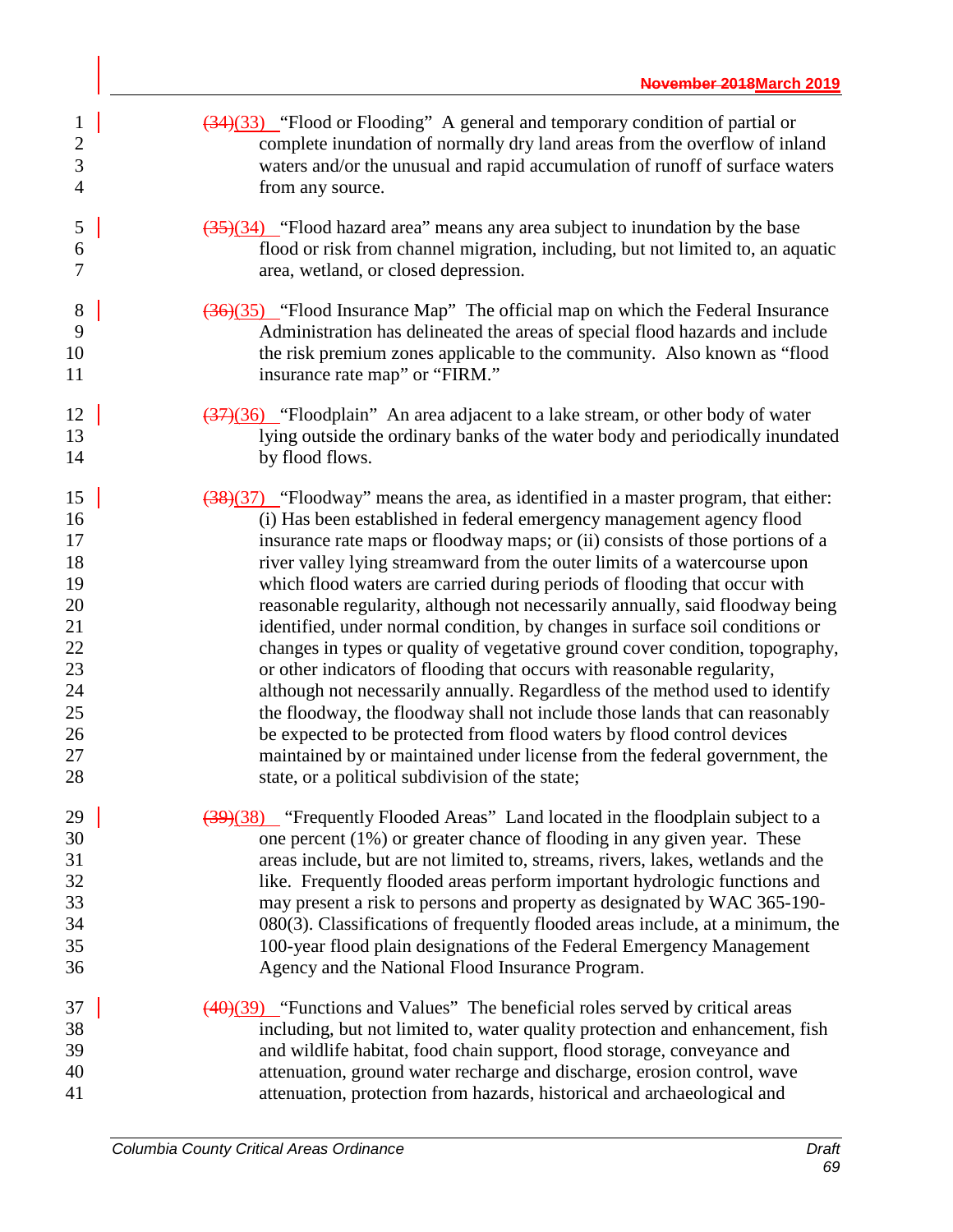| 1              | aesthetic value protection, and recreation. These beneficial roles are not                          |
|----------------|-----------------------------------------------------------------------------------------------------|
| $\overline{2}$ | listed in order of priority.                                                                        |
| 3              | $\frac{(41)(40)}{(41)(40)}$ "Geologically Hazardous Areas" Areas that may not be suited to          |
| $\overline{4}$ | development consistent with public health, safety or environmental                                  |
| 5              | standards, because of their susceptibility to erosion, sliding, earthquake, or                      |
| 6              | other geological events as designated by WAC 365-190-080(4). Types of                               |
| 7              | geologically hazardous areas include: erosion, landslide, seismic, mine, and                        |
| 8              | volcanic hazards.                                                                                   |
| 9              | $\frac{(42)(41)}{(42)(41)}$ "Geotechnical Report" means a scientific study or evaluation conducted  |
| 10             | by a qualified expert that includes a description of the ground and surface                         |
| 11             | hydrology and geology; the affected landform and its susceptibility to mass                         |
| 12             | wasting, erosion, and other geologic hazards or processes; conclusions and                          |
| 13             | recommendations regarding the effect of the proposed development on                                 |
| 14             | geologic conditions; the adequacy of the site to be developed; the impacts of                       |
| 15             | the proposed development; alternative approaches to the proposed                                    |
| 16             | development; and measures to mitigate potential site-specific and cumulative                        |
| 17             | geological and hydrological impacts of the proposed development, including                          |
| 18             | the potential adverse impacts on adjacent and down-current properties.                              |
| 19             | Geotechnical Reports shall conform to accepted technical standards and must                         |
| 20             | be prepared by qualified professional engineers or geologists who have                              |
| 21             | professional expertise about the regional and local shoreline geology and                           |
| 22             | processes.                                                                                          |
| 23             | $\frac{(43)(42)}{(43)(42)}$ "Grading" The physical manipulation of the earth's surface and/or       |
| 24             | drainage pattern in preparation for an intended use or activity.                                    |
| 25             | $\frac{(44)(43)}{(44)(43)}$ "Ground Water" Water in a saturated zone or stratum beneath the surface |
| 26             | of land or a surface water body.                                                                    |
| 27             | $\frac{(45)(44)}{4}$ "Habitat" The specific area or environment in which a particular type of       |
| 28             | animal or plant lives. An organism's habitat must provide all the basic                             |
| 29             | requirements for life and should be free of harmful contaminates. Habitat                           |
| 30             | may be tied to temperature, water, soil, sunlight, source of food, refuge from                      |
| 31             | predators, place to reproduce, and other living and nom-living factors.                             |
| 32             | $\frac{(46)(45)}{46}$ "Habitats of Local Importance" A seasonal range or habitat element with       |
| 33             | which a given species has a priority association, and if altered, may reduce                        |
| 34             | the likelihood that the species will maintain and reproduce over the long                           |
| 35             | term. These might include areas of high relative density or species richness,                       |
| 36             | breeding habitat, winter range, and movement corridors. These might also                            |
| 37             | include habitats that are of limited availability or high vulnerability to                          |
| 38             | alteration, such as cliffs, topographic, and hydrological factors.                                  |
| 39             | $\frac{(47)(46)}{47}$ "Hazardous substance(s)" means all of the following:                          |
|                |                                                                                                     |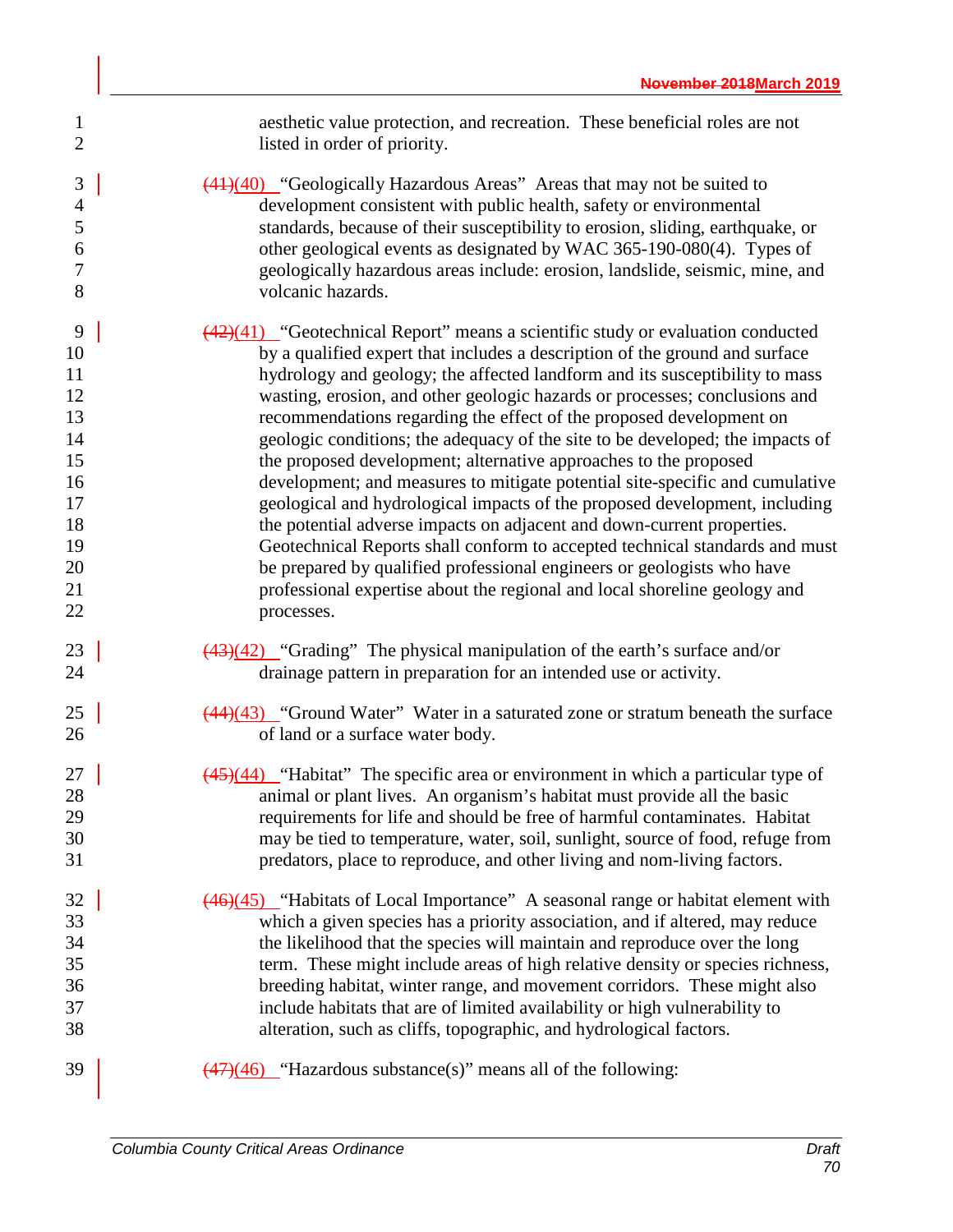| $\mathbf{1}$     | A hazardous substance as defined by Section $101(14)$ of the<br>(a)                         |
|------------------|---------------------------------------------------------------------------------------------|
| $\sqrt{2}$       | Comprehensive Environmental Response, Compensation, and Liability                           |
| 3                | Act; any substance designated pursuant to Section $311(b)(2)(A)$ of the                     |
| $\overline{4}$   | Clean Water Act (CWA); any hazardous waste having the characteristics                       |
| 5                | identified under or listed pursuant to Section 3001 of the Solid Waste                      |
| 6                | Disposal Act (but not including any waste the regulation of which under                     |
| $\boldsymbol{7}$ | the Solid Waste Disposal Act has been suspended by Act of Congress);                        |
| 8                | any toxic pollutant listed under Section 307(a) of the CWA; or any                          |
| 9                | imminently hazardous chemical substance or mixture with respect to                          |
| 10               | which the United States Environmental Protection Agency has taken                           |
| 11               | action pursuant to Section 7 of the Toxic Substances Control Act.                           |
| 12               | (b)<br>Hazardous substances that include any liquid, solid, gas, or sludge,                 |
| 13               | including any material, substance, product, commodity, or waste,                            |
| 14               | regardless of quantity, that exhibit any of the physical, chemical, or                      |
| 15               | biological properties described in WAC 173-303-090, 173 303 102, or                         |
| 16               | 173-303-103.                                                                                |
| 17               | (48) <sup>-</sup> Hearing Body" The individual, committee or agency designated by the       |
| 18               | Board of County Commissioners to conduct public hearings and render                         |
| 19               | decisions on subdivisions, zone reclassifications, variances, amendments,                   |
| 20               | special permits, conditional uses, appeals and other matters set forth in the               |
| 21               | <b>Columbia County Zoning Code.</b>                                                         |
| 22               | $\frac{(49)(47)}{49}$ "Hydraulic Project Approval (HPA)" A permit issued by the state       |
| 23               | Department of Fish and Wildlife for modifications to waters of the state in                 |
| 24               | accordance with Chapter 75.20 RCW. The Washington Department of Fish                        |
| 25               | and Wildlife issues Hydraulic Project Approvals (HPA's) for the protection                  |
| 26               | of all fish life.                                                                           |
| 27               | $\frac{1}{100}(50)(48)$ "Hyporheic Zone" The saturated zone located beneath and adjacent to |
| 28               | streams that contains some portion of surface waters, serves as a filter for                |
| 29               | nutrients, and maintains water quality.                                                     |
| 30               | $\frac{1}{12}(49)$ "Impervious Surface" A hard surface area that either prevents or retards |
| 31               | the entry of water into the soil mantle as under natural conditions prior to                |
| 32               | development or that causes water to run off the surface in greater quantities               |
| 33               | or at an increased rate of flow from the flow present under natural conditions              |
| 34               | prior to development. Common impervious surfaces include, but are not                       |
| 35               | limited to, roof tops, walkways, patios, driveways, parking lots or storage                 |
| 36               | areas, concrete or asphalt paving, gravel roads, packed earthen materials, and              |
| 37               | oiled macadam or other surfaces which similarly impede the natural                          |
| 38               | infiltration of stormwater.                                                                 |
| 39               | $\frac{52}{50}$ "Infiltration" The downward entry of water into the immediate surface of    |
| 40               | soil.                                                                                       |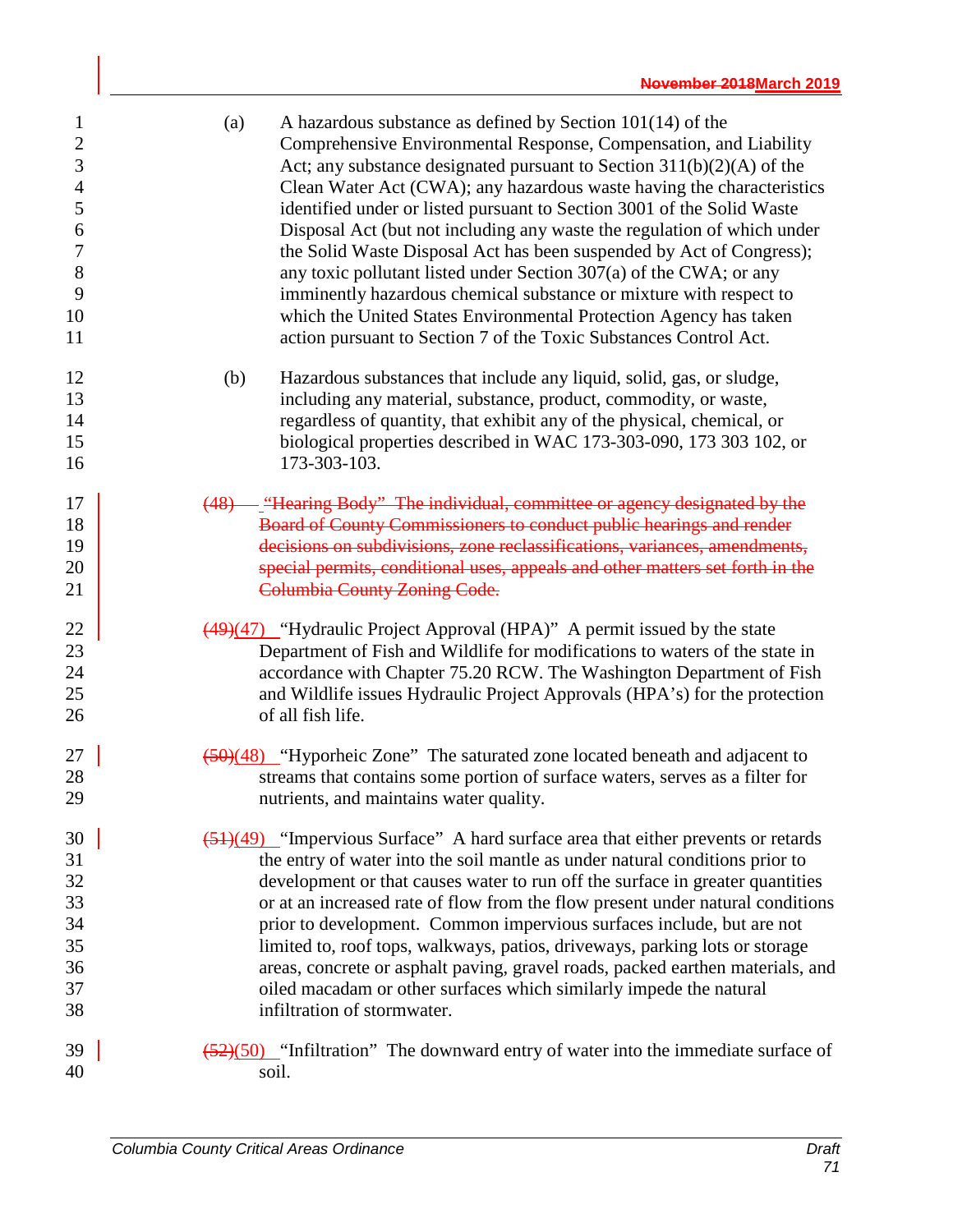| $\mathbf{1}$<br>$\overline{c}$<br>3<br>$\overline{4}$<br>5<br>6 |     | $\left(53\right)\left(51\right)$ "Invasive plant species" means the plants listed for Eastern Washington in<br>Washington State Noxious Weed Board Publication # 820-264E (N/6/09),<br>the latest version of this document, and any other non-native vegetation,<br>which is not endemic to the SE Washington Coalition ecoregion and which<br>expands into native plant communities (e.g., yellow star-thistle, cheatgrass,<br>and knapweed species). |
|-----------------------------------------------------------------|-----|--------------------------------------------------------------------------------------------------------------------------------------------------------------------------------------------------------------------------------------------------------------------------------------------------------------------------------------------------------------------------------------------------------------------------------------------------------|
| $\tau$<br>8<br>9<br>10<br>11<br>12                              |     | $\frac{54}{52}$ "Landslide Hazard Areas" Areas that are potentially subject to risk of<br>mass movement due to a combination of geologic landslide resulting from a<br>combination of geologic, topographic, and hydrologic factors. These areas<br>are typically susceptible to landslides because of a combination of factors<br>including: bedrock, soil, slope gradient, slope aspect, geologic structure,<br>ground water, or other factors.      |
| 13<br>14<br>15<br>16<br>17<br>18                                |     | (55)(53) "Mine Hazard Areas" Areas that are underlain by, adjacent to, or affected<br>by mine workings such as adits, gangways, tunnels, drifts, or airshafts, and<br>those areas of probable sink holes, gas releases, or subsidence due to mine<br>workings. Factors that should be considered include: Proximity to<br>development, depth from ground surface to the mine working, and geologic<br>material.                                        |
| 19<br>20<br>21                                                  |     | (56)(54) "Mitigation" Avoiding, minimizing or compensating for adverse critical<br>areas impacts. Mitigation, in the following order of preference and may<br>include a combination of these measures:                                                                                                                                                                                                                                                 |
| 22<br>23                                                        | (a) | Avoiding the impact altogether by not taking a certain action or parts of an<br>action;                                                                                                                                                                                                                                                                                                                                                                |
| 24<br>25<br>26<br>27                                            | (b) | Minimizing impacts by limiting the degree or magnitude of the action and<br>its implementation, by using appropriate technology, or by taking<br>affirmative steps, such as project redesign, relocation, or timing, to avoid<br>or reduce impacts;                                                                                                                                                                                                    |
| 28<br>29<br>30<br>31                                            | (c) | Rectifying the impact to wetlands, critical aquifer recharge areas, and<br>habitat conservation areas by repairing, rehabilitating or restoring the<br>affected environment to the conditions existing at the time of the initiation<br>of the project;                                                                                                                                                                                                |
| 32<br>33                                                        | (d) | Minimizing or eliminating the hazard by restoring or stabilizing the hazard<br>area through engineered or other methods;                                                                                                                                                                                                                                                                                                                               |
| 34<br>35                                                        | (e) | Reducing or eliminating the impact or hazard over time by preservation<br>and maintenance operations during the life of the action;                                                                                                                                                                                                                                                                                                                    |
| 36<br>37<br>38                                                  | (f) | Compensating for the impact to wetlands, critical aquifer recharge areas,<br>and habitat conservation areas by replacing, enhancing, or providing<br>substitute resources or environments; and                                                                                                                                                                                                                                                         |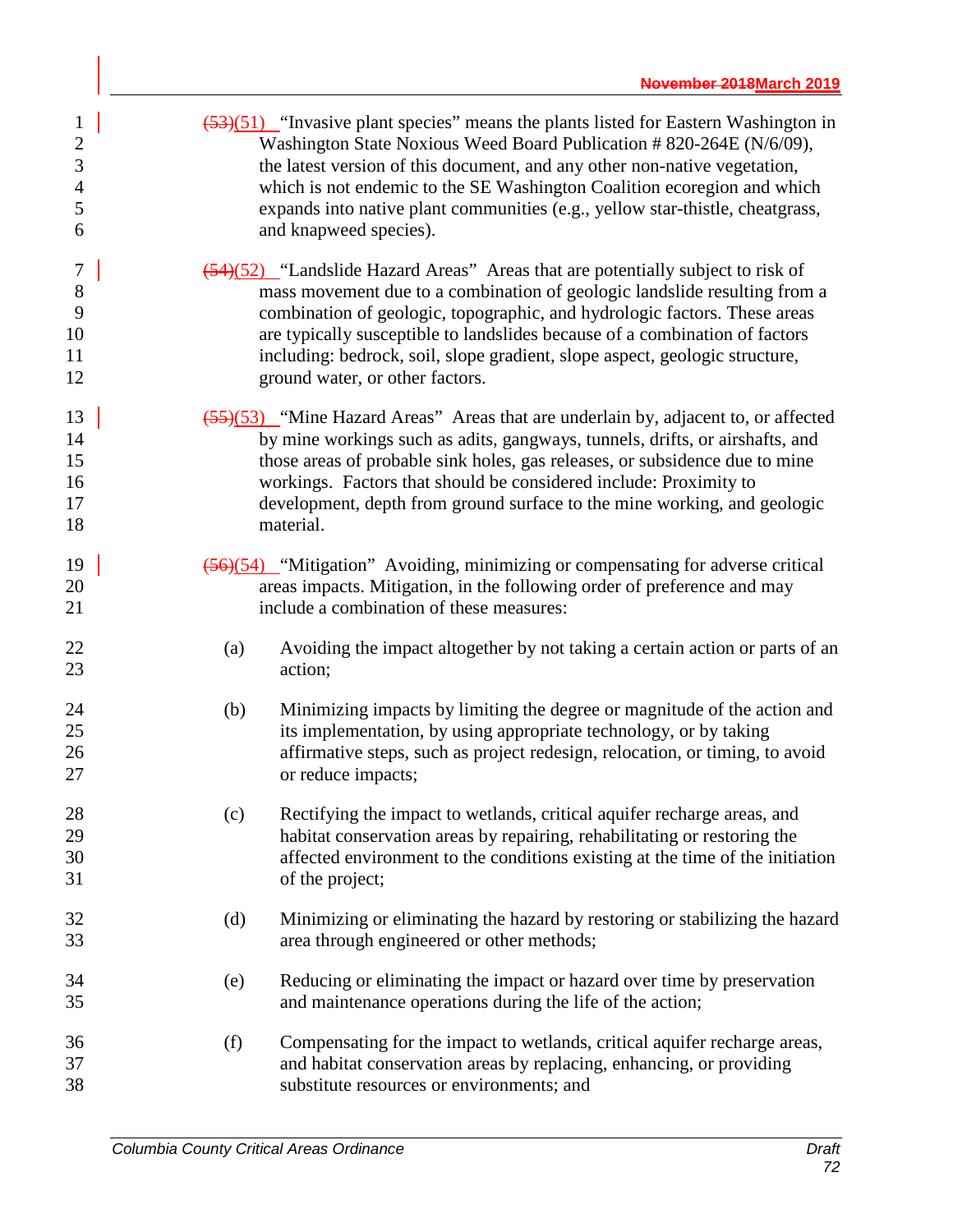| $\mathbf{1}$<br>$\overline{2}$ | Monitoring the hazard or other required mitigation and taking remedial<br>(g)<br>action when necessary. |
|--------------------------------|---------------------------------------------------------------------------------------------------------|
| $\mathfrak{Z}$                 | $\frac{57}{55}$ "Monitoring" Evaluating the impacts of development proposals on the                     |
| 4                              | biological, hydrological, and geological elements of such systems and                                   |
| 5                              | assessing the performance of required mitigation measures throughout the                                |
| 6                              | collection and analysis of data by various methods for the purpose of                                   |
| 7                              | understanding and documenting changes in natural ecosystems and features,                               |
| 8                              | and includes gathering baseline data.                                                                   |
| 9                              | $\frac{58}{56}$ "Native Vegetation" Plant species that are indigenous to the area in                    |
| 10                             | question; or in the case where a site has been cleared, species of a size and                           |
| 11                             | type that were on the site or reasonably could have been expected to have                               |
| 12                             | been found on the site at the time it was cleared.                                                      |
| 13                             | $\frac{59}{57}$ "Non-conforming Activity or Use" A use or structure which was lawfully                  |
| 14                             | established or constructed prior to the effective date of this ordinancechapter                         |
| 15                             | or amendments thereto, but which does not conform to present regulations or                             |
| 16                             | standards contained in this ordinancechapter.                                                           |
| 17                             | $\left(\frac{60}{58}\right)$ "Off-site Compensation" To replace critical areas away from the site on    |
| 18                             | which a critical area has been impacted.                                                                |
| 19                             | $\frac{(61)(59)}{2}$ "On-site Compensation" To replace critical areas at or adjacent to the site        |
| 20                             | on which a critical areas has been impacted.                                                            |
| 21                             | (62)(60) "Ordinary High Water Mark (OHWM)" That mark which is found by                                  |
| 22                             | examining the bed and banks and ascertaining where the presence and action                              |
| 23                             | of waters are so common and usual, and so long continued in all ordinary                                |
| 24                             | years, that the soil has a character distinct from that of the abutting upland in                       |
| 25                             | respect to vegetation.                                                                                  |
| 26                             | $\frac{(63)(61)}{2}$ "Owner" Any person or entity including a cooperative or a public housing           |
| 27                             | authority (PHA) having the legal rights to sell, lease, or sublease any form of                         |
| 28                             | real property.                                                                                          |
| 29                             | $(64)(62)$ "Person" A natural person, his/her heirs, executors, administrators or                       |
| 30                             | assignees, or a firm, partnership, or corporation and its or their successors                           |
| 31                             | and assignees, or a governmental agency.                                                                |
| 32                             | (65)(63) "Person Aggrieved" A corporation, company, association, firm,                                  |
| 33                             | partnership or joint stock Company, as well as an individual, state, and all                            |
| 34                             | political subdivisions of a state or any agency or instrumentality thereof, not                         |
| 35                             | in agreement with a decision made by the Department or Hearing Body.                                    |
| 36                             | $\left(\frac{66}{64}\right)$ "Pollutants" A contamination that adversely alters the physical, chemical  |
| 37                             | or biological properties of the environment.                                                            |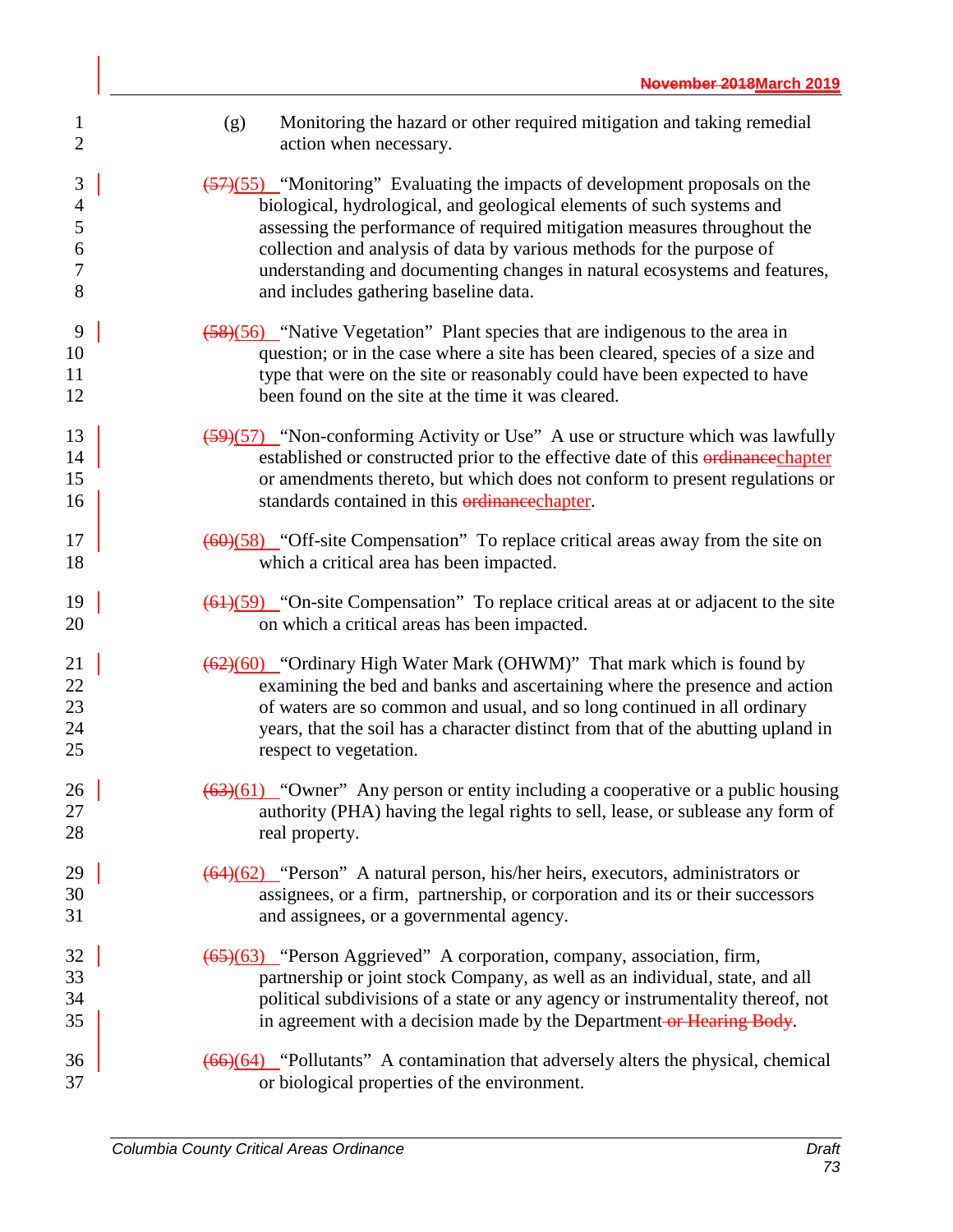| 1                                      | $\frac{(67)(65)}{2}$ "Potable Water" Water that is safe and palatable for human use.                                                                                                                                                                                                                                                                                                                                                                                                                                                       |
|----------------------------------------|--------------------------------------------------------------------------------------------------------------------------------------------------------------------------------------------------------------------------------------------------------------------------------------------------------------------------------------------------------------------------------------------------------------------------------------------------------------------------------------------------------------------------------------------|
| $\overline{c}$                         | (68)(66) "Practical Alternative" An alternative that is available and capable of                                                                                                                                                                                                                                                                                                                                                                                                                                                           |
| 3                                      | being carried out after taking into consideration, cost, existing technology,                                                                                                                                                                                                                                                                                                                                                                                                                                                              |
| $\overline{4}$                         | and logistics in light of overall project purposes, and having less impacts to                                                                                                                                                                                                                                                                                                                                                                                                                                                             |
| 5                                      | critical areas.                                                                                                                                                                                                                                                                                                                                                                                                                                                                                                                            |
| 6                                      | (69)(67) "Priority Habitat" Habitat type or elements with unique or significant                                                                                                                                                                                                                                                                                                                                                                                                                                                            |
| 7                                      | value to one or more species as classified by the Department of Fish and                                                                                                                                                                                                                                                                                                                                                                                                                                                                   |
| 8                                      | Wildlife. A priority habitat may consist of a unique vegetation type or                                                                                                                                                                                                                                                                                                                                                                                                                                                                    |
| 9                                      | dominant plant species, a described successional stage, or a specific                                                                                                                                                                                                                                                                                                                                                                                                                                                                      |
| 10                                     | structural element (WAC 173-26-020(34).                                                                                                                                                                                                                                                                                                                                                                                                                                                                                                    |
| 11                                     | $\overline{(70)(68)}$ "Project" See "Development".                                                                                                                                                                                                                                                                                                                                                                                                                                                                                         |
| 12                                     | $\left(\frac{(71)(69)}{(71)(69)}\right)$ "Project Area" The land area proposed to be disturbed, altered, or used by                                                                                                                                                                                                                                                                                                                                                                                                                        |
| 13                                     | an activity or the construction of any proposed structures including all areas                                                                                                                                                                                                                                                                                                                                                                                                                                                             |
| 14                                     | within fifty (50) feet of the proposed activity or construction.                                                                                                                                                                                                                                                                                                                                                                                                                                                                           |
| 15                                     | $\frac{(72)(70)}{(72)(70)}$ "Qualified Professional" A person with experience and training in the                                                                                                                                                                                                                                                                                                                                                                                                                                          |
| 16                                     | applicable critical area. A qualified professional must have obtained a B.S.                                                                                                                                                                                                                                                                                                                                                                                                                                                               |
| 17                                     | or B.A. or equivalent degree in biology, engineering, environmental studies,                                                                                                                                                                                                                                                                                                                                                                                                                                                               |
| 18                                     | fisheries, geomorphology or related field, and two years of related work                                                                                                                                                                                                                                                                                                                                                                                                                                                                   |
| 19                                     | experience.                                                                                                                                                                                                                                                                                                                                                                                                                                                                                                                                |
| 20<br>21<br>22<br>23<br>24<br>25<br>26 | A qualified professional for habitats or wetlands must have a degree in<br>(a)<br>biology and professional experience related to the subject species. $\underline{A}$<br>qualified professional for wetlands must be a professional wetland<br>scientist with at least two years of full-time work experience as a wetlands<br>professional, including delineating wetlands using the federal manual and<br>supplements, preparing wetlands reports, conduction function<br>assessments, and developing and implementing mitigation plans. |
| 27<br>28                               | A qualified professional for a geological hazard must be a professional<br>(b)<br>engineer or geologist, licensed in the state of Washington.                                                                                                                                                                                                                                                                                                                                                                                              |
| 29<br>30<br>31<br>32                   | A qualified professional for critical aquifer recharge areas means someone<br>(c)<br>who is a currently licensed Washington State geologist holding a current<br>specialty license in hydrogeology a hydrogeologist, geologist, engineer, or<br>other scientist with experience in preparing hydrogeologic assessments.                                                                                                                                                                                                                    |
| 33                                     | (73) - "Recharge" The process involved in the absorption and addition of water to                                                                                                                                                                                                                                                                                                                                                                                                                                                          |
| 34                                     | ground water.                                                                                                                                                                                                                                                                                                                                                                                                                                                                                                                              |
| 35                                     | $\frac{(74)(71)}{4}$ "Regulated Activity" Any activity which is directly undertaken or                                                                                                                                                                                                                                                                                                                                                                                                                                                     |
| 36                                     | originates in a critical area or associated buffer area.                                                                                                                                                                                                                                                                                                                                                                                                                                                                                   |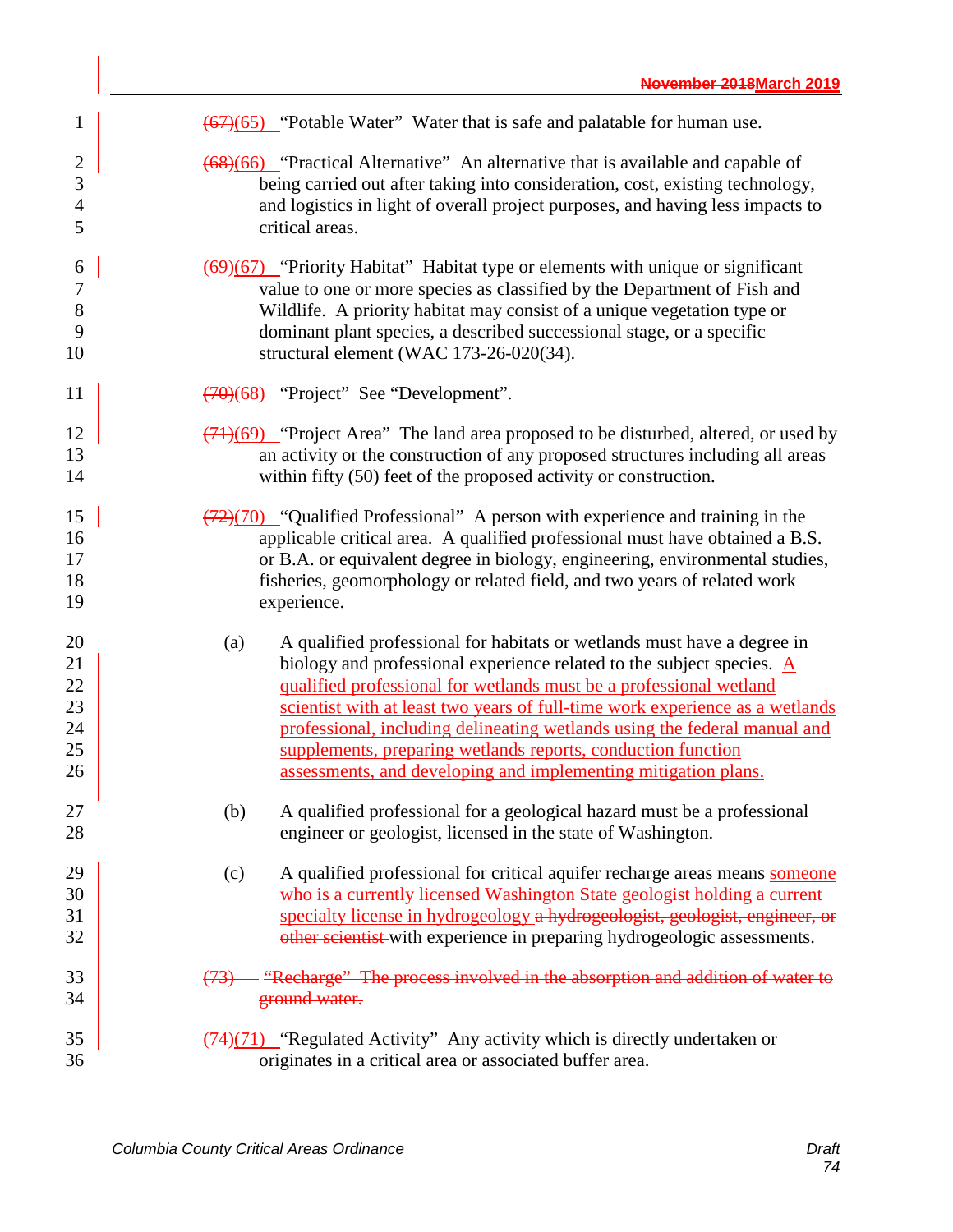| $\mathbf 1$<br>$\overline{\mathbf{c}}$<br>$\mathfrak{Z}$<br>$\overline{4}$<br>5 | $\frac{(75)(72)}{(75)(72)}$ "Repair or Maintenance" An activity that restores the character, scope,<br>size, and design of a serviceable area, structure, or land use to its previously<br>authorized and undamaged condition. Activities that change the character,<br>size, or scope of a project beyond the original design and drain, dredge, fill,<br>flood, or otherwise alter critical areas are not included in this definition.                                                                                                                                                                                                                                                                                                                                                                                                                                                                                                                                                                     |
|---------------------------------------------------------------------------------|--------------------------------------------------------------------------------------------------------------------------------------------------------------------------------------------------------------------------------------------------------------------------------------------------------------------------------------------------------------------------------------------------------------------------------------------------------------------------------------------------------------------------------------------------------------------------------------------------------------------------------------------------------------------------------------------------------------------------------------------------------------------------------------------------------------------------------------------------------------------------------------------------------------------------------------------------------------------------------------------------------------|
| 6<br>7                                                                          | $\overline{(76)(73)}$ "Restoration" Measures taken to restore an altered or damaged natural<br>feature including:                                                                                                                                                                                                                                                                                                                                                                                                                                                                                                                                                                                                                                                                                                                                                                                                                                                                                            |
| 8<br>9<br>10                                                                    | Active steps taken to restore damaged wetlands, streams, protected habitat,<br>(a)<br>or their buffers to the functioning condition that existed prior to an<br>unauthorized alteration; and                                                                                                                                                                                                                                                                                                                                                                                                                                                                                                                                                                                                                                                                                                                                                                                                                 |
| 11<br>12<br>13                                                                  | (b)<br>Actions performed to reestablish structural and functional characteristics<br>of the critical area that have been lost by alteration, past management<br>activities, or catastrophic events.                                                                                                                                                                                                                                                                                                                                                                                                                                                                                                                                                                                                                                                                                                                                                                                                          |
| 14<br>15<br>16<br>17<br>18<br>19<br>20<br>21<br>22<br>23<br>24<br>25<br>26      | $\frac{(77)(74)}{(77)(74)}$ "Riparian Area" or "Riparian Habitat" An area located adjacent to<br>flowing water that contain elements of both aquatic and terrestrial<br>ecosystems that mutually influence each other. The width of these areas<br>extends to that portion of the terrestrial landscape that directly influences the<br>aquatic ecosystem by providing shade, fine or large woody material,<br>nutrients, organic and inorganic debris, terrestrial insects, or habitat for<br>riparian-associated wildlife. Widths shall be measured from the ordinary<br>high water mark or from the top of bank if the ordinary high water mark<br>cannot be identified. It includes the entire extent of the flood plain and the<br>extent of vegetation adapted to wet conditions as well as adjacent upland<br>plant communities that directly influence the stream system. Riparian habitat<br>areas include those riparian areas severely altered or damaged due to human<br>development activities. |
| 27<br>28<br>29                                                                  | $\frac{(78)(75)}{(78)(75)}$ "Scientific Process" A valid scientific process is one that produces<br>reliable information useful in understanding the consequences of a decision.<br>The characteristics of a valid scientific process are as follows:                                                                                                                                                                                                                                                                                                                                                                                                                                                                                                                                                                                                                                                                                                                                                        |
| 30<br>31                                                                        | Peer review: The information has been critically reviewed by other<br>(a)<br>qualified scientific experts in that scientific discipline.                                                                                                                                                                                                                                                                                                                                                                                                                                                                                                                                                                                                                                                                                                                                                                                                                                                                     |
| 32<br>33<br>34                                                                  | Methods: The methods that were used are standardized in the pertinent<br>(b)<br>scientific discipline or the methods have been appropriately peer-reviewed<br>to assure their reliability and validity.                                                                                                                                                                                                                                                                                                                                                                                                                                                                                                                                                                                                                                                                                                                                                                                                      |
| 35<br>36<br>37<br>38                                                            | Logical conclusions and reasonable inferences: The conclusions presented<br>(c)<br>are based on reasonable assumptions supported by other studies and are<br>logically and reasonably derived from the assumptions and supported by<br>the data presented.                                                                                                                                                                                                                                                                                                                                                                                                                                                                                                                                                                                                                                                                                                                                                   |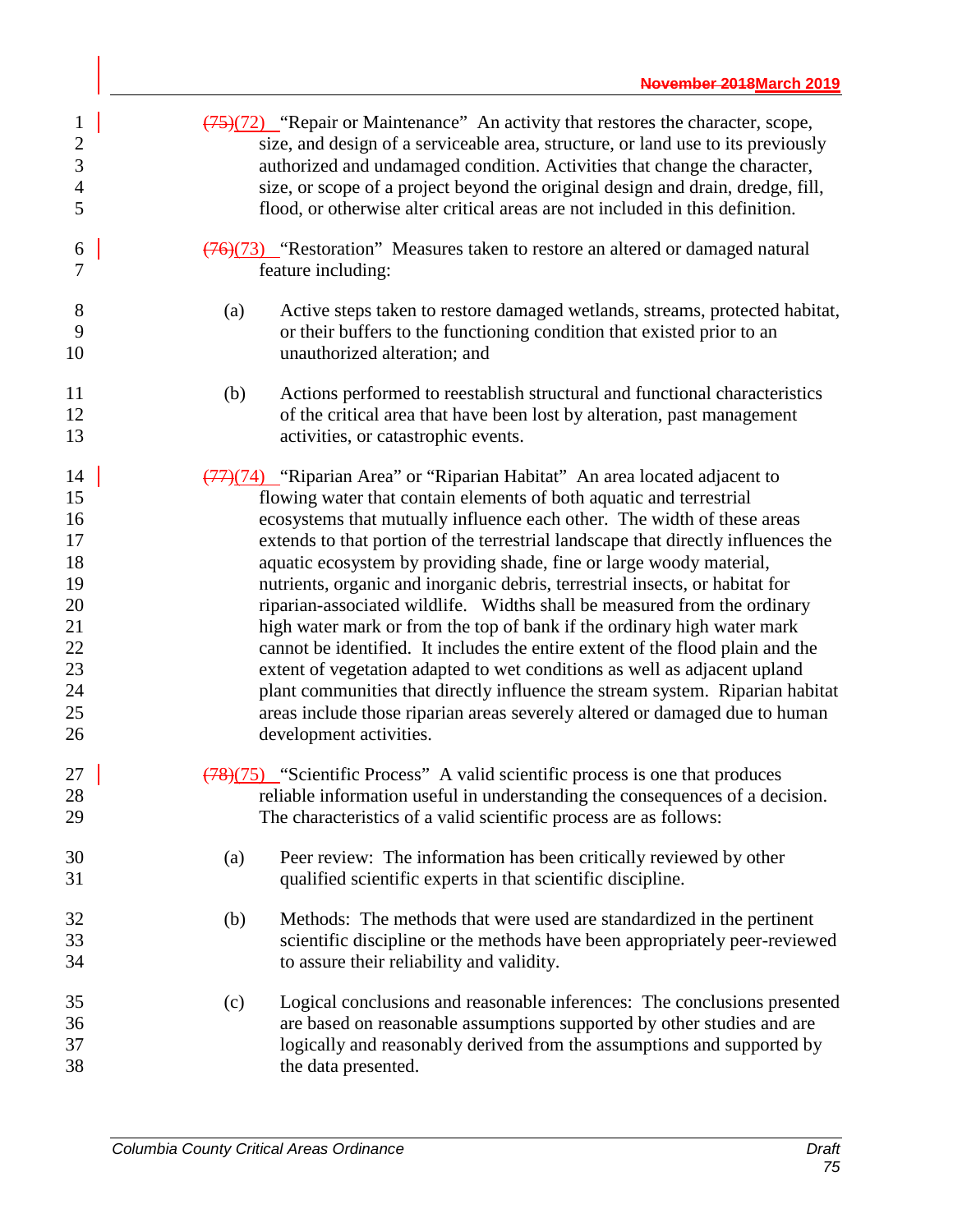| $\mathbf{1}$<br>$\overline{c}$              | (d)<br>Quantitative analysis: The data have been analyzed using appropriate<br>statistical or quantitative methods.                                                                                                                                                                                                                                                                                                                       |
|---------------------------------------------|-------------------------------------------------------------------------------------------------------------------------------------------------------------------------------------------------------------------------------------------------------------------------------------------------------------------------------------------------------------------------------------------------------------------------------------------|
| 3<br>$\overline{4}$<br>5                    | Context: The assumptions, analytical techniques, data, and conclusions<br>(e)<br>are appropriately framed with respect to the prevailing body of pertinent<br>scientific knowledge.                                                                                                                                                                                                                                                       |
| 6<br>7                                      | (f)<br>References: The assumptions, techniques, and conclusions are well<br>referenced with citations to pertinent existing information.                                                                                                                                                                                                                                                                                                  |
| $8\phantom{1}$<br>9<br>10<br>11<br>12<br>13 | $\frac{(79)(76)}{2}$ "Section 404 Permit" A permit issued by the Corps of Engineers for the<br>placement of dredge or fill material or clearing in waters of the U.S.,<br>including wetlands, in accordance with 33 USC § 1344. Section 404 permits<br>may also require a consultation under Section 7 of the Federal Endangered<br>Species Act for endangered species consultation. (note: check the<br>appropriate reference for this). |
| 14<br>15                                    | $\frac{(80)(77)}{80}$ "Seeps" A spot where water oozes from the earth, often forming the<br>source of a small stream.                                                                                                                                                                                                                                                                                                                     |
| 16                                          | $\frac{(81)(78)}{81}$ "Serviceable" Presently usable.                                                                                                                                                                                                                                                                                                                                                                                     |
| 17<br>18                                    | (82)(79) "SEPA" Washington State Environmental Policy Act, Chapter 43.21C<br>RCW, as promulgated through rules adopted in Chapter 197-11 WAC.                                                                                                                                                                                                                                                                                             |
| 19<br>20                                    | $\frac{(83)(80)}{8}$ "Site" Any lot or parcel of land or contiguous combination thereof, where<br>activities are proposed, performed, or permitted.                                                                                                                                                                                                                                                                                       |
| 21<br>22<br>23                              | $\frac{(84)(81)}{8}$ "Soil Survey" The most recent soil survey for the local area or county by<br>the National Resources Conservation Service, U.S. Department of<br>Agriculture.                                                                                                                                                                                                                                                         |
| 24<br>25<br>26                              | (85)(82) "Special Protection Areas" Aquifer recharge areas defined by described in<br>WAC 173-200-090 that require special consideration or increased protection<br>because of unique characteristics, including, but not limited to:                                                                                                                                                                                                     |
| 27<br>28                                    | Ground waters that support an ecological system requiring more stringent<br>(a)<br>criteria than drinking water standards;                                                                                                                                                                                                                                                                                                                |
| 29<br>30                                    | Ground water recharge areas and wellhead protection areas, that are<br>(b)<br>vulnerable to pollution because of hydrogeologic characteristics; and                                                                                                                                                                                                                                                                                       |
| 31                                          | Sole source aquifer status.<br>(c)                                                                                                                                                                                                                                                                                                                                                                                                        |
| 32                                          | (86)(83) "Sole Source Aquifer" See "aquifer, sole source."                                                                                                                                                                                                                                                                                                                                                                                |
| 33<br>34                                    | $\frac{(87)(84)}{87}$ "Species" Any group of plants, aquatic life, and animals classified as a<br>species or subspecies as commonly accepted by the scientific community.                                                                                                                                                                                                                                                                 |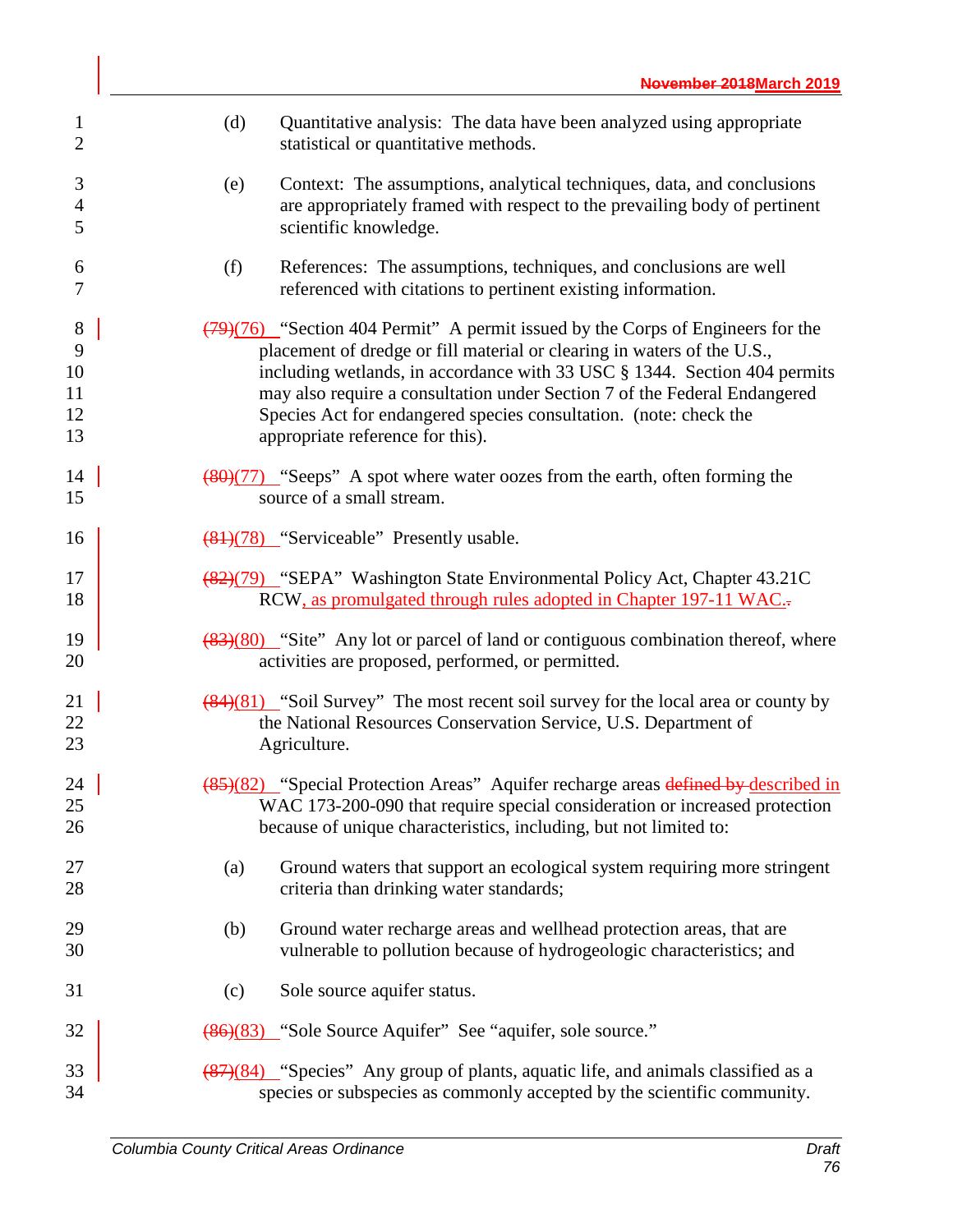| $\mathbf{1}$ | (88)(85) "Species, Endangered" Any fish, wildlife or plant species that is                         |
|--------------|----------------------------------------------------------------------------------------------------|
| $\mathbf{2}$ | threatened with extinction throughout all or a significant portion of its range                    |
| 3            | and is listed by the state or federal government as an endangered species.                         |
| 4            | (89)(86) "Species of Local Importance" Those species that are of local concern                     |
| 5            | due to their population status or their sensitivity to habitat manipulation or                     |
| 6            | that are game species.                                                                             |
| 7            | $\left(\frac{90}{87}\right)$ "Species, Priority" Any fish or wildlife species requiring protective |
| $8\,$        | measures and/or management guidelines to ensure their persistence as                               |
| 9            | genetically viable population levels as classified by the Department of Fish                       |
| 10           | and Wildlife, including endangered, threatened, sensitive, candidate and                           |
| 11           | monitor species, and those of recreational, commercial, or tribal importance.                      |
| 12           | $\frac{(91)(88)}{8}$ "Species, Threatened" Any fish or wildlife species that is likely to          |
| 13           | become an endangered species within the foreseeable future throughout a                            |
| 14           | significant portion of its range without cooperative management or removal                         |
| 15           | of threats, and is listed by the state or federal government as a threatened                       |
| 16           | species.                                                                                           |
| 17           | $\frac{(92)(89)}{8}$ "Stream" Water contained within a channel, either perennial or                |
| 18           | intermittent, and classified according to WAC 222-16-030 and as listed under                       |
| 19           | water typing system. Streams also include natural watercourses modified by                         |
| 20           | man. Streams do not include irrigation ditches, waste ways, drains, outfalls,                      |
| 21           | operational spillways, channels, storm water runoff facilities or other wholly                     |
| 22           | artificial watercourses, except those that directly result from the modification                   |
| 23           | to a natural watercourse.                                                                          |
| 24           | $\frac{1}{2}(93)(90)$ "Structure" means a permanent or temporary edifice or building, or any       |
| 25           | piece of work artificially built or composed of parts joined together in some                      |
| 26           | definite manner, whether installed on, above, or below the surface of the                          |
| 27           | ground or water.                                                                                   |
| 28           | $(94)(91)$ "Subject Property" The site where construction or an activity requiring a               |
| 29           | permit or approval under this <b>erdinance</b> chapter will occur.                                 |
| 30           | $\frac{(95)(92)}{2}$ "Thinning" means the evenly spaced non-commercial removal of up to            |
| 31           | 40% of trees and woody shrubs.                                                                     |
| 32           | $\left(\frac{96}{93}\right)$ "Unavoidable" means adverse impacts that remain after all appropriate |
| 33           | and practicable avoidance and minimization have been achieved.                                     |
| 34           | $\frac{(97)(94)}{97}$ "Vegetation" means plant life growing below, at, and above the soil          |
| 35           | surface.                                                                                           |
| 36           | $\frac{(98)(95)}{2}$ "Vulnerability" The combined effect of susceptibility to contamination        |
| 37           | and the presence of potential contaminants.                                                        |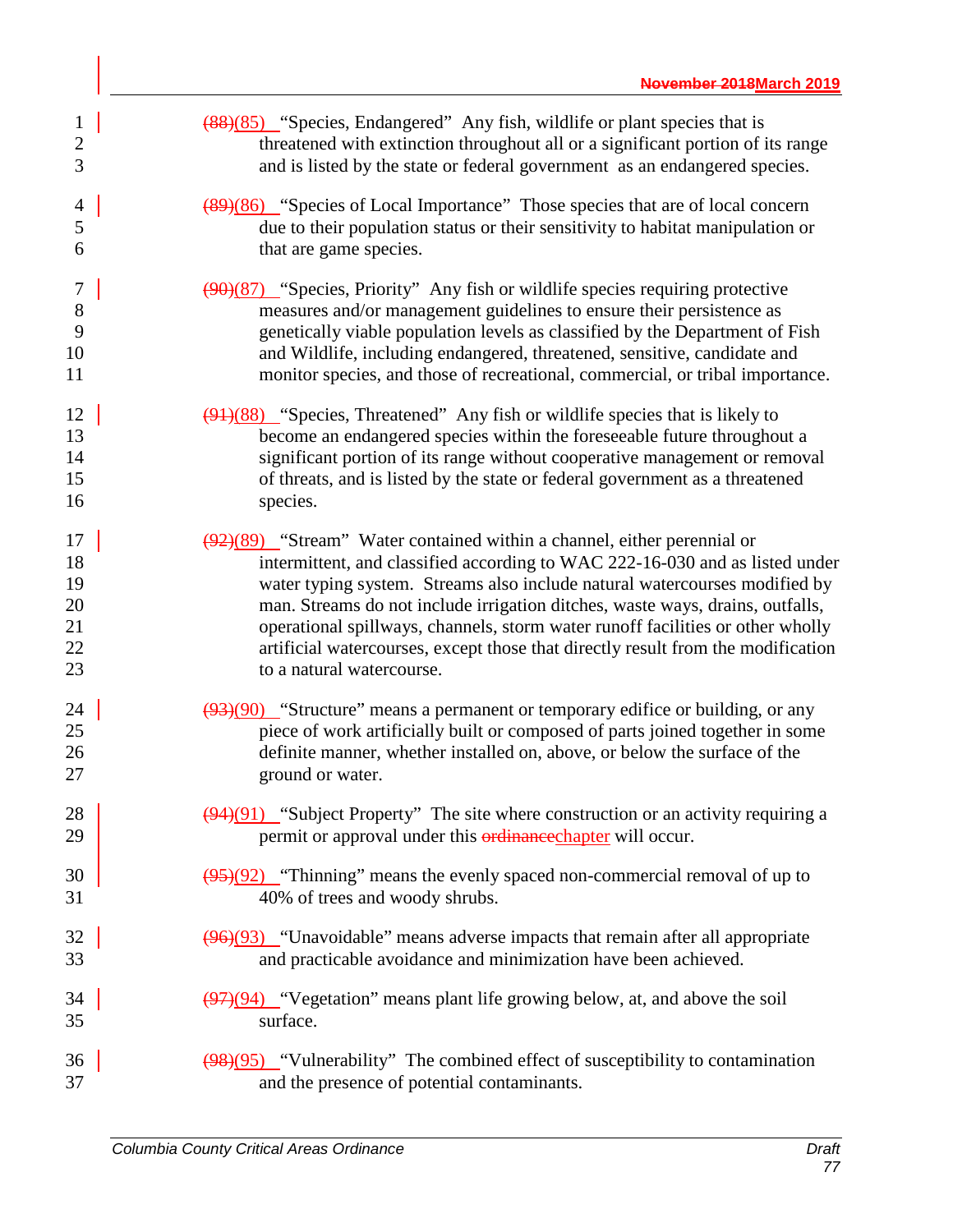| $\mathbf{1}$               | $\left(\frac{99}{96}\right)$ "Water Table" That surface in an unconfined aquifer at which the                                                                                                                                                                                                                                                    |
|----------------------------|--------------------------------------------------------------------------------------------------------------------------------------------------------------------------------------------------------------------------------------------------------------------------------------------------------------------------------------------------|
| $\overline{c}$             | pressure is atmospheric. It is defined by the levels at which water stands in                                                                                                                                                                                                                                                                    |
| 3                          | wells that penetrate the aquifer just far enough to hold standing water.                                                                                                                                                                                                                                                                         |
| $\overline{\mathcal{A}}$   | $(100)(97)$ "Water quality" means the physical characteristics of water within                                                                                                                                                                                                                                                                   |
| 5                          | shoreline jurisdiction, including water quantity and hydrological, physical,                                                                                                                                                                                                                                                                     |
| 6                          | chemical, aesthetic, recreation-related, and biological characteristics. Where                                                                                                                                                                                                                                                                   |
| $\boldsymbol{7}$           | used in this SMP, the term water quantity refers only to development and                                                                                                                                                                                                                                                                         |
| 8                          | uses regulated under this SMP and affecting water quantity such as                                                                                                                                                                                                                                                                               |
| 9                          | impermeable surfaces and stormwater handling practices. Water quantity,                                                                                                                                                                                                                                                                          |
| 10                         | for purposes of this SMP, does not mean the withdrawal of groundwater or                                                                                                                                                                                                                                                                         |
| 11                         | diversion of surface water pursuant to RCW 90.03.250 through 90.03.340.                                                                                                                                                                                                                                                                          |
| 12                         | (101)(98) "Well" A bored, drilled or driven shaft, or a dug hole whose depth is                                                                                                                                                                                                                                                                  |
| 13                         | greater than the largest surface dimension for the purpose of withdrawing or                                                                                                                                                                                                                                                                     |
| 14                         | injecting water or other liquids.                                                                                                                                                                                                                                                                                                                |
| 15                         | (102) - "Wellhead Protection Area (WHPA)" The portion of a zone of contribution                                                                                                                                                                                                                                                                  |
| 16                         | for a well, wellfield or spring, as defined using criteria established by the                                                                                                                                                                                                                                                                    |
| 17                         | state Department of Ecology.                                                                                                                                                                                                                                                                                                                     |
| 18                         | $\frac{(103)(99)}{2}$ "Wetland" or "Wetlands" Those areas that are inundated or saturated by                                                                                                                                                                                                                                                     |
| 19                         | surface or ground water at a frequency and duration sufficient to support, and                                                                                                                                                                                                                                                                   |
| 20                         | that under normal circumstances do support, a prevalence of vegetation                                                                                                                                                                                                                                                                           |
| 21                         | adapted for life in saturated soil conditions. Wetlands generally include                                                                                                                                                                                                                                                                        |
| 22                         | swamps, marshes, bogs and similar areas. Wetlands do not include those                                                                                                                                                                                                                                                                           |
| 23                         | artificial wetlands intentionally created from non-wetland sites, including,                                                                                                                                                                                                                                                                     |
| 24                         | but not limited to, irrigation and drainage ditches, grass-lined swales, canals,                                                                                                                                                                                                                                                                 |
| 25                         | detention facilities, wastewater treatment facilities, farm ponds, and                                                                                                                                                                                                                                                                           |
| 26                         | landscape amenities, or those wetlands created after July 1, 1990, that were                                                                                                                                                                                                                                                                     |
| 27                         | unintentionally created as a result of the construction of a road, street, or                                                                                                                                                                                                                                                                    |
| 28                         | highway. Wetlands may include those artificial wetlands intentionally                                                                                                                                                                                                                                                                            |
| 29                         | created from non-wetland areas to mitigate the conversion of wetlands. For                                                                                                                                                                                                                                                                       |
| 30                         | identifying and delineating a regulated wetland, local government shall use                                                                                                                                                                                                                                                                      |
| 31                         | the Washington State Wetland Identification and Delineation Manual.                                                                                                                                                                                                                                                                              |
| 32<br>33<br>34<br>35<br>36 | "Wetland Buffer" or "Wetland Buffer Area" An area that<br>(104)(100)<br>surrounds and protects a wetland from adverse impacts to the functions and<br>values of a wetland. The wetland buffer shall be determined according to the<br>rating assigned to the wetland. The wetland buffer width is measured<br>outward from the wetland boundary. |
| 37<br>38<br>39<br>40       | "Zoning" The demarcation of an area by <b>ordinance</b> chapter (text<br>(105)(101)<br>and map) into zones and the establishment of development regulations to<br>govern the uses within those zones (commercial, industrial and residential)<br>and the location, bulk, height, shape, and coverage of structures in each zone.                 |